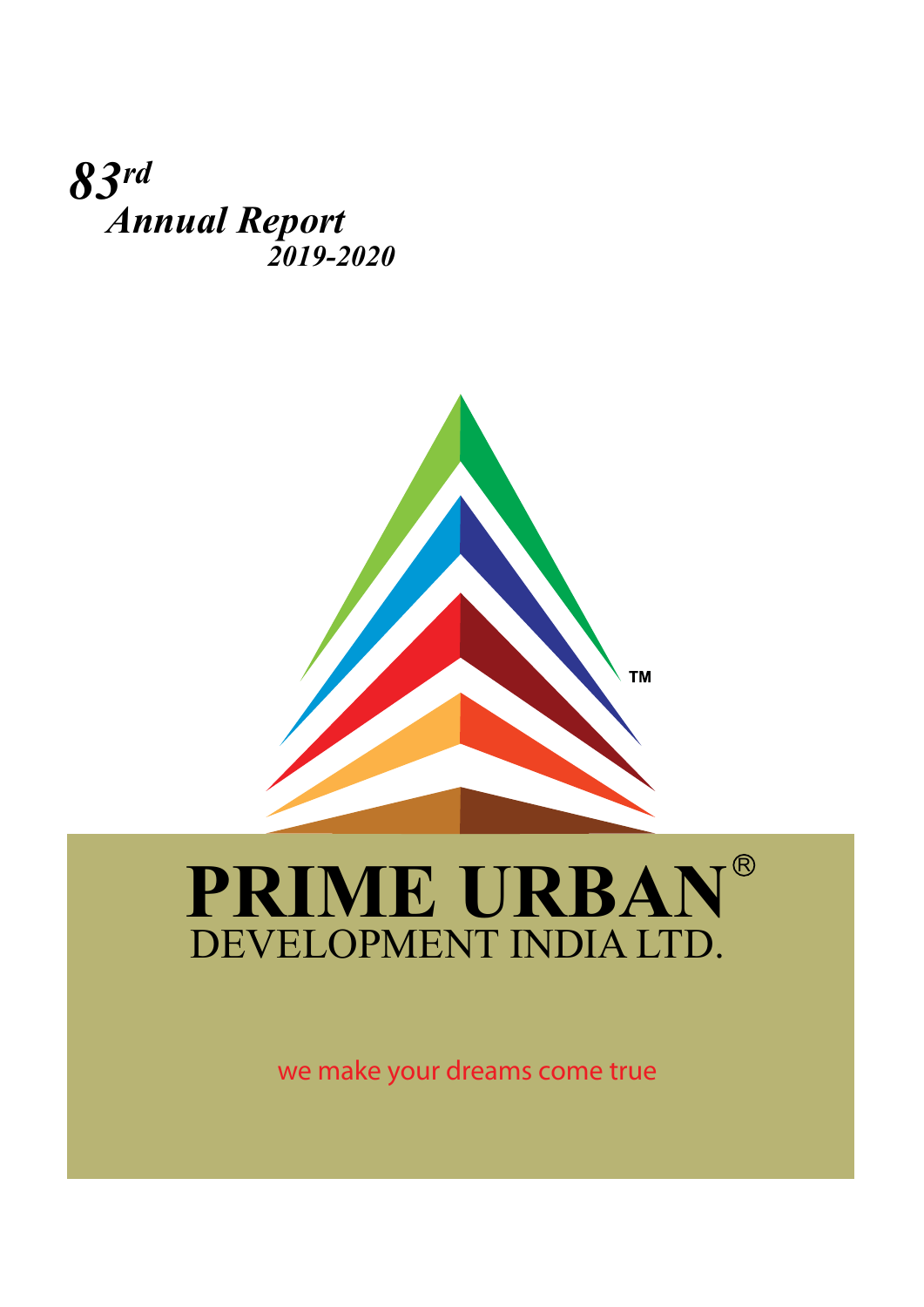# *83rd Annual Report 2019-2020*



# **PRIME URBAN** DEVELOPMENT INDIA LTD.  $\circledR$

we make your dreams come true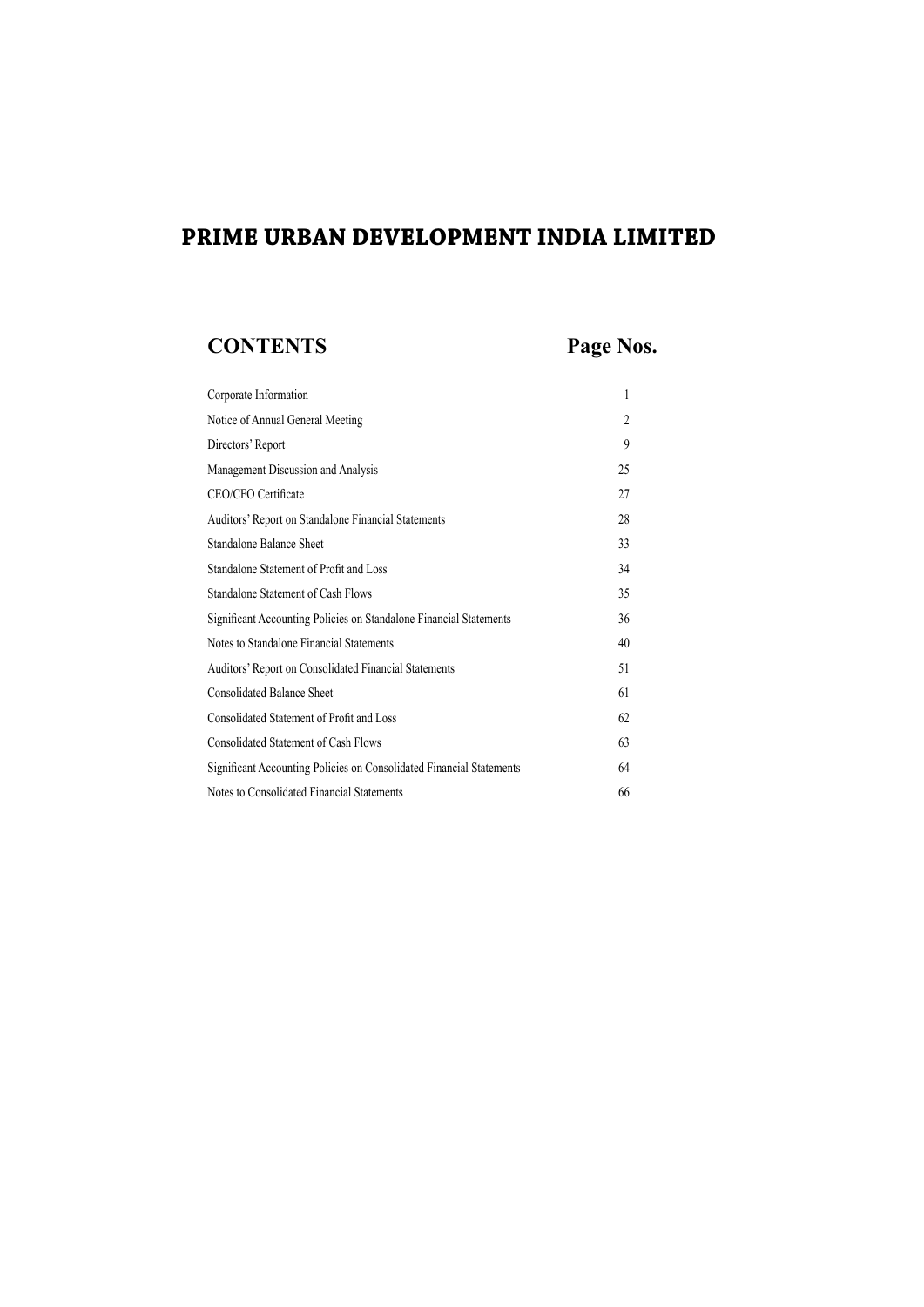# **CONTENTS Page Nos.**

| 1  |  |
|----|--|
| 2  |  |
| 9  |  |
| 25 |  |
| 27 |  |
| 28 |  |
| 33 |  |
| 34 |  |
| 35 |  |
| 36 |  |
| 40 |  |
| 51 |  |
| 61 |  |
| 62 |  |
| 63 |  |
| 64 |  |
| 66 |  |
|    |  |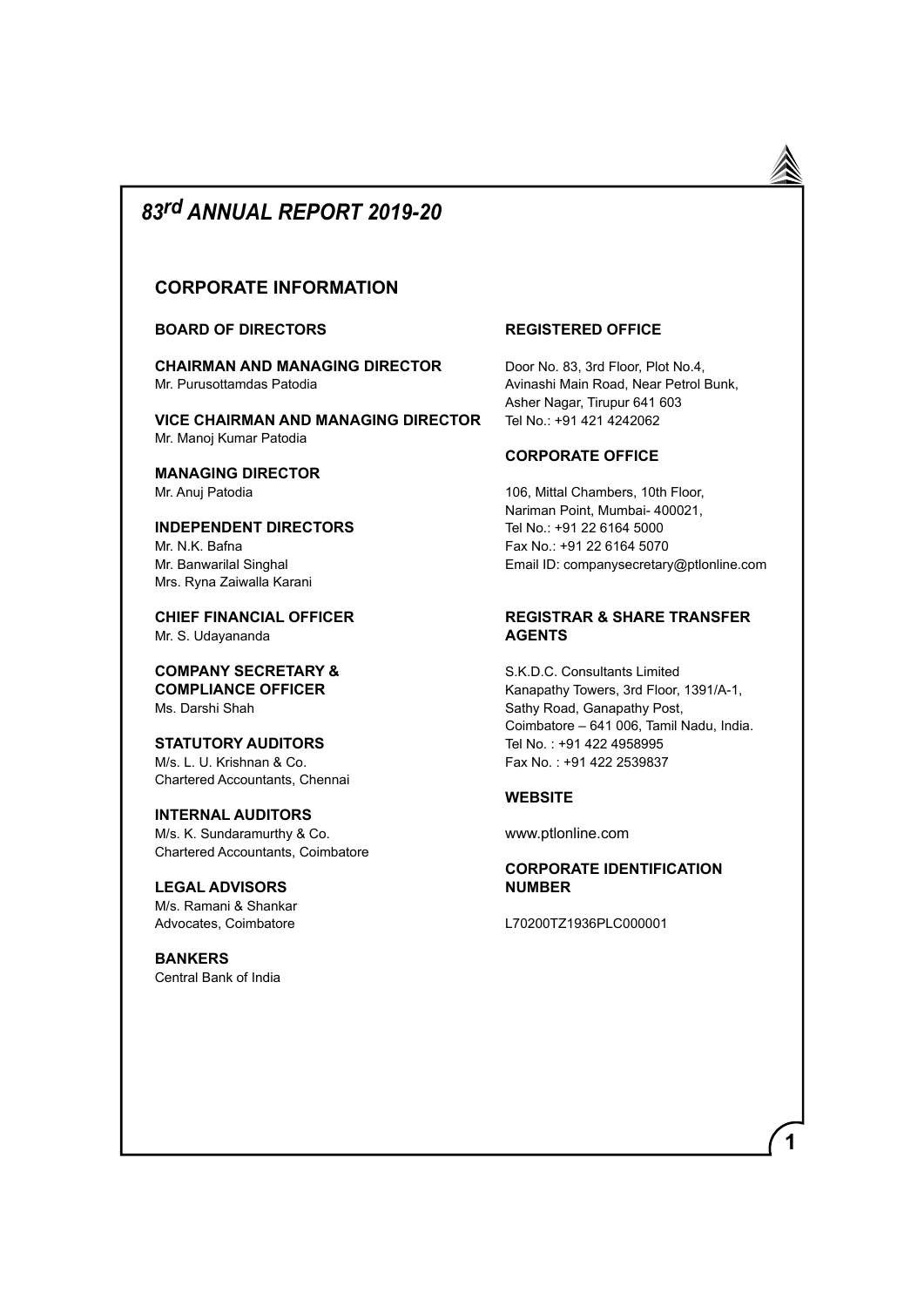# *83rd ANNUAL REPORT 2019-20*

# **CORPORATE INFORMATION**

# **BOARD OF DIRECTORS**

**CHAIRMAN AND MANAGING DIRECTOR** Mr. Purusottamdas Patodia

**VICE CHAIRMAN AND MANAGING DIRECTOR** Mr. Manoj Kumar Patodia

**MANAGING DIRECTOR**  Mr. Anuj Patodia

**INDEPENDENT DIRECTORS** Mr. N.K. Bafna Mr. Banwarilal Singhal Mrs. Ryna Zaiwalla Karani

**CHIEF FINANCIAL OFFICER** Mr. S. Udayananda

**COMPANY SECRETARY & COMPLIANCE OFFICER** Ms. Darshi Shah

**STATUTORY AUDITORS** M/s. L. U. Krishnan & Co. Chartered Accountants, Chennai

**INTERNAL AUDITORS** M/s. K. Sundaramurthy & Co. Chartered Accountants, Coimbatore

**LEGAL ADVISORS** M/s. Ramani & Shankar Advocates, Coimbatore

**BANKERS** Central Bank of India

# **REGISTERED OFFICE**

Door No. 83, 3rd Floor, Plot No.4, Avinashi Main Road, Near Petrol Bunk, Asher Nagar, Tirupur 641 603 Tel No.: +91 421 4242062

# **CORPORATE OFFICE**

106, Mittal Chambers, 10th Floor, Nariman Point, Mumbai- 400021, Tel No.: +91 22 6164 5000 Fax No.: +91 22 6164 5070 Email ID: companysecretary@ptlonline.com

# **REGISTRAR & SHARE TRANSFER AGENTS**

S.K.D.C. Consultants Limited Kanapathy Towers, 3rd Floor, 1391/A-1, Sathy Road, Ganapathy Post, Coimbatore – 641 006, Tamil Nadu, India. Tel No. : +91 422 4958995 Fax No. : +91 422 2539837

# **WEBSITE**

www.ptlonline.com

**CORPORATE IDENTIFICATION NUMBER**

**1**

L70200TZ1936PLC000001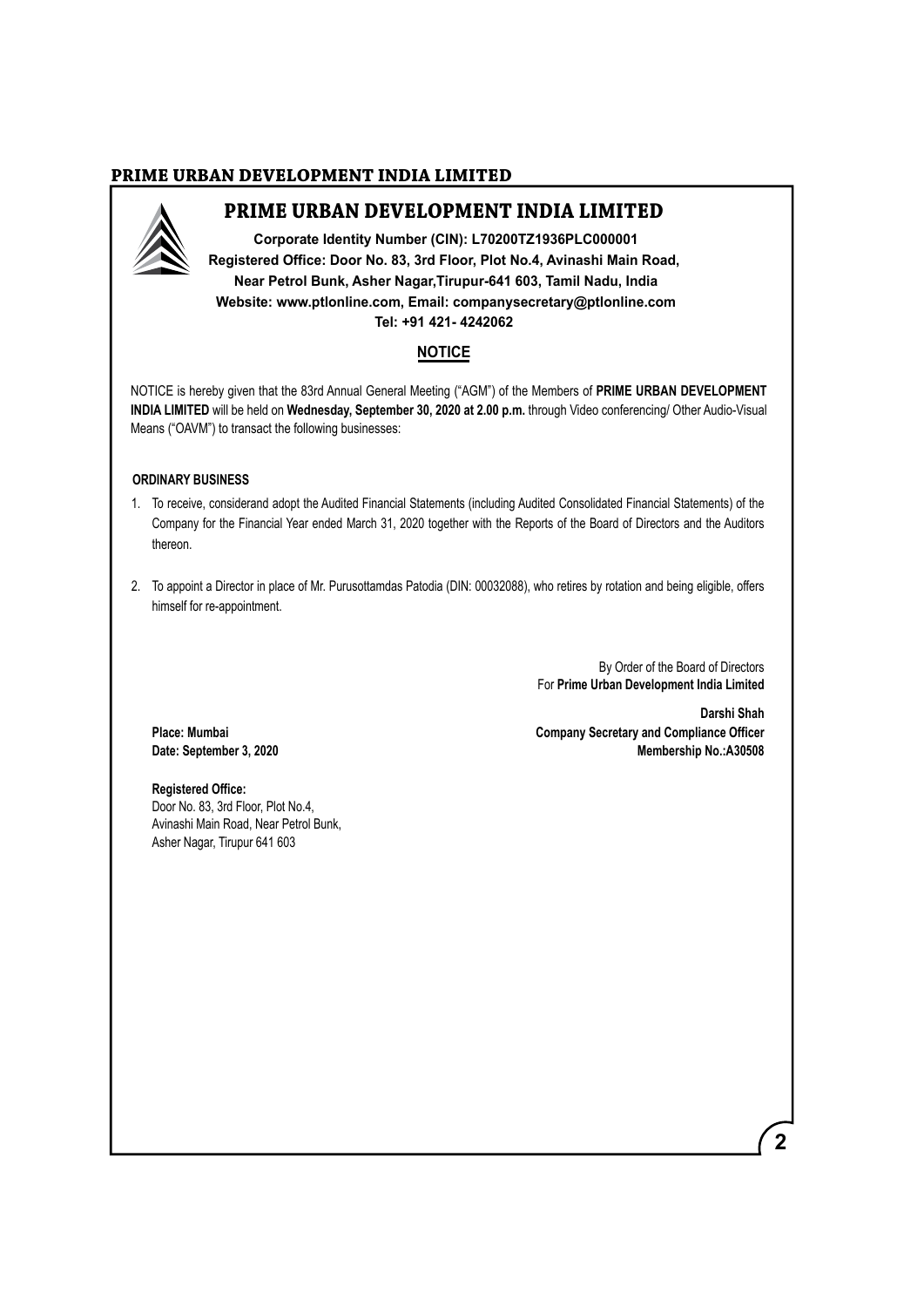

# **PRIME URBAN DEVELOPMENT INDIA LIMITED**

**Corporate Identity Number (CIN): L70200TZ1936PLC000001 Registered Office: Door No. 83, 3rd Floor, Plot No.4, Avinashi Main Road, Near Petrol Bunk, Asher Nagar,Tirupur-641 603, Tamil Nadu, India Website: www.ptlonline.com, Email: companysecretary@ptlonline.com Tel: +91 421- 4242062** 

# **NOTICE**

NOTICE is hereby given that the 83rd Annual General Meeting ("AGM") of the Members of **PRIME URBAN DEVELOPMENT INDIA LIMITED** will be held on **Wednesday, September 30, 2020 at 2.00 p.m.** through Video conferencing/ Other Audio-Visual Means ("OAVM") to transact the following businesses:

# **ORDINARY BUSINESS**

- 1. To receive, considerand adopt the Audited Financial Statements (including Audited Consolidated Financial Statements) of the Company for the Financial Year ended March 31, 2020 together with the Reports of the Board of Directors and the Auditors thereon.
- 2. To appoint a Director in place of Mr. Purusottamdas Patodia (DIN: 00032088), who retires by rotation and being eligible, offers himself for re-appointment.

By Order of the Board of Directors For **Prime Urban Development India Limited**

 **Darshi Shah Place: Mumbai Company Secretary and Compliance Officer Date: September 3, 2020** Membership No.:A30508

 **Registered Office:**  Door No. 83, 3rd Floor, Plot No.4, Avinashi Main Road, Near Petrol Bunk, Asher Nagar, Tirupur 641 603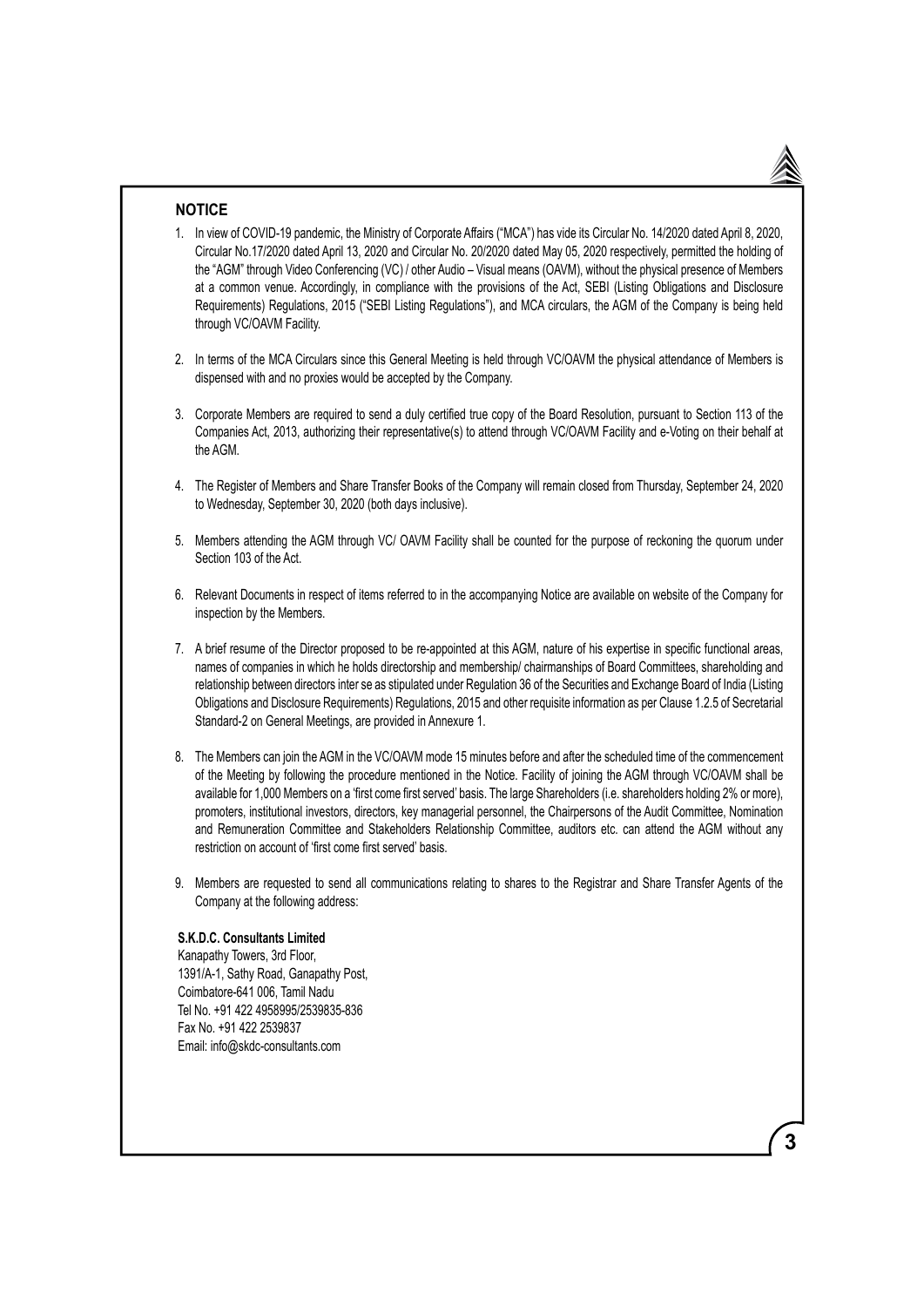# **NOTICE**

- 1. In view of COVID-19 pandemic, the Ministry of Corporate Affairs ("MCA") has vide its Circular No. 14/2020 dated April 8, 2020, Circular No.17/2020 dated April 13, 2020 and Circular No. 20/2020 dated May 05, 2020 respectively, permitted the holding of the "AGM" through Video Conferencing (VC) / other Audio – Visual means (OAVM), without the physical presence of Members at a common venue. Accordingly, in compliance with the provisions of the Act, SEBI (Listing Obligations and Disclosure Requirements) Regulations, 2015 ("SEBI Listing Regulations"), and MCA circulars, the AGM of the Company is being held through VC/OAVM Facility.
- 2. In terms of the MCA Circulars since this General Meeting is held through VC/OAVM the physical attendance of Members is dispensed with and no proxies would be accepted by the Company.
- 3. Corporate Members are required to send a duly certified true copy of the Board Resolution, pursuant to Section 113 of the Companies Act, 2013, authorizing their representative(s) to attend through VC/OAVM Facility and e-Voting on their behalf at the AGM.
- 4. The Register of Members and Share Transfer Books of the Company will remain closed from Thursday, September 24, 2020 to Wednesday, September 30, 2020 (both days inclusive).
- 5. Members attending the AGM through VC/ OAVM Facility shall be counted for the purpose of reckoning the quorum under Section 103 of the Act.
- 6. Relevant Documents in respect of items referred to in the accompanying Notice are available on website of the Company for inspection by the Members.
- 7. A brief resume of the Director proposed to be re-appointed at this AGM, nature of his expertise in specific functional areas, names of companies in which he holds directorship and membership/ chairmanships of Board Committees, shareholding and relationship between directors inter se as stipulated under Regulation 36 of the Securities and Exchange Board of India (Listing Obligations and Disclosure Requirements) Regulations, 2015 and other requisite information as per Clause 1.2.5 of Secretarial Standard-2 on General Meetings, are provided in Annexure 1.
- 8. The Members can join the AGM in the VC/OAVM mode 15 minutes before and after the scheduled time of the commencement of the Meeting by following the procedure mentioned in the Notice. Facility of joining the AGM through VC/OAVM shall be available for 1,000 Members on a 'first come first served' basis. The large Shareholders (i.e. shareholders holding 2% or more), promoters, institutional investors, directors, key managerial personnel, the Chairpersons of the Audit Committee, Nomination and Remuneration Committee and Stakeholders Relationship Committee, auditors etc. can attend the AGM without any restriction on account of 'first come first served' basis.
- 9. Members are requested to send all communications relating to shares to the Registrar and Share Transfer Agents of the Company at the following address:

# **S.K.D.C. Consultants Limited**

 Kanapathy Towers, 3rd Floor, 1391/A-1, Sathy Road, Ganapathy Post, Coimbatore-641 006, Tamil Nadu Tel No. +91 422 4958995/2539835-836 Fax No. +91 422 2539837 Email: info@skdc-consultants.com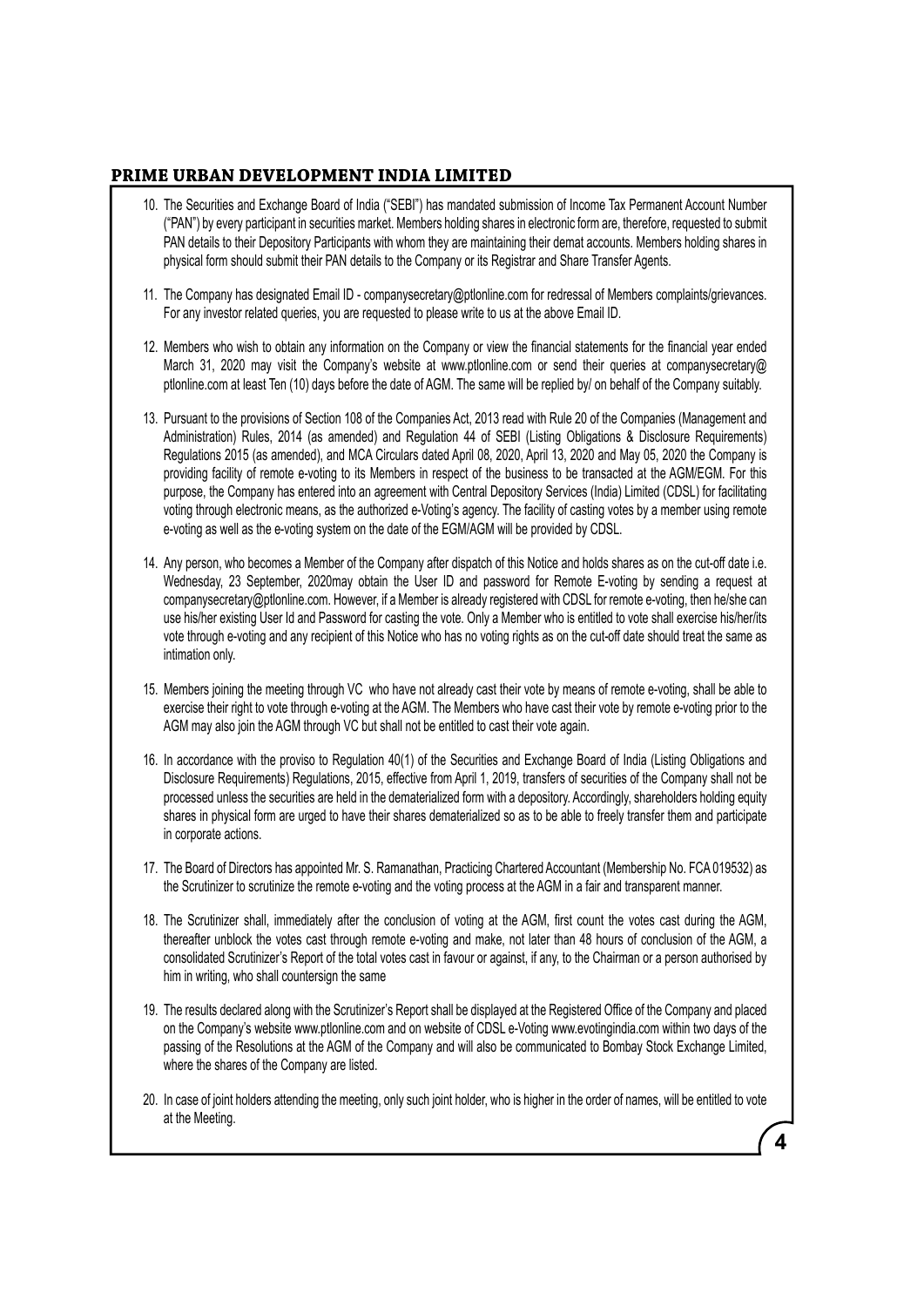- 10. The Securities and Exchange Board of India ("SEBI") has mandated submission of Income Tax Permanent Account Number ("PAN") by every participant in securities market. Members holding shares in electronic form are, therefore, requested to submit PAN details to their Depository Participants with whom they are maintaining their demat accounts. Members holding shares in physical form should submit their PAN details to the Company or its Registrar and Share Transfer Agents.
- 11. The Company has designated Email ID companysecretary@ptlonline.com for redressal of Members complaints/grievances. For any investor related queries, you are requested to please write to us at the above Email ID.
- 12. Members who wish to obtain any information on the Company or view the financial statements for the financial year ended March 31, 2020 may visit the Company's website at www.ptlonline.com or send their queries at companysecretary@ ptlonline.com at least Ten (10) days before the date of AGM. The same will be replied by/ on behalf of the Company suitably.
- 13. Pursuant to the provisions of Section 108 of the Companies Act, 2013 read with Rule 20 of the Companies (Management and Administration) Rules, 2014 (as amended) and Regulation 44 of SEBI (Listing Obligations & Disclosure Requirements) Regulations 2015 (as amended), and MCA Circulars dated April 08, 2020, April 13, 2020 and May 05, 2020 the Company is providing facility of remote e-voting to its Members in respect of the business to be transacted at the AGM/EGM. For this purpose, the Company has entered into an agreement with Central Depository Services (India) Limited (CDSL) for facilitating voting through electronic means, as the authorized e-Voting's agency. The facility of casting votes by a member using remote e-voting as well as the e-voting system on the date of the EGM/AGM will be provided by CDSL.
- 14. Any person, who becomes a Member of the Company after dispatch of this Notice and holds shares as on the cut-off date i.e. Wednesday, 23 September, 2020may obtain the User ID and password for Remote E-voting by sending a request at companysecretary@ptlonline.com. However, if a Member is already registered with CDSL for remote e-voting, then he/she can use his/her existing User Id and Password for casting the vote. Only a Member who is entitled to vote shall exercise his/her/its vote through e-voting and any recipient of this Notice who has no voting rights as on the cut-off date should treat the same as intimation only.
- 15. Members joining the meeting through VC who have not already cast their vote by means of remote e-voting, shall be able to exercise their right to vote through e-voting at the AGM. The Members who have cast their vote by remote e-voting prior to the AGM may also join the AGM through VC but shall not be entitled to cast their vote again.
- 16. In accordance with the proviso to Regulation 40(1) of the Securities and Exchange Board of India (Listing Obligations and Disclosure Requirements) Regulations, 2015, effective from April 1, 2019, transfers of securities of the Company shall not be processed unless the securities are held in the dematerialized form with a depository. Accordingly, shareholders holding equity shares in physical form are urged to have their shares dematerialized so as to be able to freely transfer them and participate in corporate actions.
- 17. The Board of Directors has appointed Mr. S. Ramanathan, Practicing Chartered Accountant (Membership No. FCA 019532) as the Scrutinizer to scrutinize the remote e-voting and the voting process at the AGM in a fair and transparent manner.
- 18. The Scrutinizer shall, immediately after the conclusion of voting at the AGM, first count the votes cast during the AGM, thereafter unblock the votes cast through remote e-voting and make, not later than 48 hours of conclusion of the AGM, a consolidated Scrutinizer's Report of the total votes cast in favour or against, if any, to the Chairman or a person authorised by him in writing, who shall countersign the same
- 19. The results declared along with the Scrutinizer's Report shall be displayed at the Registered Office of the Company and placed on the Company's website www.ptlonline.com and on website of CDSL e-Voting www.evotingindia.com within two days of the passing of the Resolutions at the AGM of the Company and will also be communicated to Bombay Stock Exchange Limited, where the shares of the Company are listed.
- 20. In case of joint holders attending the meeting, only such joint holder, who is higher in the order of names, will be entitled to vote at the Meeting.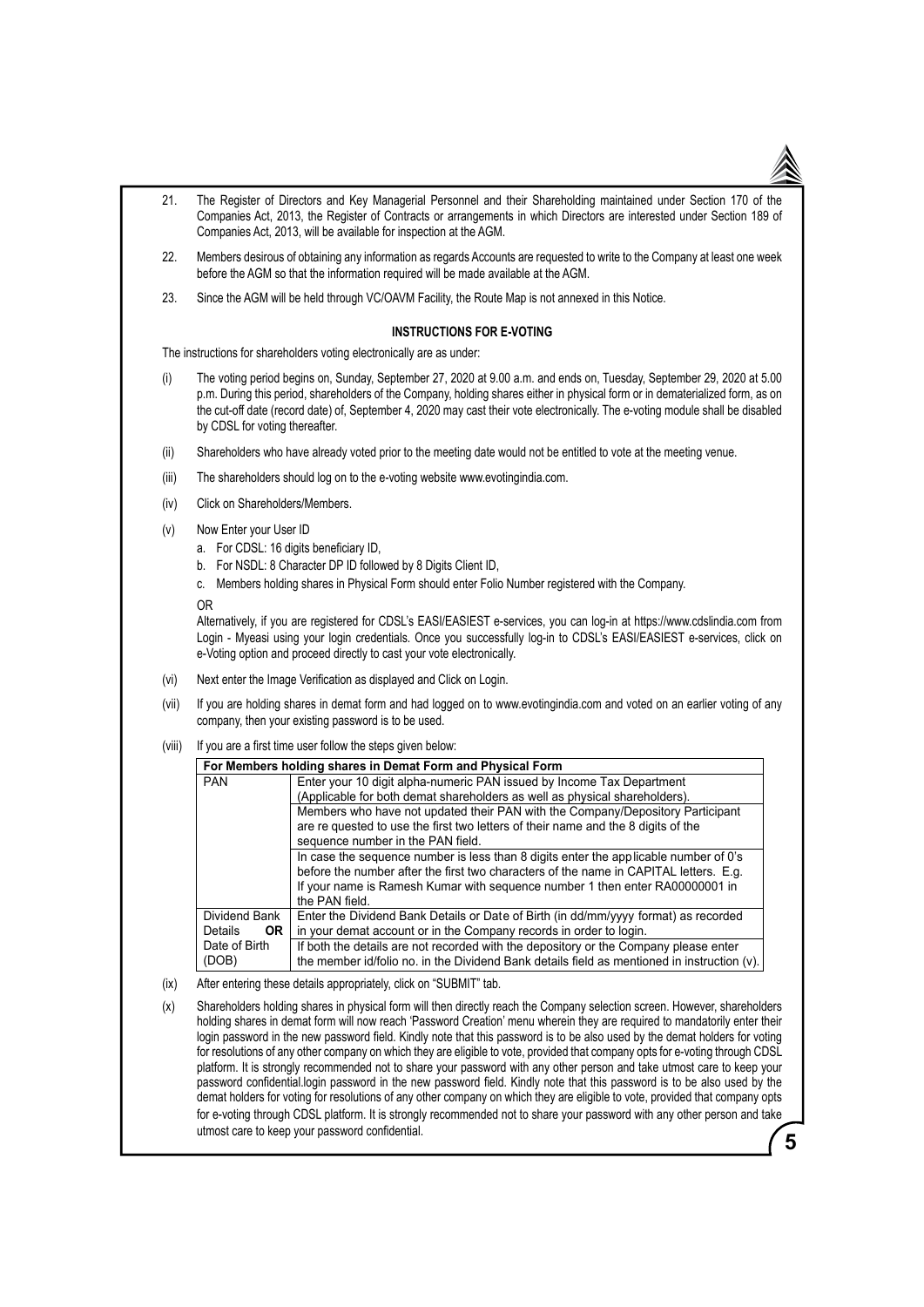- 21. The Register of Directors and Key Managerial Personnel and their Shareholding maintained under Section 170 of the Companies Act, 2013, the Register of Contracts or arrangements in which Directors are interested under Section 189 of Companies Act, 2013, will be available for inspection at the AGM.
- 22. Members desirous of obtaining any information as regards Accounts are requested to write to the Company at least one week before the AGM so that the information required will be made available at the AGM.
- 23. Since the AGM will be held through VC/OAVM Facility, the Route Map is not annexed in this Notice.

# **INSTRUCTIONS FOR E-VOTING**

The instructions for shareholders voting electronically are as under:

- (i) The voting period begins on, Sunday, September 27, 2020 at 9.00 a.m. and ends on, Tuesday, September 29, 2020 at 5.00 p.m. During this period, shareholders of the Company, holding shares either in physical form or in dematerialized form, as on the cut-off date (record date) of, September 4, 2020 may cast their vote electronically. The e-voting module shall be disabled by CDSL for voting thereafter.
- (ii) Shareholders who have already voted prior to the meeting date would not be entitled to vote at the meeting venue.
- (iii) The shareholders should log on to the e-voting website www.evotingindia.com.
- (iv) Click on Shareholders/Members.
- (v) Now Enter your User ID
	- a. For CDSL: 16 digits beneficiary ID,
	- b. For NSDL: 8 Character DP ID followed by 8 Digits Client ID,
	- c. Members holding shares in Physical Form should enter Folio Number registered with the Company.

OR

 Alternatively, if you are registered for CDSL's EASI/EASIEST e-services, you can log-in at https://www.cdslindia.com from Login - Myeasi using your login credentials. Once you successfully log-in to CDSL's EASI/EASIEST e-services, click on e-Voting option and proceed directly to cast your vote electronically.

- (vi) Next enter the Image Verification as displayed and Click on Login.
- (vii) If you are holding shares in demat form and had logged on to www.evotingindia.com and voted on an earlier voting of any company, then your existing password is to be used.
- (viii) If you are a first time user follow the steps given below:

|                | For Members holding shares in Demat Form and Physical Form                                  |
|----------------|---------------------------------------------------------------------------------------------|
| <b>PAN</b>     | Enter your 10 digit alpha-numeric PAN issued by Income Tax Department                       |
|                | (Applicable for both demat shareholders as well as physical shareholders).                  |
|                | Members who have not updated their PAN with the Company/Depository Participant              |
|                | are re quested to use the first two letters of their name and the 8 digits of the           |
|                | sequence number in the PAN field.                                                           |
|                | In case the sequence number is less than 8 digits enter the applicable number of 0's        |
|                | before the number after the first two characters of the name in CAPITAL letters. E.g.       |
|                | If your name is Ramesh Kumar with sequence number 1 then enter RA00000001 in                |
|                | the PAN field.                                                                              |
| Dividend Bank  | Enter the Dividend Bank Details or Date of Birth (in dd/mm/yyyy format) as recorded         |
| OR.<br>Details | in your demat account or in the Company records in order to login.                          |
| Date of Birth  | If both the details are not recorded with the depository or the Company please enter        |
| (DOB)          | the member id/folio no. in the Dividend Bank details field as mentioned in instruction (v). |

- (ix) After entering these details appropriately, click on "SUBMIT" tab.
- **5** (x) Shareholders holding shares in physical form will then directly reach the Company selection screen. However, shareholders holding shares in demat form will now reach 'Password Creation' menu wherein they are required to mandatorily enter their login password in the new password field. Kindly note that this password is to be also used by the demat holders for voting for resolutions of any other company on which they are eligible to vote, provided that company opts for e-voting through CDSL platform. It is strongly recommended not to share your password with any other person and take utmost care to keep your password confidential.login password in the new password field. Kindly note that this password is to be also used by the demat holders for voting for resolutions of any other company on which they are eligible to vote, provided that company opts for e-voting through CDSL platform. It is strongly recommended not to share your password with any other person and take utmost care to keep your password confidential.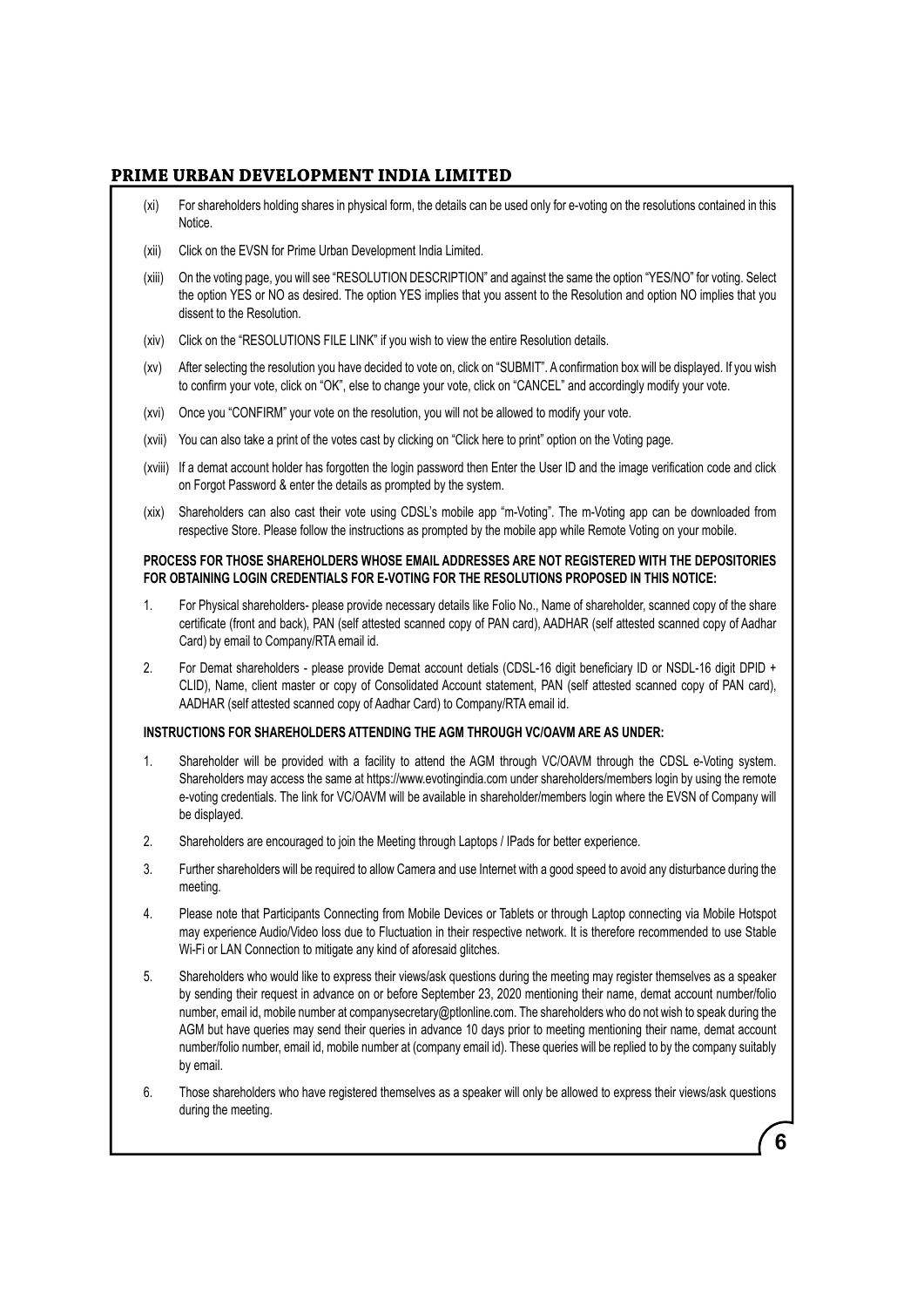- (xi) For shareholders holding shares in physical form, the details can be used only for e-voting on the resolutions contained in this Notice.
- (xii) Click on the EVSN for Prime Urban Development India Limited.
- (xiii) On the voting page, you will see "RESOLUTION DESCRIPTION" and against the same the option "YES/NO" for voting. Select the option YES or NO as desired. The option YES implies that you assent to the Resolution and option NO implies that you dissent to the Resolution.
- (xiv) Click on the "RESOLUTIONS FILE LINK" if you wish to view the entire Resolution details.
- (xv) After selecting the resolution you have decided to vote on, click on "SUBMIT". A confirmation box will be displayed. If you wish to confirm your vote, click on "OK", else to change your vote, click on "CANCEL" and accordingly modify your vote.
- (xvi) Once you "CONFIRM" your vote on the resolution, you will not be allowed to modify your vote.
- (xvii) You can also take a print of the votes cast by clicking on "Click here to print" option on the Voting page.
- (xviii) If a demat account holder has forgotten the login password then Enter the User ID and the image verification code and click on Forgot Password & enter the details as prompted by the system.
- (xix) Shareholders can also cast their vote using CDSL's mobile app "m-Voting". The m-Voting app can be downloaded from respective Store. Please follow the instructions as prompted by the mobile app while Remote Voting on your mobile.

# **PROCESS FOR THOSE SHAREHOLDERS WHOSE EMAIL ADDRESSES ARE NOT REGISTERED WITH THE DEPOSITORIES FOR OBTAINING LOGIN CREDENTIALS FOR E-VOTING FOR THE RESOLUTIONS PROPOSED IN THIS NOTICE:**

- 1. For Physical shareholders- please provide necessary details like Folio No., Name of shareholder, scanned copy of the share certificate (front and back), PAN (self attested scanned copy of PAN card), AADHAR (self attested scanned copy of Aadhar Card) by email to Company/RTA email id.
- 2. For Demat shareholders please provide Demat account detials (CDSL-16 digit beneficiary ID or NSDL-16 digit DPID + CLID), Name, client master or copy of Consolidated Account statement, PAN (self attested scanned copy of PAN card), AADHAR (self attested scanned copy of Aadhar Card) to Company/RTA email id.

### **INSTRUCTIONS FOR SHAREHOLDERS ATTENDING THE AGM THROUGH VC/OAVM ARE AS UNDER:**

- 1. Shareholder will be provided with a facility to attend the AGM through VC/OAVM through the CDSL e-Voting system. Shareholders may access the same at https://www.evotingindia.com under shareholders/members login by using the remote e-voting credentials. The link for VC/OAVM will be available in shareholder/members login where the EVSN of Company will be displayed.
- 2. Shareholders are encouraged to join the Meeting through Laptops / IPads for better experience.
- 3. Further shareholders will be required to allow Camera and use Internet with a good speed to avoid any disturbance during the meeting.
- 4. Please note that Participants Connecting from Mobile Devices or Tablets or through Laptop connecting via Mobile Hotspot may experience Audio/Video loss due to Fluctuation in their respective network. It is therefore recommended to use Stable Wi-Fi or LAN Connection to mitigate any kind of aforesaid glitches.
- 5. Shareholders who would like to express their views/ask questions during the meeting may register themselves as a speaker by sending their request in advance on or before September 23, 2020 mentioning their name, demat account number/folio number, email id, mobile number at companysecretary@ptlonline.com. The shareholders who do not wish to speak during the AGM but have queries may send their queries in advance 10 days prior to meeting mentioning their name, demat account number/folio number, email id, mobile number at (company email id). These queries will be replied to by the company suitably by email.
- 6. Those shareholders who have registered themselves as a speaker will only be allowed to express their views/ask questions during the meeting.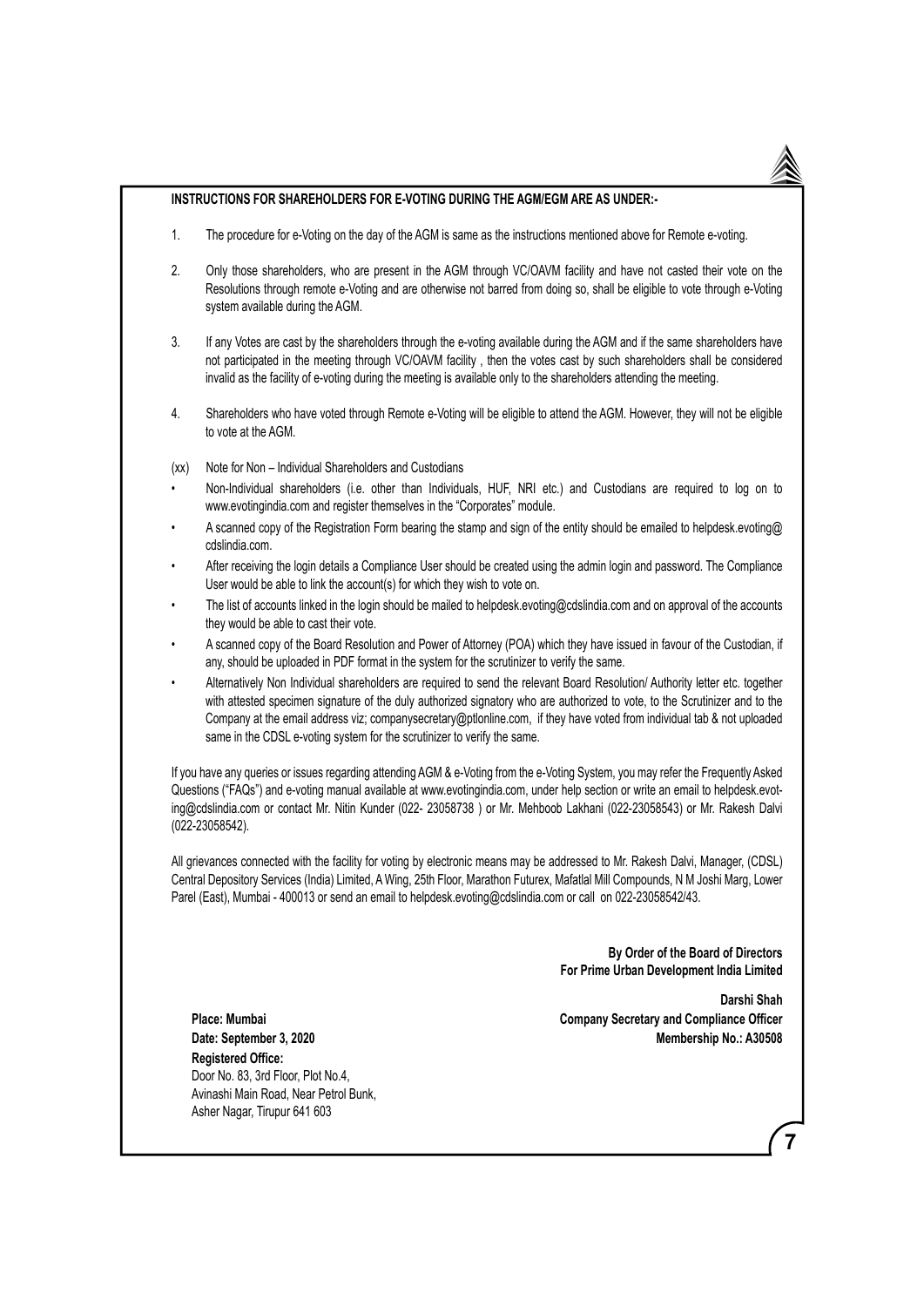# **INSTRUCTIONS FOR SHAREHOLDERS FOR E-VOTING DURING THE AGM/EGM ARE AS UNDER:-**

- 1. The procedure for e-Voting on the day of the AGM is same as the instructions mentioned above for Remote e-voting.
- 2. Only those shareholders, who are present in the AGM through VC/OAVM facility and have not casted their vote on the Resolutions through remote e-Voting and are otherwise not barred from doing so, shall be eligible to vote through e-Voting system available during the AGM.
- 3. If any Votes are cast by the shareholders through the e-voting available during the AGM and if the same shareholders have not participated in the meeting through VC/OAVM facility , then the votes cast by such shareholders shall be considered invalid as the facility of e-voting during the meeting is available only to the shareholders attending the meeting.
- 4. Shareholders who have voted through Remote e-Voting will be eligible to attend the AGM. However, they will not be eligible to vote at the AGM.
- (xx) Note for Non Individual Shareholders and Custodians
- Non-Individual shareholders (i.e. other than Individuals, HUF, NRI etc.) and Custodians are required to log on to www.evotingindia.com and register themselves in the "Corporates" module.
- A scanned copy of the Registration Form bearing the stamp and sign of the entity should be emailed to helpdesk.evoting@ cdslindia.com.
- After receiving the login details a Compliance User should be created using the admin login and password. The Compliance User would be able to link the account(s) for which they wish to vote on.
- The list of accounts linked in the login should be mailed to helpdesk.evoting@cdslindia.com and on approval of the accounts they would be able to cast their vote.
- A scanned copy of the Board Resolution and Power of Attorney (POA) which they have issued in favour of the Custodian, if any, should be uploaded in PDF format in the system for the scrutinizer to verify the same.
- Alternatively Non Individual shareholders are required to send the relevant Board Resolution/Authority letter etc. together with attested specimen signature of the duly authorized signatory who are authorized to vote, to the Scrutinizer and to the Company at the email address viz; companysecretary@ptlonline.com, if they have voted from individual tab & not uploaded same in the CDSL e-voting system for the scrutinizer to verify the same.

If you have any queries or issues regarding attending AGM & e-Voting from the e-Voting System, you may refer the Frequently Asked Questions ("FAQs") and e-voting manual available at www.evotingindia.com, under help section or write an email to helpdesk.evoting@cdslindia.com or contact Mr. Nitin Kunder (022- 23058738 ) or Mr. Mehboob Lakhani (022-23058543) or Mr. Rakesh Dalvi (022-23058542).

All grievances connected with the facility for voting by electronic means may be addressed to Mr. Rakesh Dalvi, Manager, (CDSL) Central Depository Services (India) Limited, A Wing, 25th Floor, Marathon Futurex, Mafatlal Mill Compounds, N M Joshi Marg, Lower Parel (East), Mumbai - 400013 or send an email to helpdesk.evoting@cdslindia.com or call on 022-23058542/43.

> **By Order of the Board of Directors For Prime Urban Development India Limited**

 **Darshi Shah Place: Mumbai Company Secretary and Compliance Officer Date: September 3, 2020** Membership No.: A30508

 **Registered Office:**  Door No. 83, 3rd Floor, Plot No.4, Avinashi Main Road, Near Petrol Bunk, Asher Nagar, Tirupur 641 603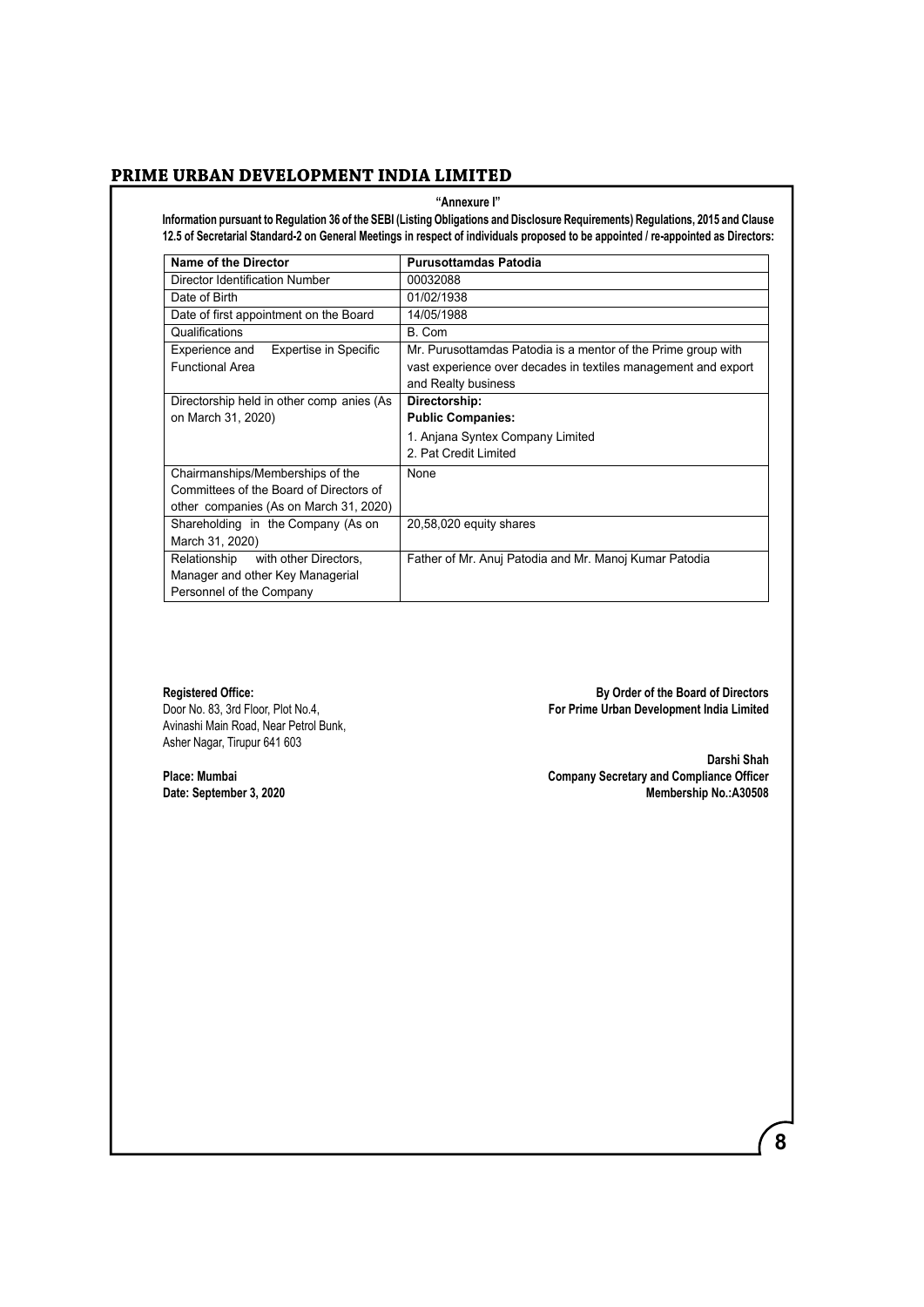# **"Annexure I"**

**Information pursuant to Regulation 36 of the SEBI (Listing Obligations and Disclosure Requirements) Regulations, 2015 and Clause 12.5 of Secretarial Standard-2 on General Meetings in respect of individuals proposed to be appointed / re-appointed as Directors:**

| Name of the Director                           | <b>Purusottamdas Patodia</b>                                   |
|------------------------------------------------|----------------------------------------------------------------|
| Director Identification Number                 | 00032088                                                       |
| Date of Birth                                  | 01/02/1938                                                     |
| Date of first appointment on the Board         | 14/05/1988                                                     |
| Qualifications                                 | B. Com                                                         |
| Experience and<br><b>Expertise in Specific</b> | Mr. Purusottamdas Patodia is a mentor of the Prime group with  |
| <b>Functional Area</b>                         | vast experience over decades in textiles management and export |
|                                                | and Realty business                                            |
| Directorship held in other comp anies (As      | Directorship:                                                  |
| on March 31, 2020)                             | <b>Public Companies:</b>                                       |
|                                                | 1. Anjana Syntex Company Limited                               |
|                                                | 2. Pat Credit Limited                                          |
| Chairmanships/Memberships of the               | None                                                           |
| Committees of the Board of Directors of        |                                                                |
| other companies (As on March 31, 2020)         |                                                                |
| Shareholding in the Company (As on             | 20,58,020 equity shares                                        |
| March 31, 2020)                                |                                                                |
| Relationship<br>with other Directors,          | Father of Mr. Anuj Patodia and Mr. Manoj Kumar Patodia         |
| Manager and other Key Managerial               |                                                                |
| Personnel of the Company                       |                                                                |

Avinashi Main Road, Near Petrol Bunk, Asher Nagar, Tirupur 641 603

**Registered Office:** By Order of the Board of Directors<br>Door No. 83, 3rd Floor, Plot No.4, **By Order of the Board of Directors**<br>For Prime Urban Development India Limited **For Prime Urban Development India Limited** 

 **Darshi Shah Place: Mumbai Company Secretary and Compliance Officer Date: September 3, 2020 Membership No.:A30508**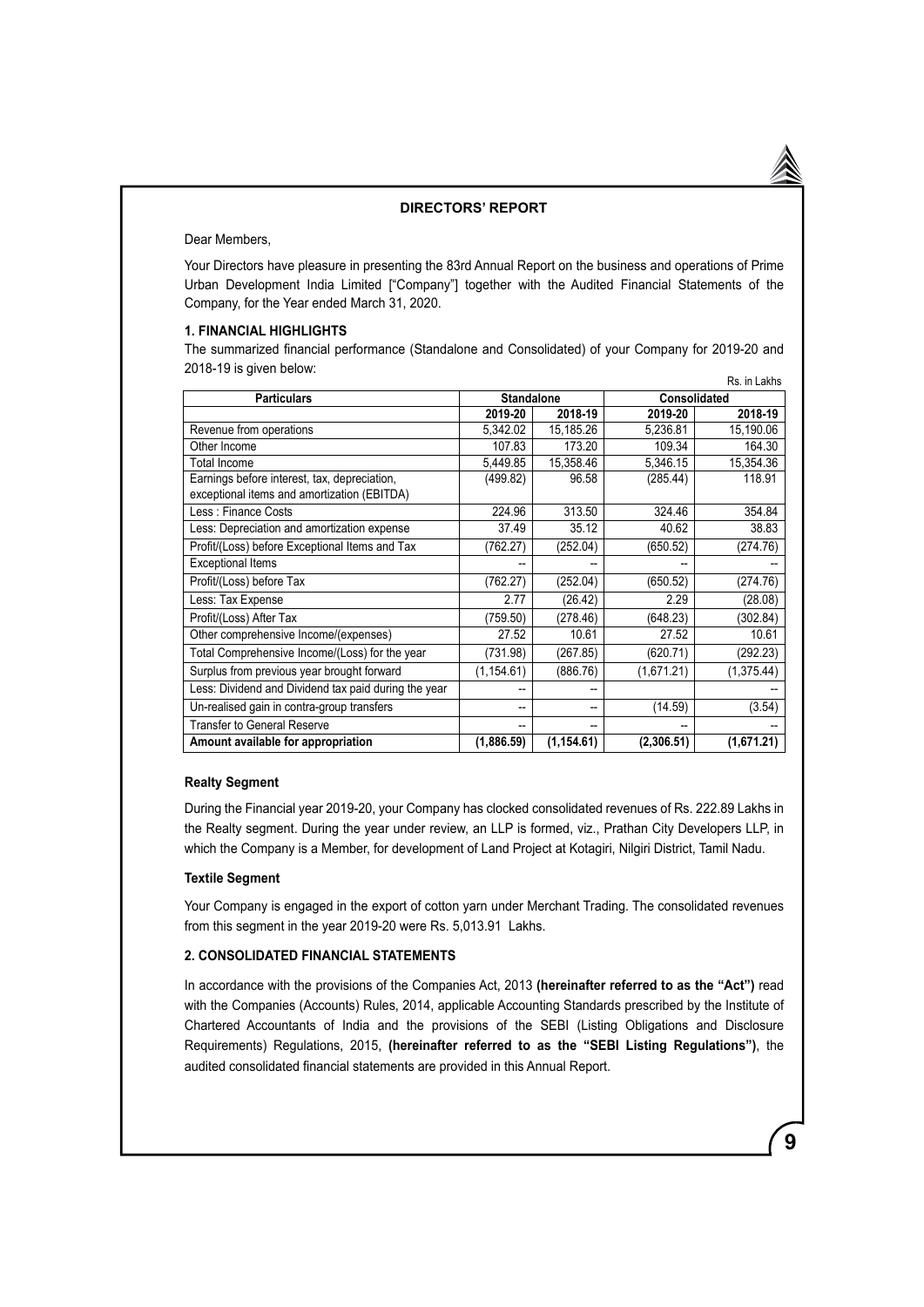# **DIRECTORS' REPORT**

### Dear Members,

Your Directors have pleasure in presenting the 83rd Annual Report on the business and operations of Prime Urban Development India Limited ["Company"] together with the Audited Financial Statements of the Company, for the Year ended March 31, 2020.

# **1. FINANCIAL HIGHLIGHTS**

 The summarized financial performance (Standalone and Consolidated) of your Company for 2019-20 and 2018-19 is given below: Rs. in Lakhs

| <b>Particulars</b>                                                                          | <b>Standalone</b> |             | <b>Consolidated</b> |            |
|---------------------------------------------------------------------------------------------|-------------------|-------------|---------------------|------------|
|                                                                                             | 2019-20           | 2018-19     | 2019-20             | 2018-19    |
| Revenue from operations                                                                     | 5,342.02          | 15,185.26   | 5,236.81            | 15,190.06  |
| Other Income                                                                                | 107.83            | 173.20      | 109.34              | 164.30     |
| Total Income                                                                                | 5,449.85          | 15,358.46   | 5,346.15            | 15,354.36  |
| Earnings before interest, tax, depreciation,<br>exceptional items and amortization (EBITDA) | (499.82)          | 96.58       | (285.44)            | 118.91     |
| Less: Finance Costs                                                                         | 224.96            | 313.50      | 324.46              | 354.84     |
| Less: Depreciation and amortization expense                                                 | 37.49             | 35.12       | 40.62               | 38.83      |
| Profit/(Loss) before Exceptional Items and Tax                                              | (762.27)          | (252.04)    | (650.52)            | (274.76)   |
| <b>Exceptional Items</b>                                                                    |                   |             |                     |            |
| Profit/(Loss) before Tax                                                                    | (762.27)          | (252.04)    | (650.52)            | (274.76)   |
| Less: Tax Expense                                                                           | 2.77              | (26.42)     | 2.29                | (28.08)    |
| Profit/(Loss) After Tax                                                                     | (759.50)          | (278.46)    | (648.23)            | (302.84)   |
| Other comprehensive Income/(expenses)                                                       | 27.52             | 10.61       | 27.52               | 10.61      |
| Total Comprehensive Income/(Loss) for the year                                              | (731.98)          | (267.85)    | (620.71)            | (292.23)   |
| Surplus from previous year brought forward                                                  | (1, 154.61)       | (886.76)    | (1,671.21)          | (1,375.44) |
| Less: Dividend and Dividend tax paid during the year                                        |                   |             |                     |            |
| Un-realised gain in contra-group transfers                                                  | --                | --          | (14.59)             | (3.54)     |
| <b>Transfer to General Reserve</b>                                                          |                   |             |                     |            |
| Amount available for appropriation                                                          | (1,886.59)        | (1, 154.61) | (2,306.51)          | (1,671.21) |

### **Realty Segment**

 During the Financial year 2019-20, your Company has clocked consolidated revenues of Rs. 222.89 Lakhs in the Realty segment. During the year under review, an LLP is formed, viz., Prathan City Developers LLP, in which the Company is a Member, for development of Land Project at Kotagiri, Nilgiri District, Tamil Nadu.

### **Textile Segment**

 Your Company is engaged in the export of cotton yarn under Merchant Trading. The consolidated revenues from this segment in the year 2019-20 were Rs. 5,013.91 Lakhs.

# **2. CONSOLIDATED FINANCIAL STATEMENTS**

 In accordance with the provisions of the Companies Act, 2013 **(hereinafter referred to as the "Act")** read with the Companies (Accounts) Rules, 2014, applicable Accounting Standards prescribed by the Institute of Chartered Accountants of India and the provisions of the SEBI (Listing Obligations and Disclosure Requirements) Regulations, 2015, **(hereinafter referred to as the "SEBI Listing Regulations")**, the audited consolidated financial statements are provided in this Annual Report.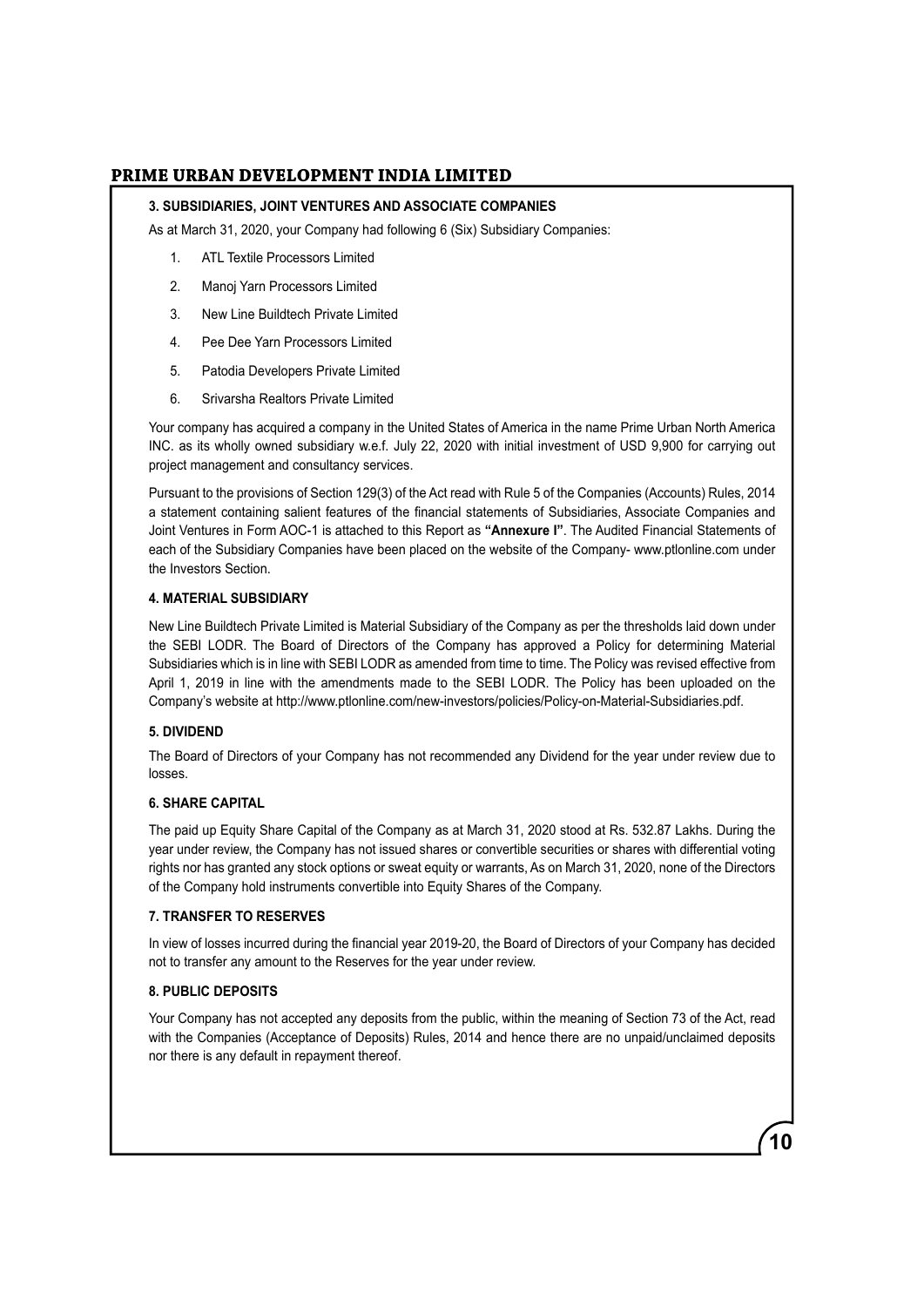# **3. SUBSIDIARIES, JOINT VENTURES AND ASSOCIATE COMPANIES**

As at March 31, 2020, your Company had following 6 (Six) Subsidiary Companies:

- 1. ATL Textile Processors Limited
- 2. Manoj Yarn Processors Limited
- 3. New Line Buildtech Private Limited
- 4. Pee Dee Yarn Processors Limited
- 5. Patodia Developers Private Limited
- 6. Srivarsha Realtors Private Limited

Your company has acquired a company in the United States of America in the name Prime Urban North America INC. as its wholly owned subsidiary w.e.f. July 22, 2020 with initial investment of USD 9,900 for carrying out project management and consultancy services.

Pursuant to the provisions of Section 129(3) of the Act read with Rule 5 of the Companies (Accounts) Rules, 2014 a statement containing salient features of the financial statements of Subsidiaries, Associate Companies and Joint Ventures in Form AOC-1 is attached to this Report as **"Annexure I"**. The Audited Financial Statements of each of the Subsidiary Companies have been placed on the website of the Company- www.ptlonline.com under the Investors Section.

# **4. MATERIAL SUBSIDIARY**

New Line Buildtech Private Limited is Material Subsidiary of the Company as per the thresholds laid down under the SEBI LODR. The Board of Directors of the Company has approved a Policy for determining Material Subsidiaries which is in line with SEBI LODR as amended from time to time. The Policy was revised effective from April 1, 2019 in line with the amendments made to the SEBI LODR. The Policy has been uploaded on the Company's website at http://www.ptlonline.com/new-investors/policies/Policy-on-Material-Subsidiaries.pdf.

# **5. DIVIDEND**

The Board of Directors of your Company has not recommended any Dividend for the year under review due to losses.

# **6. SHARE CAPITAL**

The paid up Equity Share Capital of the Company as at March 31, 2020 stood at Rs. 532.87 Lakhs. During the year under review, the Company has not issued shares or convertible securities or shares with differential voting rights nor has granted any stock options or sweat equity or warrants, As on March 31, 2020, none of the Directors of the Company hold instruments convertible into Equity Shares of the Company.

# **7. TRANSFER TO RESERVES**

In view of losses incurred during the financial year 2019-20, the Board of Directors of your Company has decided not to transfer any amount to the Reserves for the year under review.

# **8. PUBLIC DEPOSITS**

Your Company has not accepted any deposits from the public, within the meaning of Section 73 of the Act, read with the Companies (Acceptance of Deposits) Rules, 2014 and hence there are no unpaid/unclaimed deposits nor there is any default in repayment thereof.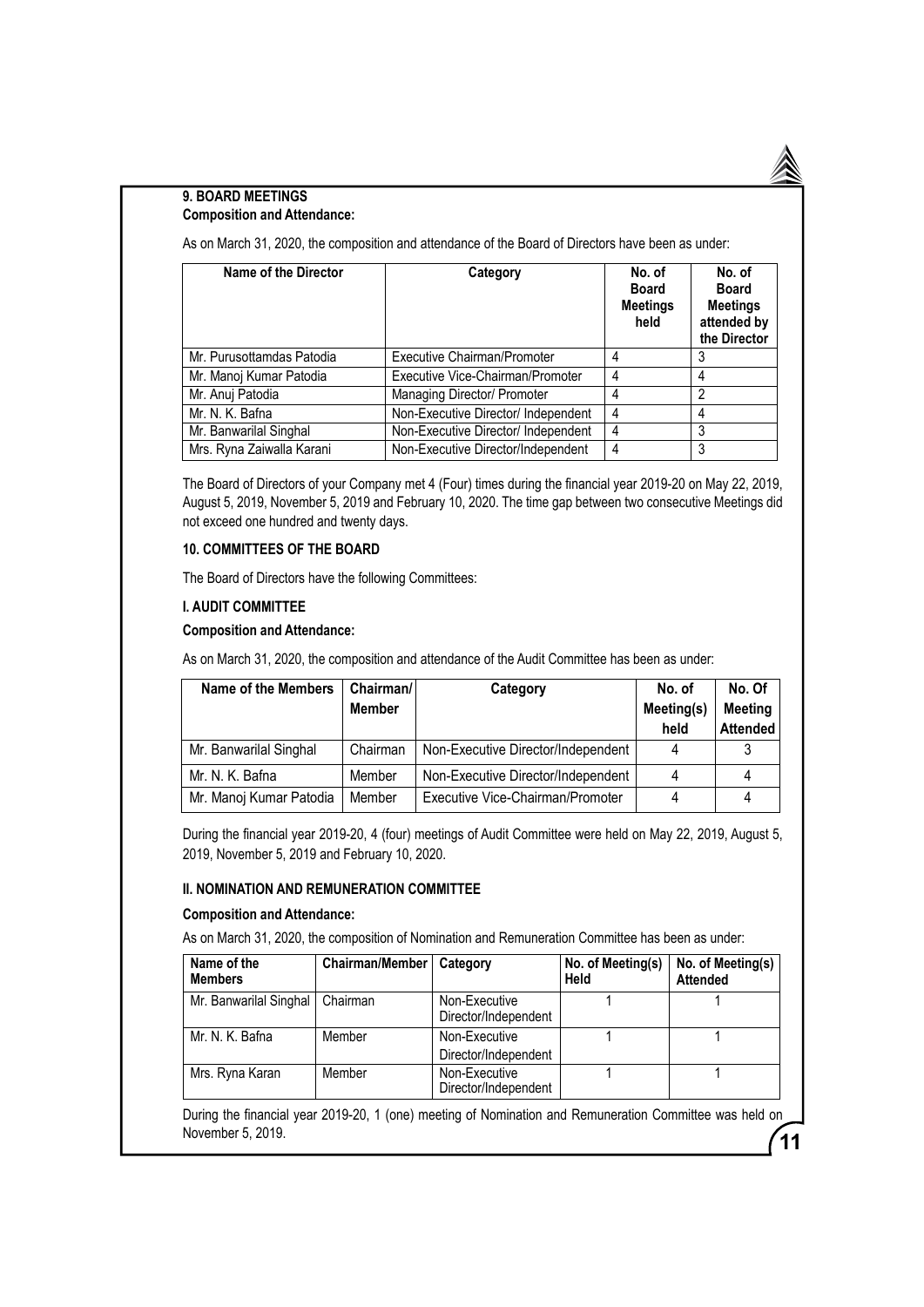# **9. BOARD MEETINGS Composition and Attendance:**

As on March 31, 2020, the composition and attendance of the Board of Directors have been as under:

| Name of the Director      | Category                            | No. of<br><b>Board</b><br><b>Meetings</b><br>held | No. of<br><b>Board</b><br><b>Meetings</b><br>attended by<br>the Director |
|---------------------------|-------------------------------------|---------------------------------------------------|--------------------------------------------------------------------------|
| Mr. Purusottamdas Patodia | Executive Chairman/Promoter         |                                                   | 3                                                                        |
| Mr. Manoj Kumar Patodia   | Executive Vice-Chairman/Promoter    | 4                                                 | 4                                                                        |
| Mr. Anuj Patodia          | Managing Director/ Promoter         |                                                   | 2                                                                        |
| Mr. N. K. Bafna           | Non-Executive Director/ Independent | 4                                                 | 4                                                                        |
| Mr. Banwarilal Singhal    | Non-Executive Director/ Independent | 4                                                 | 3                                                                        |
| Mrs. Ryna Zaiwalla Karani | Non-Executive Director/Independent  | 4                                                 | 3                                                                        |

The Board of Directors of your Company met 4 (Four) times during the financial year 2019-20 on May 22, 2019, August 5, 2019, November 5, 2019 and February 10, 2020. The time gap between two consecutive Meetings did not exceed one hundred and twenty days.

# **10. COMMITTEES OF THE BOARD**

The Board of Directors have the following Committees:

# **I. AUDIT COMMITTEE**

# **Composition and Attendance:**

As on March 31, 2020, the composition and attendance of the Audit Committee has been as under:

| Name of the Members     | Chairman/     | Category                           | No. of     | No. Of          |
|-------------------------|---------------|------------------------------------|------------|-----------------|
|                         | <b>Member</b> |                                    | Meeting(s) | <b>Meeting</b>  |
|                         |               |                                    | held       | <b>Attended</b> |
| Mr. Banwarilal Singhal  | Chairman      | Non-Executive Director/Independent |            |                 |
| Mr. N. K. Bafna         | Member        | Non-Executive Director/Independent |            | 4               |
| Mr. Manoj Kumar Patodia | Member        | Executive Vice-Chairman/Promoter   |            | 4               |

During the financial year 2019-20, 4 (four) meetings of Audit Committee were held on May 22, 2019, August 5, 2019, November 5, 2019 and February 10, 2020.

# **II. NOMINATION AND REMUNERATION COMMITTEE**

# **Composition and Attendance:**

As on March 31, 2020, the composition of Nomination and Remuneration Committee has been as under:

| Name of the<br><b>Members</b> | Chairman/Member | Category                              | No. of Meeting(s)<br><b>Held</b> | No. of Meeting(s)<br><b>Attended</b> |
|-------------------------------|-----------------|---------------------------------------|----------------------------------|--------------------------------------|
| Mr. Banwarilal Singhal        | Chairman        | Non-Executive<br>Director/Independent |                                  |                                      |
| Mr. N. K. Bafna               | Member          | Non-Executive<br>Director/Independent |                                  |                                      |
| Mrs. Ryna Karan               | Member          | Non-Executive<br>Director/Independent |                                  |                                      |

**11** During the financial year 2019-20, 1 (one) meeting of Nomination and Remuneration Committee was held on November 5, 2019.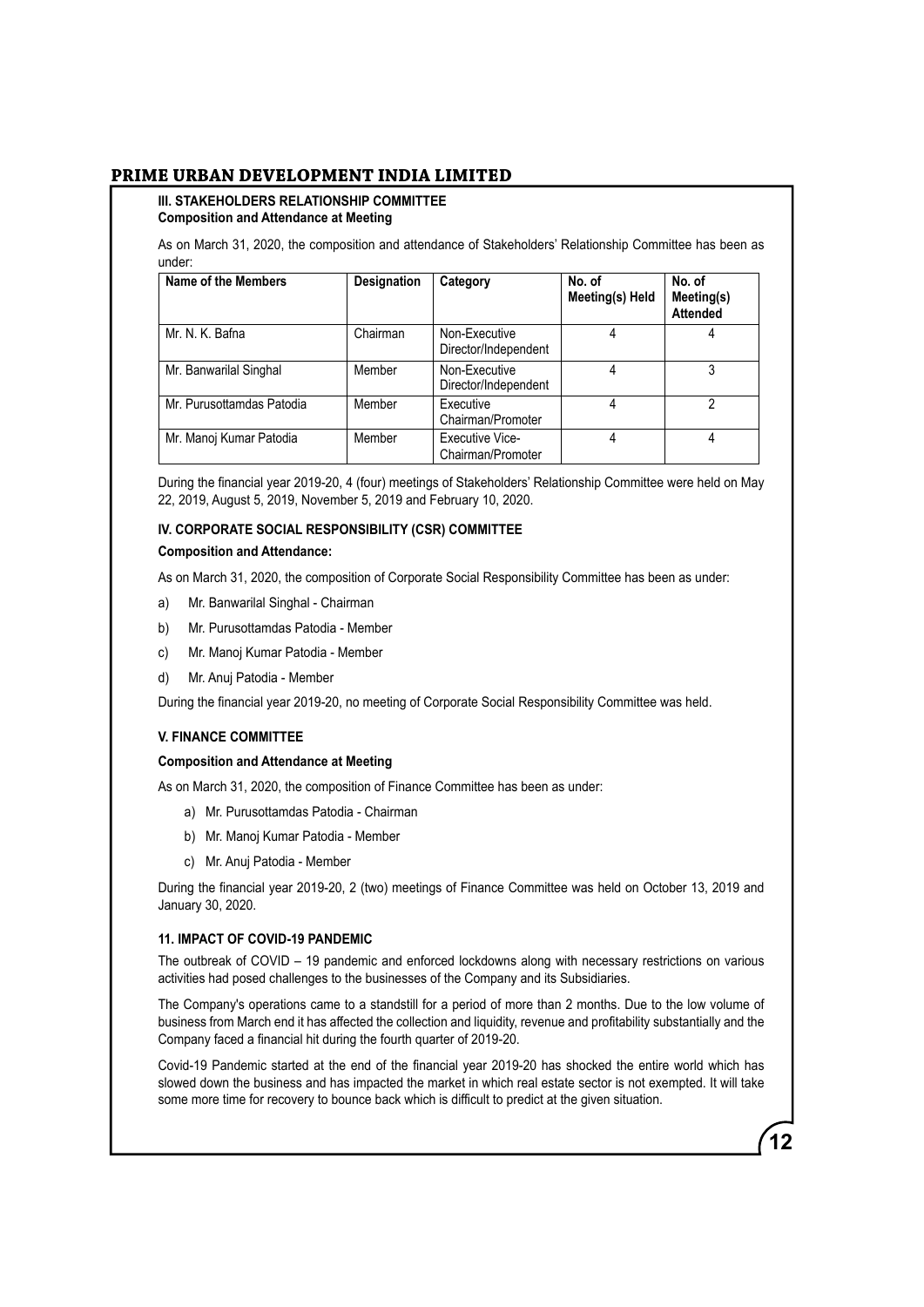### **III. STAKEHOLDERS RELATIONSHIP COMMITTEE Composition and Attendance at Meeting**

As on March 31, 2020, the composition and attendance of Stakeholders' Relationship Committee has been as under:

| Name of the Members       | <b>Designation</b> | Category                                    | No. of<br>Meeting(s) Held | No. of<br>Meeting(s)<br><b>Attended</b> |
|---------------------------|--------------------|---------------------------------------------|---------------------------|-----------------------------------------|
| Mr. N. K. Bafna           | Chairman           | Non-Executive<br>Director/Independent       | 4                         |                                         |
| Mr. Banwarilal Singhal    | Member             | Non-Executive<br>Director/Independent       | 4                         | 3                                       |
| Mr. Purusottamdas Patodia | Member             | Executive<br>Chairman/Promoter              | 4                         | $\overline{2}$                          |
| Mr. Manoj Kumar Patodia   | Member             | <b>Executive Vice-</b><br>Chairman/Promoter | 4                         | 4                                       |

During the financial year 2019-20, 4 (four) meetings of Stakeholders' Relationship Committee were held on May 22, 2019, August 5, 2019, November 5, 2019 and February 10, 2020.

# **IV. CORPORATE SOCIAL RESPONSIBILITY (CSR) COMMITTEE**

# **Composition and Attendance:**

As on March 31, 2020, the composition of Corporate Social Responsibility Committee has been as under:

- a) Mr. Banwarilal Singhal Chairman
- b) Mr. Purusottamdas Patodia Member
- c) Mr. Manoj Kumar Patodia Member
- d) Mr. Anuj Patodia Member

During the financial year 2019-20, no meeting of Corporate Social Responsibility Committee was held.

# **V. FINANCE COMMITTEE**

### **Composition and Attendance at Meeting**

As on March 31, 2020, the composition of Finance Committee has been as under:

- a) Mr. Purusottamdas Patodia Chairman
- b) Mr. Manoj Kumar Patodia Member
- c) Mr. Anuj Patodia Member

During the financial year 2019-20, 2 (two) meetings of Finance Committee was held on October 13, 2019 and January 30, 2020.

# **11. IMPACT OF COVID-19 PANDEMIC**

The outbreak of COVID – 19 pandemic and enforced lockdowns along with necessary restrictions on various activities had posed challenges to the businesses of the Company and its Subsidiaries.

The Company's operations came to a standstill for a period of more than 2 months. Due to the low volume of business from March end it has affected the collection and liquidity, revenue and profitability substantially and the Company faced a financial hit during the fourth quarter of 2019-20.

Covid-19 Pandemic started at the end of the financial year 2019-20 has shocked the entire world which has slowed down the business and has impacted the market in which real estate sector is not exempted. It will take some more time for recovery to bounce back which is difficult to predict at the given situation.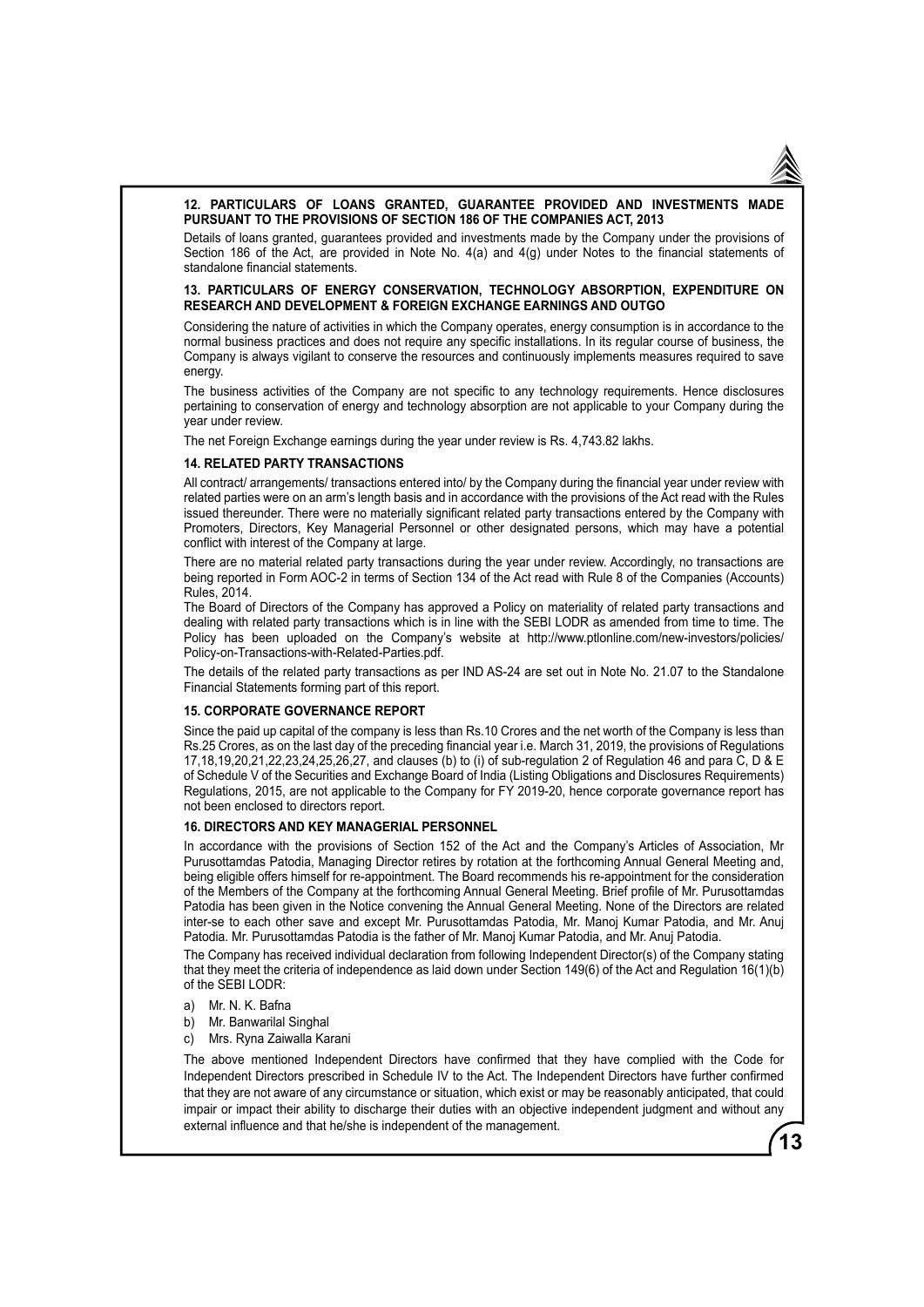#### **12. PARTICULARS OF LOANS GRANTED, GUARANTEE PROVIDED AND INVESTMENTS MADE PURSUANT TO THE PROVISIONS OF SECTION 186 OF THE COMPANIES ACT, 2013**

Details of loans granted, guarantees provided and investments made by the Company under the provisions of Section 186 of the Act, are provided in Note No. 4(a) and 4(g) under Notes to the financial statements of standalone financial statements.

#### **13. PARTICULARS OF ENERGY CONSERVATION, TECHNOLOGY ABSORPTION, EXPENDITURE ON RESEARCH AND DEVELOPMENT & FOREIGN EXCHANGE EARNINGS AND OUTGO**

Considering the nature of activities in which the Company operates, energy consumption is in accordance to the normal business practices and does not require any specific installations. In its regular course of business, the Company is always vigilant to conserve the resources and continuously implements measures required to save energy.

The business activities of the Company are not specific to any technology requirements. Hence disclosures pertaining to conservation of energy and technology absorption are not applicable to your Company during the year under review.

The net Foreign Exchange earnings during the year under review is Rs. 4,743.82 lakhs.

### **14. RELATED PARTY TRANSACTIONS**

All contract/ arrangements/ transactions entered into/ by the Company during the financial year under review with related parties were on an arm's length basis and in accordance with the provisions of the Act read with the Rules issued thereunder. There were no materially significant related party transactions entered by the Company with Promoters, Directors, Key Managerial Personnel or other designated persons, which may have a potential conflict with interest of the Company at large.

There are no material related party transactions during the year under review. Accordingly, no transactions are being reported in Form AOC-2 in terms of Section 134 of the Act read with Rule 8 of the Companies (Accounts) Rules, 2014.

The Board of Directors of the Company has approved a Policy on materiality of related party transactions and dealing with related party transactions which is in line with the SEBI LODR as amended from time to time. The Policy has been uploaded on the Company's website at http://www.ptlonline.com/new-investors/policies/ Policy-on-Transactions-with-Related-Parties.pdf.

The details of the related party transactions as per IND AS-24 are set out in Note No. 21.07 to the Standalone Financial Statements forming part of this report.

### **15. CORPORATE GOVERNANCE REPORT**

Since the paid up capital of the company is less than Rs.10 Crores and the net worth of the Company is less than Rs.25 Crores, as on the last day of the preceding financial year i.e. March 31, 2019, the provisions of Regulations 17,18,19,20,21,22,23,24,25,26,27, and clauses (b) to (i) of sub-regulation 2 of Regulation 46 and para C, D & E of Schedule V of the Securities and Exchange Board of India (Listing Obligations and Disclosures Requirements) Regulations, 2015, are not applicable to the Company for FY 2019-20, hence corporate governance report has not been enclosed to directors report.

#### **16. DIRECTORS AND KEY MANAGERIAL PERSONNEL**

In accordance with the provisions of Section 152 of the Act and the Company's Articles of Association, Mr Purusottamdas Patodia, Managing Director retires by rotation at the forthcoming Annual General Meeting and, being eligible offers himself for re-appointment. The Board recommends his re-appointment for the consideration of the Members of the Company at the forthcoming Annual General Meeting. Brief profile of Mr. Purusottamdas Patodia has been given in the Notice convening the Annual General Meeting. None of the Directors are related inter-se to each other save and except Mr. Purusottamdas Patodia, Mr. Manoj Kumar Patodia, and Mr. Anuj Patodia. Mr. Purusottamdas Patodia is the father of Mr. Manoj Kumar Patodia, and Mr. Anuj Patodia.

The Company has received individual declaration from following Independent Director(s) of the Company stating that they meet the criteria of independence as laid down under Section 149(6) of the Act and Regulation 16(1)(b) of the SEBI LODR:

- a) Mr. N. K. Bafna
- b) Mr. Banwarilal Singhal
- c) Mrs. Ryna Zaiwalla Karani

The above mentioned Independent Directors have confirmed that they have complied with the Code for Independent Directors prescribed in Schedule IV to the Act. The Independent Directors have further confirmed that they are not aware of any circumstance or situation, which exist or may be reasonably anticipated, that could impair or impact their ability to discharge their duties with an objective independent judgment and without any external influence and that he/she is independent of the management.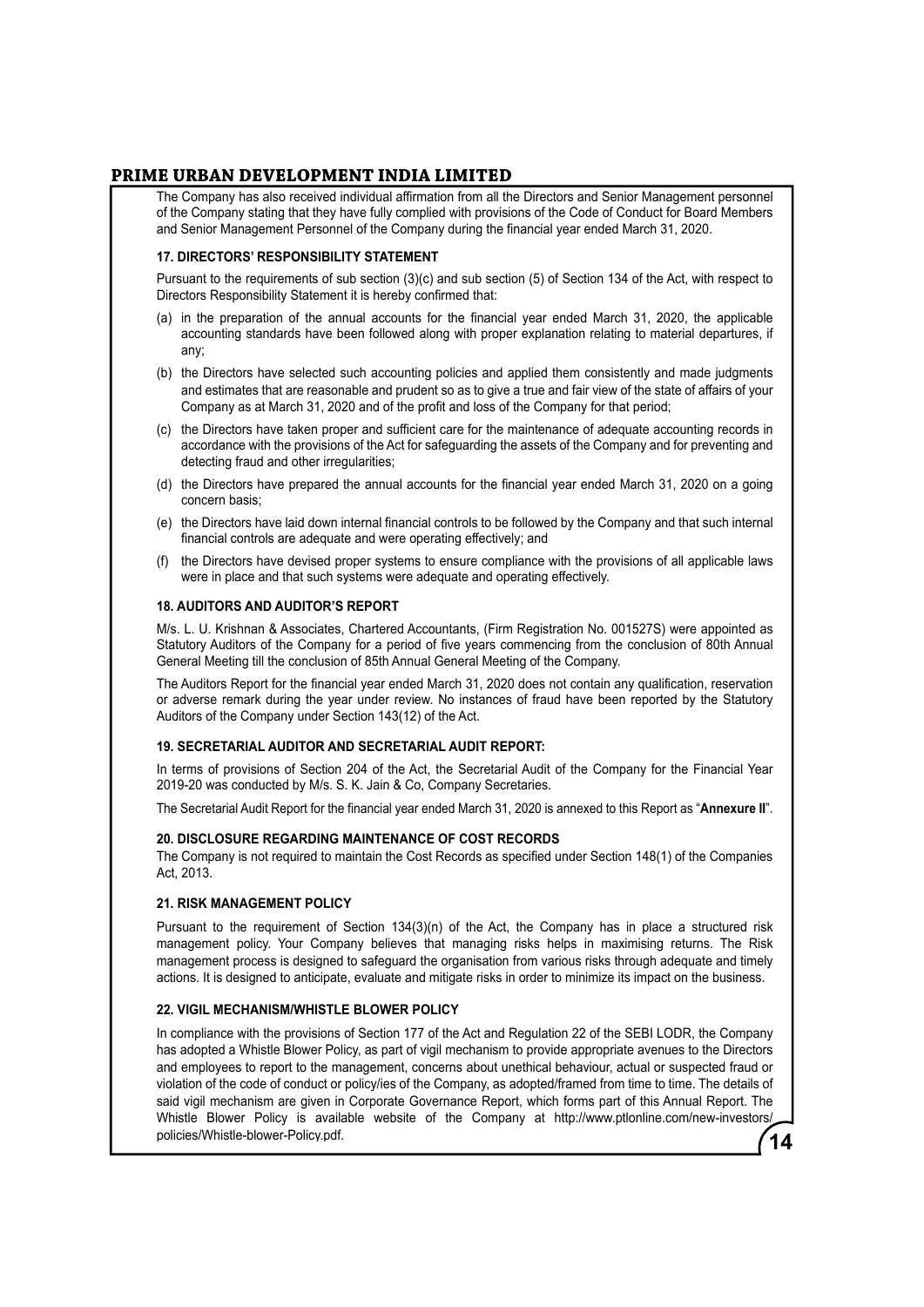The Company has also received individual affirmation from all the Directors and Senior Management personnel of the Company stating that they have fully complied with provisions of the Code of Conduct for Board Members and Senior Management Personnel of the Company during the financial year ended March 31, 2020.

# **17. DIRECTORS' RESPONSIBILITY STATEMENT**

Pursuant to the requirements of sub section (3)(c) and sub section (5) of Section 134 of the Act, with respect to Directors Responsibility Statement it is hereby confirmed that:

- (a) in the preparation of the annual accounts for the financial year ended March 31, 2020, the applicable accounting standards have been followed along with proper explanation relating to material departures, if any;
- (b) the Directors have selected such accounting policies and applied them consistently and made judgments and estimates that are reasonable and prudent so as to give a true and fair view of the state of affairs of your Company as at March 31, 2020 and of the profit and loss of the Company for that period;
- (c) the Directors have taken proper and sufficient care for the maintenance of adequate accounting records in accordance with the provisions of the Act for safeguarding the assets of the Company and for preventing and detecting fraud and other irregularities;
- (d) the Directors have prepared the annual accounts for the financial year ended March 31, 2020 on a going concern basis;
- (e) the Directors have laid down internal financial controls to be followed by the Company and that such internal financial controls are adequate and were operating effectively; and
- (f) the Directors have devised proper systems to ensure compliance with the provisions of all applicable laws were in place and that such systems were adequate and operating effectively.

# **18. AUDITORS AND AUDITOR'S REPORT**

M/s. L. U. Krishnan & Associates, Chartered Accountants, (Firm Registration No. 001527S) were appointed as Statutory Auditors of the Company for a period of five years commencing from the conclusion of 80th Annual General Meeting till the conclusion of 85th Annual General Meeting of the Company.

The Auditors Report for the financial year ended March 31, 2020 does not contain any qualification, reservation or adverse remark during the year under review. No instances of fraud have been reported by the Statutory Auditors of the Company under Section 143(12) of the Act.

# **19. SECRETARIAL AUDITOR AND SECRETARIAL AUDIT REPORT:**

In terms of provisions of Section 204 of the Act, the Secretarial Audit of the Company for the Financial Year 2019-20 was conducted by M/s. S. K. Jain & Co, Company Secretaries.

The Secretarial Audit Report for the financial year ended March 31, 2020 is annexed to this Report as "**Annexure II**".

# **20. DISCLOSURE REGARDING MAINTENANCE OF COST RECORDS**

The Company is not required to maintain the Cost Records as specified under Section 148(1) of the Companies Act, 2013.

# **21. RISK MANAGEMENT POLICY**

Pursuant to the requirement of Section  $134(3)(n)$  of the Act, the Company has in place a structured risk management policy. Your Company believes that managing risks helps in maximising returns. The Risk management process is designed to safeguard the organisation from various risks through adequate and timely actions. It is designed to anticipate, evaluate and mitigate risks in order to minimize its impact on the business.

# **22. VIGIL MECHANISM/WHISTLE BLOWER POLICY**

**14** In compliance with the provisions of Section 177 of the Act and Regulation 22 of the SEBI LODR, the Company has adopted a Whistle Blower Policy, as part of vigil mechanism to provide appropriate avenues to the Directors and employees to report to the management, concerns about unethical behaviour, actual or suspected fraud or violation of the code of conduct or policy/ies of the Company, as adopted/framed from time to time. The details of said vigil mechanism are given in Corporate Governance Report, which forms part of this Annual Report. The Whistle Blower Policy is available website of the Company at http://www.ptlonline.com/new-investors/ policies/Whistle-blower-Policy.pdf.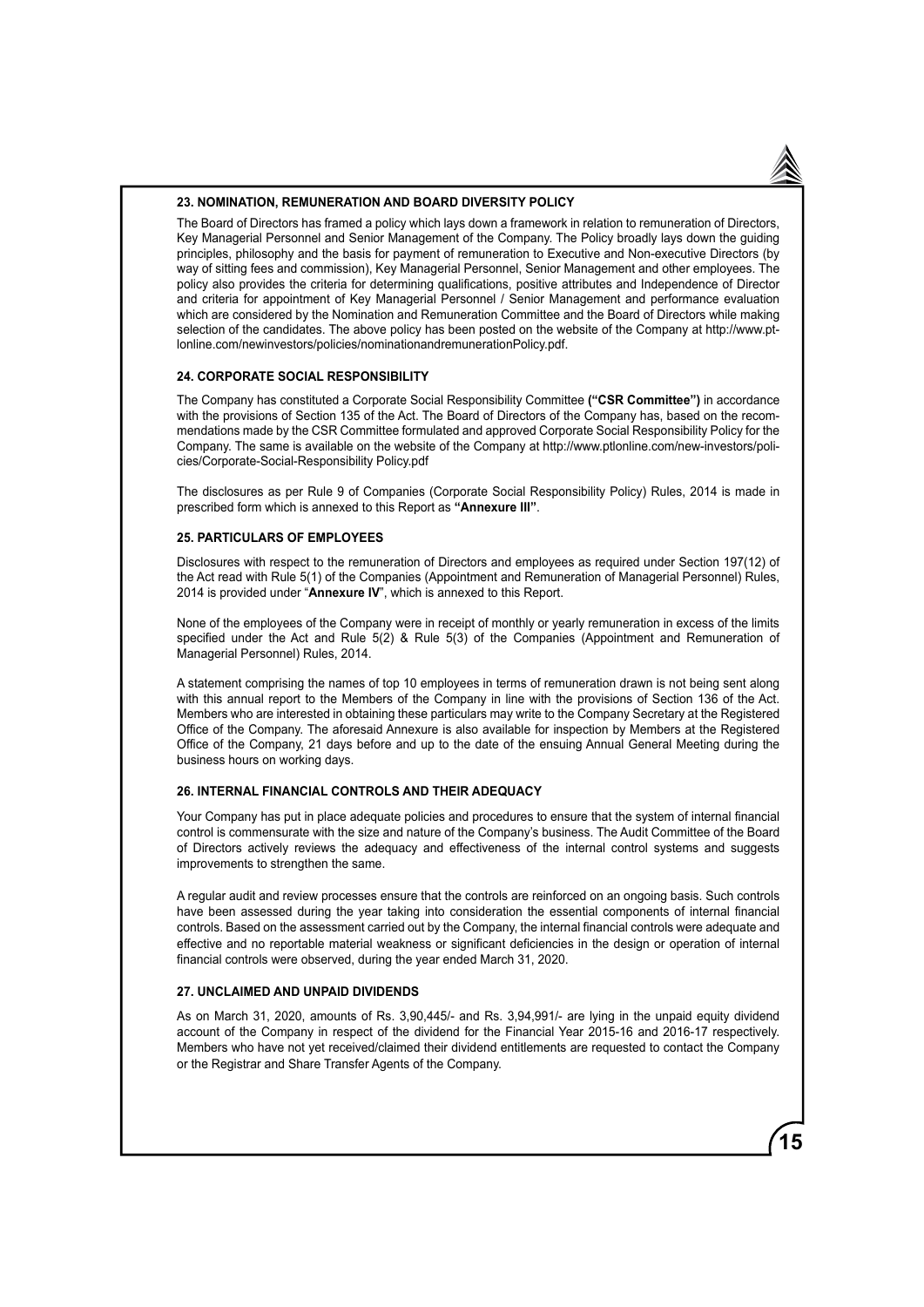#### **23. NOMINATION, REMUNERATION AND BOARD DIVERSITY POLICY**

The Board of Directors has framed a policy which lays down a framework in relation to remuneration of Directors, Key Managerial Personnel and Senior Management of the Company. The Policy broadly lays down the guiding principles, philosophy and the basis for payment of remuneration to Executive and Non-executive Directors (by way of sitting fees and commission), Key Managerial Personnel, Senior Management and other employees. The policy also provides the criteria for determining qualifications, positive attributes and Independence of Director and criteria for appointment of Key Managerial Personnel / Senior Management and performance evaluation which are considered by the Nomination and Remuneration Committee and the Board of Directors while making selection of the candidates. The above policy has been posted on the website of the Company at http://www.ptlonline.com/newinvestors/policies/nominationandremunerationPolicy.pdf.

#### **24. CORPORATE SOCIAL RESPONSIBILITY**

The Company has constituted a Corporate Social Responsibility Committee **("CSR Committee")** in accordance with the provisions of Section 135 of the Act. The Board of Directors of the Company has, based on the recommendations made by the CSR Committee formulated and approved Corporate Social Responsibility Policy for the Company. The same is available on the website of the Company at http://www.ptlonline.com/new-investors/policies/Corporate-Social-Responsibility Policy.pdf

The disclosures as per Rule 9 of Companies (Corporate Social Responsibility Policy) Rules, 2014 is made in prescribed form which is annexed to this Report as **"Annexure III"**.

### **25. PARTICULARS OF EMPLOYEES**

Disclosures with respect to the remuneration of Directors and employees as required under Section 197(12) of the Act read with Rule 5(1) of the Companies (Appointment and Remuneration of Managerial Personnel) Rules, 2014 is provided under "**Annexure IV**", which is annexed to this Report.

None of the employees of the Company were in receipt of monthly or yearly remuneration in excess of the limits specified under the Act and Rule 5(2) & Rule 5(3) of the Companies (Appointment and Remuneration of Managerial Personnel) Rules, 2014.

A statement comprising the names of top 10 employees in terms of remuneration drawn is not being sent along with this annual report to the Members of the Company in line with the provisions of Section 136 of the Act. Members who are interested in obtaining these particulars may write to the Company Secretary at the Registered Office of the Company. The aforesaid Annexure is also available for inspection by Members at the Registered Office of the Company, 21 days before and up to the date of the ensuing Annual General Meeting during the business hours on working days.

### **26. INTERNAL FINANCIAL CONTROLS AND THEIR ADEQUACY**

Your Company has put in place adequate policies and procedures to ensure that the system of internal financial control is commensurate with the size and nature of the Company's business. The Audit Committee of the Board of Directors actively reviews the adequacy and effectiveness of the internal control systems and suggests improvements to strengthen the same.

A regular audit and review processes ensure that the controls are reinforced on an ongoing basis. Such controls have been assessed during the year taking into consideration the essential components of internal financial controls. Based on the assessment carried out by the Company, the internal financial controls were adequate and effective and no reportable material weakness or significant deficiencies in the design or operation of internal financial controls were observed, during the year ended March 31, 2020.

### **27. UNCLAIMED AND UNPAID DIVIDENDS**

As on March 31, 2020, amounts of Rs. 3,90,445/- and Rs. 3,94,991/- are lying in the unpaid equity dividend account of the Company in respect of the dividend for the Financial Year 2015-16 and 2016-17 respectively. Members who have not yet received/claimed their dividend entitlements are requested to contact the Company or the Registrar and Share Transfer Agents of the Company.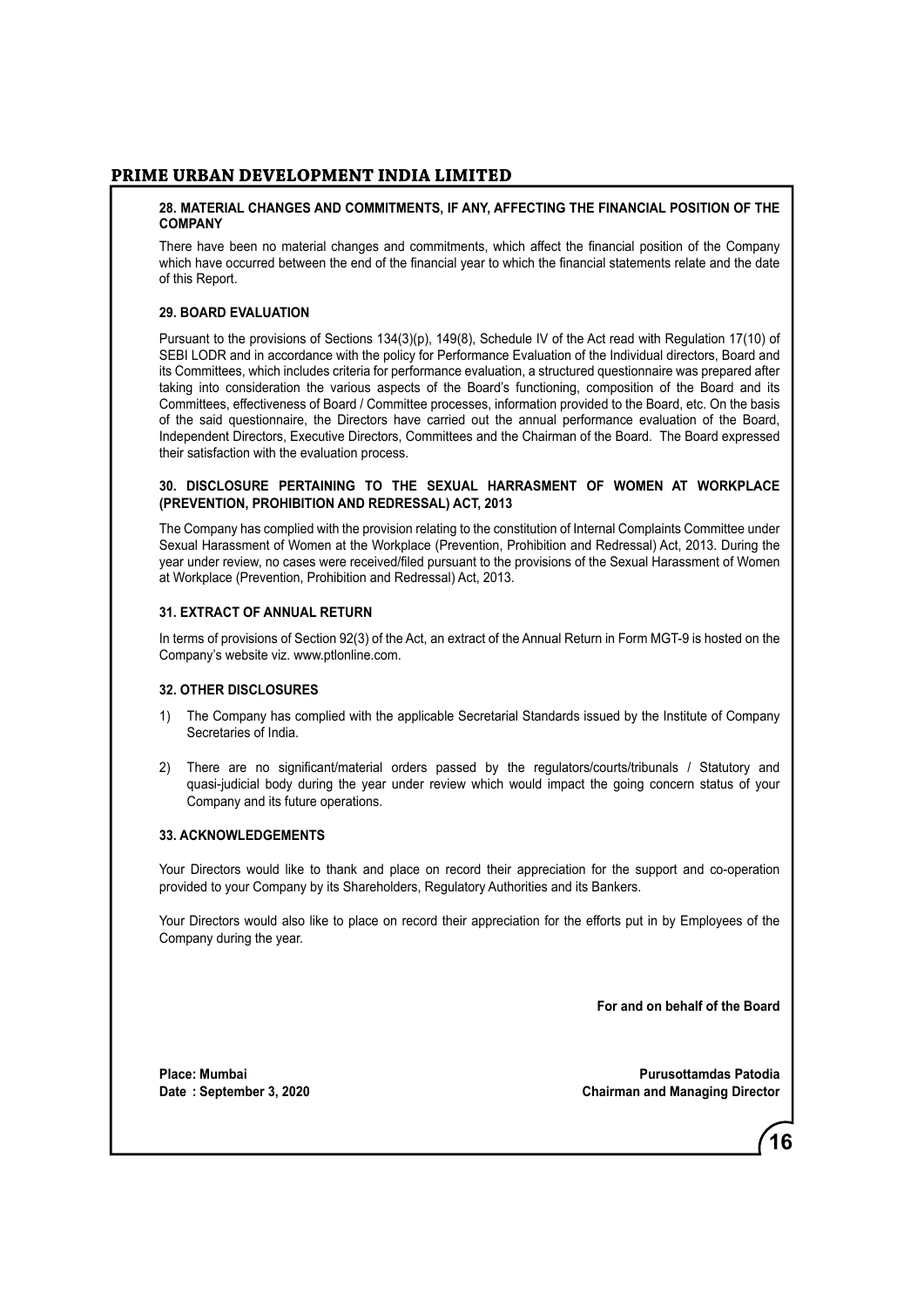# **28. MATERIAL CHANGES AND COMMITMENTS, IF ANY, AFFECTING THE FINANCIAL POSITION OF THE COMPANY**

There have been no material changes and commitments, which affect the financial position of the Company which have occurred between the end of the financial year to which the financial statements relate and the date of this Report.

# **29. BOARD EVALUATION**

Pursuant to the provisions of Sections 134(3)(p), 149(8), Schedule IV of the Act read with Regulation 17(10) of SEBI LODR and in accordance with the policy for Performance Evaluation of the Individual directors, Board and its Committees, which includes criteria for performance evaluation, a structured questionnaire was prepared after taking into consideration the various aspects of the Board's functioning, composition of the Board and its Committees, effectiveness of Board / Committee processes, information provided to the Board, etc. On the basis of the said questionnaire, the Directors have carried out the annual performance evaluation of the Board, Independent Directors, Executive Directors, Committees and the Chairman of the Board. The Board expressed their satisfaction with the evaluation process.

# **30. DISCLOSURE PERTAINING TO THE SEXUAL HARRASMENT OF WOMEN AT WORKPLACE (PREVENTION, PROHIBITION AND REDRESSAL) ACT, 2013**

The Company has complied with the provision relating to the constitution of Internal Complaints Committee under Sexual Harassment of Women at the Workplace (Prevention, Prohibition and Redressal) Act, 2013. During the year under review, no cases were received/filed pursuant to the provisions of the Sexual Harassment of Women at Workplace (Prevention, Prohibition and Redressal) Act, 2013.

# **31. EXTRACT OF ANNUAL RETURN**

In terms of provisions of Section 92(3) of the Act, an extract of the Annual Return in Form MGT-9 is hosted on the Company's website viz. www.ptlonline.com.

# **32. OTHER DISCLOSURES**

- 1) The Company has complied with the applicable Secretarial Standards issued by the Institute of Company Secretaries of India.
- 2) There are no significant/material orders passed by the regulators/courts/tribunals / Statutory and quasi-judicial body during the year under review which would impact the going concern status of your Company and its future operations.

# **33. ACKNOWLEDGEMENTS**

Your Directors would like to thank and place on record their appreciation for the support and co-operation provided to your Company by its Shareholders, Regulatory Authorities and its Bankers.

Your Directors would also like to place on record their appreciation for the efforts put in by Employees of the Company during the year.

**For and on behalf of the Board** 

**Place : Mumbai Purusottamdas Patodia Date : September 3, 2020 Chairman and Managing Director**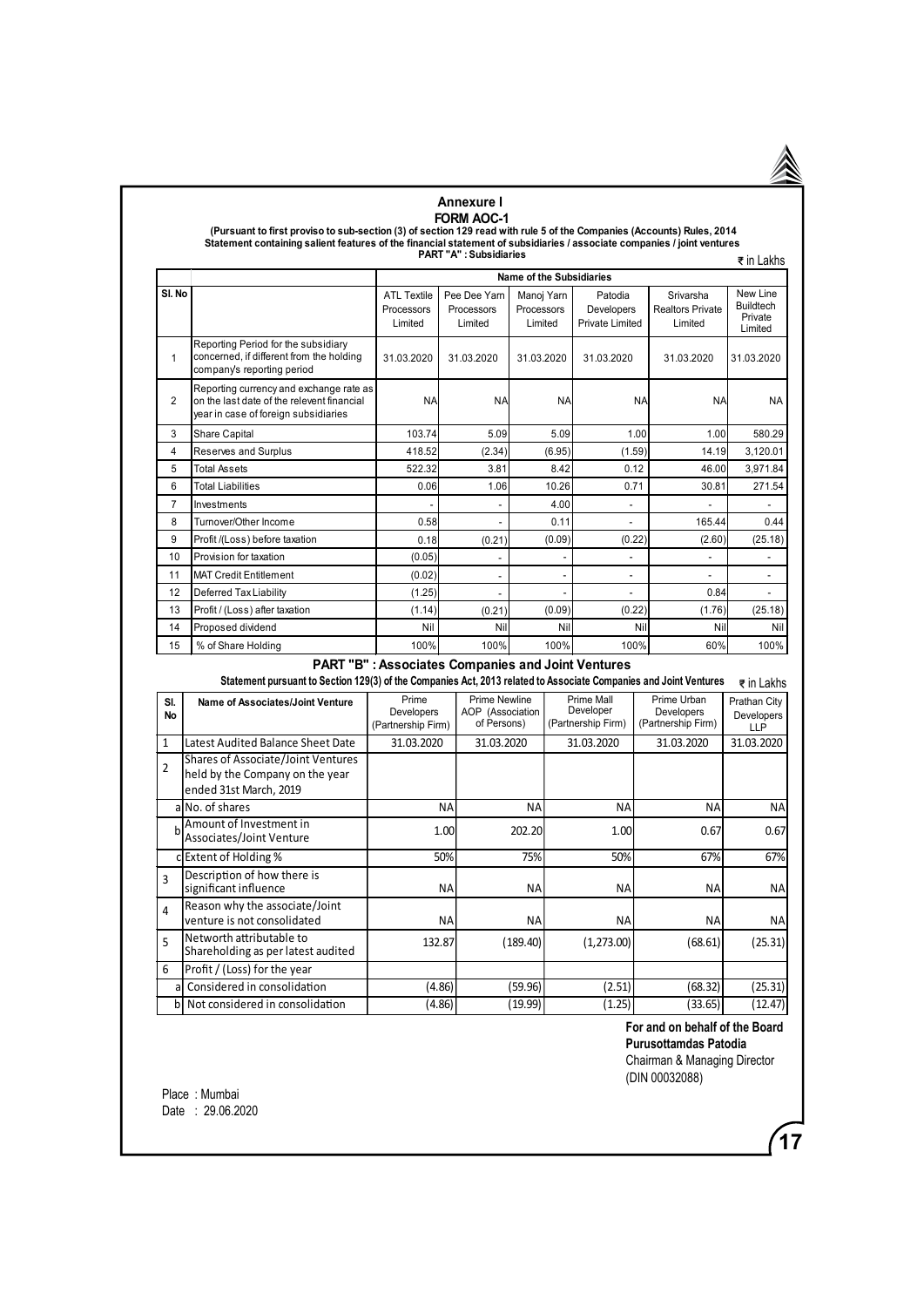|        |                                                                                                                               |                                             | <b>PART "A": Subsidiaries</b>         |                                     |                                                 |                                                 | ₹ in Lakhs                                         |
|--------|-------------------------------------------------------------------------------------------------------------------------------|---------------------------------------------|---------------------------------------|-------------------------------------|-------------------------------------------------|-------------------------------------------------|----------------------------------------------------|
|        |                                                                                                                               |                                             |                                       | Name of the Subsidiaries            |                                                 |                                                 |                                                    |
| SI. No |                                                                                                                               | <b>ATL Textile</b><br>Processors<br>Limited | Pee Dee Yarn<br>Processors<br>Limited | Manoj Yarn<br>Processors<br>Limited | Patodia<br><b>Developers</b><br>Private Limited | Srivarsha<br><b>Realtors Private</b><br>Limited | New Line<br><b>Buildtech</b><br>Private<br>Limited |
| 1      | Reporting Period for the subsidiary<br>concerned, if different from the holding<br>company's reporting period                 | 31.03.2020                                  | 31.03.2020                            | 31.03.2020                          | 31.03.2020                                      | 31.03.2020                                      | 31.03.2020                                         |
| 2      | Reporting currency and exchange rate as<br>on the last date of the relevent financial<br>year in case of foreign subsidiaries | <b>NA</b>                                   | <b>NA</b>                             | <b>NA</b>                           | <b>NA</b>                                       | <b>NA</b>                                       | <b>NA</b>                                          |
| 3      | Share Capital                                                                                                                 | 103.74                                      | 5.09                                  | 5.09                                | 1.00                                            | 1.00                                            | 580.29                                             |
| 4      | Reserves and Surplus                                                                                                          | 418.52                                      | (2.34)                                | (6.95)                              | (1.59)                                          | 14.19                                           | 3,120.01                                           |
| 5      | <b>Total Assets</b>                                                                                                           | 522.32                                      | 3.81                                  | 8.42                                | 0.12                                            | 46.00                                           | 3,971.84                                           |
| 6      | Total Liabilities                                                                                                             | 0.06                                        | 1.06                                  | 10.26                               | 0.71                                            | 30.81                                           | 271.54                                             |
| 7      | Investments                                                                                                                   |                                             |                                       | 4.00                                | $\overline{a}$                                  |                                                 |                                                    |
| 8      | Turnover/Other Income                                                                                                         | 0.58                                        |                                       | 0.11                                | $\mathbf{r}$                                    | 165.44                                          | 0.44                                               |
| 9      | Profit /(Loss) before taxation                                                                                                | 0.18                                        | (0.21)                                | (0.09)                              | (0.22)                                          | (2.60)                                          | (25.18)                                            |
| 10     | Provision for taxation                                                                                                        | (0.05)                                      |                                       |                                     | L,                                              | $\overline{a}$                                  |                                                    |
| 11     | <b>MAT Credit Entitlement</b>                                                                                                 | (0.02)                                      |                                       | $\overline{a}$                      | L,                                              |                                                 | L,                                                 |
| 12     | Deferred Tax Liability                                                                                                        | (1.25)                                      |                                       |                                     |                                                 | 0.84                                            |                                                    |
| 13     | Profit / (Loss) after taxation                                                                                                | (1.14)                                      | (0.21)                                | (0.09)                              | (0.22)                                          | (1.76)                                          | (25.18)                                            |
| 14     | Proposed dividend                                                                                                             | Nil                                         | Nil                                   | Nil                                 | Nil                                             | Nil                                             | Nil                                                |
| 15     | % of Share Holding                                                                                                            | 100%                                        | 100%                                  | 100%                                | 100%                                            | 60%                                             | 100%                                               |

| SI.<br>No      | Name of Associates/Joint Venture                                                                | Prime<br>Developers<br>(Partnership Firm) | <b>Prime Newline</b><br>AOP (Association<br>of Persons) | Prime Mall<br>Developer<br>(Partnership Firm) | Prime Urban<br>Developers<br>(Partnership Firm) | Prathan City<br><b>Developers</b><br><b>LLP</b> |
|----------------|-------------------------------------------------------------------------------------------------|-------------------------------------------|---------------------------------------------------------|-----------------------------------------------|-------------------------------------------------|-------------------------------------------------|
| 1              | Latest Audited Balance Sheet Date                                                               | 31.03.2020                                | 31.03.2020                                              | 31.03.2020                                    | 31.03.2020                                      | 31.03.2020                                      |
| $\overline{2}$ | Shares of Associate/Joint Ventures<br>held by the Company on the year<br>ended 31st March, 2019 |                                           |                                                         |                                               |                                                 |                                                 |
|                | alNo. of shares                                                                                 | <b>NA</b>                                 | <b>NA</b>                                               | <b>NA</b>                                     | <b>NA</b>                                       | <b>NA</b>                                       |
|                | Amount of Investment in<br>Associates/Joint Venture                                             | 1.00                                      | 202.20                                                  | 1.00                                          | 0.67                                            | 0.67                                            |
|                | clExtent of Holding %                                                                           | 50%                                       | 75%                                                     | 50%                                           | 67%                                             | 67%                                             |
| ξ              | Description of how there is<br>significant influence                                            | <b>NA</b>                                 | <b>NA</b>                                               | <b>NA</b>                                     | <b>NA</b>                                       | <b>NA</b>                                       |
| 4              | Reason why the associate/Joint<br>venture is not consolidated                                   | <b>NA</b>                                 | <b>NA</b>                                               | <b>NA</b>                                     | <b>NA</b>                                       | <b>NA</b>                                       |
| 5              | lNetworth attributable to<br>Shareholding as per latest audited                                 | 132.87                                    | (189.40)                                                | (1, 273.00)                                   | (68.61)                                         | (25.31)                                         |
| 6              | Profit / (Loss) for the year                                                                    |                                           |                                                         |                                               |                                                 |                                                 |
| al             | Considered in consolidation                                                                     | (4.86)                                    | (59.96)                                                 | (2.51)                                        | (68.32)                                         | (25.31)                                         |
|                | b Not considered in consolidation                                                               | (4.86)                                    | (19.99)                                                 | (1.25)                                        | (33.65)                                         | (12.47)                                         |

 **For and on behalf of the Board Purusottamdas Patodia**  Chairman & Managing Director

(DIN 00032088)

Place : Mumbai Date : 29.06.2020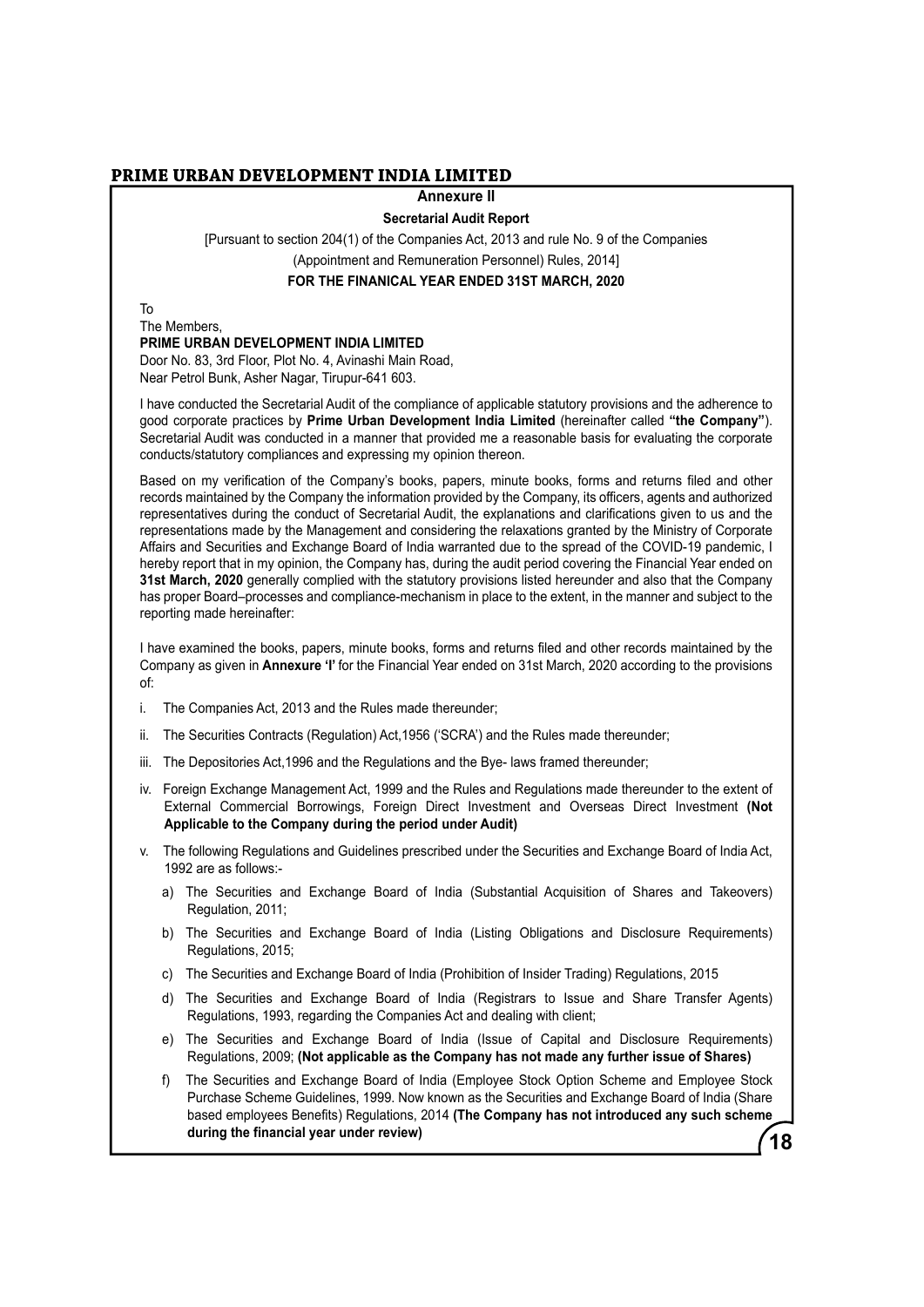**Annexure II**

### **Secretarial Audit Report**

[Pursuant to section 204(1) of the Companies Act, 2013 and rule No. 9 of the Companies (Appointment and Remuneration Personnel) Rules, 2014]

**FOR THE FINANICAL YEAR ENDED 31ST MARCH, 2020**

To

The Members, **PRIME URBAN DEVELOPMENT INDIA LIMITED**

Door No. 83, 3rd Floor, Plot No. 4, Avinashi Main Road, Near Petrol Bunk, Asher Nagar, Tirupur-641 603.

I have conducted the Secretarial Audit of the compliance of applicable statutory provisions and the adherence to good corporate practices by **Prime Urban Development India Limited** (hereinafter called **"the Company"**). Secretarial Audit was conducted in a manner that provided me a reasonable basis for evaluating the corporate conducts/statutory compliances and expressing my opinion thereon.

Based on my verification of the Company's books, papers, minute books, forms and returns filed and other records maintained by the Company the information provided by the Company, its officers, agents and authorized representatives during the conduct of Secretarial Audit, the explanations and clarifications given to us and the representations made by the Management and considering the relaxations granted by the Ministry of Corporate Affairs and Securities and Exchange Board of India warranted due to the spread of the COVID-19 pandemic, I hereby report that in my opinion, the Company has, during the audit period covering the Financial Year ended on **31st March, 2020** generally complied with the statutory provisions listed hereunder and also that the Company has proper Board–processes and compliance-mechanism in place to the extent, in the manner and subject to the reporting made hereinafter:

I have examined the books, papers, minute books, forms and returns filed and other records maintained by the Company as given in **Annexure 'I'** for the Financial Year ended on 31st March, 2020 according to the provisions of:

- i. The Companies Act, 2013 and the Rules made thereunder;
- ii. The Securities Contracts (Regulation) Act,1956 ('SCRA') and the Rules made thereunder;
- iii. The Depositories Act,1996 and the Regulations and the Bye- laws framed thereunder;
- iv. Foreign Exchange Management Act, 1999 and the Rules and Regulations made thereunder to the extent of External Commercial Borrowings, Foreign Direct Investment and Overseas Direct Investment **(Not Applicable to the Company during the period under Audit)**
- v. The following Regulations and Guidelines prescribed under the Securities and Exchange Board of India Act, 1992 are as follows:
	- a) The Securities and Exchange Board of India (Substantial Acquisition of Shares and Takeovers) Regulation, 2011;
	- b) The Securities and Exchange Board of India (Listing Obligations and Disclosure Requirements) Regulations, 2015;
	- c) The Securities and Exchange Board of India (Prohibition of Insider Trading) Regulations, 2015
	- d) The Securities and Exchange Board of India (Registrars to Issue and Share Transfer Agents) Regulations, 1993, regarding the Companies Act and dealing with client;
	- e) The Securities and Exchange Board of India (Issue of Capital and Disclosure Requirements) Regulations, 2009; **(Not applicable as the Company has not made any further issue of Shares)**
	- f) The Securities and Exchange Board of India (Employee Stock Option Scheme and Employee Stock Purchase Scheme Guidelines, 1999. Now known as the Securities and Exchange Board of India (Share based employees Benefits) Regulations, 2014 **(The Company has not introduced any such scheme during the financial year under review)**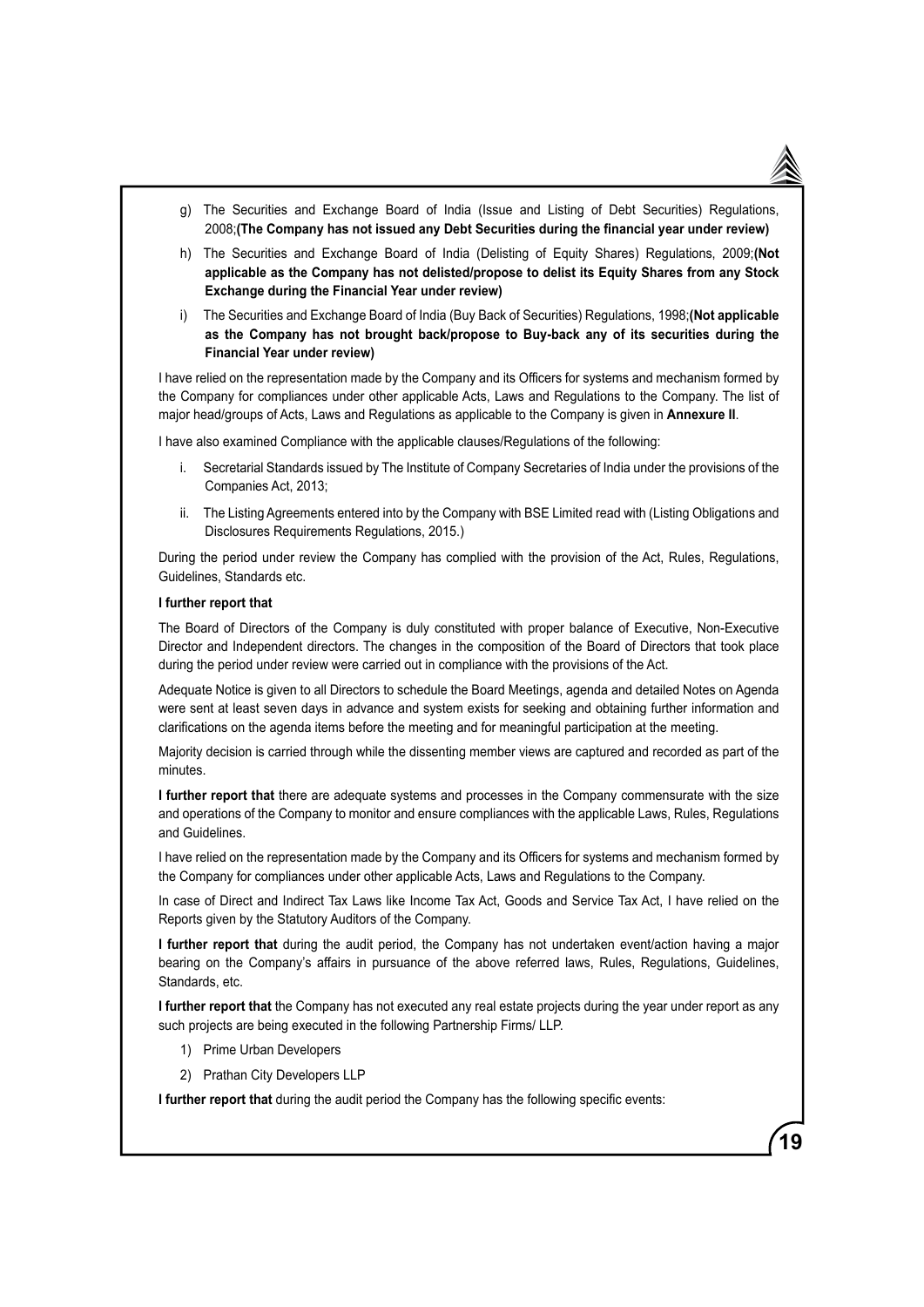- g) The Securities and Exchange Board of India (Issue and Listing of Debt Securities) Regulations, 2008;**(The Company has not issued any Debt Securities during the financial year under review)**
- h) The Securities and Exchange Board of India (Delisting of Equity Shares) Regulations, 2009;**(Not applicable as the Company has not delisted/propose to delist its Equity Shares from any Stock Exchange during the Financial Year under review)**
- i) The Securities and Exchange Board of India (Buy Back of Securities) Regulations, 1998;**(Not applicable as the Company has not brought back/propose to Buy-back any of its securities during the Financial Year under review)**

I have relied on the representation made by the Company and its Officers for systems and mechanism formed by the Company for compliances under other applicable Acts, Laws and Regulations to the Company. The list of major head/groups of Acts, Laws and Regulations as applicable to the Company is given in **Annexure II**.

I have also examined Compliance with the applicable clauses/Regulations of the following:

- i. Secretarial Standards issued by The Institute of Company Secretaries of India under the provisions of the Companies Act, 2013;
- ii. The Listing Agreements entered into by the Company with BSE Limited read with (Listing Obligations and Disclosures Requirements Regulations, 2015.)

During the period under review the Company has complied with the provision of the Act, Rules, Regulations, Guidelines, Standards etc.

# **I further report that**

The Board of Directors of the Company is duly constituted with proper balance of Executive, Non-Executive Director and Independent directors. The changes in the composition of the Board of Directors that took place during the period under review were carried out in compliance with the provisions of the Act.

Adequate Notice is given to all Directors to schedule the Board Meetings, agenda and detailed Notes on Agenda were sent at least seven days in advance and system exists for seeking and obtaining further information and clarifications on the agenda items before the meeting and for meaningful participation at the meeting.

Majority decision is carried through while the dissenting member views are captured and recorded as part of the minutes.

**I further report that** there are adequate systems and processes in the Company commensurate with the size and operations of the Company to monitor and ensure compliances with the applicable Laws, Rules, Regulations and Guidelines.

I have relied on the representation made by the Company and its Officers for systems and mechanism formed by the Company for compliances under other applicable Acts, Laws and Regulations to the Company.

In case of Direct and Indirect Tax Laws like Income Tax Act, Goods and Service Tax Act, I have relied on the Reports given by the Statutory Auditors of the Company.

**I further report that** during the audit period, the Company has not undertaken event/action having a major bearing on the Company's affairs in pursuance of the above referred laws, Rules, Regulations, Guidelines, Standards, etc.

**I further report that** the Company has not executed any real estate projects during the year under report as any such projects are being executed in the following Partnership Firms/ LLP.

- 1) Prime Urban Developers
- 2) Prathan City Developers LLP

**I further report that** during the audit period the Company has the following specific events: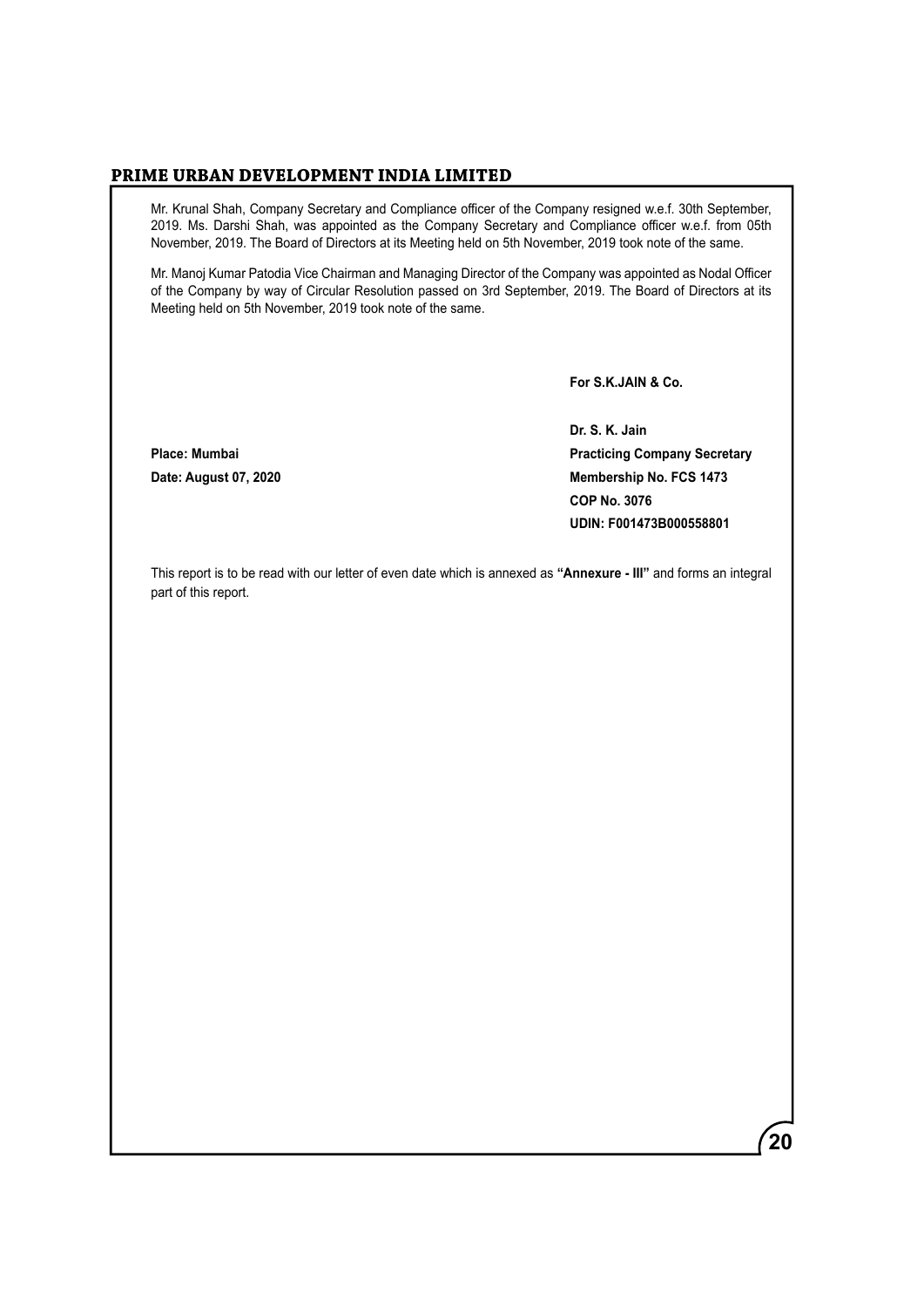Mr. Krunal Shah, Company Secretary and Compliance officer of the Company resigned w.e.f. 30th September, 2019. Ms. Darshi Shah, was appointed as the Company Secretary and Compliance officer w.e.f. from 05th November, 2019. The Board of Directors at its Meeting held on 5th November, 2019 took note of the same.

Mr. Manoj Kumar Patodia Vice Chairman and Managing Director of the Company was appointed as Nodal Officer of the Company by way of Circular Resolution passed on 3rd September, 2019. The Board of Directors at its Meeting held on 5th November, 2019 took note of the same.

**For S.K.JAIN & Co.**

**Dr. S. K. Jain Place: Mumbai Practicing Company Secretary** Date: August 07, 2020 **Membership No. FCS 1473 COP No. 3076 UDIN: F001473B000558801**

**20**

This report is to be read with our letter of even date which is annexed as **"Annexure - III"** and forms an integral part of this report.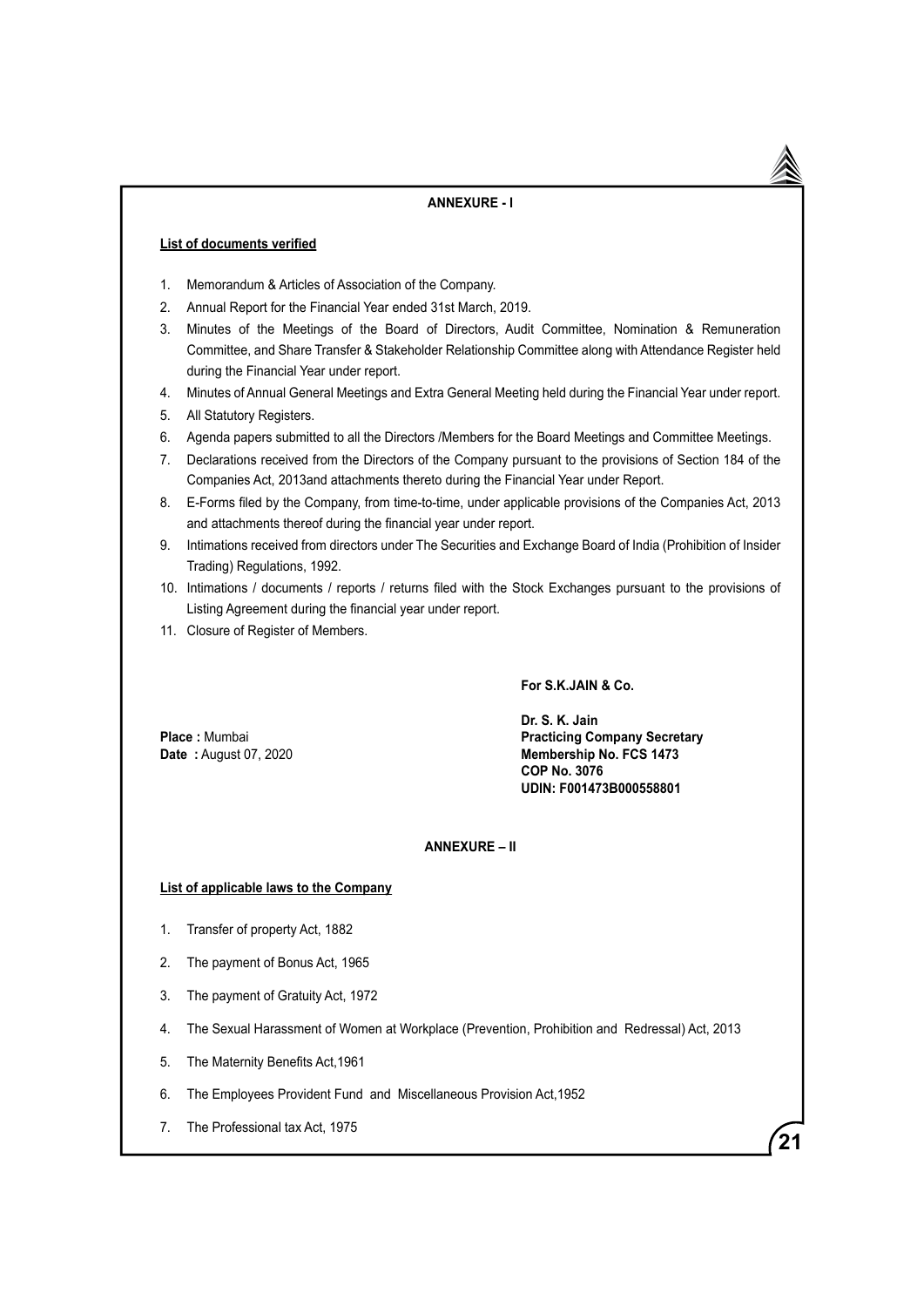# **ANNEXURE - I**

# **List of documents verified**

- 1. Memorandum & Articles of Association of the Company.
- 2. Annual Report for the Financial Year ended 31st March, 2019.
- 3. Minutes of the Meetings of the Board of Directors, Audit Committee, Nomination & Remuneration Committee, and Share Transfer & Stakeholder Relationship Committee along with Attendance Register held during the Financial Year under report.
- 4. Minutes of Annual General Meetings and Extra General Meeting held during the Financial Year under report.
- 5. All Statutory Registers.
- 6. Agenda papers submitted to all the Directors /Members for the Board Meetings and Committee Meetings.
- 7. Declarations received from the Directors of the Company pursuant to the provisions of Section 184 of the Companies Act, 2013and attachments thereto during the Financial Year under Report.
- 8. E-Forms filed by the Company, from time-to-time, under applicable provisions of the Companies Act, 2013 and attachments thereof during the financial year under report.
- 9. Intimations received from directors under The Securities and Exchange Board of India (Prohibition of Insider Trading) Regulations, 1992.
- 10. Intimations / documents / reports / returns filed with the Stock Exchanges pursuant to the provisions of Listing Agreement during the financial year under report.
- 11. Closure of Register of Members.

# **For S.K.JAIN & Co.**

**Dr. S. K. Jain Place :** Mumbai **Practicing Company Secretary**<br> **Practicing Company Secretary**<br> **Practicing Company Secretary**<br> **Practicing Company Secretary Membership No. FCS 1473 COP No. 3076 UDIN: F001473B000558801**

# **ANNEXURE – II**

### **List of applicable laws to the Company**

- 1. Transfer of property Act, 1882
- 2. The payment of Bonus Act, 1965
- 3. The payment of Gratuity Act, 1972
- 4. The Sexual Harassment of Women at Workplace (Prevention, Prohibition and Redressal) Act, 2013
- 5. The Maternity Benefits Act,1961
- 6. The Employees Provident Fund and Miscellaneous Provision Act,1952
- 7. The Professional tax Act, 1975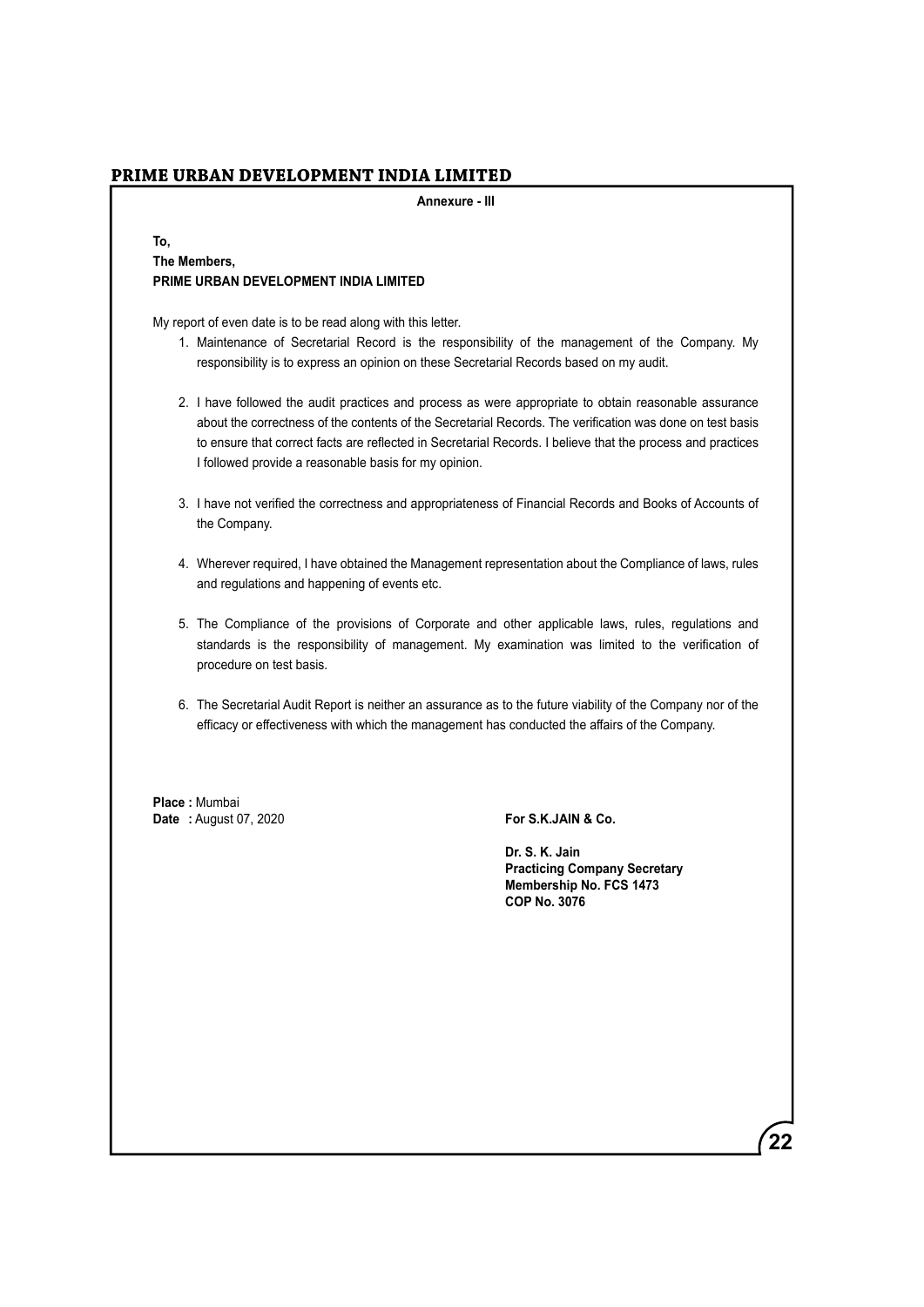**Annexure - III**

**To, The Members, PRIME URBAN DEVELOPMENT INDIA LIMITED**

My report of even date is to be read along with this letter.

- 1. Maintenance of Secretarial Record is the responsibility of the management of the Company. My responsibility is to express an opinion on these Secretarial Records based on my audit.
- 2. I have followed the audit practices and process as were appropriate to obtain reasonable assurance about the correctness of the contents of the Secretarial Records. The verification was done on test basis to ensure that correct facts are reflected in Secretarial Records. I believe that the process and practices I followed provide a reasonable basis for my opinion.
- 3. I have not verified the correctness and appropriateness of Financial Records and Books of Accounts of the Company.
- 4. Wherever required, I have obtained the Management representation about the Compliance of laws, rules and regulations and happening of events etc.
- 5. The Compliance of the provisions of Corporate and other applicable laws, rules, regulations and standards is the responsibility of management. My examination was limited to the verification of procedure on test basis.
- 6. The Secretarial Audit Report is neither an assurance as to the future viability of the Company nor of the efficacy or effectiveness with which the management has conducted the affairs of the Company.

**Place :** Mumbai **Date :** August 07, 2020 **For S.K.JAIN & Co.** 

**Dr. S. K. Jain Practicing Company Secretary Membership No. FCS 1473 COP No. 3076**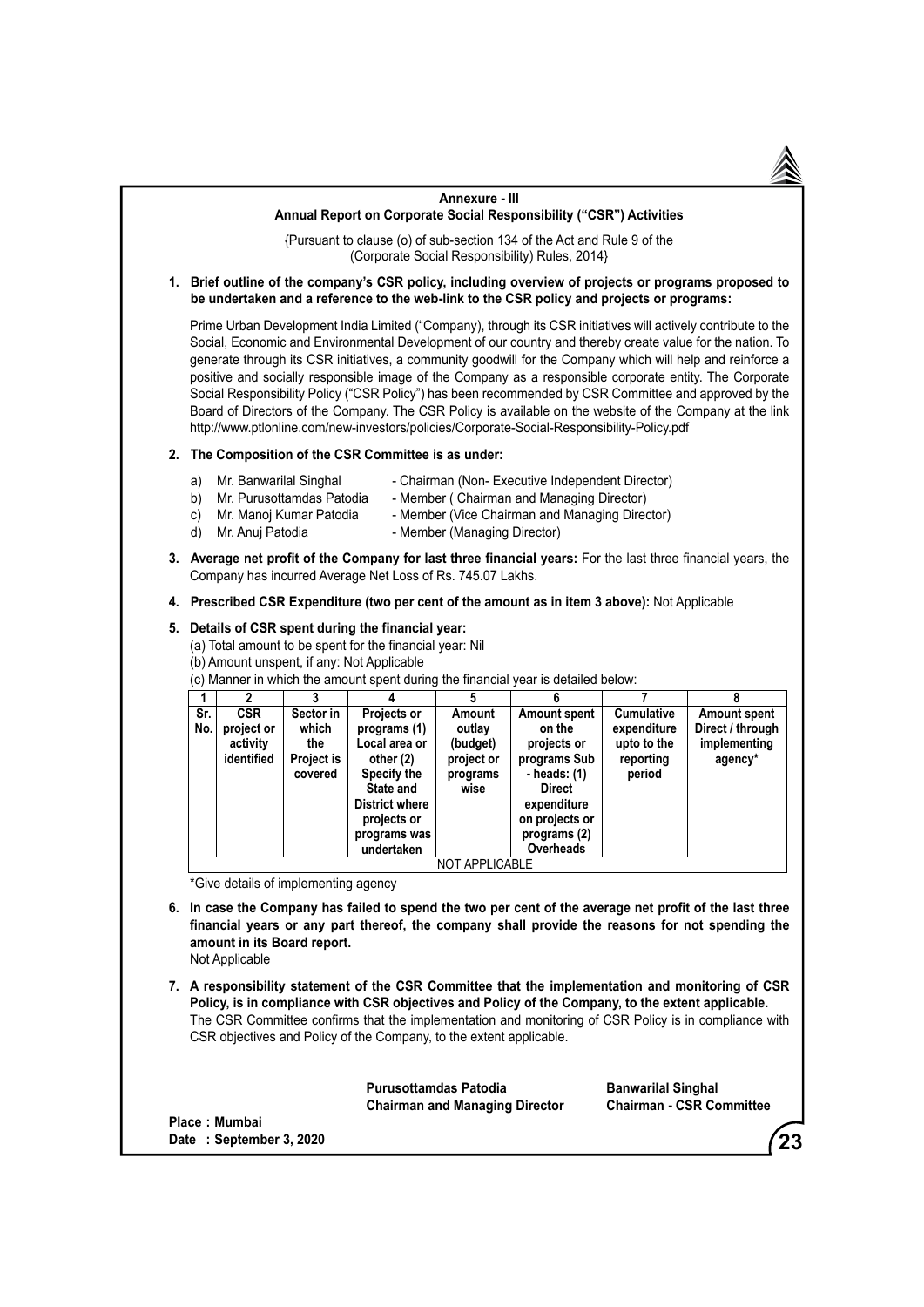|    | Annexure - III<br>Annual Report on Corporate Social Responsibility ("CSR") Activities                                                                                                                                                             |                                                                                                    |                                                    |                                                                                                                       |                                                                       |                                                                                                                                                |                                                                 |                                                                                                                                                                                                                                                                                                                                                                                                                                                                                                                                                                                                                                                                          |
|----|---------------------------------------------------------------------------------------------------------------------------------------------------------------------------------------------------------------------------------------------------|----------------------------------------------------------------------------------------------------|----------------------------------------------------|-----------------------------------------------------------------------------------------------------------------------|-----------------------------------------------------------------------|------------------------------------------------------------------------------------------------------------------------------------------------|-----------------------------------------------------------------|--------------------------------------------------------------------------------------------------------------------------------------------------------------------------------------------------------------------------------------------------------------------------------------------------------------------------------------------------------------------------------------------------------------------------------------------------------------------------------------------------------------------------------------------------------------------------------------------------------------------------------------------------------------------------|
|    | {Pursuant to clause (o) of sub-section 134 of the Act and Rule 9 of the<br>(Corporate Social Responsibility) Rules, 2014}                                                                                                                         |                                                                                                    |                                                    |                                                                                                                       |                                                                       |                                                                                                                                                |                                                                 |                                                                                                                                                                                                                                                                                                                                                                                                                                                                                                                                                                                                                                                                          |
| 1. |                                                                                                                                                                                                                                                   |                                                                                                    |                                                    |                                                                                                                       |                                                                       | be undertaken and a reference to the web-link to the CSR policy and projects or programs:                                                      |                                                                 | Brief outline of the company's CSR policy, including overview of projects or programs proposed to                                                                                                                                                                                                                                                                                                                                                                                                                                                                                                                                                                        |
|    |                                                                                                                                                                                                                                                   |                                                                                                    |                                                    |                                                                                                                       |                                                                       | http://www.ptlonline.com/new-investors/policies/Corporate-Social-Responsibility-Policy.pdf                                                     |                                                                 | Prime Urban Development India Limited ("Company), through its CSR initiatives will actively contribute to the<br>Social, Economic and Environmental Development of our country and thereby create value for the nation. To<br>generate through its CSR initiatives, a community goodwill for the Company which will help and reinforce a<br>positive and socially responsible image of the Company as a responsible corporate entity. The Corporate<br>Social Responsibility Policy ("CSR Policy") has been recommended by CSR Committee and approved by the<br>Board of Directors of the Company. The CSR Policy is available on the website of the Company at the link |
| 2. |                                                                                                                                                                                                                                                   |                                                                                                    |                                                    | The Composition of the CSR Committee is as under:                                                                     |                                                                       |                                                                                                                                                |                                                                 |                                                                                                                                                                                                                                                                                                                                                                                                                                                                                                                                                                                                                                                                          |
|    | a)<br>b)<br>C)<br>d)                                                                                                                                                                                                                              | Mr. Banwarilal Singhal<br>Mr. Purusottamdas Patodia<br>Mr. Manoj Kumar Patodia<br>Mr. Anuj Patodia |                                                    |                                                                                                                       | - Member (Managing Director)                                          | - Chairman (Non-Executive Independent Director)<br>- Member (Chairman and Managing Director)<br>- Member (Vice Chairman and Managing Director) |                                                                 |                                                                                                                                                                                                                                                                                                                                                                                                                                                                                                                                                                                                                                                                          |
|    |                                                                                                                                                                                                                                                   |                                                                                                    |                                                    | Company has incurred Average Net Loss of Rs. 745.07 Lakhs.                                                            |                                                                       |                                                                                                                                                |                                                                 | 3. Average net profit of the Company for last three financial years: For the last three financial years, the                                                                                                                                                                                                                                                                                                                                                                                                                                                                                                                                                             |
|    |                                                                                                                                                                                                                                                   |                                                                                                    |                                                    |                                                                                                                       |                                                                       | 4. Prescribed CSR Expenditure (two per cent of the amount as in item 3 above): Not Applicable                                                  |                                                                 |                                                                                                                                                                                                                                                                                                                                                                                                                                                                                                                                                                                                                                                                          |
|    | 5. Details of CSR spent during the financial year:<br>(a) Total amount to be spent for the financial year: Nil<br>(b) Amount unspent, if any: Not Applicable<br>(c) Manner in which the amount spent during the financial year is detailed below: |                                                                                                    |                                                    |                                                                                                                       |                                                                       |                                                                                                                                                |                                                                 |                                                                                                                                                                                                                                                                                                                                                                                                                                                                                                                                                                                                                                                                          |
|    | 1                                                                                                                                                                                                                                                 | $\overline{2}$                                                                                     | 3                                                  | 4                                                                                                                     | 5                                                                     | 6                                                                                                                                              | 7                                                               | 8                                                                                                                                                                                                                                                                                                                                                                                                                                                                                                                                                                                                                                                                        |
|    | Sr.<br>No.                                                                                                                                                                                                                                        | CSR<br>project or<br>activity<br>identified                                                        | Sector in<br>which<br>the<br>Project is<br>covered | Projects or<br>programs (1)<br>Local area or<br>other (2)<br>Specify the<br><b>State and</b><br><b>District where</b> | <b>Amount</b><br>outlay<br>(budget)<br>project or<br>programs<br>wise | <b>Amount spent</b><br>on the<br>projects or<br>programs Sub<br>$-$ heads: $(1)$<br><b>Direct</b><br>expenditure                               | Cumulative<br>expenditure<br>upto to the<br>reporting<br>period | <b>Amount spent</b><br>Direct / through<br>implementing<br>agency*                                                                                                                                                                                                                                                                                                                                                                                                                                                                                                                                                                                                       |

\*Give details of implementing agency

**6. In case the Company has failed to spend the two per cent of the average net profit of the last three financial years or any part thereof, the company shall provide the reasons for not spending the amount in its Board report.** Not Applicable

NOT APPLICABLE

**on projects or programs (2) Overheads**

**7. A responsibility statement of the CSR Committee that the implementation and monitoring of CSR Policy, is in compliance with CSR objectives and Policy of the Company, to the extent applicable.**  The CSR Committee confirms that the implementation and monitoring of CSR Policy is in compliance with CSR objectives and Policy of the Company, to the extent applicable.

**projects or programs was undertaken**

> **Purusottamdas Patodia Banwarilal Singhal**<br>Chairman and Managing Director **Chairman - CSR Committee Chairman and Managing Director**

**Place : Mumbai Date : September 3, 2020**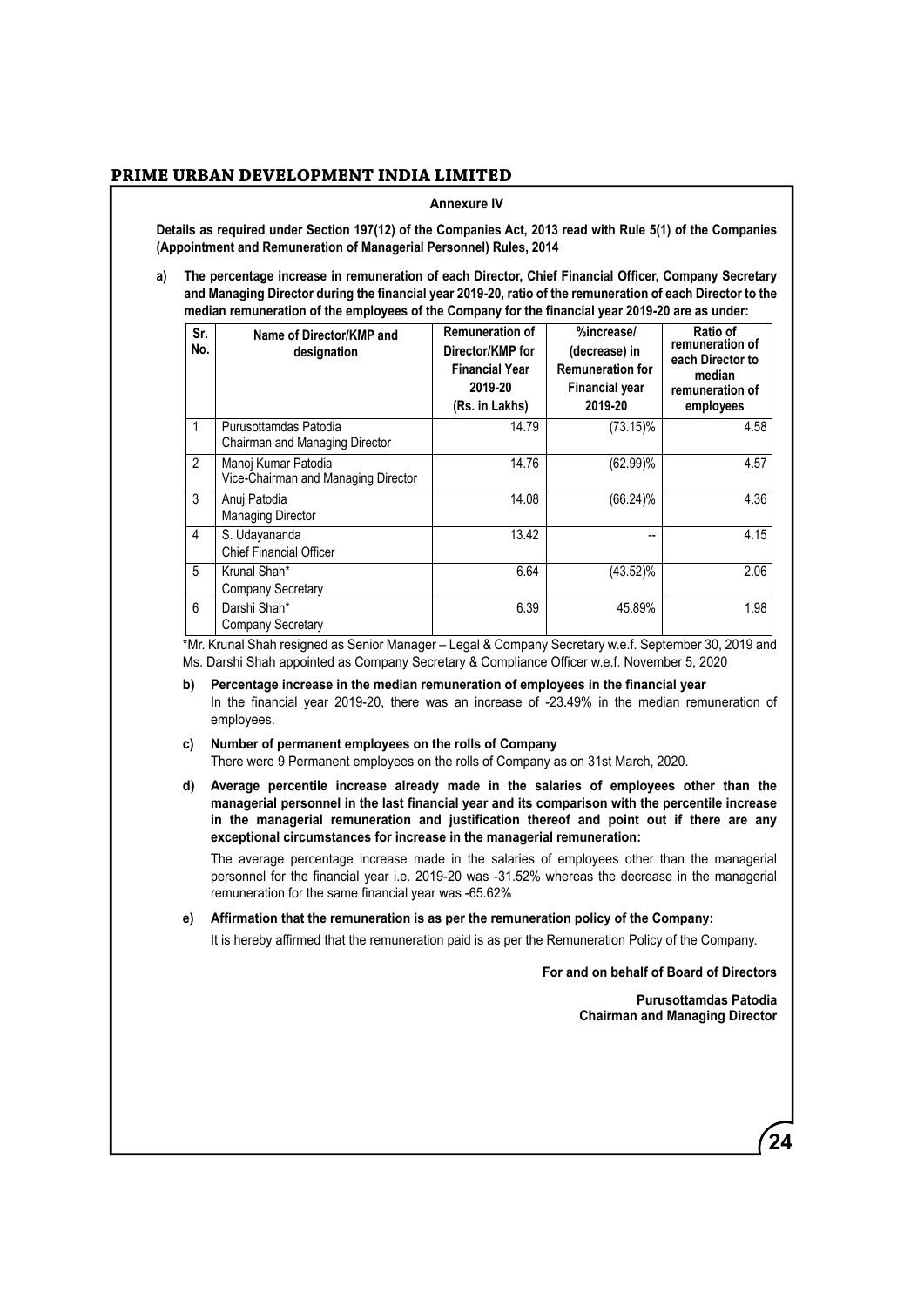### **Annexure IV**

**Details as required under Section 197(12) of the Companies Act, 2013 read with Rule 5(1) of the Companies (Appointment and Remuneration of Managerial Personnel) Rules, 2014**

**a) The percentage increase in remuneration of each Director, Chief Financial Officer, Company Secretary and Managing Director during the financial year 2019-20, ratio of the remuneration of each Director to the median remuneration of the employees of the Company for the financial year 2019-20 are as under:**

| Sr.<br>No.     | Name of Director/KMP and<br>designation                    | <b>Remuneration of</b><br>Director/KMP for<br><b>Financial Year</b><br>2019-20<br>(Rs. in Lakhs) | %increase/<br>(decrease) in<br><b>Remuneration for</b><br><b>Financial year</b><br>2019-20 | Ratio of<br>remuneration of<br>each Director to<br>median<br>remuneration of<br>employees |
|----------------|------------------------------------------------------------|--------------------------------------------------------------------------------------------------|--------------------------------------------------------------------------------------------|-------------------------------------------------------------------------------------------|
| $\mathbf{1}$   | Purusottamdas Patodia<br>Chairman and Managing Director    | 14.79                                                                                            | $(73.15)\%$                                                                                | 4.58                                                                                      |
| $\overline{2}$ | Manoj Kumar Patodia<br>Vice-Chairman and Managing Director | 14.76                                                                                            | (62.99)%                                                                                   | 4.57                                                                                      |
| 3              | Anuj Patodia<br><b>Managing Director</b>                   | 14.08                                                                                            | $(66.24)\%$                                                                                | 4.36                                                                                      |
| 4              | S. Udayananda<br><b>Chief Financial Officer</b>            | 13.42                                                                                            |                                                                                            | 4.15                                                                                      |
| 5              | Krunal Shah*<br>Company Secretary                          | 6.64                                                                                             | $(43.52)\%$                                                                                | 2.06                                                                                      |
| 6              | Darshi Shah*<br>Company Secretary                          | 6.39                                                                                             | 45.89%                                                                                     | 1.98                                                                                      |

\*Mr. Krunal Shah resigned as Senior Manager – Legal & Company Secretary w.e.f. September 30, 2019 and Ms. Darshi Shah appointed as Company Secretary & Compliance Officer w.e.f. November 5, 2020

- **b) Percentage increase in the median remuneration of employees in the financial year** In the financial year 2019-20, there was an increase of -23.49% in the median remuneration of employees.
- **c) Number of permanent employees on the rolls of Company** There were 9 Permanent employees on the rolls of Company as on 31st March, 2020.
- **d) Average percentile increase already made in the salaries of employees other than the managerial personnel in the last financial year and its comparison with the percentile increase in the managerial remuneration and justification thereof and point out if there are any exceptional circumstances for increase in the managerial remuneration:**

 The average percentage increase made in the salaries of employees other than the managerial personnel for the financial year i.e. 2019-20 was -31.52% whereas the decrease in the managerial remuneration for the same financial year was -65.62%

**e) Affirmation that the remuneration is as per the remuneration policy of the Company:**

It is hereby affirmed that the remuneration paid is as per the Remuneration Policy of the Company.

**For and on behalf of Board of Directors**

 **Purusottamdas Patodia Chairman and Managing Director**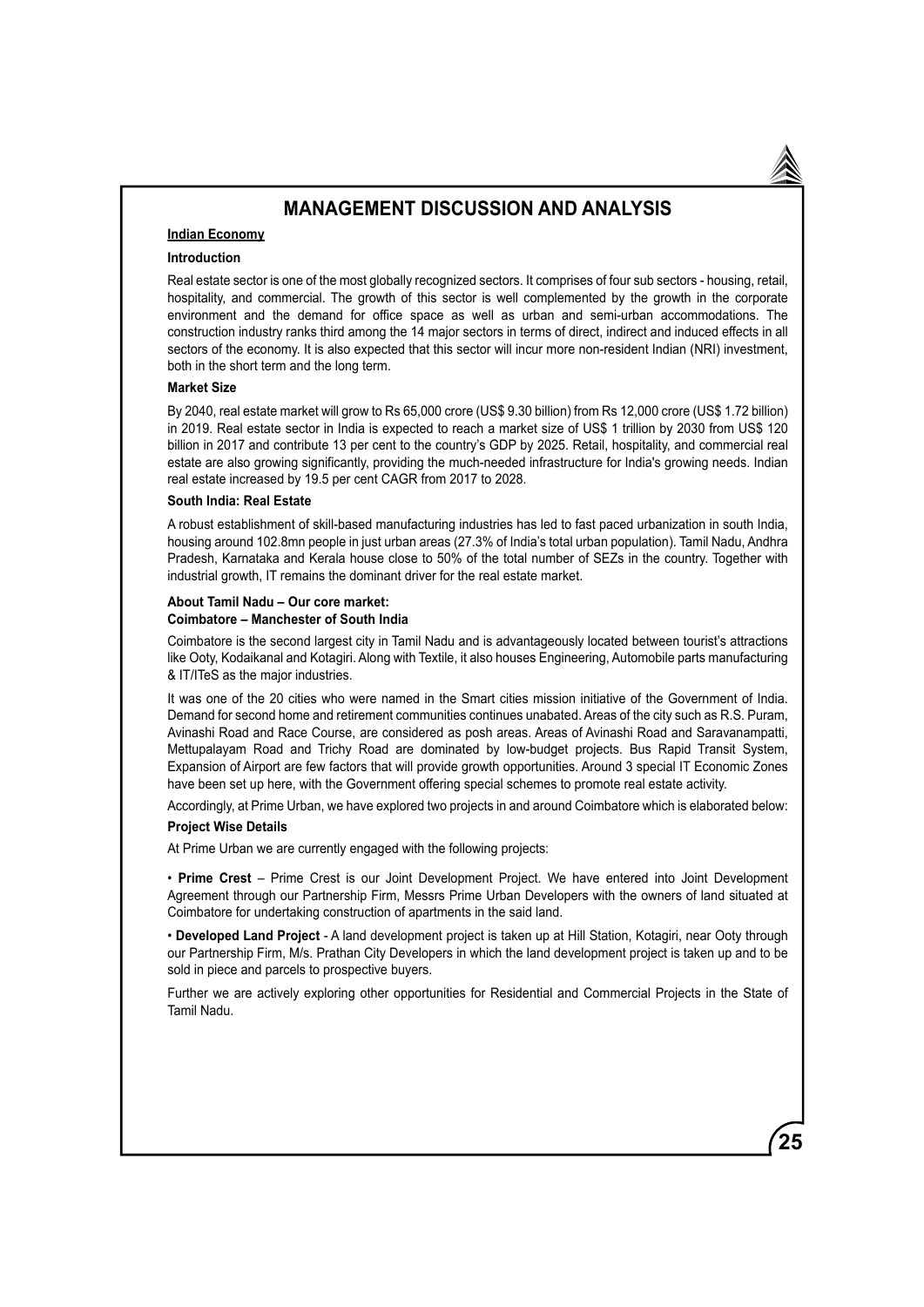# **MANAGEMENT DISCUSSION AND ANALYSIS**

# **Indian Economy**

### **Introduction**

Real estate sector is one of the most globally recognized sectors. It comprises of four sub sectors - housing, retail, hospitality, and commercial. The growth of this sector is well complemented by the growth in the corporate environment and the demand for office space as well as urban and semi-urban accommodations. The construction industry ranks third among the 14 major sectors in terms of direct, indirect and induced effects in all sectors of the economy. It is also expected that this sector will incur more non-resident Indian (NRI) investment, both in the short term and the long term.

### **Market Size**

By 2040, real estate market will grow to Rs 65,000 crore (US\$ 9.30 billion) from Rs 12,000 crore (US\$ 1.72 billion) in 2019. Real estate sector in India is expected to reach a market size of US\$ 1 trillion by 2030 from US\$ 120 billion in 2017 and contribute 13 per cent to the country's GDP by 2025. Retail, hospitality, and commercial real estate are also growing significantly, providing the much-needed infrastructure for India's growing needs. Indian real estate increased by 19.5 per cent CAGR from 2017 to 2028.

## **South India: Real Estate**

A robust establishment of skill-based manufacturing industries has led to fast paced urbanization in south India, housing around 102.8mn people in just urban areas (27.3% of India's total urban population). Tamil Nadu, Andhra Pradesh, Karnataka and Kerala house close to 50% of the total number of SEZs in the country. Together with industrial growth, IT remains the dominant driver for the real estate market.

# **About Tamil Nadu – Our core market:**

# **Coimbatore – Manchester of South India**

Coimbatore is the second largest city in Tamil Nadu and is advantageously located between tourist's attractions like Ooty, Kodaikanal and Kotagiri. Along with Textile, it also houses Engineering, Automobile parts manufacturing & IT/ITeS as the major industries.

It was one of the 20 cities who were named in the Smart cities mission initiative of the Government of India. Demand for second home and retirement communities continues unabated. Areas of the city such as R.S. Puram, Avinashi Road and Race Course, are considered as posh areas. Areas of Avinashi Road and Saravanampatti, Mettupalayam Road and Trichy Road are dominated by low-budget projects. Bus Rapid Transit System, Expansion of Airport are few factors that will provide growth opportunities. Around 3 special IT Economic Zones have been set up here, with the Government offering special schemes to promote real estate activity.

Accordingly, at Prime Urban, we have explored two projects in and around Coimbatore which is elaborated below:

### **Project Wise Details**

At Prime Urban we are currently engaged with the following projects:

• **Prime Crest** – Prime Crest is our Joint Development Project. We have entered into Joint Development Agreement through our Partnership Firm, Messrs Prime Urban Developers with the owners of land situated at Coimbatore for undertaking construction of apartments in the said land.

• **Developed Land Project** - A land development project is taken up at Hill Station, Kotagiri, near Ooty through our Partnership Firm, M/s. Prathan City Developers in which the land development project is taken up and to be sold in piece and parcels to prospective buyers.

Further we are actively exploring other opportunities for Residential and Commercial Projects in the State of Tamil Nadu.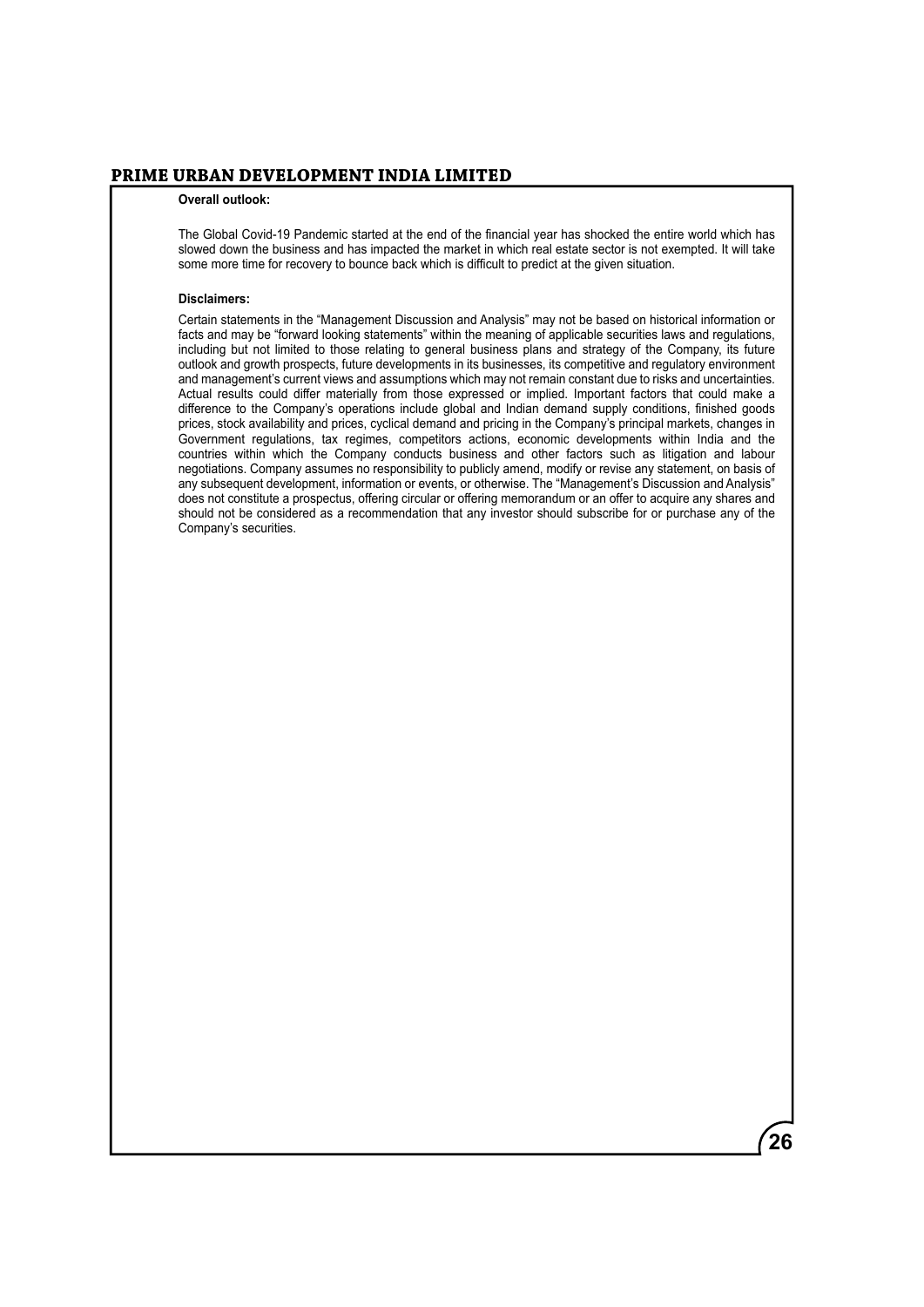#### **Overall outlook:**

The Global Covid-19 Pandemic started at the end of the financial year has shocked the entire world which has slowed down the business and has impacted the market in which real estate sector is not exempted. It will take some more time for recovery to bounce back which is difficult to predict at the given situation.

#### **Disclaimers:**

Certain statements in the "Management Discussion and Analysis" may not be based on historical information or facts and may be "forward looking statements" within the meaning of applicable securities laws and regulations, including but not limited to those relating to general business plans and strategy of the Company, its future outlook and growth prospects, future developments in its businesses, its competitive and regulatory environment and management's current views and assumptions which may not remain constant due to risks and uncertainties. Actual results could differ materially from those expressed or implied. Important factors that could make a difference to the Company's operations include global and Indian demand supply conditions, finished goods prices, stock availability and prices, cyclical demand and pricing in the Company's principal markets, changes in Government regulations, tax regimes, competitors actions, economic developments within India and the countries within which the Company conducts business and other factors such as litigation and labour negotiations. Company assumes no responsibility to publicly amend, modify or revise any statement, on basis of any subsequent development, information or events, or otherwise. The "Management's Discussion and Analysis" does not constitute a prospectus, offering circular or offering memorandum or an offer to acquire any shares and should not be considered as a recommendation that any investor should subscribe for or purchase any of the Company's securities.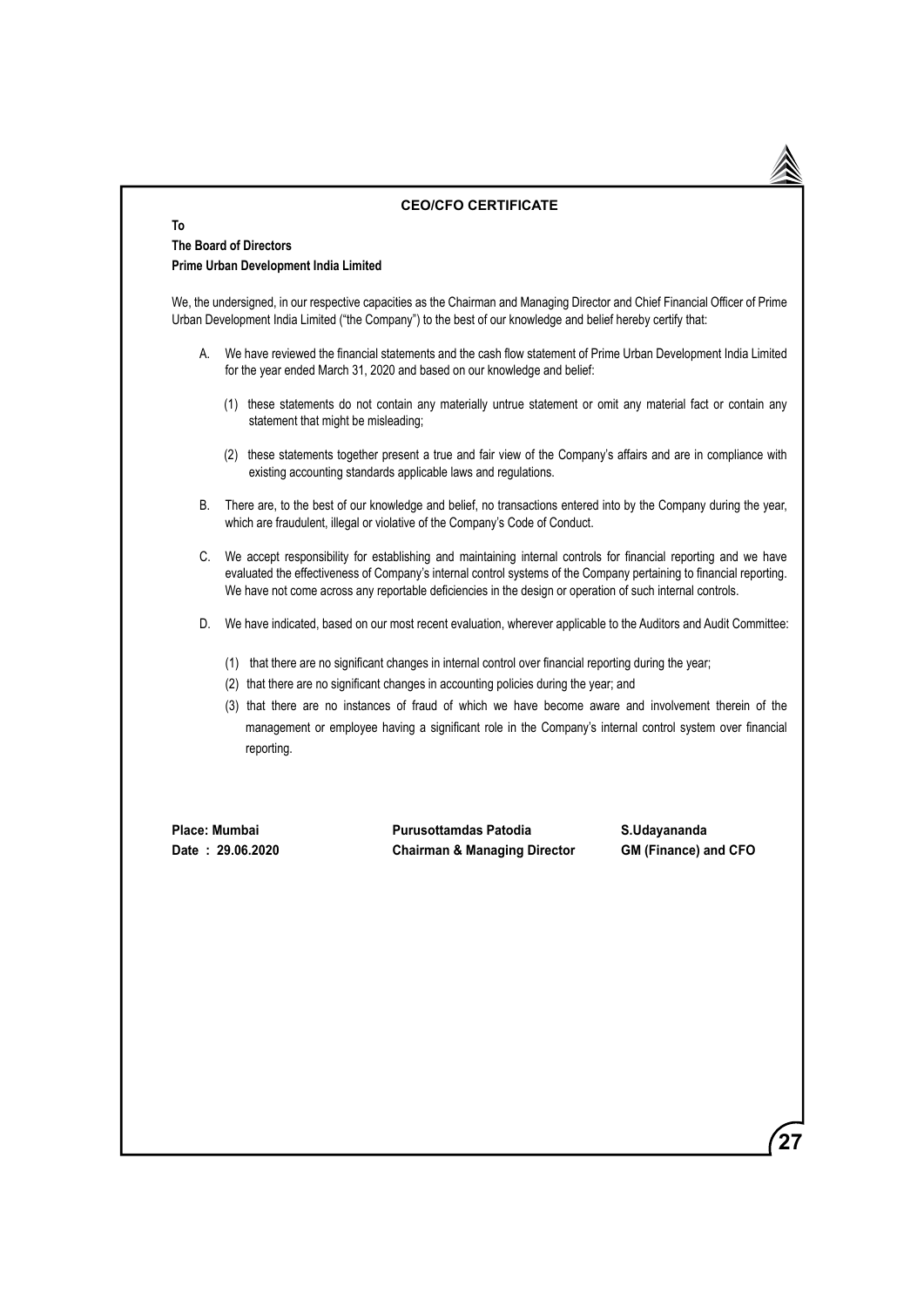# **CEO/CFO CERTIFICATE**

# **To The Board of Directors Prime Urban Development India Limited**

We, the undersigned, in our respective capacities as the Chairman and Managing Director and Chief Financial Officer of Prime Urban Development India Limited ("the Company") to the best of our knowledge and belief hereby certify that:

- A. We have reviewed the financial statements and the cash flow statement of Prime Urban Development India Limited for the year ended March 31, 2020 and based on our knowledge and belief:
	- (1) these statements do not contain any materially untrue statement or omit any material fact or contain any statement that might be misleading;
	- (2) these statements together present a true and fair view of the Company's affairs and are in compliance with existing accounting standards applicable laws and regulations.
- B. There are, to the best of our knowledge and belief, no transactions entered into by the Company during the year, which are fraudulent, illegal or violative of the Company's Code of Conduct.
- C. We accept responsibility for establishing and maintaining internal controls for financial reporting and we have evaluated the effectiveness of Company's internal control systems of the Company pertaining to financial reporting. We have not come across any reportable deficiencies in the design or operation of such internal controls.
- D. We have indicated, based on our most recent evaluation, wherever applicable to the Auditors and Audit Committee:
	- (1) that there are no significant changes in internal control over financial reporting during the year;
	- (2) that there are no significant changes in accounting policies during the year; and
	- (3) that there are no instances of fraud of which we have become aware and involvement therein of the management or employee having a significant role in the Company's internal control system over financial reporting.

**Place: Mumbai Purusottamdas Patodia S.Udayananda Date : 29.06.2020 Chairman & Managing Director GM (Finance) and CFO**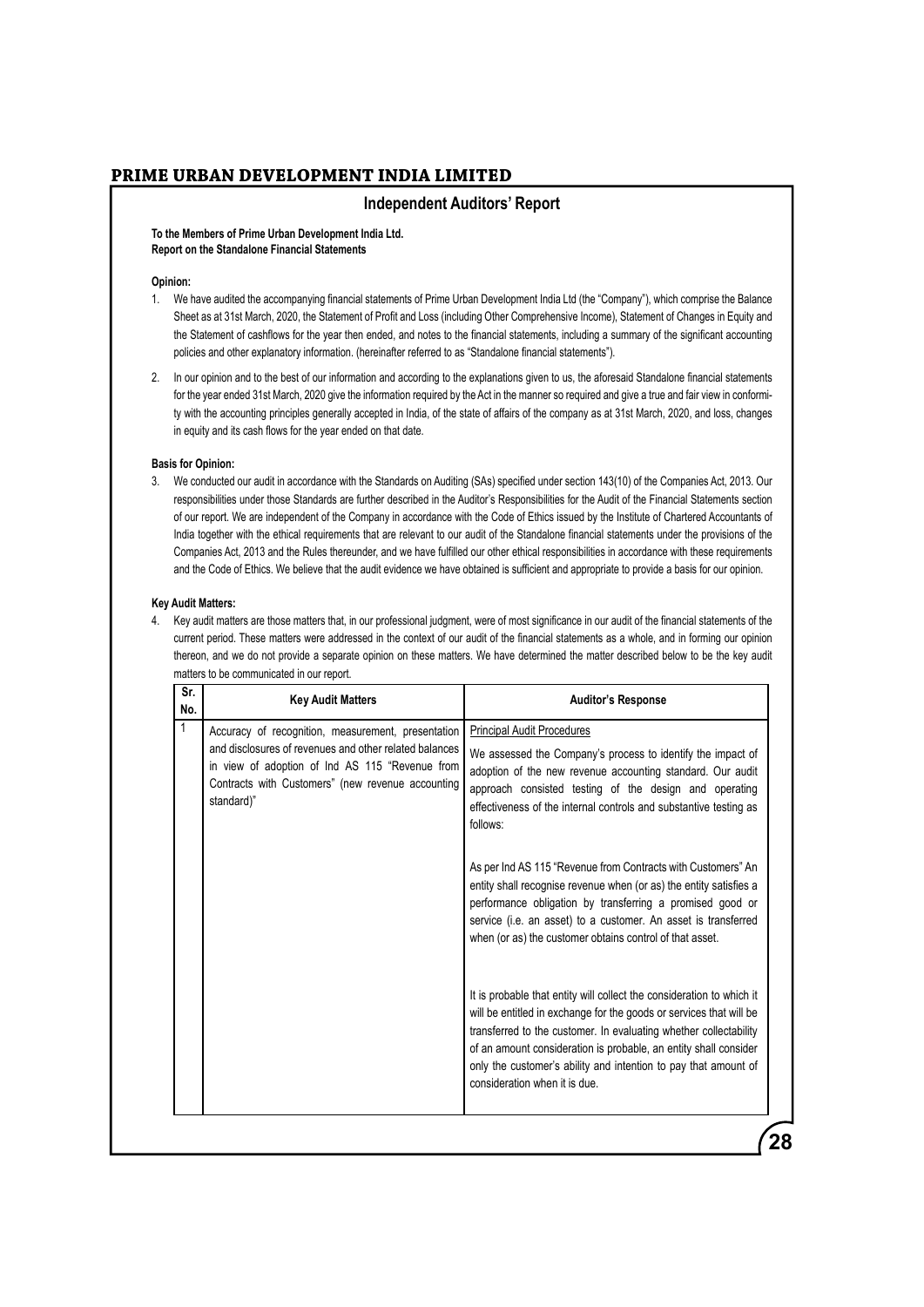# **Independent Auditors' Report**

**To the Members of Prime Urban Development India Ltd. Report on the Standalone Financial Statements**

#### **Opinion:**

- 1. We have audited the accompanying financial statements of Prime Urban Development India Ltd (the "Company"), which comprise the Balance Sheet as at 31st March, 2020, the Statement of Profit and Loss (including Other Comprehensive Income), Statement of Changes in Equity and the Statement of cashflows for the year then ended, and notes to the financial statements, including a summary of the significant accounting policies and other explanatory information. (hereinafter referred to as "Standalone financial statements").
- 2. In our opinion and to the best of our information and according to the explanations given to us, the aforesaid Standalone financial statements for the year ended 31st March, 2020 give the information required by the Act in the manner so required and give a true and fair view in conformity with the accounting principles generally accepted in India, of the state of affairs of the company as at 31st March, 2020, and loss, changes in equity and its cash flows for the year ended on that date.

### **Basis for Opinion:**

3. We conducted our audit in accordance with the Standards on Auditing (SAs) specified under section 143(10) of the Companies Act, 2013. Our responsibilities under those Standards are further described in the Auditor's Responsibilities for the Audit of the Financial Statements section of our report. We are independent of the Company in accordance with the Code of Ethics issued by the Institute of Chartered Accountants of India together with the ethical requirements that are relevant to our audit of the Standalone financial statements under the provisions of the Companies Act, 2013 and the Rules thereunder, and we have fulfilled our other ethical responsibilities in accordance with these requirements and the Code of Ethics. We believe that the audit evidence we have obtained is sufficient and appropriate to provide a basis for our opinion.

# **Key Audit Matters:**

4. Key audit matters are those matters that, in our professional judgment, were of most significance in our audit of the financial statements of the current period. These matters were addressed in the context of our audit of the financial statements as a whole, and in forming our opinion thereon, and we do not provide a separate opinion on these matters. We have determined the matter described below to be the key audit matters to be communicated in our report.

| Sr.<br>No. | <b>Key Audit Matters</b>                                                                                                                                                                                                           | <b>Auditor's Response</b>                                                                                                                                                                                                                                                                                                                                                                                                                                                                                                                                                                                                                  |  |
|------------|------------------------------------------------------------------------------------------------------------------------------------------------------------------------------------------------------------------------------------|--------------------------------------------------------------------------------------------------------------------------------------------------------------------------------------------------------------------------------------------------------------------------------------------------------------------------------------------------------------------------------------------------------------------------------------------------------------------------------------------------------------------------------------------------------------------------------------------------------------------------------------------|--|
| 1          | Accuracy of recognition, measurement, presentation<br>and disclosures of revenues and other related balances<br>in view of adoption of Ind AS 115 "Revenue from<br>Contracts with Customers" (new revenue accounting<br>standard)" | <b>Principal Audit Procedures</b><br>We assessed the Company's process to identify the impact of<br>adoption of the new revenue accounting standard. Our audit<br>approach consisted testing of the design and operating<br>effectiveness of the internal controls and substantive testing as<br>follows:<br>As per Ind AS 115 "Revenue from Contracts with Customers" An<br>entity shall recognise revenue when (or as) the entity satisfies a<br>performance obligation by transferring a promised good or<br>service (i.e. an asset) to a customer. An asset is transferred<br>when (or as) the customer obtains control of that asset. |  |
|            |                                                                                                                                                                                                                                    | It is probable that entity will collect the consideration to which it<br>will be entitled in exchange for the goods or services that will be<br>transferred to the customer. In evaluating whether collectability<br>of an amount consideration is probable, an entity shall consider<br>only the customer's ability and intention to pay that amount of<br>consideration when it is due.                                                                                                                                                                                                                                                  |  |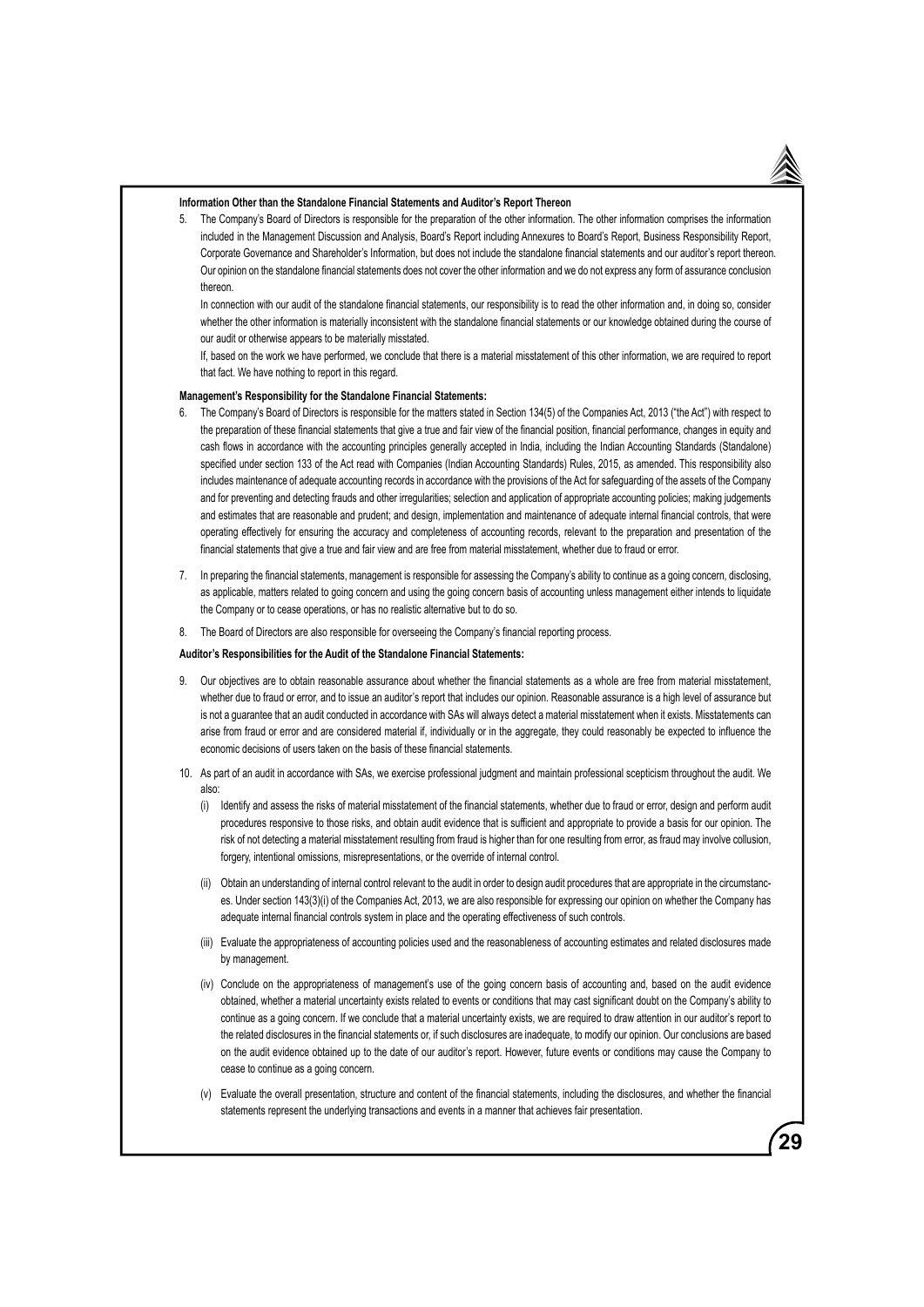#### **Information Other than the Standalone Financial Statements and Auditor's Report Thereon**

5. The Company's Board of Directors is responsible for the preparation of the other information. The other information comprises the information included in the Management Discussion and Analysis, Board's Report including Annexures to Board's Report, Business Responsibility Report, Corporate Governance and Shareholder's Information, but does not include the standalone financial statements and our auditor's report thereon. Our opinion on the standalone financial statements does not cover the other information and we do not express any form of assurance conclusion thereon.

 In connection with our audit of the standalone financial statements, our responsibility is to read the other information and, in doing so, consider whether the other information is materially inconsistent with the standalone financial statements or our knowledge obtained during the course of our audit or otherwise appears to be materially misstated.

 If, based on the work we have performed, we conclude that there is a material misstatement of this other information, we are required to report that fact. We have nothing to report in this regard.

#### **Management's Responsibility for the Standalone Financial Statements:**

- 6. The Company's Board of Directors is responsible for the matters stated in Section 134(5) of the Companies Act, 2013 ("the Act") with respect to the preparation of these financial statements that give a true and fair view of the financial position, financial performance, changes in equity and cash flows in accordance with the accounting principles generally accepted in India, including the Indian Accounting Standards (Standalone) specified under section 133 of the Act read with Companies (Indian Accounting Standards) Rules, 2015, as amended. This responsibility also includes maintenance of adequate accounting records in accordance with the provisions of the Act for safeguarding of the assets of the Company and for preventing and detecting frauds and other irregularities; selection and application of appropriate accounting policies; making judgements and estimates that are reasonable and prudent; and design, implementation and maintenance of adequate internal financial controls, that were operating effectively for ensuring the accuracy and completeness of accounting records, relevant to the preparation and presentation of the financial statements that give a true and fair view and are free from material misstatement, whether due to fraud or error.
- 7. In preparing the financial statements, management is responsible for assessing the Company's ability to continue as a going concern, disclosing, as applicable, matters related to going concern and using the going concern basis of accounting unless management either intends to liquidate the Company or to cease operations, or has no realistic alternative but to do so.
- 8. The Board of Directors are also responsible for overseeing the Company's financial reporting process.

#### **Auditor's Responsibilities for the Audit of the Standalone Financial Statements:**

- 9. Our objectives are to obtain reasonable assurance about whether the financial statements as a whole are free from material misstatement, whether due to fraud or error, and to issue an auditor's report that includes our opinion. Reasonable assurance is a high level of assurance but is not a guarantee that an audit conducted in accordance with SAs will always detect a material misstatement when it exists. Misstatements can arise from fraud or error and are considered material if, individually or in the aggregate, they could reasonably be expected to influence the economic decisions of users taken on the basis of these financial statements.
- 10. As part of an audit in accordance with SAs, we exercise professional judgment and maintain professional scepticism throughout the audit. We also:
	- (i) Identify and assess the risks of material misstatement of the financial statements, whether due to fraud or error, design and perform audit procedures responsive to those risks, and obtain audit evidence that is sufficient and appropriate to provide a basis for our opinion. The risk of not detecting a material misstatement resulting from fraud is higher than for one resulting from error, as fraud may involve collusion, forgery, intentional omissions, misrepresentations, or the override of internal control.
	- (ii) Obtain an understanding of internal control relevant to the audit in order to design audit procedures that are appropriate in the circumstances. Under section 143(3)(i) of the Companies Act, 2013, we are also responsible for expressing our opinion on whether the Company has adequate internal financial controls system in place and the operating effectiveness of such controls.
	- (iii) Evaluate the appropriateness of accounting policies used and the reasonableness of accounting estimates and related disclosures made by management.
	- (iv) Conclude on the appropriateness of management's use of the going concern basis of accounting and, based on the audit evidence obtained, whether a material uncertainty exists related to events or conditions that may cast significant doubt on the Company's ability to continue as a going concern. If we conclude that a material uncertainty exists, we are required to draw attention in our auditor's report to the related disclosures in the financial statements or, if such disclosures are inadequate, to modify our opinion. Our conclusions are based on the audit evidence obtained up to the date of our auditor's report. However, future events or conditions may cause the Company to cease to continue as a going concern.
	- (v) Evaluate the overall presentation, structure and content of the financial statements, including the disclosures, and whether the financial statements represent the underlying transactions and events in a manner that achieves fair presentation.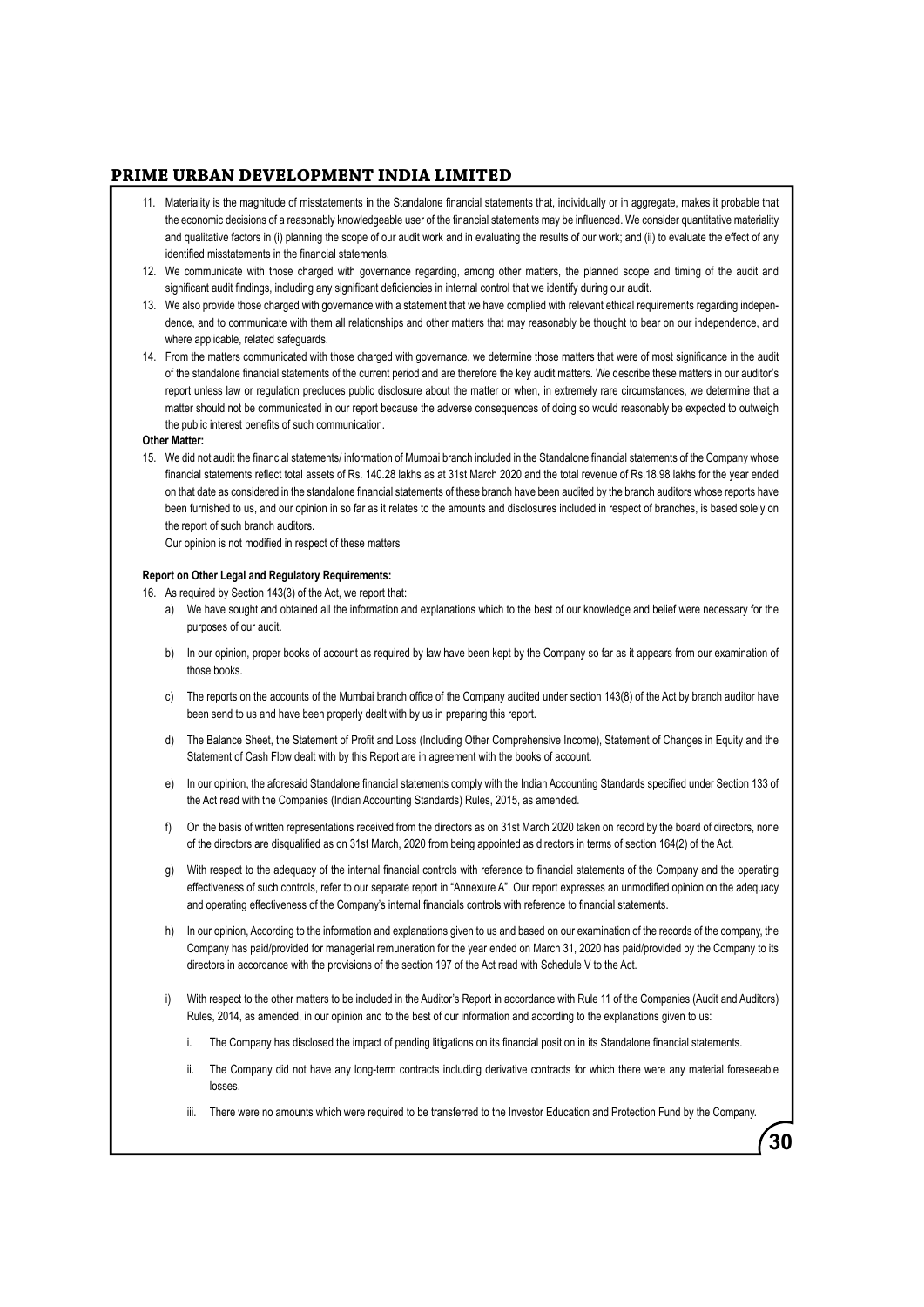- 11. Materiality is the magnitude of misstatements in the Standalone financial statements that, individually or in aggregate, makes it probable that the economic decisions of a reasonably knowledgeable user of the financial statements may be influenced. We consider quantitative materiality and qualitative factors in (i) planning the scope of our audit work and in evaluating the results of our work; and (ii) to evaluate the effect of any identified misstatements in the financial statements.
- 12. We communicate with those charged with governance regarding, among other matters, the planned scope and timing of the audit and significant audit findings, including any significant deficiencies in internal control that we identify during our audit.
- 13. We also provide those charged with governance with a statement that we have complied with relevant ethical requirements regarding independence, and to communicate with them all relationships and other matters that may reasonably be thought to bear on our independence, and where applicable, related safeguards.
- 14. From the matters communicated with those charged with governance, we determine those matters that were of most significance in the audit of the standalone financial statements of the current period and are therefore the key audit matters. We describe these matters in our auditor's report unless law or regulation precludes public disclosure about the matter or when, in extremely rare circumstances, we determine that a matter should not be communicated in our report because the adverse consequences of doing so would reasonably be expected to outweigh the public interest benefits of such communication.

#### **Other Matter:**

15. We did not audit the financial statements/ information of Mumbai branch included in the Standalone financial statements of the Company whose financial statements reflect total assets of Rs. 140.28 lakhs as at 31st March 2020 and the total revenue of Rs.18.98 lakhs for the year ended on that date as considered in the standalone financial statements of these branch have been audited by the branch auditors whose reports have been furnished to us, and our opinion in so far as it relates to the amounts and disclosures included in respect of branches, is based solely on the report of such branch auditors.

Our opinion is not modified in respect of these matters

### **Report on Other Legal and Regulatory Requirements:**

- 16. As required by Section 143(3) of the Act, we report that:
	- a) We have sought and obtained all the information and explanations which to the best of our knowledge and belief were necessary for the purposes of our audit.
	- b) In our opinion, proper books of account as required by law have been kept by the Company so far as it appears from our examination of those books.
	- c) The reports on the accounts of the Mumbai branch office of the Company audited under section 143(8) of the Act by branch auditor have been send to us and have been properly dealt with by us in preparing this report.
	- d) The Balance Sheet, the Statement of Profit and Loss (Including Other Comprehensive Income), Statement of Changes in Equity and the Statement of Cash Flow dealt with by this Report are in agreement with the books of account.
	- e) In our opinion, the aforesaid Standalone financial statements comply with the Indian Accounting Standards specified under Section 133 of the Act read with the Companies (Indian Accounting Standards) Rules, 2015, as amended.
	- f) On the basis of written representations received from the directors as on 31st March 2020 taken on record by the board of directors, none of the directors are disqualified as on 31st March, 2020 from being appointed as directors in terms of section 164(2) of the Act.
	- g) With respect to the adequacy of the internal financial controls with reference to financial statements of the Company and the operating effectiveness of such controls, refer to our separate report in "Annexure A". Our report expresses an unmodified opinion on the adequacy and operating effectiveness of the Company's internal financials controls with reference to financial statements.
	- h) In our opinion, According to the information and explanations given to us and based on our examination of the records of the company, the Company has paid/provided for managerial remuneration for the year ended on March 31, 2020 has paid/provided by the Company to its directors in accordance with the provisions of the section 197 of the Act read with Schedule V to the Act.
	- i) With respect to the other matters to be included in the Auditor's Report in accordance with Rule 11 of the Companies (Audit and Auditors) Rules, 2014, as amended, in our opinion and to the best of our information and according to the explanations given to us:
		- i. The Company has disclosed the impact of pending litigations on its financial position in its Standalone financial statements.
		- ii. The Company did not have any long-term contracts including derivative contracts for which there were any material foreseeable losses.

**30**

iii. There were no amounts which were required to be transferred to the Investor Education and Protection Fund by the Company.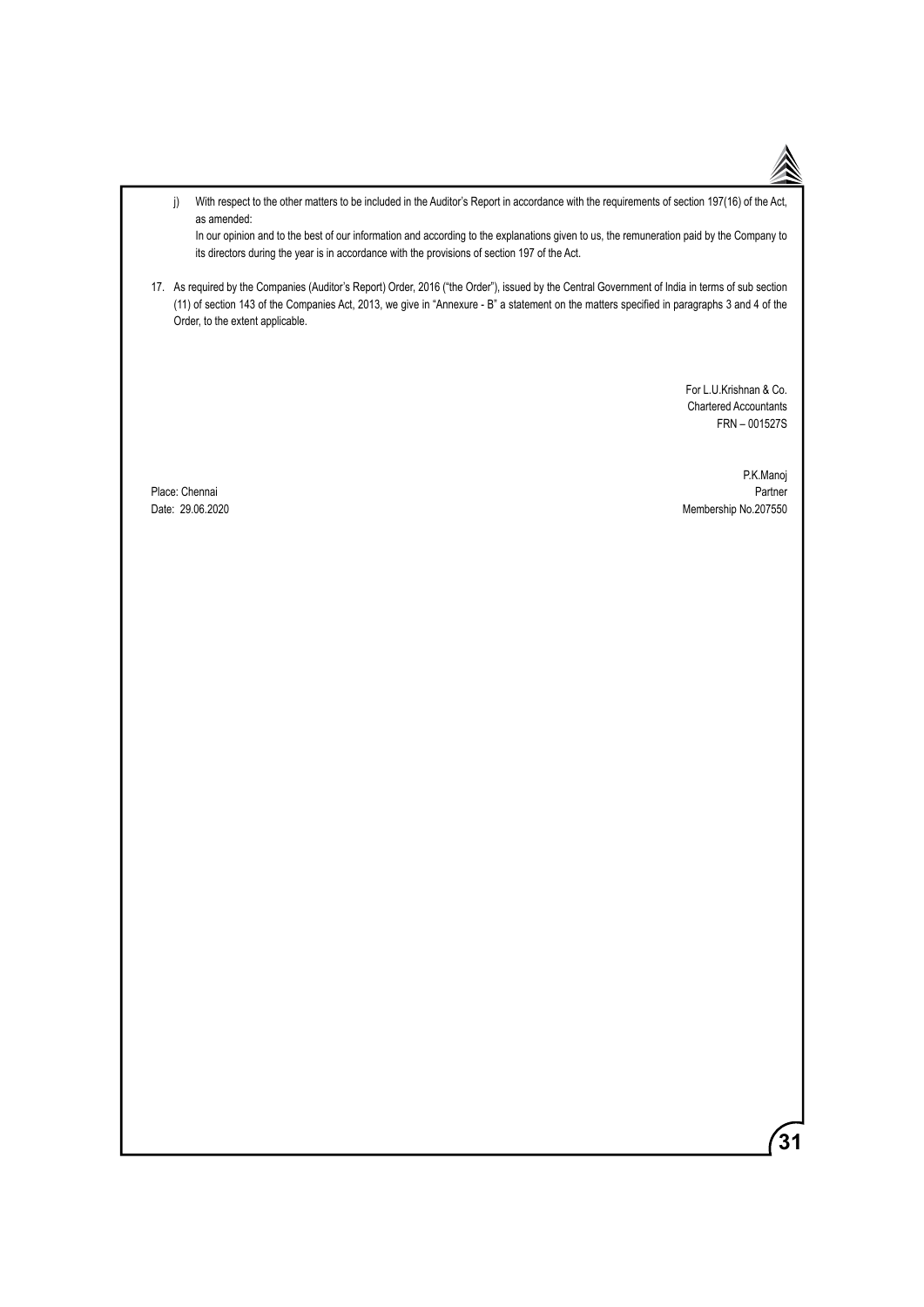|  | With respect to the other matters to be included in the Auditor's Report in accordance with the requirements of section 197(16) of the Act, |
|--|---------------------------------------------------------------------------------------------------------------------------------------------|
|  | as amended:                                                                                                                                 |

 In our opinion and to the best of our information and according to the explanations given to us, the remuneration paid by the Company to its directors during the year is in accordance with the provisions of section 197 of the Act.

17. As required by the Companies (Auditor's Report) Order, 2016 ("the Order"), issued by the Central Government of India in terms of sub section (11) of section 143 of the Companies Act, 2013, we give in "Annexure - B" a statement on the matters specified in paragraphs 3 and 4 of the Order, to the extent applicable.

> For L.U.Krishnan & Co. Chartered Accountants FRN – 001527S

P.K.Manoj Place: Chennai Partner et al. 2006. Il suoi est anno 1992 anno 1992 anno 1992 anno 1992 anno 1992 anno 1992 an Date: 29.06.2020 Membership No.207550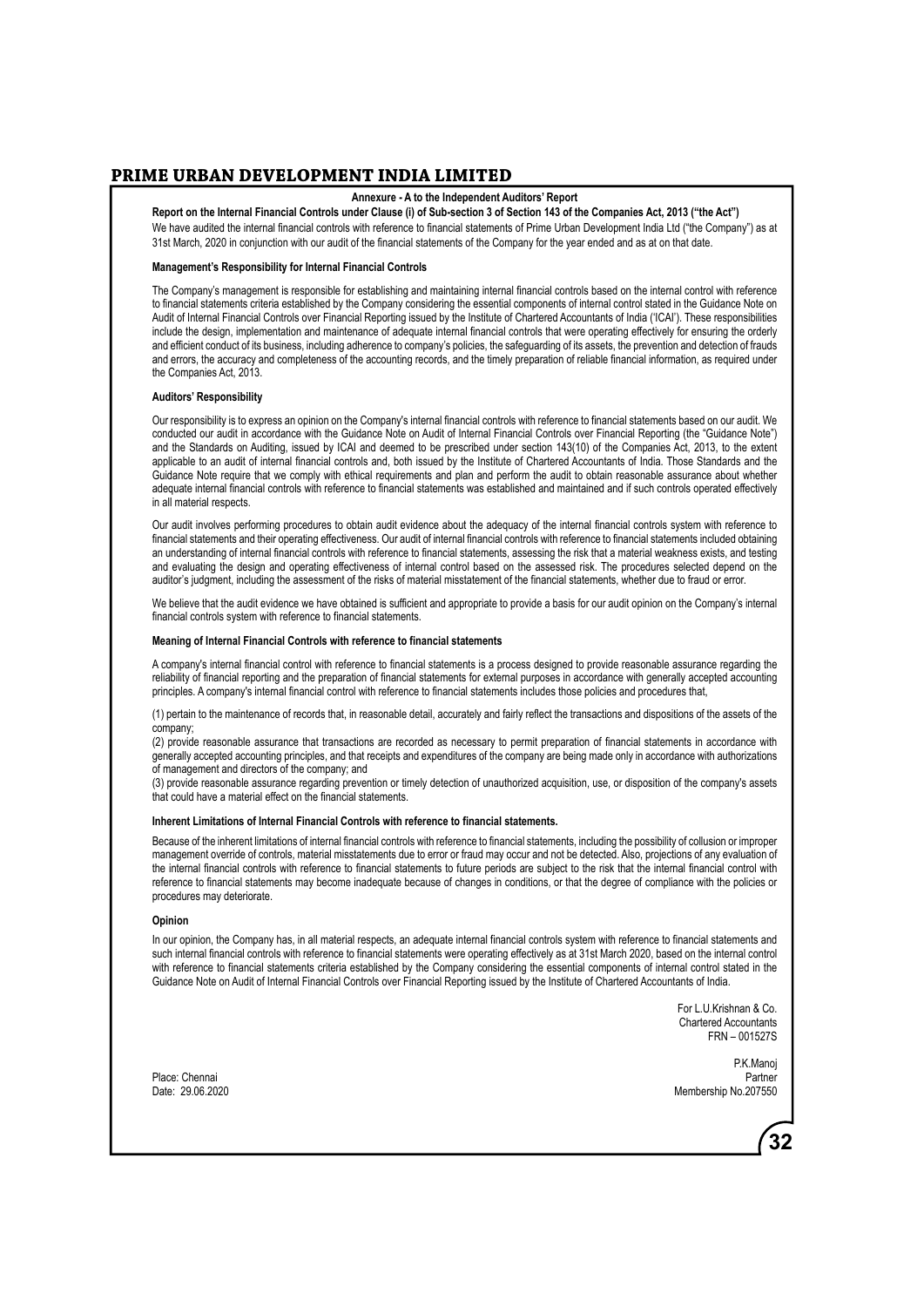#### **Annexure - A to the Independent Auditors' Report**

**Report on the Internal Financial Controls under Clause (i) of Sub-section 3 of Section 143 of the Companies Act, 2013 ("the Act")** We have audited the internal financial controls with reference to financial statements of Prime Urban Development India Ltd ("the Company") as at 31st March, 2020 in conjunction with our audit of the financial statements of the Company for the year ended and as at on that date.

#### **Management's Responsibility for Internal Financial Controls**

The Company's management is responsible for establishing and maintaining internal financial controls based on the internal control with reference to financial statements criteria established by the Company considering the essential components of internal control stated in the Guidance Note on Audit of Internal Financial Controls over Financial Reporting issued by the Institute of Chartered Accountants of India ('ICAI'). These responsibilities include the design, implementation and maintenance of adequate internal financial controls that were operating effectively for ensuring the orderly and efficient conduct of its business, including adherence to company's policies, the safeguarding of its assets, the prevention and detection of frauds and errors, the accuracy and completeness of the accounting records, and the timely preparation of reliable financial information, as required under the Companies Act, 2013.

#### **Auditors' Responsibility**

Our responsibility is to express an opinion on the Company's internal financial controls with reference to financial statements based on our audit. We conducted our audit in accordance with the Guidance Note on Audit of Internal Financial Controls over Financial Reporting (the "Guidance Note") and the Standards on Auditing, issued by ICAI and deemed to be prescribed under section 143(10) of the Companies Act, 2013, to the extent applicable to an audit of internal financial controls and, both issued by the Institute of Chartered Accountants of India. Those Standards and the Guidance Note require that we comply with ethical requirements and plan and perform the audit to obtain reasonable assurance about whether adequate internal financial controls with reference to financial statements was established and maintained and if such controls operated effectively in all material respects.

Our audit involves performing procedures to obtain audit evidence about the adequacy of the internal financial controls system with reference to financial statements and their operating effectiveness. Our audit of internal financial controls with reference to financial statements included obtaining an understanding of internal financial controls with reference to financial statements, assessing the risk that a material weakness exists, and testing and evaluating the design and operating effectiveness of internal control based on the assessed risk. The procedures selected depend on the auditor's judgment, including the assessment of the risks of material misstatement of the financial statements, whether due to fraud or error.

We believe that the audit evidence we have obtained is sufficient and appropriate to provide a basis for our audit opinion on the Company's internal financial controls system with reference to financial statements.

#### **Meaning of Internal Financial Controls with reference to financial statements**

A company's internal financial control with reference to financial statements is a process designed to provide reasonable assurance regarding the reliability of financial reporting and the preparation of financial statements for external purposes in accordance with generally accepted accounting principles. A company's internal financial control with reference to financial statements includes those policies and procedures that,

(1) pertain to the maintenance of records that, in reasonable detail, accurately and fairly reflect the transactions and dispositions of the assets of the company;

(2) provide reasonable assurance that transactions are recorded as necessary to permit preparation of financial statements in accordance with generally accepted accounting principles, and that receipts and expenditures of the company are being made only in accordance with authorizations of management and directors of the company; and

(3) provide reasonable assurance regarding prevention or timely detection of unauthorized acquisition, use, or disposition of the company's assets that could have a material effect on the financial statements.

#### **Inherent Limitations of Internal Financial Controls with reference to financial statements.**

Because of the inherent limitations of internal financial controls with reference to financial statements, including the possibility of collusion or improper management override of controls, material misstatements due to error or fraud may occur and not be detected. Also, projections of any evaluation of the internal financial controls with reference to financial statements to future periods are subject to the risk that the internal financial control with reference to financial statements may become inadequate because of changes in conditions, or that the degree of compliance with the policies or procedures may deteriorate.

#### **Opinion**

In our opinion, the Company has, in all material respects, an adequate internal financial controls system with reference to financial statements and such internal financial controls with reference to financial statements were operating effectively as at 31st March 2020, based on the internal control with reference to financial statements criteria established by the Company considering the essential components of internal control stated in the Guidance Note on Audit of Internal Financial Controls over Financial Reporting issued by the Institute of Chartered Accountants of India.

> For L.U.Krishnan & Co. Chartered Accountants FRN – 001527S

P.K.Manoj Place: Chennai Partner et al. 2006. Il alternative anno 1992 anno 1992 anno 1992 anno 1992 anno 1992 anno 1992 Date: 29.06.2020 Membership No.207550

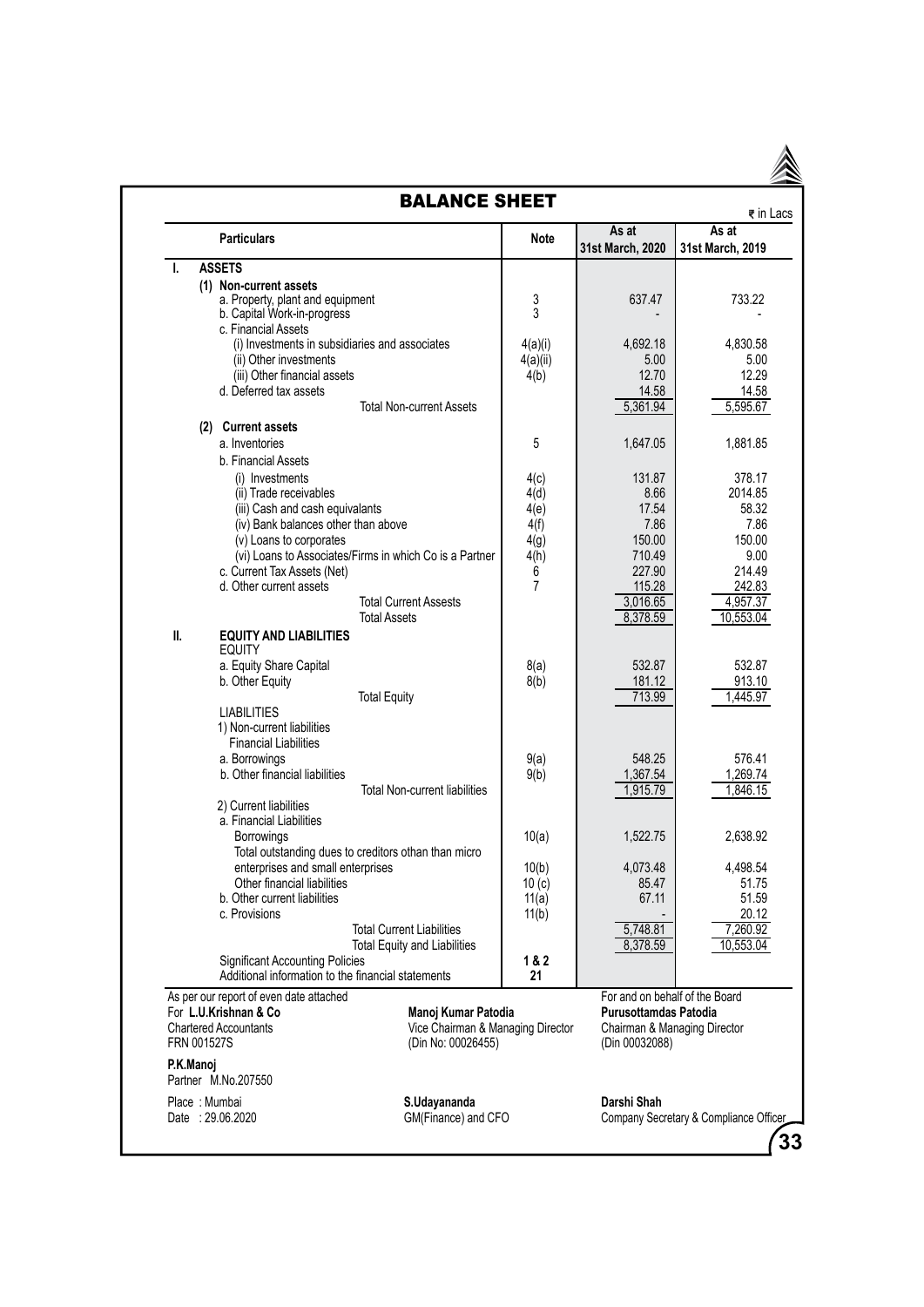|                                              | <b>BALANCE SHEET</b>                                                                                   |                   |                                                | ₹ in Lacs                 |  |
|----------------------------------------------|--------------------------------------------------------------------------------------------------------|-------------------|------------------------------------------------|---------------------------|--|
|                                              | <b>Particulars</b>                                                                                     | Note              | As at<br>31st March, 2020                      | As at<br>31st March, 2019 |  |
| L                                            | <b>ASSETS</b>                                                                                          |                   |                                                |                           |  |
|                                              | (1) Non-current assets                                                                                 |                   |                                                |                           |  |
|                                              | a. Property, plant and equipment                                                                       | 3<br>3            | 637.47                                         | 733.22                    |  |
|                                              | b. Capital Work-in-progress<br>c. Financial Assets                                                     |                   |                                                |                           |  |
|                                              | (i) Investments in subsidiaries and associates                                                         | 4(a)(i)           | 4,692.18                                       | 4,830.58                  |  |
|                                              | (ii) Other investments                                                                                 | 4(a)(ii)          | 5.00                                           | 5.00                      |  |
|                                              | (iii) Other financial assets                                                                           | 4(b)              | 12.70                                          | 12.29                     |  |
|                                              | d. Deferred tax assets                                                                                 |                   | 14.58                                          | 14.58                     |  |
|                                              | <b>Total Non-current Assets</b>                                                                        |                   | 5,361.94                                       | 5,595.67                  |  |
|                                              | (2) Current assets                                                                                     |                   |                                                |                           |  |
|                                              | a. Inventories                                                                                         | 5                 | 1,647.05                                       | 1,881.85                  |  |
|                                              | b. Financial Assets                                                                                    |                   |                                                |                           |  |
|                                              | (i) Investments                                                                                        | 4(c)              | 131.87                                         | 378.17                    |  |
|                                              | (ii) Trade receivables                                                                                 | 4(d)              | 8.66<br>17.54                                  | 2014.85<br>58.32          |  |
|                                              | (iii) Cash and cash equivalants<br>(iv) Bank balances other than above                                 | 4(e)<br>4(f)      | 7.86                                           | 7.86                      |  |
|                                              | (v) Loans to corporates                                                                                | 4(g)              | 150.00                                         | 150.00                    |  |
|                                              | (vi) Loans to Associates/Firms in which Co is a Partner                                                | 4(h)              | 710.49                                         | 9.00                      |  |
|                                              | c. Current Tax Assets (Net)                                                                            | 6                 | 227.90                                         | 214.49                    |  |
|                                              | d. Other current assets                                                                                | 7                 | 115.28                                         | 242.83                    |  |
|                                              | <b>Total Current Assests</b>                                                                           |                   | 3,016.65                                       | 4,957.37                  |  |
|                                              | <b>Total Assets</b>                                                                                    |                   | 8,378.59                                       | 10,553.04                 |  |
| Ш.                                           | <b>EQUITY AND LIABILITIES</b><br><b>EQUITY</b>                                                         |                   |                                                |                           |  |
|                                              | a. Equity Share Capital                                                                                | 8(a)              | 532.87                                         | 532.87                    |  |
|                                              | b. Other Equity                                                                                        | 8(b)              | 181.12                                         | 913.10                    |  |
|                                              | <b>Total Equity</b>                                                                                    |                   | 713.99                                         | 1,445.97                  |  |
|                                              | <b>LIABILITIES</b>                                                                                     |                   |                                                |                           |  |
|                                              | 1) Non-current liabilities                                                                             |                   |                                                |                           |  |
|                                              | <b>Financial Liabilities</b>                                                                           |                   |                                                |                           |  |
|                                              | a. Borrowings<br>b. Other financial liabilities                                                        | 9(a)<br>9(b)      | 548.25<br>1,367.54                             | 576.41<br>1,269.74        |  |
|                                              | <b>Total Non-current liabilities</b>                                                                   |                   | 1,915.79                                       | 1,846.15                  |  |
|                                              | 2) Current liabilities                                                                                 |                   |                                                |                           |  |
|                                              | a. Financial Liabilities                                                                               |                   |                                                |                           |  |
|                                              | Borrowings                                                                                             | 10(a)             | 1,522.75                                       | 2,638.92                  |  |
|                                              | Total outstanding dues to creditors othan than micro                                                   |                   |                                                |                           |  |
|                                              | enterprises and small enterprises                                                                      | 10(b)             | 4,073.48                                       | 4,498.54                  |  |
|                                              | Other financial liabilities<br>b. Other current liabilities                                            | 10 <sub>(c)</sub> | 85.47                                          | 51.75                     |  |
|                                              | c. Provisions                                                                                          | 11(a)<br>11(b)    | 67.11                                          | 51.59<br>20.12            |  |
|                                              | <b>Total Current Liabilities</b>                                                                       |                   | 5,748.81                                       | 7,260.92                  |  |
|                                              | Total Equity and Liabilities                                                                           |                   | 8,378.59                                       | 10,553.04                 |  |
|                                              | <b>Significant Accounting Policies</b>                                                                 | 1&2               |                                                |                           |  |
|                                              | Additional information to the financial statements                                                     | 21                |                                                |                           |  |
|                                              | As per our report of even date attached                                                                |                   | For and on behalf of the Board                 |                           |  |
| For L.U.Krishnan & Co<br>Manoj Kumar Patodia |                                                                                                        |                   | <b>Purusottamdas Patodia</b>                   |                           |  |
|                                              | <b>Chartered Accountants</b><br>Vice Chairman & Managing Director<br>(Din No: 00026455)<br>FRN 001527S |                   | Chairman & Managing Director<br>(Din 00032088) |                           |  |
|                                              |                                                                                                        |                   |                                                |                           |  |
|                                              | P.K.Manoj<br>Partner M.No.207550                                                                       |                   |                                                |                           |  |
| S.Udayananda<br>Place: Mumbai                |                                                                                                        |                   | Darshi Shah                                    |                           |  |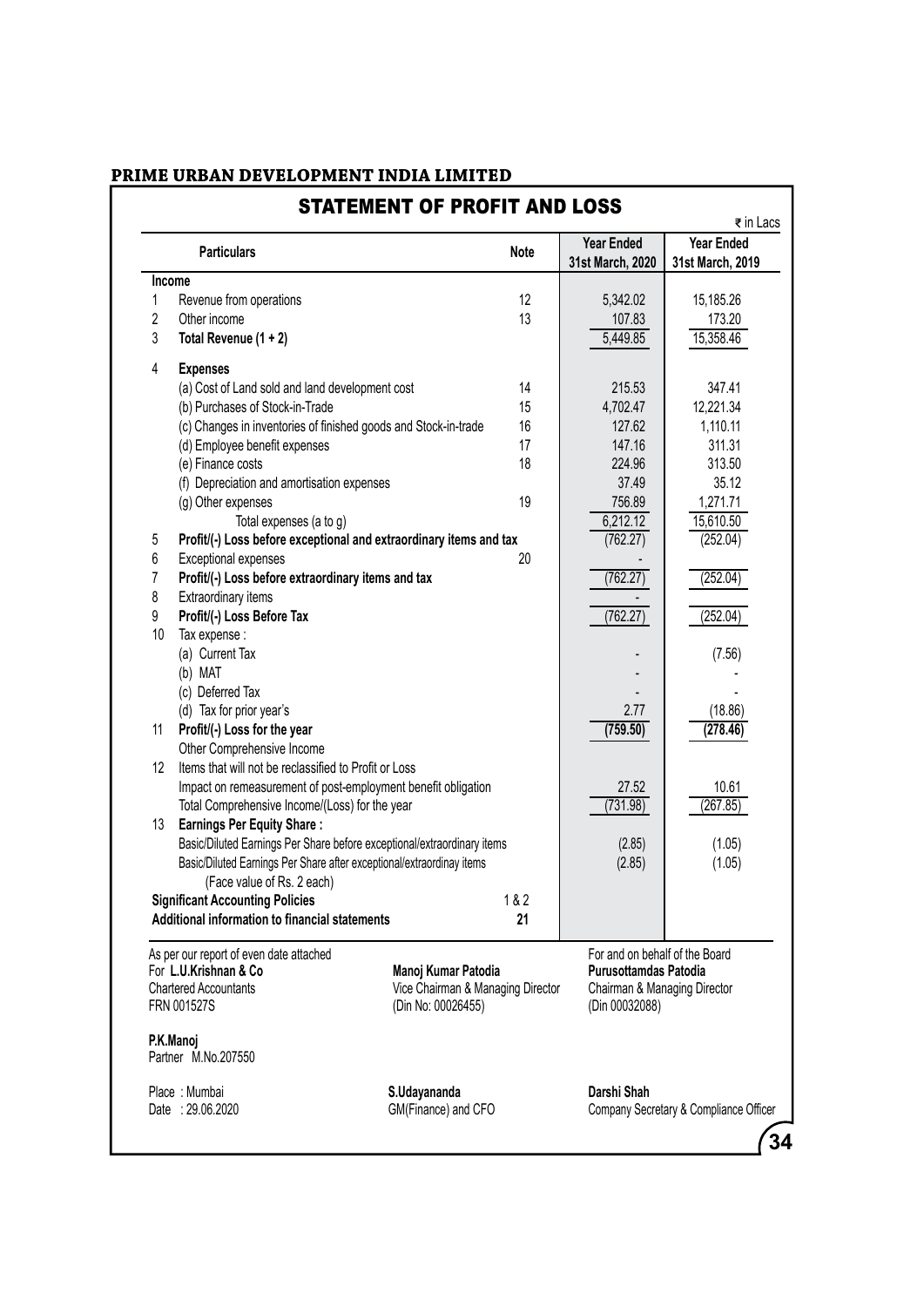|                | <b>Particulars</b>                                                                       | <b>Note</b>                       | <b>Year Ended</b><br>31st March, 2020 | <b>Year Ended</b><br>31st March, 2019 |
|----------------|------------------------------------------------------------------------------------------|-----------------------------------|---------------------------------------|---------------------------------------|
| Income         |                                                                                          |                                   |                                       |                                       |
| 1              | Revenue from operations                                                                  | 12                                | 5,342.02                              | 15,185.26                             |
| $\overline{2}$ | Other income                                                                             | 13                                | 107.83                                | 173.20                                |
| 3              | Total Revenue $(1 + 2)$                                                                  |                                   | 5,449.85                              | 15,358.46                             |
| 4              | <b>Expenses</b>                                                                          |                                   |                                       |                                       |
|                | (a) Cost of Land sold and land development cost                                          | 14                                | 215.53                                | 347.41                                |
|                | (b) Purchases of Stock-in-Trade                                                          | 15                                | 4,702.47                              | 12,221.34                             |
|                | (c) Changes in inventories of finished goods and Stock-in-trade                          | 16                                | 127.62                                | 1,110.11                              |
|                | (d) Employee benefit expenses                                                            | 17                                | 147.16                                | 311.31                                |
|                | (e) Finance costs                                                                        | 18                                | 224.96                                | 313.50                                |
|                | (f) Depreciation and amortisation expenses                                               |                                   | 37.49                                 | 35.12                                 |
|                | (g) Other expenses                                                                       | 19                                | 756.89                                | 1,271.71                              |
|                | Total expenses (a to g)                                                                  |                                   | 6,212.12                              | 15,610.50                             |
| 5              | Profit/(-) Loss before exceptional and extraordinary items and tax                       |                                   | (762.27)                              | (252.04)                              |
| 6              | Exceptional expenses                                                                     | 20                                |                                       |                                       |
| $\overline{7}$ | Profit/(-) Loss before extraordinary items and tax                                       |                                   | (762.27)                              | (252.04)                              |
| 8              | Extraordinary items                                                                      |                                   |                                       |                                       |
| 9              | Profit/(-) Loss Before Tax                                                               |                                   | (762.27)                              | (252.04)                              |
| 10             | Tax expense :                                                                            |                                   |                                       |                                       |
|                | (a) Current Tax                                                                          |                                   |                                       | (7.56)                                |
|                | (b) MAT                                                                                  |                                   |                                       |                                       |
|                | (c) Deferred Tax                                                                         |                                   |                                       |                                       |
|                | (d) Tax for prior year's                                                                 |                                   | 2.77                                  | (18.86)                               |
| 11             | Profit/(-) Loss for the year                                                             |                                   | (759.50)                              | (278.46)                              |
|                | Other Comprehensive Income                                                               |                                   |                                       |                                       |
| 12             | Items that will not be reclassified to Profit or Loss                                    |                                   |                                       |                                       |
|                | Impact on remeasurement of post-employment benefit obligation                            |                                   | 27.52                                 | 10.61                                 |
|                | Total Comprehensive Income/(Loss) for the year                                           |                                   | (731.98)                              | (267.85)                              |
| 13             | <b>Earnings Per Equity Share:</b>                                                        |                                   |                                       |                                       |
|                | Basic/Diluted Earnings Per Share before exceptional/extraordinary items                  |                                   |                                       |                                       |
|                | Basic/Diluted Earnings Per Share after exceptional/extraordinay items                    |                                   | (2.85)                                | (1.05)                                |
|                | (Face value of Rs. 2 each)                                                               |                                   | (2.85)                                | (1.05)                                |
|                |                                                                                          |                                   |                                       |                                       |
|                | <b>Significant Accounting Policies</b><br>Additional information to financial statements | 1 & 2<br>21                       |                                       |                                       |
|                | As per our report of even date attached                                                  |                                   | For and on behalf of the Board        |                                       |
|                | For L.U.Krishnan & Co                                                                    | Manoj Kumar Patodia               | <b>Purusottamdas Patodia</b>          |                                       |
|                | <b>Chartered Accountants</b>                                                             | Vice Chairman & Managing Director | Chairman & Managing Director          |                                       |
|                | FRN 001527S                                                                              | (Din No: 00026455)                | (Din 00032088)                        |                                       |
|                | P.K.Manoj<br>Partner M.No.207550                                                         |                                   |                                       |                                       |
|                | Place: Mumbai                                                                            | S.Udayananda                      | Darshi Shah                           |                                       |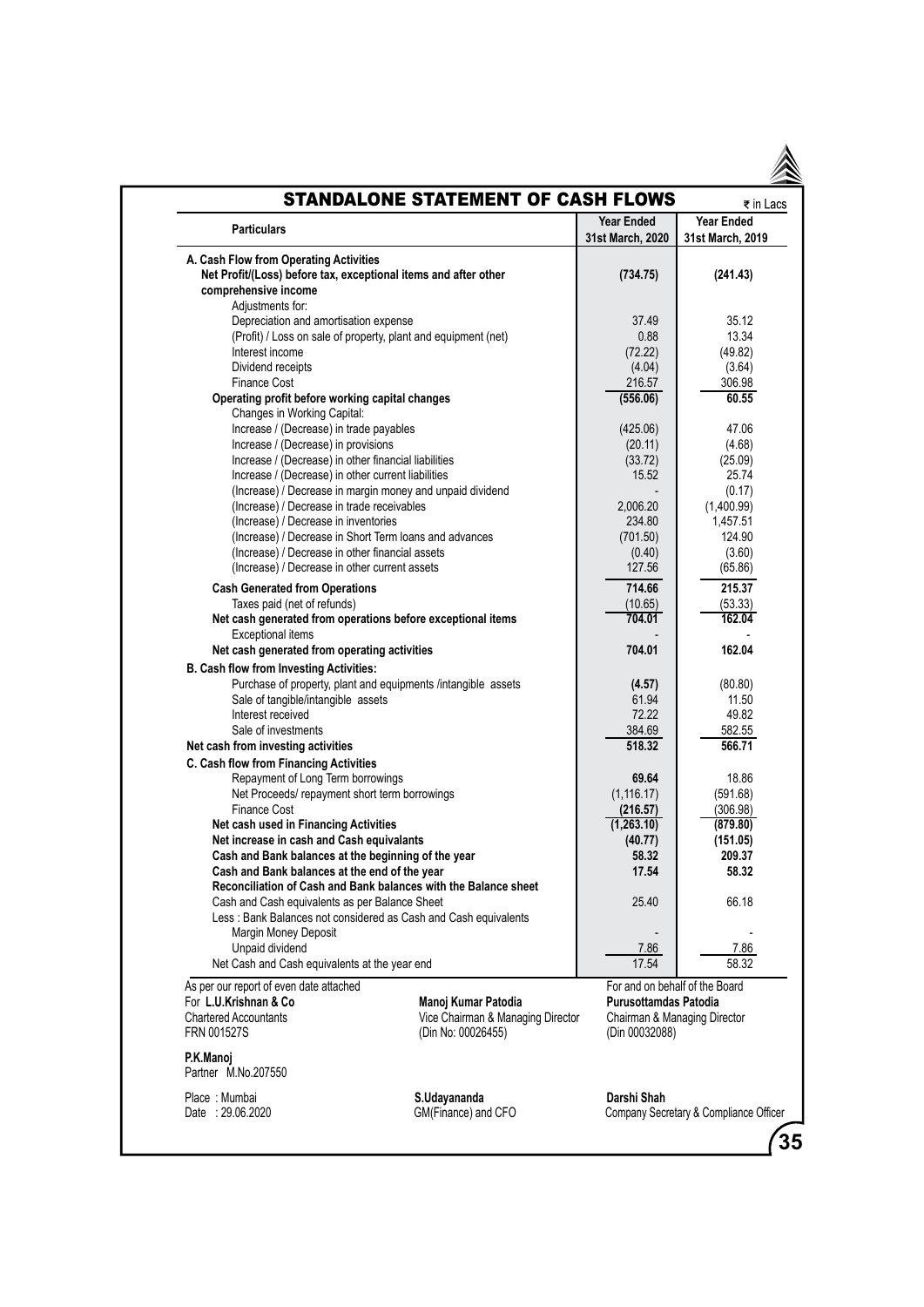| <b>Year Ended</b><br><b>Particulars</b><br>31st March, 2020<br>A. Cash Flow from Operating Activities<br>Net Profit/(Loss) before tax, exceptional items and after other<br>(734.75)<br>comprehensive income<br>Adjustments for:<br>Depreciation and amortisation expense<br>37.49<br>(Profit) / Loss on sale of property, plant and equipment (net)<br>0.88<br>Interest income<br>(72.22)<br>Dividend receipts<br>(4.04)<br><b>Finance Cost</b><br>216.57<br>Operating profit before working capital changes<br>(556.06)<br>Changes in Working Capital:<br>Increase / (Decrease) in trade payables<br>(425.06)<br>Increase / (Decrease) in provisions<br>(20.11)<br>Increase / (Decrease) in other financial liabilities<br>(33.72)<br>Increase / (Decrease) in other current liabilities<br>15.52<br>(Increase) / Decrease in margin money and unpaid dividend<br>(Increase) / Decrease in trade receivables<br>2,006.20<br>(Increase) / Decrease in inventories<br>234.80<br>(Increase) / Decrease in Short Term loans and advances<br>(701.50)<br>(Increase) / Decrease in other financial assets<br>(0.40)<br>127.56<br>(Increase) / Decrease in other current assets<br><b>Cash Generated from Operations</b><br>714.66<br>Taxes paid (net of refunds)<br>(10.65)<br>704.01<br>Net cash generated from operations before exceptional items<br><b>Exceptional items</b><br>Net cash generated from operating activities<br>704.01<br>B. Cash flow from Investing Activities:<br>Purchase of property, plant and equipments /intangible assets<br>(4.57)<br>Sale of tangible/intangible assets<br>61.94<br>Interest received<br>72.22<br>Sale of investments<br>384.69<br>518.32<br>Net cash from investing activities<br>C. Cash flow from Financing Activities<br>Repayment of Long Term borrowings<br>69.64<br>Net Proceeds/repayment short term borrowings<br>(1, 116.17)<br><b>Finance Cost</b><br>(216.57)<br>(1, 263.10)<br>Net cash used in Financing Activities<br>Net increase in cash and Cash equivalants<br>(40.77)<br>Cash and Bank balances at the beginning of the year<br>58.32<br>Cash and Bank balances at the end of the year<br>17.54<br>Reconciliation of Cash and Bank balances with the Balance sheet<br>Cash and Cash equivalents as per Balance Sheet<br>25.40<br>Less: Bank Balances not considered as Cash and Cash equivalents<br><b>Margin Money Deposit</b><br>7.86<br>Unpaid dividend<br>17.54<br>Net Cash and Cash equivalents at the year end<br>As per our report of even date attached<br>For and on behalf of the Board<br>For L.U.Krishnan & Co.<br>Manoj Kumar Patodia<br>Purusottamdas Patodia<br><b>Chartered Accountants</b><br>Vice Chairman & Managing Director<br>Chairman & Managing Director<br>FRN 001527S<br>(Din No: 00026455)<br>(Din 00032088)<br>P.K.Manoj<br>Partner M.No.207550 | <b>STANDALONE STATEMENT OF CASH FLOWS</b> | ₹ in Lacs         |
|--------------------------------------------------------------------------------------------------------------------------------------------------------------------------------------------------------------------------------------------------------------------------------------------------------------------------------------------------------------------------------------------------------------------------------------------------------------------------------------------------------------------------------------------------------------------------------------------------------------------------------------------------------------------------------------------------------------------------------------------------------------------------------------------------------------------------------------------------------------------------------------------------------------------------------------------------------------------------------------------------------------------------------------------------------------------------------------------------------------------------------------------------------------------------------------------------------------------------------------------------------------------------------------------------------------------------------------------------------------------------------------------------------------------------------------------------------------------------------------------------------------------------------------------------------------------------------------------------------------------------------------------------------------------------------------------------------------------------------------------------------------------------------------------------------------------------------------------------------------------------------------------------------------------------------------------------------------------------------------------------------------------------------------------------------------------------------------------------------------------------------------------------------------------------------------------------------------------------------------------------------------------------------------------------------------------------------------------------------------------------------------------------------------------------------------------------------------------------------------------------------------------------------------------------------------------------------------------------------------------------------------------------------------------------------------------------------------------------------------------------------------------------------------------------------------------------------------------|-------------------------------------------|-------------------|
|                                                                                                                                                                                                                                                                                                                                                                                                                                                                                                                                                                                                                                                                                                                                                                                                                                                                                                                                                                                                                                                                                                                                                                                                                                                                                                                                                                                                                                                                                                                                                                                                                                                                                                                                                                                                                                                                                                                                                                                                                                                                                                                                                                                                                                                                                                                                                                                                                                                                                                                                                                                                                                                                                                                                                                                                                                            |                                           | <b>Year Ended</b> |
|                                                                                                                                                                                                                                                                                                                                                                                                                                                                                                                                                                                                                                                                                                                                                                                                                                                                                                                                                                                                                                                                                                                                                                                                                                                                                                                                                                                                                                                                                                                                                                                                                                                                                                                                                                                                                                                                                                                                                                                                                                                                                                                                                                                                                                                                                                                                                                                                                                                                                                                                                                                                                                                                                                                                                                                                                                            |                                           | 31st March, 2019  |
|                                                                                                                                                                                                                                                                                                                                                                                                                                                                                                                                                                                                                                                                                                                                                                                                                                                                                                                                                                                                                                                                                                                                                                                                                                                                                                                                                                                                                                                                                                                                                                                                                                                                                                                                                                                                                                                                                                                                                                                                                                                                                                                                                                                                                                                                                                                                                                                                                                                                                                                                                                                                                                                                                                                                                                                                                                            |                                           |                   |
|                                                                                                                                                                                                                                                                                                                                                                                                                                                                                                                                                                                                                                                                                                                                                                                                                                                                                                                                                                                                                                                                                                                                                                                                                                                                                                                                                                                                                                                                                                                                                                                                                                                                                                                                                                                                                                                                                                                                                                                                                                                                                                                                                                                                                                                                                                                                                                                                                                                                                                                                                                                                                                                                                                                                                                                                                                            |                                           | (241.43)          |
|                                                                                                                                                                                                                                                                                                                                                                                                                                                                                                                                                                                                                                                                                                                                                                                                                                                                                                                                                                                                                                                                                                                                                                                                                                                                                                                                                                                                                                                                                                                                                                                                                                                                                                                                                                                                                                                                                                                                                                                                                                                                                                                                                                                                                                                                                                                                                                                                                                                                                                                                                                                                                                                                                                                                                                                                                                            |                                           |                   |
|                                                                                                                                                                                                                                                                                                                                                                                                                                                                                                                                                                                                                                                                                                                                                                                                                                                                                                                                                                                                                                                                                                                                                                                                                                                                                                                                                                                                                                                                                                                                                                                                                                                                                                                                                                                                                                                                                                                                                                                                                                                                                                                                                                                                                                                                                                                                                                                                                                                                                                                                                                                                                                                                                                                                                                                                                                            |                                           |                   |
|                                                                                                                                                                                                                                                                                                                                                                                                                                                                                                                                                                                                                                                                                                                                                                                                                                                                                                                                                                                                                                                                                                                                                                                                                                                                                                                                                                                                                                                                                                                                                                                                                                                                                                                                                                                                                                                                                                                                                                                                                                                                                                                                                                                                                                                                                                                                                                                                                                                                                                                                                                                                                                                                                                                                                                                                                                            |                                           | 35.12             |
|                                                                                                                                                                                                                                                                                                                                                                                                                                                                                                                                                                                                                                                                                                                                                                                                                                                                                                                                                                                                                                                                                                                                                                                                                                                                                                                                                                                                                                                                                                                                                                                                                                                                                                                                                                                                                                                                                                                                                                                                                                                                                                                                                                                                                                                                                                                                                                                                                                                                                                                                                                                                                                                                                                                                                                                                                                            |                                           | 13.34             |
|                                                                                                                                                                                                                                                                                                                                                                                                                                                                                                                                                                                                                                                                                                                                                                                                                                                                                                                                                                                                                                                                                                                                                                                                                                                                                                                                                                                                                                                                                                                                                                                                                                                                                                                                                                                                                                                                                                                                                                                                                                                                                                                                                                                                                                                                                                                                                                                                                                                                                                                                                                                                                                                                                                                                                                                                                                            |                                           | (49.82)           |
|                                                                                                                                                                                                                                                                                                                                                                                                                                                                                                                                                                                                                                                                                                                                                                                                                                                                                                                                                                                                                                                                                                                                                                                                                                                                                                                                                                                                                                                                                                                                                                                                                                                                                                                                                                                                                                                                                                                                                                                                                                                                                                                                                                                                                                                                                                                                                                                                                                                                                                                                                                                                                                                                                                                                                                                                                                            |                                           | (3.64)            |
|                                                                                                                                                                                                                                                                                                                                                                                                                                                                                                                                                                                                                                                                                                                                                                                                                                                                                                                                                                                                                                                                                                                                                                                                                                                                                                                                                                                                                                                                                                                                                                                                                                                                                                                                                                                                                                                                                                                                                                                                                                                                                                                                                                                                                                                                                                                                                                                                                                                                                                                                                                                                                                                                                                                                                                                                                                            |                                           | 306.98            |
|                                                                                                                                                                                                                                                                                                                                                                                                                                                                                                                                                                                                                                                                                                                                                                                                                                                                                                                                                                                                                                                                                                                                                                                                                                                                                                                                                                                                                                                                                                                                                                                                                                                                                                                                                                                                                                                                                                                                                                                                                                                                                                                                                                                                                                                                                                                                                                                                                                                                                                                                                                                                                                                                                                                                                                                                                                            |                                           | 60.55             |
|                                                                                                                                                                                                                                                                                                                                                                                                                                                                                                                                                                                                                                                                                                                                                                                                                                                                                                                                                                                                                                                                                                                                                                                                                                                                                                                                                                                                                                                                                                                                                                                                                                                                                                                                                                                                                                                                                                                                                                                                                                                                                                                                                                                                                                                                                                                                                                                                                                                                                                                                                                                                                                                                                                                                                                                                                                            |                                           |                   |
|                                                                                                                                                                                                                                                                                                                                                                                                                                                                                                                                                                                                                                                                                                                                                                                                                                                                                                                                                                                                                                                                                                                                                                                                                                                                                                                                                                                                                                                                                                                                                                                                                                                                                                                                                                                                                                                                                                                                                                                                                                                                                                                                                                                                                                                                                                                                                                                                                                                                                                                                                                                                                                                                                                                                                                                                                                            |                                           | 47.06             |
|                                                                                                                                                                                                                                                                                                                                                                                                                                                                                                                                                                                                                                                                                                                                                                                                                                                                                                                                                                                                                                                                                                                                                                                                                                                                                                                                                                                                                                                                                                                                                                                                                                                                                                                                                                                                                                                                                                                                                                                                                                                                                                                                                                                                                                                                                                                                                                                                                                                                                                                                                                                                                                                                                                                                                                                                                                            |                                           | (4.68)            |
|                                                                                                                                                                                                                                                                                                                                                                                                                                                                                                                                                                                                                                                                                                                                                                                                                                                                                                                                                                                                                                                                                                                                                                                                                                                                                                                                                                                                                                                                                                                                                                                                                                                                                                                                                                                                                                                                                                                                                                                                                                                                                                                                                                                                                                                                                                                                                                                                                                                                                                                                                                                                                                                                                                                                                                                                                                            |                                           | (25.09)           |
|                                                                                                                                                                                                                                                                                                                                                                                                                                                                                                                                                                                                                                                                                                                                                                                                                                                                                                                                                                                                                                                                                                                                                                                                                                                                                                                                                                                                                                                                                                                                                                                                                                                                                                                                                                                                                                                                                                                                                                                                                                                                                                                                                                                                                                                                                                                                                                                                                                                                                                                                                                                                                                                                                                                                                                                                                                            |                                           | 25.74             |
|                                                                                                                                                                                                                                                                                                                                                                                                                                                                                                                                                                                                                                                                                                                                                                                                                                                                                                                                                                                                                                                                                                                                                                                                                                                                                                                                                                                                                                                                                                                                                                                                                                                                                                                                                                                                                                                                                                                                                                                                                                                                                                                                                                                                                                                                                                                                                                                                                                                                                                                                                                                                                                                                                                                                                                                                                                            |                                           | (0.17)            |
|                                                                                                                                                                                                                                                                                                                                                                                                                                                                                                                                                                                                                                                                                                                                                                                                                                                                                                                                                                                                                                                                                                                                                                                                                                                                                                                                                                                                                                                                                                                                                                                                                                                                                                                                                                                                                                                                                                                                                                                                                                                                                                                                                                                                                                                                                                                                                                                                                                                                                                                                                                                                                                                                                                                                                                                                                                            |                                           |                   |
|                                                                                                                                                                                                                                                                                                                                                                                                                                                                                                                                                                                                                                                                                                                                                                                                                                                                                                                                                                                                                                                                                                                                                                                                                                                                                                                                                                                                                                                                                                                                                                                                                                                                                                                                                                                                                                                                                                                                                                                                                                                                                                                                                                                                                                                                                                                                                                                                                                                                                                                                                                                                                                                                                                                                                                                                                                            |                                           | (1,400.99)        |
|                                                                                                                                                                                                                                                                                                                                                                                                                                                                                                                                                                                                                                                                                                                                                                                                                                                                                                                                                                                                                                                                                                                                                                                                                                                                                                                                                                                                                                                                                                                                                                                                                                                                                                                                                                                                                                                                                                                                                                                                                                                                                                                                                                                                                                                                                                                                                                                                                                                                                                                                                                                                                                                                                                                                                                                                                                            |                                           | 1,457.51          |
|                                                                                                                                                                                                                                                                                                                                                                                                                                                                                                                                                                                                                                                                                                                                                                                                                                                                                                                                                                                                                                                                                                                                                                                                                                                                                                                                                                                                                                                                                                                                                                                                                                                                                                                                                                                                                                                                                                                                                                                                                                                                                                                                                                                                                                                                                                                                                                                                                                                                                                                                                                                                                                                                                                                                                                                                                                            |                                           | 124.90            |
|                                                                                                                                                                                                                                                                                                                                                                                                                                                                                                                                                                                                                                                                                                                                                                                                                                                                                                                                                                                                                                                                                                                                                                                                                                                                                                                                                                                                                                                                                                                                                                                                                                                                                                                                                                                                                                                                                                                                                                                                                                                                                                                                                                                                                                                                                                                                                                                                                                                                                                                                                                                                                                                                                                                                                                                                                                            |                                           | (3.60)            |
|                                                                                                                                                                                                                                                                                                                                                                                                                                                                                                                                                                                                                                                                                                                                                                                                                                                                                                                                                                                                                                                                                                                                                                                                                                                                                                                                                                                                                                                                                                                                                                                                                                                                                                                                                                                                                                                                                                                                                                                                                                                                                                                                                                                                                                                                                                                                                                                                                                                                                                                                                                                                                                                                                                                                                                                                                                            |                                           | (65.86)           |
|                                                                                                                                                                                                                                                                                                                                                                                                                                                                                                                                                                                                                                                                                                                                                                                                                                                                                                                                                                                                                                                                                                                                                                                                                                                                                                                                                                                                                                                                                                                                                                                                                                                                                                                                                                                                                                                                                                                                                                                                                                                                                                                                                                                                                                                                                                                                                                                                                                                                                                                                                                                                                                                                                                                                                                                                                                            |                                           | 215.37            |
|                                                                                                                                                                                                                                                                                                                                                                                                                                                                                                                                                                                                                                                                                                                                                                                                                                                                                                                                                                                                                                                                                                                                                                                                                                                                                                                                                                                                                                                                                                                                                                                                                                                                                                                                                                                                                                                                                                                                                                                                                                                                                                                                                                                                                                                                                                                                                                                                                                                                                                                                                                                                                                                                                                                                                                                                                                            |                                           | (53.33)           |
|                                                                                                                                                                                                                                                                                                                                                                                                                                                                                                                                                                                                                                                                                                                                                                                                                                                                                                                                                                                                                                                                                                                                                                                                                                                                                                                                                                                                                                                                                                                                                                                                                                                                                                                                                                                                                                                                                                                                                                                                                                                                                                                                                                                                                                                                                                                                                                                                                                                                                                                                                                                                                                                                                                                                                                                                                                            |                                           | 162.04            |
|                                                                                                                                                                                                                                                                                                                                                                                                                                                                                                                                                                                                                                                                                                                                                                                                                                                                                                                                                                                                                                                                                                                                                                                                                                                                                                                                                                                                                                                                                                                                                                                                                                                                                                                                                                                                                                                                                                                                                                                                                                                                                                                                                                                                                                                                                                                                                                                                                                                                                                                                                                                                                                                                                                                                                                                                                                            |                                           |                   |
|                                                                                                                                                                                                                                                                                                                                                                                                                                                                                                                                                                                                                                                                                                                                                                                                                                                                                                                                                                                                                                                                                                                                                                                                                                                                                                                                                                                                                                                                                                                                                                                                                                                                                                                                                                                                                                                                                                                                                                                                                                                                                                                                                                                                                                                                                                                                                                                                                                                                                                                                                                                                                                                                                                                                                                                                                                            |                                           |                   |
|                                                                                                                                                                                                                                                                                                                                                                                                                                                                                                                                                                                                                                                                                                                                                                                                                                                                                                                                                                                                                                                                                                                                                                                                                                                                                                                                                                                                                                                                                                                                                                                                                                                                                                                                                                                                                                                                                                                                                                                                                                                                                                                                                                                                                                                                                                                                                                                                                                                                                                                                                                                                                                                                                                                                                                                                                                            |                                           | 162.04            |
|                                                                                                                                                                                                                                                                                                                                                                                                                                                                                                                                                                                                                                                                                                                                                                                                                                                                                                                                                                                                                                                                                                                                                                                                                                                                                                                                                                                                                                                                                                                                                                                                                                                                                                                                                                                                                                                                                                                                                                                                                                                                                                                                                                                                                                                                                                                                                                                                                                                                                                                                                                                                                                                                                                                                                                                                                                            |                                           |                   |
|                                                                                                                                                                                                                                                                                                                                                                                                                                                                                                                                                                                                                                                                                                                                                                                                                                                                                                                                                                                                                                                                                                                                                                                                                                                                                                                                                                                                                                                                                                                                                                                                                                                                                                                                                                                                                                                                                                                                                                                                                                                                                                                                                                                                                                                                                                                                                                                                                                                                                                                                                                                                                                                                                                                                                                                                                                            |                                           | (80.80)           |
|                                                                                                                                                                                                                                                                                                                                                                                                                                                                                                                                                                                                                                                                                                                                                                                                                                                                                                                                                                                                                                                                                                                                                                                                                                                                                                                                                                                                                                                                                                                                                                                                                                                                                                                                                                                                                                                                                                                                                                                                                                                                                                                                                                                                                                                                                                                                                                                                                                                                                                                                                                                                                                                                                                                                                                                                                                            |                                           | 11.50             |
|                                                                                                                                                                                                                                                                                                                                                                                                                                                                                                                                                                                                                                                                                                                                                                                                                                                                                                                                                                                                                                                                                                                                                                                                                                                                                                                                                                                                                                                                                                                                                                                                                                                                                                                                                                                                                                                                                                                                                                                                                                                                                                                                                                                                                                                                                                                                                                                                                                                                                                                                                                                                                                                                                                                                                                                                                                            |                                           | 49.82             |
|                                                                                                                                                                                                                                                                                                                                                                                                                                                                                                                                                                                                                                                                                                                                                                                                                                                                                                                                                                                                                                                                                                                                                                                                                                                                                                                                                                                                                                                                                                                                                                                                                                                                                                                                                                                                                                                                                                                                                                                                                                                                                                                                                                                                                                                                                                                                                                                                                                                                                                                                                                                                                                                                                                                                                                                                                                            |                                           | 582.55            |
|                                                                                                                                                                                                                                                                                                                                                                                                                                                                                                                                                                                                                                                                                                                                                                                                                                                                                                                                                                                                                                                                                                                                                                                                                                                                                                                                                                                                                                                                                                                                                                                                                                                                                                                                                                                                                                                                                                                                                                                                                                                                                                                                                                                                                                                                                                                                                                                                                                                                                                                                                                                                                                                                                                                                                                                                                                            |                                           | 566.71            |
|                                                                                                                                                                                                                                                                                                                                                                                                                                                                                                                                                                                                                                                                                                                                                                                                                                                                                                                                                                                                                                                                                                                                                                                                                                                                                                                                                                                                                                                                                                                                                                                                                                                                                                                                                                                                                                                                                                                                                                                                                                                                                                                                                                                                                                                                                                                                                                                                                                                                                                                                                                                                                                                                                                                                                                                                                                            |                                           |                   |
|                                                                                                                                                                                                                                                                                                                                                                                                                                                                                                                                                                                                                                                                                                                                                                                                                                                                                                                                                                                                                                                                                                                                                                                                                                                                                                                                                                                                                                                                                                                                                                                                                                                                                                                                                                                                                                                                                                                                                                                                                                                                                                                                                                                                                                                                                                                                                                                                                                                                                                                                                                                                                                                                                                                                                                                                                                            |                                           | 18.86             |
|                                                                                                                                                                                                                                                                                                                                                                                                                                                                                                                                                                                                                                                                                                                                                                                                                                                                                                                                                                                                                                                                                                                                                                                                                                                                                                                                                                                                                                                                                                                                                                                                                                                                                                                                                                                                                                                                                                                                                                                                                                                                                                                                                                                                                                                                                                                                                                                                                                                                                                                                                                                                                                                                                                                                                                                                                                            |                                           | (591.68)          |
|                                                                                                                                                                                                                                                                                                                                                                                                                                                                                                                                                                                                                                                                                                                                                                                                                                                                                                                                                                                                                                                                                                                                                                                                                                                                                                                                                                                                                                                                                                                                                                                                                                                                                                                                                                                                                                                                                                                                                                                                                                                                                                                                                                                                                                                                                                                                                                                                                                                                                                                                                                                                                                                                                                                                                                                                                                            |                                           |                   |
|                                                                                                                                                                                                                                                                                                                                                                                                                                                                                                                                                                                                                                                                                                                                                                                                                                                                                                                                                                                                                                                                                                                                                                                                                                                                                                                                                                                                                                                                                                                                                                                                                                                                                                                                                                                                                                                                                                                                                                                                                                                                                                                                                                                                                                                                                                                                                                                                                                                                                                                                                                                                                                                                                                                                                                                                                                            |                                           | (306.98)          |
|                                                                                                                                                                                                                                                                                                                                                                                                                                                                                                                                                                                                                                                                                                                                                                                                                                                                                                                                                                                                                                                                                                                                                                                                                                                                                                                                                                                                                                                                                                                                                                                                                                                                                                                                                                                                                                                                                                                                                                                                                                                                                                                                                                                                                                                                                                                                                                                                                                                                                                                                                                                                                                                                                                                                                                                                                                            |                                           | (879.80)          |
|                                                                                                                                                                                                                                                                                                                                                                                                                                                                                                                                                                                                                                                                                                                                                                                                                                                                                                                                                                                                                                                                                                                                                                                                                                                                                                                                                                                                                                                                                                                                                                                                                                                                                                                                                                                                                                                                                                                                                                                                                                                                                                                                                                                                                                                                                                                                                                                                                                                                                                                                                                                                                                                                                                                                                                                                                                            |                                           | (151.05)          |
|                                                                                                                                                                                                                                                                                                                                                                                                                                                                                                                                                                                                                                                                                                                                                                                                                                                                                                                                                                                                                                                                                                                                                                                                                                                                                                                                                                                                                                                                                                                                                                                                                                                                                                                                                                                                                                                                                                                                                                                                                                                                                                                                                                                                                                                                                                                                                                                                                                                                                                                                                                                                                                                                                                                                                                                                                                            |                                           | 209.37            |
|                                                                                                                                                                                                                                                                                                                                                                                                                                                                                                                                                                                                                                                                                                                                                                                                                                                                                                                                                                                                                                                                                                                                                                                                                                                                                                                                                                                                                                                                                                                                                                                                                                                                                                                                                                                                                                                                                                                                                                                                                                                                                                                                                                                                                                                                                                                                                                                                                                                                                                                                                                                                                                                                                                                                                                                                                                            |                                           | 58.32             |
|                                                                                                                                                                                                                                                                                                                                                                                                                                                                                                                                                                                                                                                                                                                                                                                                                                                                                                                                                                                                                                                                                                                                                                                                                                                                                                                                                                                                                                                                                                                                                                                                                                                                                                                                                                                                                                                                                                                                                                                                                                                                                                                                                                                                                                                                                                                                                                                                                                                                                                                                                                                                                                                                                                                                                                                                                                            |                                           |                   |
|                                                                                                                                                                                                                                                                                                                                                                                                                                                                                                                                                                                                                                                                                                                                                                                                                                                                                                                                                                                                                                                                                                                                                                                                                                                                                                                                                                                                                                                                                                                                                                                                                                                                                                                                                                                                                                                                                                                                                                                                                                                                                                                                                                                                                                                                                                                                                                                                                                                                                                                                                                                                                                                                                                                                                                                                                                            |                                           | 66.18             |
|                                                                                                                                                                                                                                                                                                                                                                                                                                                                                                                                                                                                                                                                                                                                                                                                                                                                                                                                                                                                                                                                                                                                                                                                                                                                                                                                                                                                                                                                                                                                                                                                                                                                                                                                                                                                                                                                                                                                                                                                                                                                                                                                                                                                                                                                                                                                                                                                                                                                                                                                                                                                                                                                                                                                                                                                                                            |                                           |                   |
|                                                                                                                                                                                                                                                                                                                                                                                                                                                                                                                                                                                                                                                                                                                                                                                                                                                                                                                                                                                                                                                                                                                                                                                                                                                                                                                                                                                                                                                                                                                                                                                                                                                                                                                                                                                                                                                                                                                                                                                                                                                                                                                                                                                                                                                                                                                                                                                                                                                                                                                                                                                                                                                                                                                                                                                                                                            |                                           |                   |
|                                                                                                                                                                                                                                                                                                                                                                                                                                                                                                                                                                                                                                                                                                                                                                                                                                                                                                                                                                                                                                                                                                                                                                                                                                                                                                                                                                                                                                                                                                                                                                                                                                                                                                                                                                                                                                                                                                                                                                                                                                                                                                                                                                                                                                                                                                                                                                                                                                                                                                                                                                                                                                                                                                                                                                                                                                            |                                           | 7.86              |
|                                                                                                                                                                                                                                                                                                                                                                                                                                                                                                                                                                                                                                                                                                                                                                                                                                                                                                                                                                                                                                                                                                                                                                                                                                                                                                                                                                                                                                                                                                                                                                                                                                                                                                                                                                                                                                                                                                                                                                                                                                                                                                                                                                                                                                                                                                                                                                                                                                                                                                                                                                                                                                                                                                                                                                                                                                            |                                           | 58.32             |
|                                                                                                                                                                                                                                                                                                                                                                                                                                                                                                                                                                                                                                                                                                                                                                                                                                                                                                                                                                                                                                                                                                                                                                                                                                                                                                                                                                                                                                                                                                                                                                                                                                                                                                                                                                                                                                                                                                                                                                                                                                                                                                                                                                                                                                                                                                                                                                                                                                                                                                                                                                                                                                                                                                                                                                                                                                            |                                           |                   |
|                                                                                                                                                                                                                                                                                                                                                                                                                                                                                                                                                                                                                                                                                                                                                                                                                                                                                                                                                                                                                                                                                                                                                                                                                                                                                                                                                                                                                                                                                                                                                                                                                                                                                                                                                                                                                                                                                                                                                                                                                                                                                                                                                                                                                                                                                                                                                                                                                                                                                                                                                                                                                                                                                                                                                                                                                                            |                                           |                   |
|                                                                                                                                                                                                                                                                                                                                                                                                                                                                                                                                                                                                                                                                                                                                                                                                                                                                                                                                                                                                                                                                                                                                                                                                                                                                                                                                                                                                                                                                                                                                                                                                                                                                                                                                                                                                                                                                                                                                                                                                                                                                                                                                                                                                                                                                                                                                                                                                                                                                                                                                                                                                                                                                                                                                                                                                                                            |                                           |                   |
|                                                                                                                                                                                                                                                                                                                                                                                                                                                                                                                                                                                                                                                                                                                                                                                                                                                                                                                                                                                                                                                                                                                                                                                                                                                                                                                                                                                                                                                                                                                                                                                                                                                                                                                                                                                                                                                                                                                                                                                                                                                                                                                                                                                                                                                                                                                                                                                                                                                                                                                                                                                                                                                                                                                                                                                                                                            |                                           |                   |
|                                                                                                                                                                                                                                                                                                                                                                                                                                                                                                                                                                                                                                                                                                                                                                                                                                                                                                                                                                                                                                                                                                                                                                                                                                                                                                                                                                                                                                                                                                                                                                                                                                                                                                                                                                                                                                                                                                                                                                                                                                                                                                                                                                                                                                                                                                                                                                                                                                                                                                                                                                                                                                                                                                                                                                                                                                            |                                           |                   |
|                                                                                                                                                                                                                                                                                                                                                                                                                                                                                                                                                                                                                                                                                                                                                                                                                                                                                                                                                                                                                                                                                                                                                                                                                                                                                                                                                                                                                                                                                                                                                                                                                                                                                                                                                                                                                                                                                                                                                                                                                                                                                                                                                                                                                                                                                                                                                                                                                                                                                                                                                                                                                                                                                                                                                                                                                                            |                                           |                   |
|                                                                                                                                                                                                                                                                                                                                                                                                                                                                                                                                                                                                                                                                                                                                                                                                                                                                                                                                                                                                                                                                                                                                                                                                                                                                                                                                                                                                                                                                                                                                                                                                                                                                                                                                                                                                                                                                                                                                                                                                                                                                                                                                                                                                                                                                                                                                                                                                                                                                                                                                                                                                                                                                                                                                                                                                                                            |                                           |                   |
|                                                                                                                                                                                                                                                                                                                                                                                                                                                                                                                                                                                                                                                                                                                                                                                                                                                                                                                                                                                                                                                                                                                                                                                                                                                                                                                                                                                                                                                                                                                                                                                                                                                                                                                                                                                                                                                                                                                                                                                                                                                                                                                                                                                                                                                                                                                                                                                                                                                                                                                                                                                                                                                                                                                                                                                                                                            |                                           |                   |
| Place: Mumbai<br>Darshi Shah                                                                                                                                                                                                                                                                                                                                                                                                                                                                                                                                                                                                                                                                                                                                                                                                                                                                                                                                                                                                                                                                                                                                                                                                                                                                                                                                                                                                                                                                                                                                                                                                                                                                                                                                                                                                                                                                                                                                                                                                                                                                                                                                                                                                                                                                                                                                                                                                                                                                                                                                                                                                                                                                                                                                                                                                               |                                           |                   |
| S.Udayananda<br>GM(Finance) and CFO<br>Date: 29.06.2020<br>Company Secretary & Compliance Officer                                                                                                                                                                                                                                                                                                                                                                                                                                                                                                                                                                                                                                                                                                                                                                                                                                                                                                                                                                                                                                                                                                                                                                                                                                                                                                                                                                                                                                                                                                                                                                                                                                                                                                                                                                                                                                                                                                                                                                                                                                                                                                                                                                                                                                                                                                                                                                                                                                                                                                                                                                                                                                                                                                                                          |                                           |                   |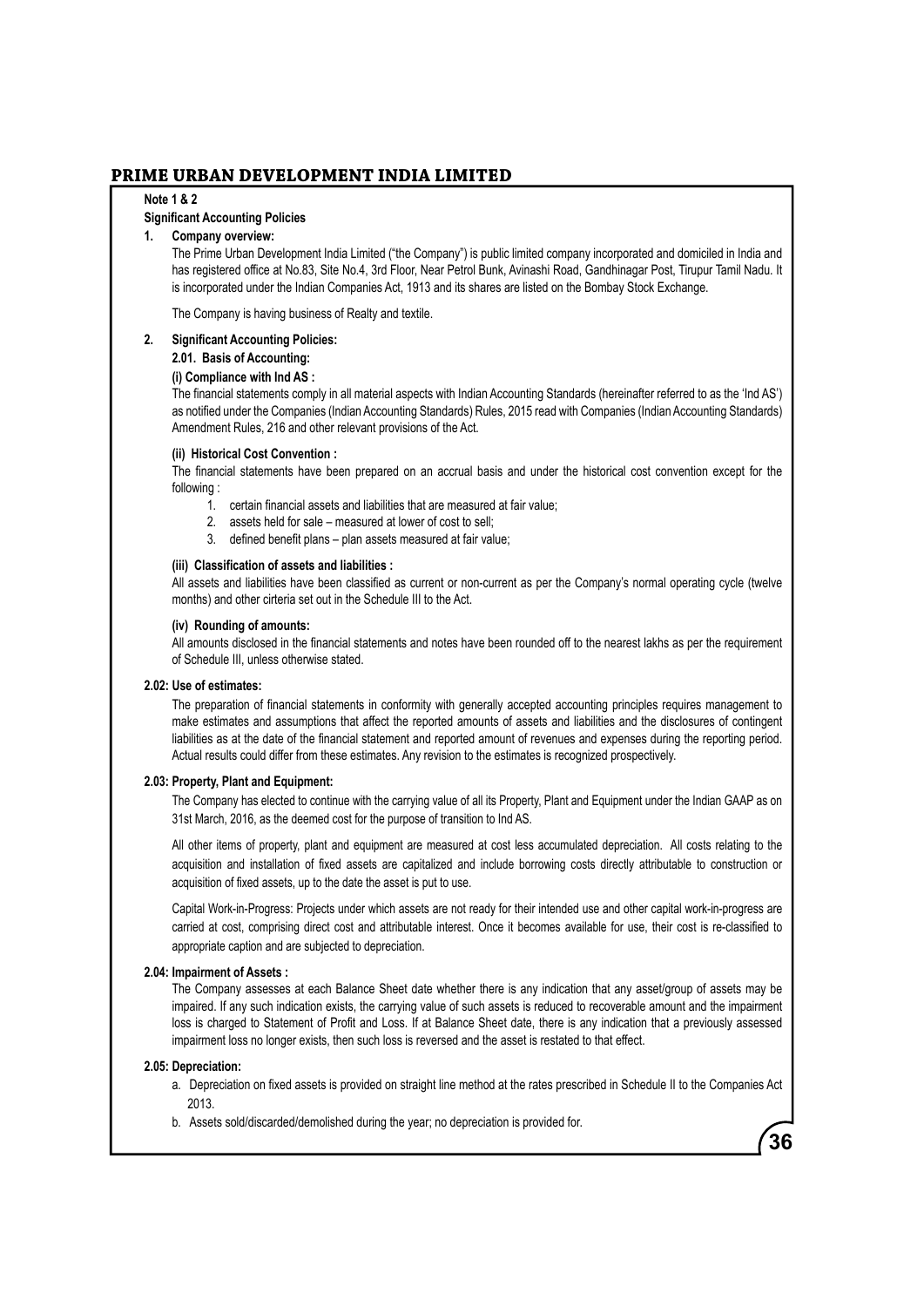### **Note 1 & 2**

### **Significant Accounting Policies**

### **1. Company overview:**

 The Prime Urban Development India Limited ("the Company") is public limited company incorporated and domiciled in India and has registered office at No.83, Site No.4, 3rd Floor, Near Petrol Bunk, Avinashi Road, Gandhinagar Post, Tirupur Tamil Nadu. It is incorporated under the Indian Companies Act, 1913 and its shares are listed on the Bombay Stock Exchange.

The Company is having business of Realty and textile.

### **2. Significant Accounting Policies:**

### **2.01. Basis of Accounting:**

### **(i) Compliance with Ind AS :**

 The financial statements comply in all material aspects with Indian Accounting Standards (hereinafter referred to as the 'Ind AS') as notified under the Companies (Indian Accounting Standards) Rules, 2015 read with Companies (Indian Accounting Standards) Amendment Rules, 216 and other relevant provisions of the Act.

### **(ii) Historical Cost Convention :**

 The financial statements have been prepared on an accrual basis and under the historical cost convention except for the following :

- 1. certain financial assets and liabilities that are measured at fair value;
- 2. assets held for sale measured at lower of cost to sell;
- 3. defined benefit plans plan assets measured at fair value;

#### **(iii) Classification of assets and liabilities :**

 All assets and liabilities have been classified as current or non-current as per the Company's normal operating cycle (twelve months) and other cirteria set out in the Schedule III to the Act.

#### **(iv) Rounding of amounts:**

 All amounts disclosed in the financial statements and notes have been rounded off to the nearest lakhs as per the requirement of Schedule III, unless otherwise stated.

### **2.02: Use of estimates:**

The preparation of financial statements in conformity with generally accepted accounting principles requires management to make estimates and assumptions that affect the reported amounts of assets and liabilities and the disclosures of contingent liabilities as at the date of the financial statement and reported amount of revenues and expenses during the reporting period. Actual results could differ from these estimates. Any revision to the estimates is recognized prospectively.

### **2.03: Property, Plant and Equipment:**

The Company has elected to continue with the carrying value of all its Property, Plant and Equipment under the Indian GAAP as on 31st March, 2016, as the deemed cost for the purpose of transition to Ind AS.

 All other items of property, plant and equipment are measured at cost less accumulated depreciation. All costs relating to the acquisition and installation of fixed assets are capitalized and include borrowing costs directly attributable to construction or acquisition of fixed assets, up to the date the asset is put to use.

 Capital Work-in-Progress: Projects under which assets are not ready for their intended use and other capital work-in-progress are carried at cost, comprising direct cost and attributable interest. Once it becomes available for use, their cost is re-classified to appropriate caption and are subjected to depreciation.

### **2.04: Impairment of Assets :**

 The Company assesses at each Balance Sheet date whether there is any indication that any asset/group of assets may be impaired. If any such indication exists, the carrying value of such assets is reduced to recoverable amount and the impairment loss is charged to Statement of Profit and Loss. If at Balance Sheet date, there is any indication that a previously assessed impairment loss no longer exists, then such loss is reversed and the asset is restated to that effect.

### **2.05: Depreciation:**

 a. Depreciation on fixed assets is provided on straight line method at the rates prescribed in Schedule II to the Companies Act 2013.

**36**

b. Assets sold/discarded/demolished during the year; no depreciation is provided for.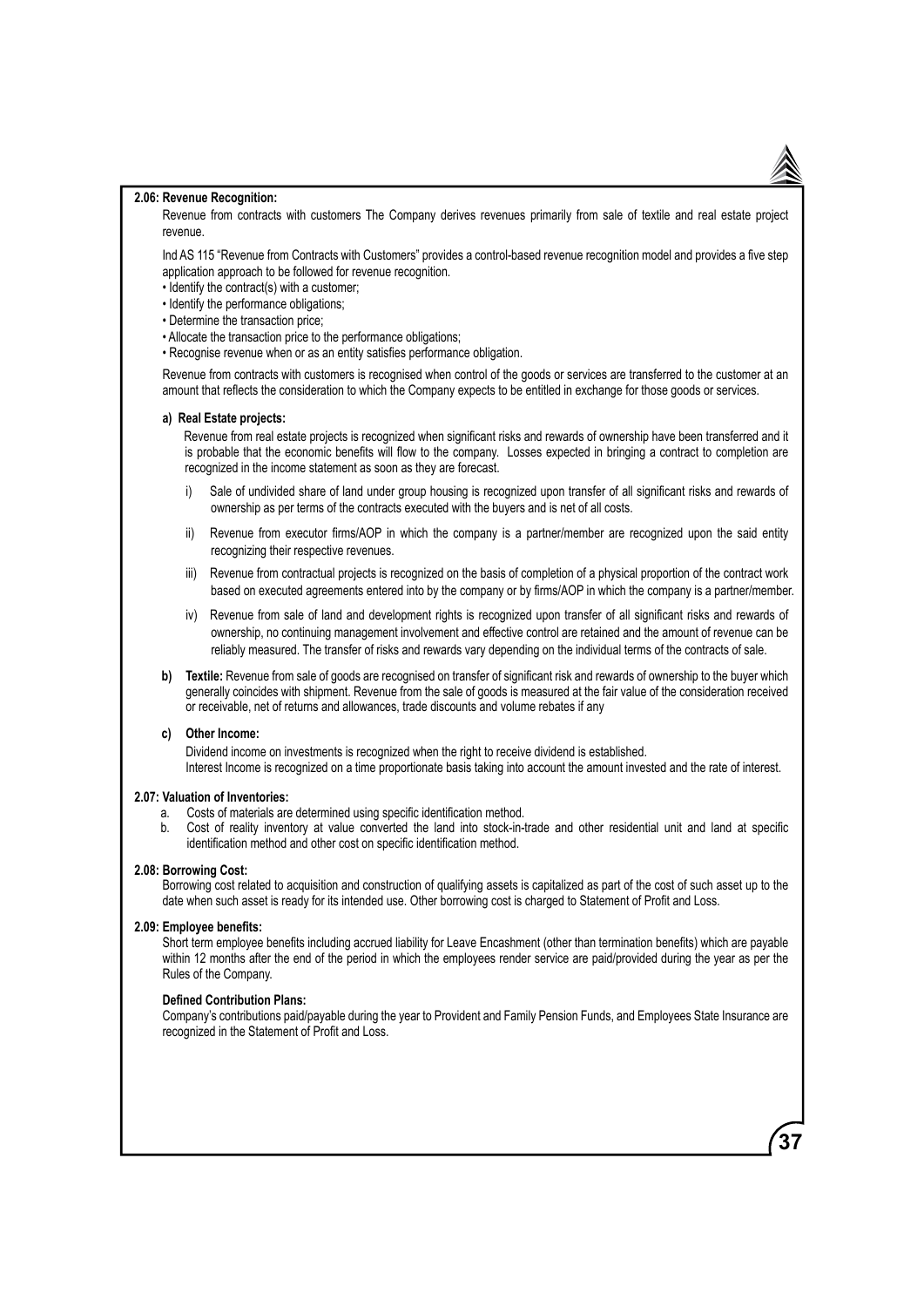### **2.06: Revenue Recognition:**

Revenue from contracts with customers The Company derives revenues primarily from sale of textile and real estate project revenue.

 Ind AS 115 "Revenue from Contracts with Customers" provides a control-based revenue recognition model and provides a five step application approach to be followed for revenue recognition.

- Identify the contract(s) with a customer;
- Identify the performance obligations;
- Determine the transaction price;
- Allocate the transaction price to the performance obligations;

• Recognise revenue when or as an entity satisfies performance obligation.

 Revenue from contracts with customers is recognised when control of the goods or services are transferred to the customer at an amount that reflects the consideration to which the Company expects to be entitled in exchange for those goods or services.

### **a) Real Estate projects:**

 Revenue from real estate projects is recognized when significant risks and rewards of ownership have been transferred and it is probable that the economic benefits will flow to the company. Losses expected in bringing a contract to completion are recognized in the income statement as soon as they are forecast.

- Sale of undivided share of land under group housing is recognized upon transfer of all significant risks and rewards of ownership as per terms of the contracts executed with the buyers and is net of all costs.
- ii) Revenue from executor firms/AOP in which the company is a partner/member are recognized upon the said entity recognizing their respective revenues.
- iii) Revenue from contractual projects is recognized on the basis of completion of a physical proportion of the contract work based on executed agreements entered into by the company or by firms/AOP in which the company is a partner/member.
- iv) Revenue from sale of land and development rights is recognized upon transfer of all significant risks and rewards of ownership, no continuing management involvement and effective control are retained and the amount of revenue can be reliably measured. The transfer of risks and rewards vary depending on the individual terms of the contracts of sale.
- **b) Textile:** Revenue from sale of goods are recognised on transfer of significant risk and rewards of ownership to the buyer which generally coincides with shipment. Revenue from the sale of goods is measured at the fair value of the consideration received or receivable, net of returns and allowances, trade discounts and volume rebates if any

#### **c) Other Income:**

 Dividend income on investments is recognized when the right to receive dividend is established. Interest Income is recognized on a time proportionate basis taking into account the amount invested and the rate of interest.

#### **2.07: Valuation of Inventories:**

- a. Costs of materials are determined using specific identification method.
- b. Cost of reality inventory at value converted the land into stock-in-trade and other residential unit and land at specific identification method and other cost on specific identification method.

#### **2.08: Borrowing Cost:**

 Borrowing cost related to acquisition and construction of qualifying assets is capitalized as part of the cost of such asset up to the date when such asset is ready for its intended use. Other borrowing cost is charged to Statement of Profit and Loss.

#### **2.09: Employee benefits:**

 Short term employee benefits including accrued liability for Leave Encashment (other than termination benefits) which are payable within 12 months after the end of the period in which the employees render service are paid/provided during the year as per the Rules of the Company.

### **Defined Contribution Plans:**

 Company's contributions paid/payable during the year to Provident and Family Pension Funds, and Employees State Insurance are recognized in the Statement of Profit and Loss.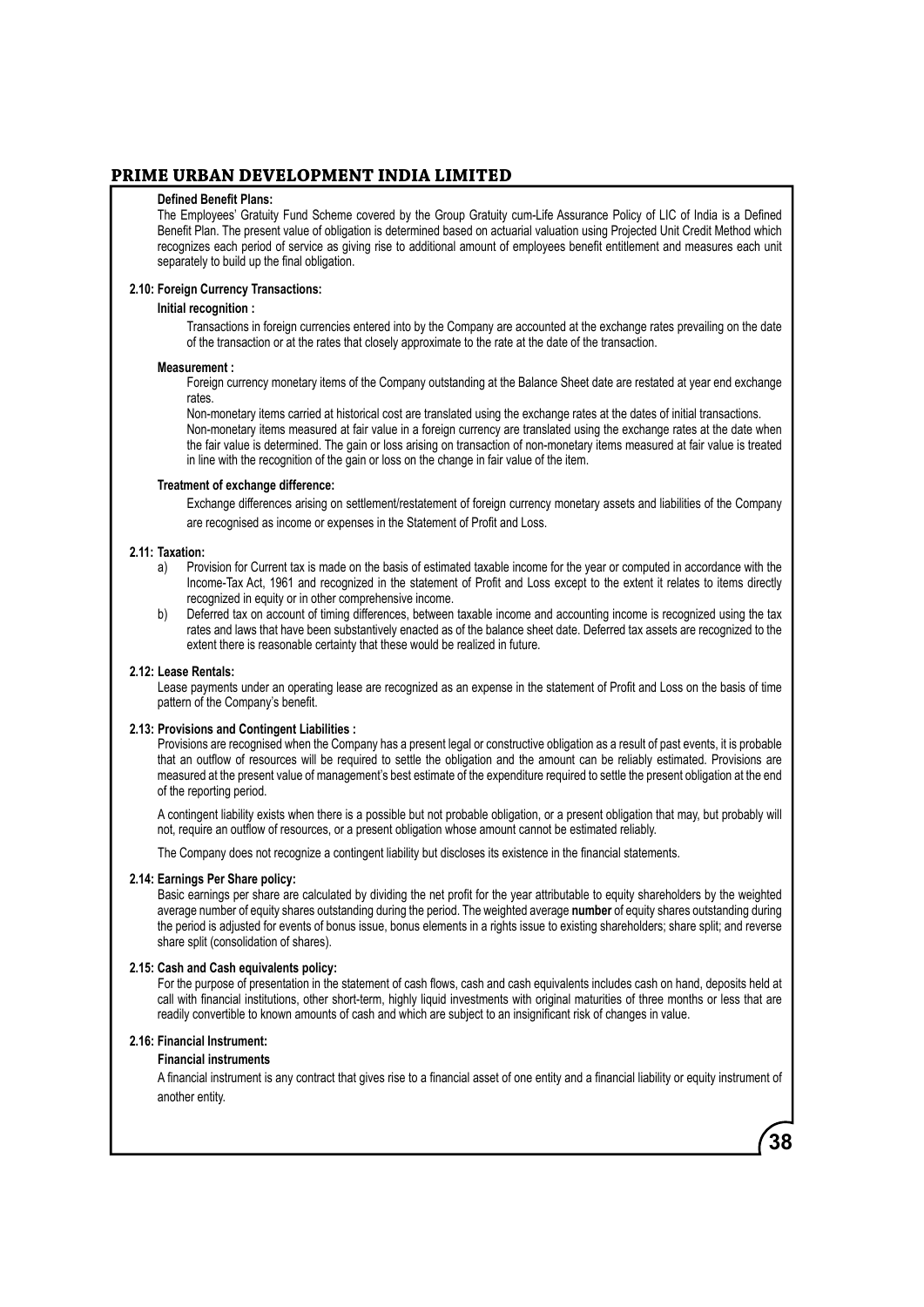#### **Defined Benefit Plans:**

 The Employees' Gratuity Fund Scheme covered by the Group Gratuity cum-Life Assurance Policy of LIC of India is a Defined Benefit Plan. The present value of obligation is determined based on actuarial valuation using Projected Unit Credit Method which recognizes each period of service as giving rise to additional amount of employees benefit entitlement and measures each unit separately to build up the final obligation.

### **2.10: Foreign Currency Transactions:**

### **Initial recognition :**

 Transactions in foreign currencies entered into by the Company are accounted at the exchange rates prevailing on the date of the transaction or at the rates that closely approximate to the rate at the date of the transaction.

#### **Measurement :**

 Foreign currency monetary items of the Company outstanding at the Balance Sheet date are restated at year end exchange rates.

 Non-monetary items carried at historical cost are translated using the exchange rates at the dates of initial transactions. Non-monetary items measured at fair value in a foreign currency are translated using the exchange rates at the date when the fair value is determined. The gain or loss arising on transaction of non-monetary items measured at fair value is treated in line with the recognition of the gain or loss on the change in fair value of the item.

#### **Treatment of exchange difference:**

 Exchange differences arising on settlement/restatement of foreign currency monetary assets and liabilities of the Company are recognised as income or expenses in the Statement of Profit and Loss.

#### **2.11: Taxation:**

- a) Provision for Current tax is made on the basis of estimated taxable income for the year or computed in accordance with the Income-Tax Act, 1961 and recognized in the statement of Profit and Loss except to the extent it relates to items directly recognized in equity or in other comprehensive income.
- b) Deferred tax on account of timing differences, between taxable income and accounting income is recognized using the tax rates and laws that have been substantively enacted as of the balance sheet date. Deferred tax assets are recognized to the extent there is reasonable certainty that these would be realized in future.

#### **2.12: Lease Rentals:**

 Lease payments under an operating lease are recognized as an expense in the statement of Profit and Loss on the basis of time pattern of the Company's benefit.

### **2.13: Provisions and Contingent Liabilities :**

 Provisions are recognised when the Company has a present legal or constructive obligation as a result of past events, it is probable that an outflow of resources will be required to settle the obligation and the amount can be reliably estimated. Provisions are measured at the present value of management's best estimate of the expenditure required to settle the present obligation at the end of the reporting period.

 A contingent liability exists when there is a possible but not probable obligation, or a present obligation that may, but probably will not, require an outflow of resources, or a present obligation whose amount cannot be estimated reliably.

The Company does not recognize a contingent liability but discloses its existence in the financial statements.

### **2.14: Earnings Per Share policy:**

 Basic earnings per share are calculated by dividing the net profit for the year attributable to equity shareholders by the weighted average number of equity shares outstanding during the period. The weighted average **number** of equity shares outstanding during the period is adjusted for events of bonus issue, bonus elements in a rights issue to existing shareholders; share split; and reverse share split (consolidation of shares).

#### **2.15: Cash and Cash equivalents policy:**

 For the purpose of presentation in the statement of cash flows, cash and cash equivalents includes cash on hand, deposits held at call with financial institutions, other short-term, highly liquid investments with original maturities of three months or less that are readily convertible to known amounts of cash and which are subject to an insignificant risk of changes in value.

### **2.16: Financial Instrument:**

### **Financial instruments**

 A financial instrument is any contract that gives rise to a financial asset of one entity and a financial liability or equity instrument of another entity.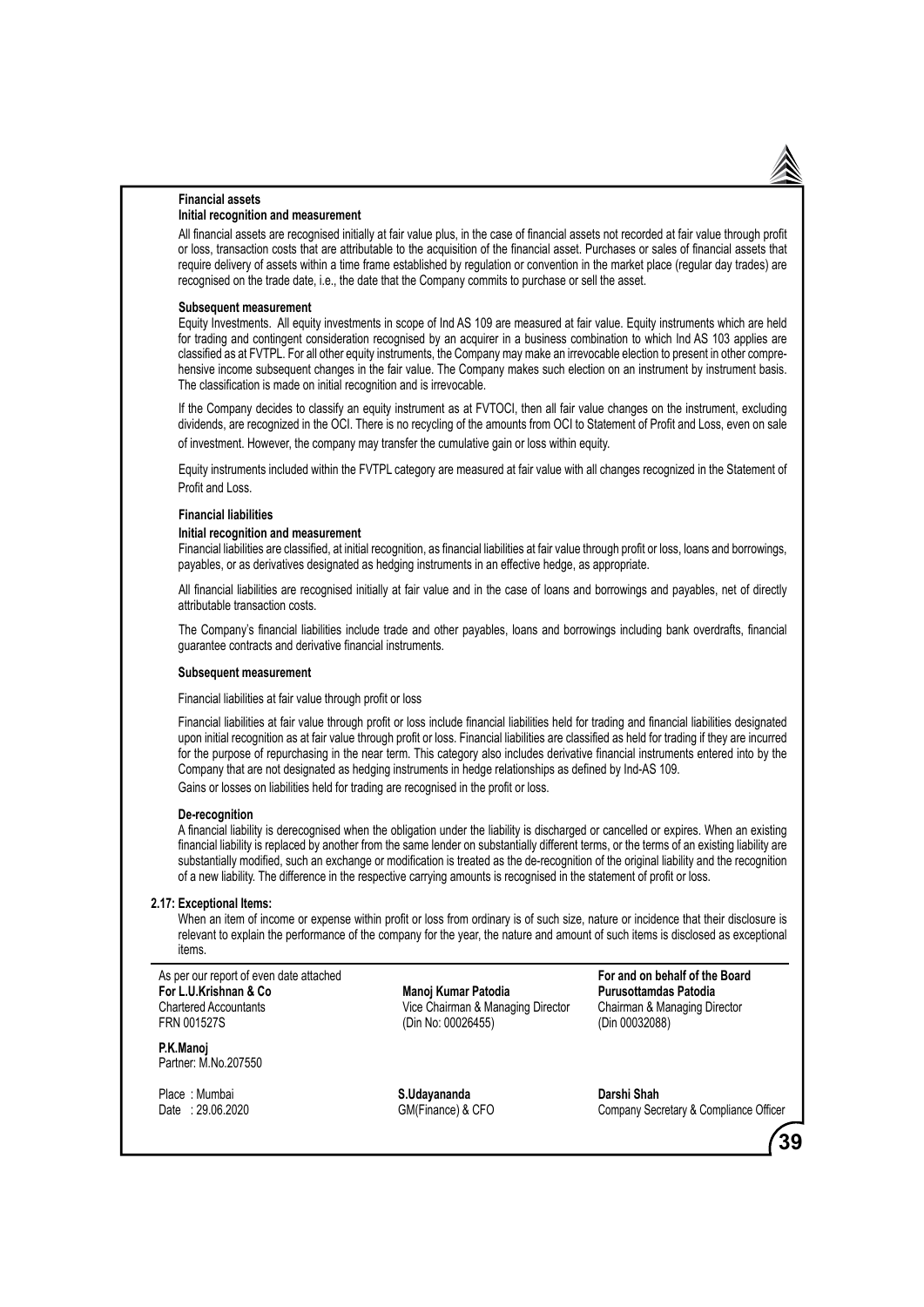#### **Financial assets Initial recognition and measurement**

All financial assets are recognised initially at fair value plus, in the case of financial assets not recorded at fair value through profit or loss, transaction costs that are attributable to the acquisition of the financial asset. Purchases or sales of financial assets that require delivery of assets within a time frame established by regulation or convention in the market place (regular day trades) are recognised on the trade date, i.e., the date that the Company commits to purchase or sell the asset.

#### **Subsequent measurement**

 Equity Investments. All equity investments in scope of Ind AS 109 are measured at fair value. Equity instruments which are held for trading and contingent consideration recognised by an acquirer in a business combination to which Ind AS 103 applies are classified as at FVTPL. For all other equity instruments, the Company may make an irrevocable election to present in other comprehensive income subsequent changes in the fair value. The Company makes such election on an instrument by instrument basis. The classification is made on initial recognition and is irrevocable.

 If the Company decides to classify an equity instrument as at FVTOCI, then all fair value changes on the instrument, excluding dividends, are recognized in the OCI. There is no recycling of the amounts from OCI to Statement of Profit and Loss, even on sale of investment. However, the company may transfer the cumulative gain or loss within equity.

 Equity instruments included within the FVTPL category are measured at fair value with all changes recognized in the Statement of Profit and Loss.

### **Financial liabilities**

### **Initial recognition and measurement**

 Financial liabilities are classified, at initial recognition, as financial liabilities at fair value through profit or loss, loans and borrowings, payables, or as derivatives designated as hedging instruments in an effective hedge, as appropriate.

 All financial liabilities are recognised initially at fair value and in the case of loans and borrowings and payables, net of directly attributable transaction costs.

 The Company's financial liabilities include trade and other payables, loans and borrowings including bank overdrafts, financial guarantee contracts and derivative financial instruments.

### **Subsequent measurement**

Financial liabilities at fair value through profit or loss

 Financial liabilities at fair value through profit or loss include financial liabilities held for trading and financial liabilities designated upon initial recognition as at fair value through profit or loss. Financial liabilities are classified as held for trading if they are incurred for the purpose of repurchasing in the near term. This category also includes derivative financial instruments entered into by the Company that are not designated as hedging instruments in hedge relationships as defined by Ind-AS 109. Gains or losses on liabilities held for trading are recognised in the profit or loss.

#### **De-recognition**

 A financial liability is derecognised when the obligation under the liability is discharged or cancelled or expires. When an existing financial liability is replaced by another from the same lender on substantially different terms, or the terms of an existing liability are substantially modified, such an exchange or modification is treated as the de-recognition of the original liability and the recognition of a new liability. The difference in the respective carrying amounts is recognised in the statement of profit or loss.

#### **2.17: Exceptional Items:**

 When an item of income or expense within profit or loss from ordinary is of such size, nature or incidence that their disclosure is relevant to explain the performance of the company for the year, the nature and amount of such items is disclosed as exceptional items.

As per our report of even date attached **Forman and a server of the Board Forman and on behalf of the Board For LU.<br>
<b>For L.U.Krishnan & Co Forman and a Server of the Board Manoi Kumar Patodia Forman and Purusottamdas** 

**P.K.Manoj**  Partner: M.No.207550

**Manoj Kumar Patodia** Chartered Accountants Vice Chairman & Managing Director Chairman & Managing Director FRN 001527S (Din No: 00026455) (Din 00032088)

Place : Mumbai **Carry Communist S.Ddayananda CALC Darshi Shah Darshi Shah Darshi Shah Company Sec** Company Sec

Company Secretary & Compliance Officer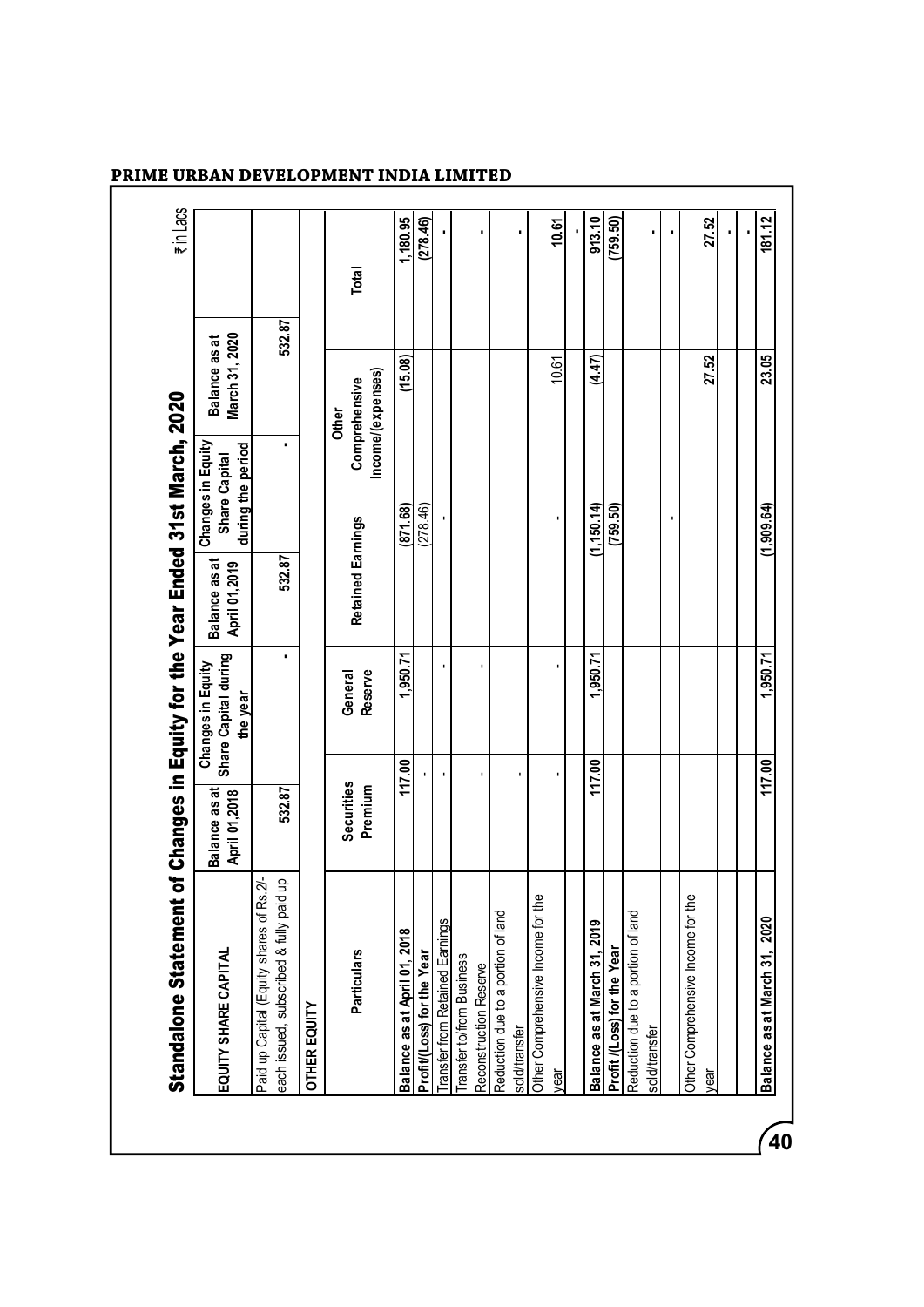| of Changes in Equity for the Year Ended 31st March, 2020<br>Standalone Statement                                 |                                |                                                       |                                |                                                         |                                             |              |
|------------------------------------------------------------------------------------------------------------------|--------------------------------|-------------------------------------------------------|--------------------------------|---------------------------------------------------------|---------------------------------------------|--------------|
| EQUITY SHARE CAPITAL                                                                                             | Balance as at<br>April 01,2018 | Share Capital during<br>Changes in Equity<br>the year | Balance as at<br>April 01,2019 | Changes in Equity<br>during the period<br>Share Capital | March 31, 2020<br>Balance as at             |              |
| $\frac{1}{2}$<br>$\overline{a}$<br>Paid up Capital (Equity shares of Rs.<br>each issued, subscribed & fully paid | 532.87                         |                                                       | 532.87                         | $\blacksquare$                                          | 532.87                                      |              |
| OTHER EQUITY                                                                                                     |                                |                                                       |                                |                                                         |                                             |              |
| Particulars                                                                                                      | <b>Securities</b><br>Premium   | <b>Reserve</b><br>General                             | Retained Earnings              |                                                         | Income/(expenses)<br>Comprehensive<br>Other | <b>Total</b> |
| Balance as at April 01, 2018                                                                                     |                                | 1,950.71<br>117.00                                    |                                | (871.68)                                                | (15.08)                                     | 1,180.95     |
| Profit/(Loss) for the Year                                                                                       |                                |                                                       |                                | (278.46)                                                |                                             | (278.46)     |
| Transfer from Retained Earnings                                                                                  |                                |                                                       |                                |                                                         |                                             |              |
| Transfer to/from Business                                                                                        |                                |                                                       |                                |                                                         |                                             |              |
| Reconstruction Reserve                                                                                           |                                | ٠                                                     |                                |                                                         |                                             |              |
| Reduction due to a portion of land<br>sold/transfer                                                              |                                |                                                       |                                |                                                         |                                             |              |
| Other Comprehensive Income for the                                                                               |                                |                                                       |                                |                                                         |                                             |              |
| year                                                                                                             |                                |                                                       |                                |                                                         | 10.61                                       | 10.61        |
| Balance as at March 31, 2019                                                                                     |                                | 1,950.71<br>117.00                                    |                                | (1, 150.14)                                             | (4.47)                                      | 913.10       |
| Profit /(Loss) for the Year                                                                                      |                                |                                                       |                                | (759.50)                                                |                                             | (759.50)     |
| Reduction due to a portion of land<br>sold/transfer                                                              |                                |                                                       |                                |                                                         |                                             |              |
|                                                                                                                  |                                |                                                       |                                | f,                                                      |                                             |              |
| Other Comprehensive Income for the<br>year                                                                       |                                |                                                       |                                |                                                         | 27.52                                       | 27.52        |
|                                                                                                                  |                                |                                                       |                                |                                                         |                                             |              |
| Balance as at March 31, 2020                                                                                     |                                | 1,950.71<br>117.00                                    |                                | (1,909.64)                                              | 23.05                                       | 181.12       |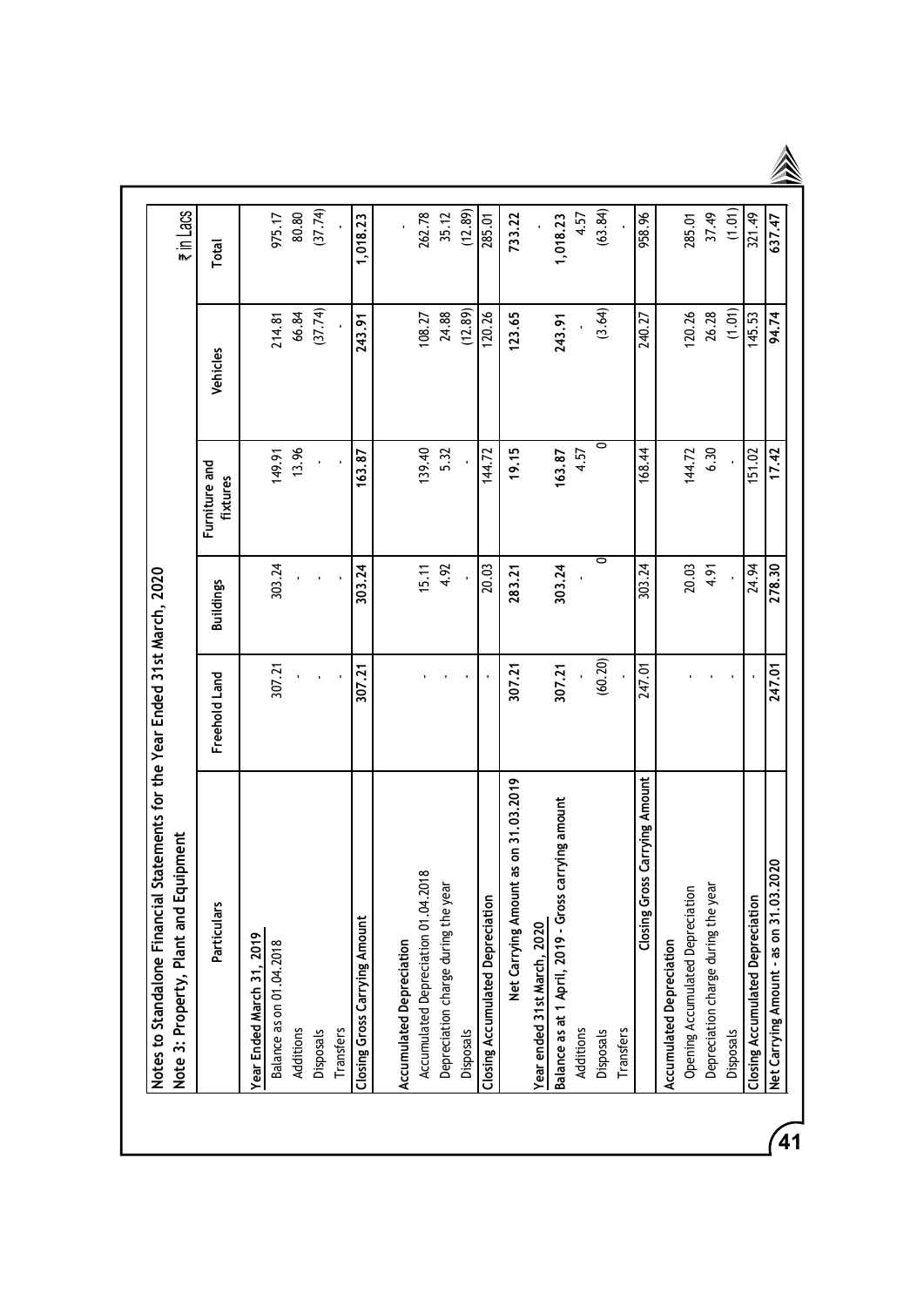| Note 3: Property, Plant and Equipment               |                | Notes to Standalone Financial Statements for the Year Ended 31st March, 2020 |                           |          | $\frac{1}{3}$ in Lacs |
|-----------------------------------------------------|----------------|------------------------------------------------------------------------------|---------------------------|----------|-----------------------|
| <b>Particulars</b>                                  | Freehold Land  | <b>Buildings</b>                                                             | Furniture and<br>fixtures | Vehicles | <b>Total</b>          |
| Year Ended March 31, 2019                           |                |                                                                              |                           |          |                       |
| Balance as on 01.04.2018                            | 307.21         | 303.24                                                                       | 149.91                    | 214.81   | 975.17                |
| Additions                                           |                |                                                                              | 13.96                     | 66.84    | 80.80                 |
| <b>Disposals</b>                                    |                |                                                                              |                           | (37.74)  | (37.74)               |
| Transfers                                           | $\blacksquare$ |                                                                              | Ŷ.                        |          |                       |
| <b>Closing Gross Carrying Amount</b>                | 307.21         | 303.24                                                                       | 163.87                    | 243.91   | 1,018.23              |
| Accumulated Depreciation                            |                |                                                                              |                           |          |                       |
| Accumulated Depreciation 01.04.2018                 |                | 15.11                                                                        | 139.40                    | 108.27   | 262.78                |
| Depreciation charge during the year                 |                | 4.92                                                                         | 5.32                      | 24.88    | 35.12                 |
| <b>Disposals</b>                                    |                |                                                                              |                           | (12.89)  | (12.89)               |
| Closing Accumulated Depreciation                    |                | 20.03                                                                        | 144.72                    | 120.26   | 285.01                |
| Net Carrying Amount as on 31.03.2019                | 307.21         | 283.21                                                                       | 19.15                     | 123.65   | 733.22                |
| Year ended 31st March, 2020                         |                |                                                                              |                           |          |                       |
| Balance as at 1 April, 2019 - Gross carrying amount | 307.21         | 303.24                                                                       | 163.87                    | 243.91   | 1,018.23              |
| Additions                                           |                |                                                                              | 4.57                      |          | 4.57                  |
| Transfers<br><b>Disposals</b>                       | (60.20)        | $\circ$                                                                      | $\circ$                   | (3.64)   | (63.84)               |
| ng Amount<br>Closing Gross Carryi                   | 247.01         | 303.24                                                                       | 168.44                    | 240.27   | 958.96                |
| <b>Accumulated Depreciation</b>                     |                |                                                                              |                           |          |                       |
| Opening Accumulated Depreciation                    |                | 20.03                                                                        | 144.72                    | 120.26   | 285.01                |
| Depreciation charge during the year                 |                | 4.91                                                                         | 6.30                      | 26.28    | 37.49                 |
| <b>Disposals</b>                                    | $\blacksquare$ |                                                                              |                           | (1.01)   | (1.01)                |
| Closing Accumulated Depreciation                    |                | 24.94                                                                        | 151.02                    | 145.53   | 321.49                |
| Net Carrying Amount - as on 31.03.2020              | 247.01         | 278.30                                                                       | 17.42                     | 94.74    | 637.47                |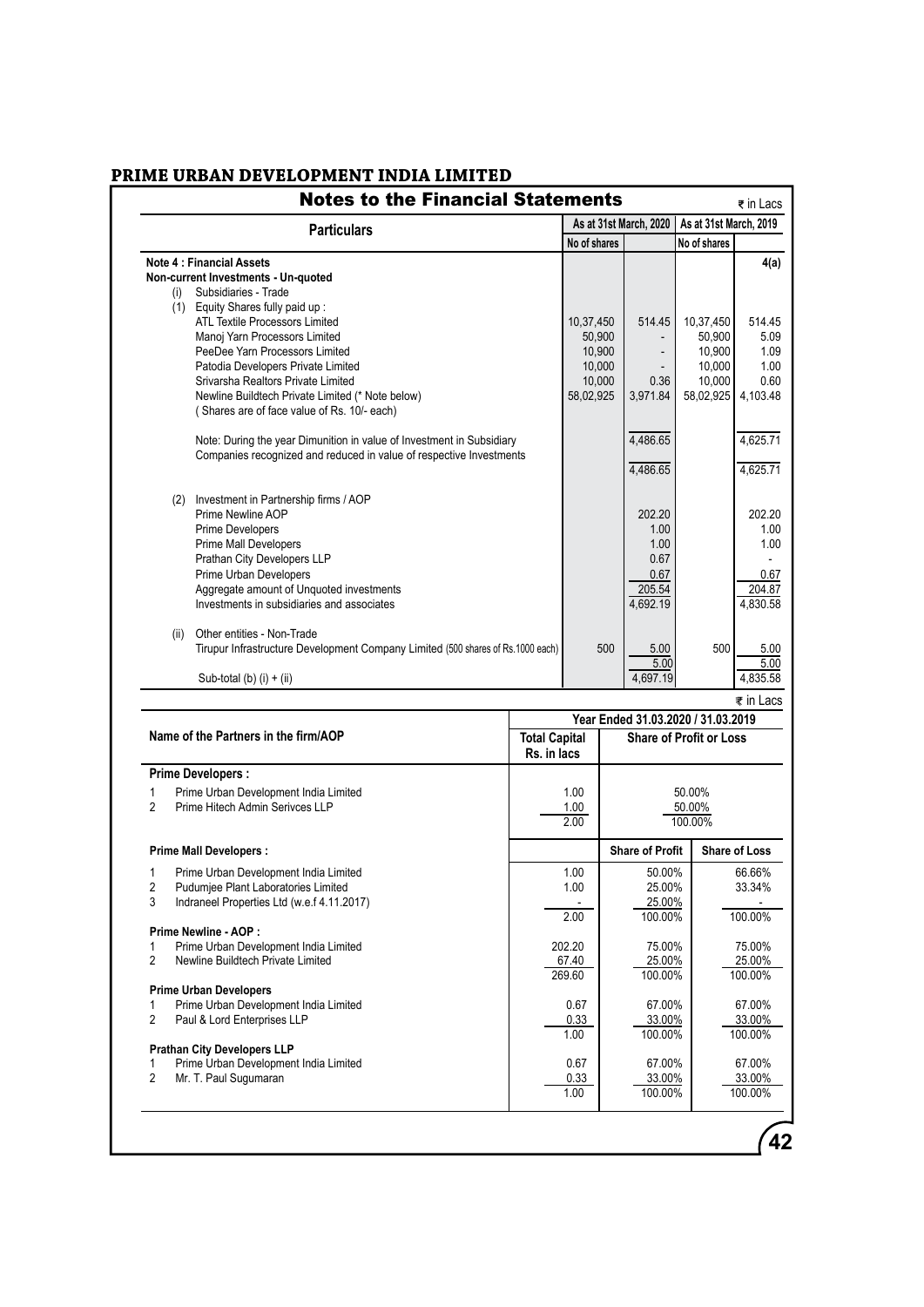|                     |                                                                                                                                                                                                                                                                                                                                                                                                                         |                                     |                                                                |     | As at 31st March, 2020                                       | As at 31st March, 2019                                         |                                                            |
|---------------------|-------------------------------------------------------------------------------------------------------------------------------------------------------------------------------------------------------------------------------------------------------------------------------------------------------------------------------------------------------------------------------------------------------------------------|-------------------------------------|----------------------------------------------------------------|-----|--------------------------------------------------------------|----------------------------------------------------------------|------------------------------------------------------------|
|                     | <b>Particulars</b>                                                                                                                                                                                                                                                                                                                                                                                                      |                                     | No of shares                                                   |     |                                                              | No of shares                                                   |                                                            |
|                     |                                                                                                                                                                                                                                                                                                                                                                                                                         |                                     |                                                                |     |                                                              |                                                                |                                                            |
| (i)                 | <b>Note 4: Financial Assets</b><br>Non-current Investments - Un-quoted<br>Subsidiaries - Trade<br>(1) Equity Shares fully paid up :<br>ATL Textile Processors Limited<br>Manoj Yarn Processors Limited<br>PeeDee Yarn Processors Limited<br>Patodia Developers Private Limited<br>Srivarsha Realtors Private Limited<br>Newline Buildtech Private Limited (* Note below)<br>(Shares are of face value of Rs. 10/- each) |                                     | 10,37,450<br>50,900<br>10,900<br>10,000<br>10,000<br>58,02,925 |     | 514.45<br>0.36<br>3,971.84                                   | 10,37,450<br>50,900<br>10,900<br>10,000<br>10,000<br>58,02,925 | 4(a)<br>514.45<br>5.09<br>1.09<br>1.00<br>0.60<br>4,103.48 |
|                     | Note: During the year Dimunition in value of Investment in Subsidiary<br>Companies recognized and reduced in value of respective Investments                                                                                                                                                                                                                                                                            |                                     |                                                                |     | 4,486.65<br>4,486.65                                         |                                                                | 4,625.71<br>4,625.71                                       |
|                     | (2) Investment in Partnership firms / AOP<br>Prime Newline AOP<br><b>Prime Developers</b><br>Prime Mall Developers<br>Prathan City Developers LLP<br>Prime Urban Developers<br>Aggregate amount of Unquoted investments<br>Investments in subsidiaries and associates                                                                                                                                                   |                                     |                                                                |     | 202.20<br>1.00<br>1.00<br>0.67<br>0.67<br>205.54<br>4,692.19 |                                                                | 202.20<br>1.00<br>1.00<br>0.67<br>204.87<br>4,830.58       |
| (ii)                | Other entities - Non-Trade<br>Tirupur Infrastructure Development Company Limited (500 shares of Rs.1000 each)<br>Sub-total (b) $(i) + (ii)$                                                                                                                                                                                                                                                                             |                                     |                                                                | 500 | 5.00<br>5.00<br>4,697.19                                     | 500                                                            | 5.00<br>5.00<br>4,835.58                                   |
|                     |                                                                                                                                                                                                                                                                                                                                                                                                                         |                                     |                                                                |     |                                                              |                                                                | ₹ in Lacs                                                  |
|                     |                                                                                                                                                                                                                                                                                                                                                                                                                         |                                     |                                                                |     |                                                              | Year Ended 31.03.2020 / 31.03.2019                             |                                                            |
|                     | Name of the Partners in the firm/AOP                                                                                                                                                                                                                                                                                                                                                                                    | <b>Total Capital</b><br>Rs. in lacs |                                                                |     |                                                              | <b>Share of Profit or Loss</b>                                 |                                                            |
| 1<br>$\overline{2}$ | Prime Developers :<br>Prime Urban Development India Limited<br>Prime Hitech Admin Serivces LLP                                                                                                                                                                                                                                                                                                                          |                                     | 1.00<br>1.00<br>2.00                                           |     |                                                              | 50.00%<br>50.00%<br>100.00%                                    |                                                            |
|                     | <b>Prime Mall Developers:</b>                                                                                                                                                                                                                                                                                                                                                                                           |                                     |                                                                |     | <b>Share of Profit</b>                                       |                                                                | Share of Loss                                              |
| 1<br>2<br>3         | Prime Urban Development India Limited<br>Pudumjee Plant Laboratories Limited<br>Indraneel Properties Ltd (w.e.f 4.11.2017)                                                                                                                                                                                                                                                                                              |                                     | 1.00<br>1.00<br>2.00                                           |     | 50.00%<br>25.00%<br>25.00%<br>100.00%                        |                                                                | 66.66%<br>33.34%<br>100.00%                                |
|                     | Prime Newline - AOP :<br>Prime Urban Development India Limited                                                                                                                                                                                                                                                                                                                                                          |                                     | 202.20<br>67.40<br>269.60                                      |     | 75.00%<br>25.00%<br>100.00%                                  |                                                                | 75.00%<br>25.00%<br>100.00%                                |
| 1<br>$\overline{c}$ | Newline Buildtech Private Limited                                                                                                                                                                                                                                                                                                                                                                                       |                                     |                                                                |     |                                                              |                                                                |                                                            |
| $\mathbf{1}$<br>2   | <b>Prime Urban Developers</b><br>Prime Urban Development India Limited<br>Paul & Lord Enterprises LLP                                                                                                                                                                                                                                                                                                                   |                                     | 0.67<br>0.33<br>1.00                                           |     | 67.00%<br>33.00%<br>100.00%                                  |                                                                | 67.00%<br>33.00%<br>100.00%                                |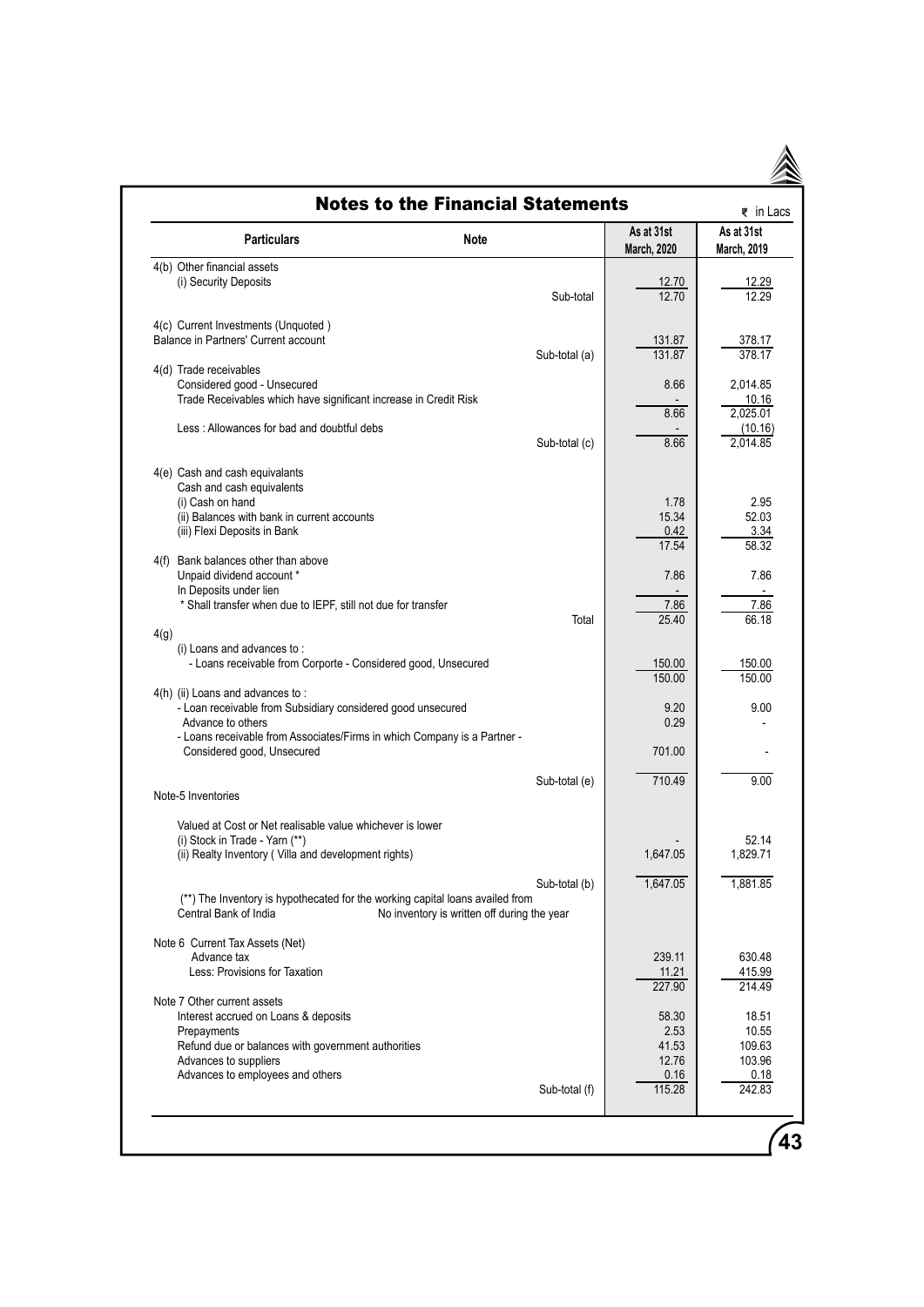|                                                                                                 | <b>Notes to the Financial Statements</b>                                                                                     |               |                                  | ₹ in Lacs                 |
|-------------------------------------------------------------------------------------------------|------------------------------------------------------------------------------------------------------------------------------|---------------|----------------------------------|---------------------------|
| <b>Particulars</b>                                                                              | <b>Note</b>                                                                                                                  |               | As at 31st<br><b>March, 2020</b> | As at 31st<br>March, 2019 |
| 4(b) Other financial assets                                                                     |                                                                                                                              |               |                                  |                           |
| (i) Security Deposits                                                                           |                                                                                                                              | Sub-total     | <u>12.70</u><br>1270             | 12.29<br>12 29            |
| 4(c) Current Investments (Unquoted)                                                             |                                                                                                                              |               |                                  |                           |
| Balance in Partners' Current account                                                            |                                                                                                                              |               | 131.87                           | 378.17                    |
|                                                                                                 |                                                                                                                              | Sub-total (a) | 131.87                           | 378.17                    |
| 4(d) Trade receivables<br>Considered good - Unsecured                                           |                                                                                                                              |               | 8.66                             | 2,014.85                  |
|                                                                                                 | Trade Receivables which have significant increase in Credit Risk                                                             |               |                                  | 10.16                     |
| Less: Allowances for bad and doubtful debs                                                      |                                                                                                                              |               | 8.66                             | 2.025.01                  |
|                                                                                                 |                                                                                                                              | Sub-total (c) | 8.66                             | (10.16)<br>2.014.85       |
|                                                                                                 |                                                                                                                              |               |                                  |                           |
| 4(e) Cash and cash equivalants<br>Cash and cash equivalents                                     |                                                                                                                              |               |                                  |                           |
| (i) Cash on hand                                                                                |                                                                                                                              |               | 1.78                             | 2.95                      |
| (ii) Balances with bank in current accounts                                                     |                                                                                                                              |               | 15.34                            | 52.03                     |
| (iii) Flexi Deposits in Bank                                                                    |                                                                                                                              |               | 0.42<br>17.54                    | 3.34<br>58.32             |
| 4(f) Bank balances other than above                                                             |                                                                                                                              |               |                                  |                           |
| Unpaid dividend account *                                                                       |                                                                                                                              |               | 7.86                             | 7.86                      |
| In Deposits under lien<br>* Shall transfer when due to IEPF, still not due for transfer         |                                                                                                                              |               | 7.86                             | 7.86                      |
|                                                                                                 |                                                                                                                              | Total         | 25.40                            | 66.18                     |
| 4(g)<br>(i) Loans and advances to:                                                              |                                                                                                                              |               |                                  |                           |
|                                                                                                 | - Loans receivable from Corporte - Considered good, Unsecured                                                                |               | 150.00                           | 150.00                    |
|                                                                                                 |                                                                                                                              |               | 150.00                           | 150.00                    |
| 4(h) (ii) Loans and advances to:<br>- Loan receivable from Subsidiary considered good unsecured |                                                                                                                              |               | 9.20                             | 9.00                      |
| Advance to others                                                                               |                                                                                                                              |               | 0.29                             |                           |
| Considered good, Unsecured                                                                      | - Loans receivable from Associates/Firms in which Company is a Partner -                                                     |               | 701.00                           |                           |
|                                                                                                 |                                                                                                                              |               |                                  |                           |
|                                                                                                 |                                                                                                                              | Sub-total (e) | 710.49                           | 9.00                      |
| Note-5 Inventories                                                                              |                                                                                                                              |               |                                  |                           |
| Valued at Cost or Net realisable value whichever is lower                                       |                                                                                                                              |               |                                  |                           |
| (i) Stock in Trade - Yarn (**)                                                                  |                                                                                                                              |               |                                  | 52.14                     |
| (ii) Realty Inventory (Villa and development rights)                                            |                                                                                                                              |               | 1,647.05                         | 1,829.71                  |
|                                                                                                 |                                                                                                                              | Sub-total (b) | 1,647.05                         | 1,881.85                  |
| Central Bank of India                                                                           | (**) The Inventory is hypothecated for the working capital loans availed from<br>No inventory is written off during the year |               |                                  |                           |
|                                                                                                 |                                                                                                                              |               |                                  |                           |
| Note 6 Current Tax Assets (Net)                                                                 |                                                                                                                              |               |                                  |                           |
| Advance tax<br>Less: Provisions for Taxation                                                    |                                                                                                                              |               | 239.11<br>11.21                  | 630.48<br>415.99          |
|                                                                                                 |                                                                                                                              |               | 227.90                           | 214.49                    |
| Note 7 Other current assets<br>Interest accrued on Loans & deposits                             |                                                                                                                              |               | 58.30                            | 18.51                     |
| Prepayments                                                                                     |                                                                                                                              |               | 2.53                             | 10.55                     |
| Refund due or balances with government authorities                                              |                                                                                                                              |               | 41.53                            | 109.63                    |
| Advances to suppliers<br>Advances to employees and others                                       |                                                                                                                              |               | 12.76<br>0.16                    | 103.96<br>0.18            |
|                                                                                                 |                                                                                                                              | Sub-total (f) | 115.28                           | 242.83                    |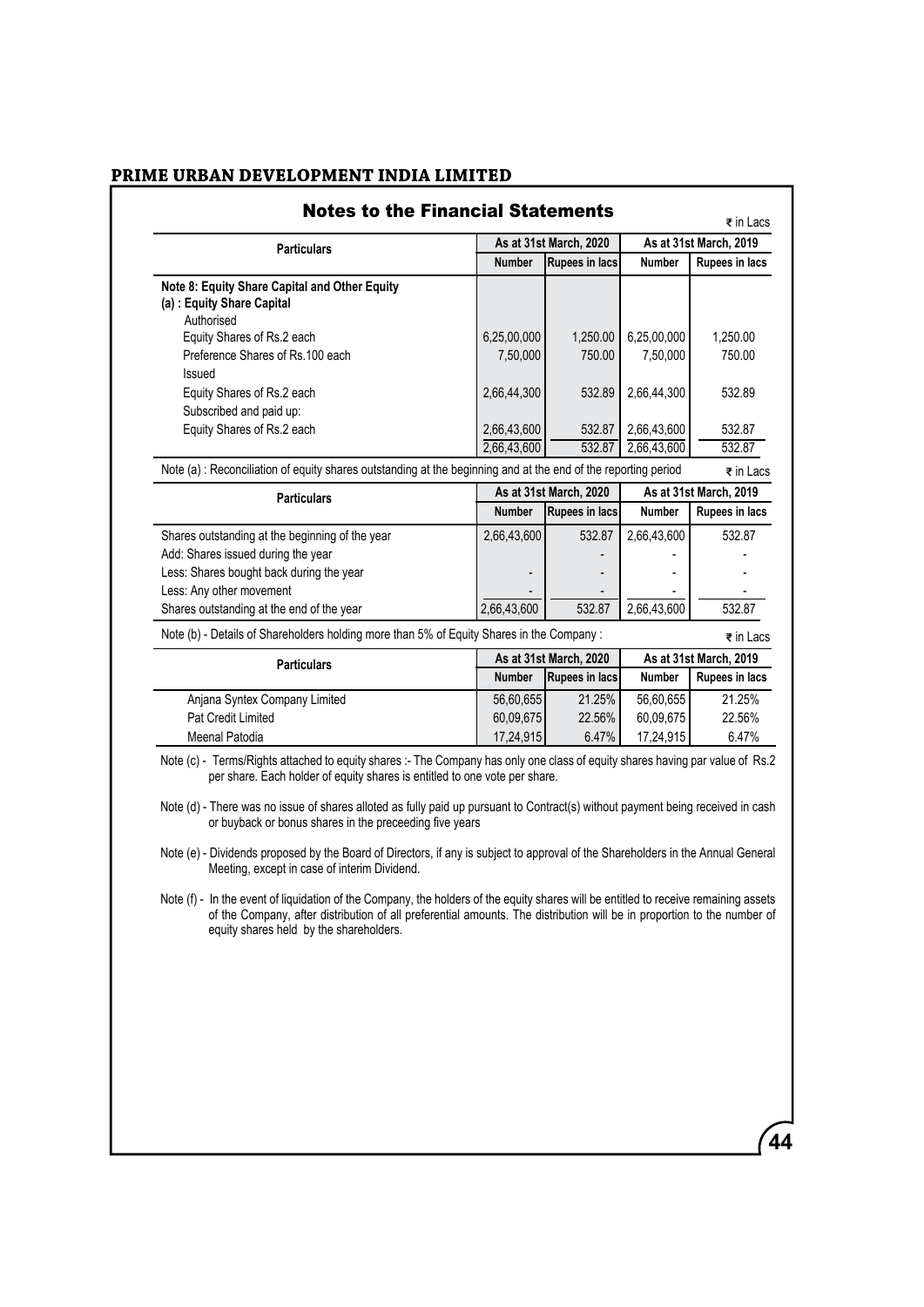| <b>Particulars</b>                                                                                                            |                                                                            | As at 31st March, 2020 |               | As at 31st March, 2019                                                                                                          |
|-------------------------------------------------------------------------------------------------------------------------------|----------------------------------------------------------------------------|------------------------|---------------|---------------------------------------------------------------------------------------------------------------------------------|
|                                                                                                                               | <b>Number</b>                                                              | <b>Rupees in lacs</b>  | <b>Number</b> | <b>Rupees in lacs</b>                                                                                                           |
| Note 8: Equity Share Capital and Other Equity                                                                                 |                                                                            |                        |               |                                                                                                                                 |
| (a) : Equity Share Capital                                                                                                    |                                                                            |                        |               |                                                                                                                                 |
| Authorised                                                                                                                    |                                                                            |                        |               |                                                                                                                                 |
| Equity Shares of Rs.2 each                                                                                                    | 6,25,00,000                                                                | 1,250.00               | 6,25,00,000   | 1.250.00                                                                                                                        |
| Preference Shares of Rs.100 each                                                                                              | 7,50,000                                                                   | 750.00                 | 7,50,000      | 750.00                                                                                                                          |
| Issued                                                                                                                        |                                                                            |                        |               |                                                                                                                                 |
| Equity Shares of Rs.2 each                                                                                                    | 2,66,44,300                                                                | 532.89                 | 2,66,44,300   | 532.89                                                                                                                          |
| Subscribed and paid up:                                                                                                       |                                                                            |                        |               |                                                                                                                                 |
| Equity Shares of Rs.2 each                                                                                                    | 2,66,43,600                                                                | 532.87                 | 2,66,43,600   | 532.87                                                                                                                          |
|                                                                                                                               | 2,66,43,600                                                                | 532.87                 | 2,66,43,600   | 532.87                                                                                                                          |
| Note (a): Reconciliation of equity shares outstanding at the beginning and at the end of the reporting period                 |                                                                            |                        |               | $\overline{\epsilon}$ in Lacs                                                                                                   |
| <b>Particulars</b>                                                                                                            |                                                                            | As at 31st March, 2020 |               | As at 31st March, 2019                                                                                                          |
|                                                                                                                               | <b>Number</b>                                                              | Rupees in lacs         | <b>Number</b> | Rupees in lacs                                                                                                                  |
| Shares outstanding at the beginning of the year                                                                               | 2,66,43,600                                                                | 532.87                 | 2,66,43,600   | 532.87                                                                                                                          |
| Add: Shares issued during the year                                                                                            |                                                                            |                        |               |                                                                                                                                 |
| Less: Shares bought back during the year                                                                                      |                                                                            |                        |               |                                                                                                                                 |
| Less: Any other movement                                                                                                      |                                                                            |                        |               |                                                                                                                                 |
| Shares outstanding at the end of the year                                                                                     | 2,66,43,600                                                                | 532.87                 | 2,66,43,600   | 532.87                                                                                                                          |
| Note (b) - Details of Shareholders holding more than 5% of Equity Shares in the Company :                                     |                                                                            |                        |               | $\overline{\epsilon}$ in Lacs                                                                                                   |
| <b>Particulars</b>                                                                                                            |                                                                            | As at 31st March, 2020 |               | As at 31st March, 2019                                                                                                          |
|                                                                                                                               | <b>Number</b>                                                              | Rupees in lacs         | <b>Number</b> | Rupees in lacs                                                                                                                  |
| Anjana Syntex Company Limited                                                                                                 | 56,60,655                                                                  | 21.25%                 | 56,60,655     | 21.25%                                                                                                                          |
| Pat Credit Limited                                                                                                            | 60,09,675                                                                  | 22.56%                 | 60,09,675     | 22.56%                                                                                                                          |
| Meenal Patodia                                                                                                                | 17,24,915                                                                  | 6.47%                  | 17,24,915     | 6.47%                                                                                                                           |
| Note (c) - Terms/Rights attached to equity shares :- The Company has only one class of equity shares having par value of Rs.2 | per share. Each holder of equity shares is entitled to one vote per share. |                        |               | Note (d) - There was no issue of shares alloted as fully paid up pursuant to Contract(s) without payment being received in cash |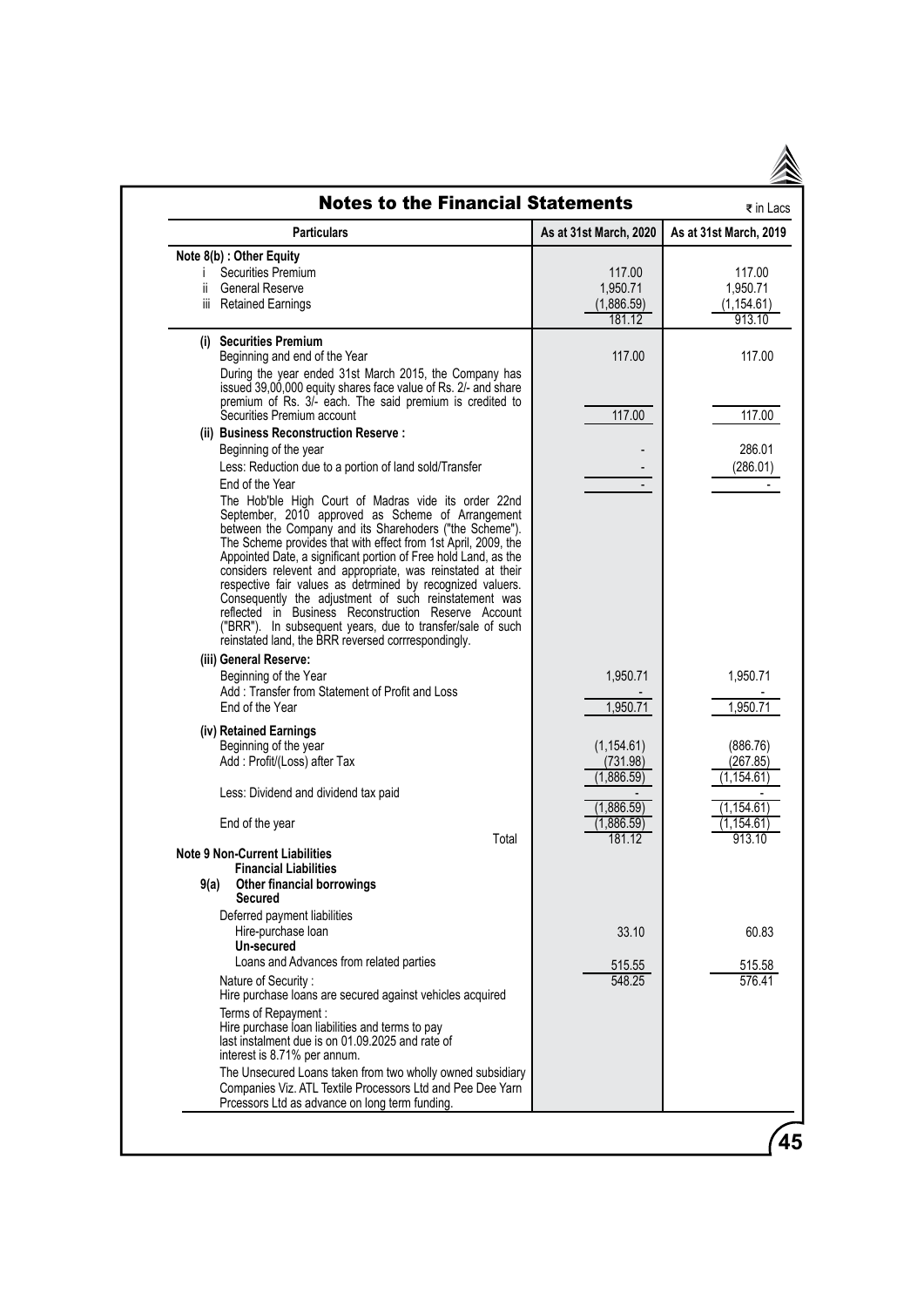|      | <b>Notes to the Financial Statements</b>                                                                                  |                          | ₹ in Lacs                |
|------|---------------------------------------------------------------------------------------------------------------------------|--------------------------|--------------------------|
|      | <b>Particulars</b>                                                                                                        | As at 31st March, 2020   | As at 31st March, 2019   |
|      | Note 8(b) : Other Equity                                                                                                  |                          |                          |
|      | <b>Securities Premium</b>                                                                                                 | 117.00                   | 117.00                   |
| ii.  | <b>General Reserve</b>                                                                                                    | 1,950.71                 | 1,950.71                 |
|      | iii Retained Earnings                                                                                                     | (1,886.59)               | (1, 154.61)              |
|      |                                                                                                                           | 181.12                   | 913.10                   |
|      | (i) Securities Premium<br>Beginning and end of the Year                                                                   | 117.00                   | 117.00                   |
|      | During the year ended 31st March 2015, the Company has                                                                    |                          |                          |
|      | issued 39,00,000 equity shares face value of Rs. 2/- and share                                                            |                          |                          |
|      | premium of Rs. 3/- each. The said premium is credited to                                                                  |                          |                          |
|      | Securities Premium account                                                                                                | 117.00                   | 117.00                   |
|      | (ii) Business Reconstruction Reserve :                                                                                    |                          |                          |
|      | Beginning of the year                                                                                                     |                          | 286.01                   |
|      | Less: Reduction due to a portion of land sold/Transfer                                                                    |                          | (286.01)                 |
|      | End of the Year                                                                                                           |                          |                          |
|      | The Hob'ble High Court of Madras vide its order 22nd                                                                      |                          |                          |
|      | September, 2010 approved as Scheme of Arrangement                                                                         |                          |                          |
|      | between the Company and its Sharehoders ("the Scheme").<br>The Scheme provides that with effect from 1st April, 2009, the |                          |                          |
|      | Appointed Date, a significant portion of Free hold Land, as the                                                           |                          |                          |
|      | considers relevent and appropriate, was reinstated at their                                                               |                          |                          |
|      | respective fair values as detrmined by recognized valuers.                                                                |                          |                          |
|      | Consequently the adjustment of such reinstatement was                                                                     |                          |                          |
|      | reflected in Business Reconstruction Reserve Account<br>("BRR"). In subsequent years, due to transfer/sale of such        |                          |                          |
|      | reinstated land, the BRR reversed corrrespondingly.                                                                       |                          |                          |
|      | (iii) General Reserve:                                                                                                    |                          |                          |
|      | Beginning of the Year                                                                                                     | 1,950.71                 | 1,950.71                 |
|      | Add: Transfer from Statement of Profit and Loss                                                                           |                          |                          |
|      | End of the Year                                                                                                           | 1,950.71                 | 1,950.71                 |
|      | (iv) Retained Earnings                                                                                                    |                          |                          |
|      | Beginning of the year                                                                                                     | (1, 154.61)              | (886.76)                 |
|      | Add: Profit/(Loss) after Tax                                                                                              | (731.98)                 | (267.85)                 |
|      |                                                                                                                           | (1,886.59)               | (1, 154.61)              |
|      | Less: Dividend and dividend tax paid                                                                                      |                          |                          |
|      | End of the year                                                                                                           | (1,886.59)<br>(1,886.59) | (1,154.61<br>(1, 154.61) |
|      | Total                                                                                                                     | 181.12                   | 913.10                   |
|      | <b>Note 9 Non-Current Liabilities</b>                                                                                     |                          |                          |
|      | <b>Financial Liabilities</b>                                                                                              |                          |                          |
| 9(a) | Other financial borrowings                                                                                                |                          |                          |
|      | Secured<br>Deferred payment liabilities                                                                                   |                          |                          |
|      | Hire-purchase loan                                                                                                        | 33.10                    | 60.83                    |
|      | Un-secured                                                                                                                |                          |                          |
|      | Loans and Advances from related parties                                                                                   | 515.55                   | 515.58                   |
|      | Nature of Security:                                                                                                       | 548.25                   | 576.41                   |
|      | Hire purchase loans are secured against vehicles acquired                                                                 |                          |                          |
|      | Terms of Repayment :                                                                                                      |                          |                          |
|      | Hire purchase loan liabilities and terms to pay                                                                           |                          |                          |
|      | last instalment due is on 01.09.2025 and rate of                                                                          |                          |                          |
|      | interest is 8.71% per annum.                                                                                              |                          |                          |
|      | The Unsecured Loans taken from two wholly owned subsidiary                                                                |                          |                          |
|      | Companies Viz. ATL Textile Processors Ltd and Pee Dee Yarn<br>Prcessors Ltd as advance on long term funding.              |                          |                          |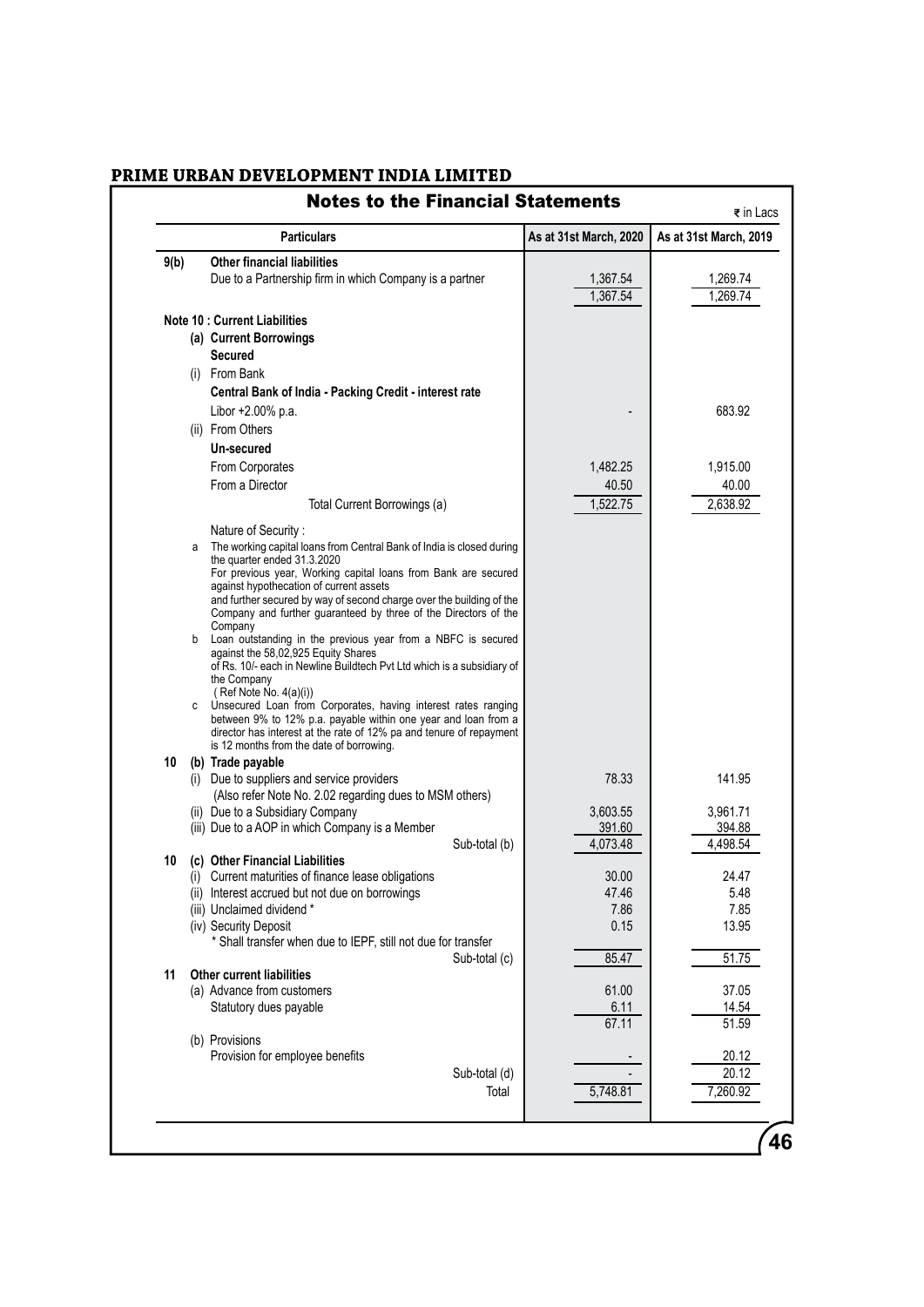|      | <b>Particulars</b>                                                                                            | As at 31st March, 2020 | As at 31st March, 2019 |
|------|---------------------------------------------------------------------------------------------------------------|------------------------|------------------------|
| 9(b) | <b>Other financial liabilities</b>                                                                            |                        |                        |
|      | Due to a Partnership firm in which Company is a partner                                                       | 1,367.54               | 1,269.74               |
|      |                                                                                                               | 1,367.54               | 1,269.74               |
|      | <b>Note 10: Current Liabilities</b>                                                                           |                        |                        |
|      | (a) Current Borrowings                                                                                        |                        |                        |
|      | <b>Secured</b>                                                                                                |                        |                        |
|      | (i) From Bank                                                                                                 |                        |                        |
|      | Central Bank of India - Packing Credit - interest rate                                                        |                        |                        |
|      | Libor $+2.00\%$ p.a.                                                                                          |                        | 683.92                 |
|      | (ii) From Others                                                                                              |                        |                        |
|      | Un-secured                                                                                                    |                        |                        |
|      | From Corporates                                                                                               | 1,482.25               | 1,915.00               |
|      | From a Director                                                                                               | 40.50                  | 40.00                  |
|      | Total Current Borrowings (a)                                                                                  | 1,522.75               | 2,638.92               |
|      | Nature of Security:                                                                                           |                        |                        |
| a    | The working capital loans from Central Bank of India is closed during                                         |                        |                        |
|      | the quarter ended 31.3.2020                                                                                   |                        |                        |
|      | For previous year, Working capital loans from Bank are secured<br>against hypothecation of current assets     |                        |                        |
|      | and further secured by way of second charge over the building of the                                          |                        |                        |
|      | Company and further guaranteed by three of the Directors of the<br>Company                                    |                        |                        |
|      | b Loan outstanding in the previous year from a NBFC is secured                                                |                        |                        |
|      | against the 58,02,925 Equity Shares<br>of Rs. 10/- each in Newline Buildtech Pvt Ltd which is a subsidiary of |                        |                        |
|      | the Company                                                                                                   |                        |                        |
|      | $($ Ref Note No. 4 $(a)(i))$<br>c Unsecured Loan from Corporates, having interest rates ranging               |                        |                        |
|      | between 9% to 12% p.a. payable within one year and loan from a                                                |                        |                        |
|      | director has interest at the rate of 12% pa and tenure of repayment                                           |                        |                        |
| 10   | is 12 months from the date of borrowing.<br>(b) Trade payable                                                 |                        |                        |
|      | (i) Due to suppliers and service providers                                                                    | 78.33                  | 141.95                 |
|      | (Also refer Note No. 2.02 regarding dues to MSM others)                                                       |                        |                        |
|      | (ii) Due to a Subsidiary Company                                                                              | 3,603.55               | 3,961.71               |
|      | (iii) Due to a AOP in which Company is a Member                                                               | 391.60                 | 394.88                 |
| 10   | Sub-total (b)<br>(c) Other Financial Liabilities                                                              | 4,073.48               | 4,498.54               |
|      | (i) Current maturities of finance lease obligations                                                           | 30.00                  | 24.47                  |
|      | (ii) Interest accrued but not due on borrowings                                                               | 47.46                  | 5.48                   |
|      | (iii) Unclaimed dividend *                                                                                    | 7.86                   | 7.85                   |
|      | (iv) Security Deposit                                                                                         | 0.15                   | 13.95                  |
|      | * Shall transfer when due to IEPF, still not due for transfer                                                 |                        |                        |
| 11   | Sub-total (c)<br><b>Other current liabilities</b>                                                             | 85.47                  | 51.75                  |
|      | (a) Advance from customers                                                                                    | 61.00                  | 37.05                  |
|      | Statutory dues payable                                                                                        | 6.11                   | 14.54                  |
|      |                                                                                                               | 67.11                  | 51.59                  |
|      | (b) Provisions                                                                                                |                        |                        |
|      | Provision for employee benefits                                                                               |                        | 20.12                  |
|      | Sub-total (d)                                                                                                 |                        | 20.12                  |
|      | Total                                                                                                         | 5,748.81               | 7,260.92               |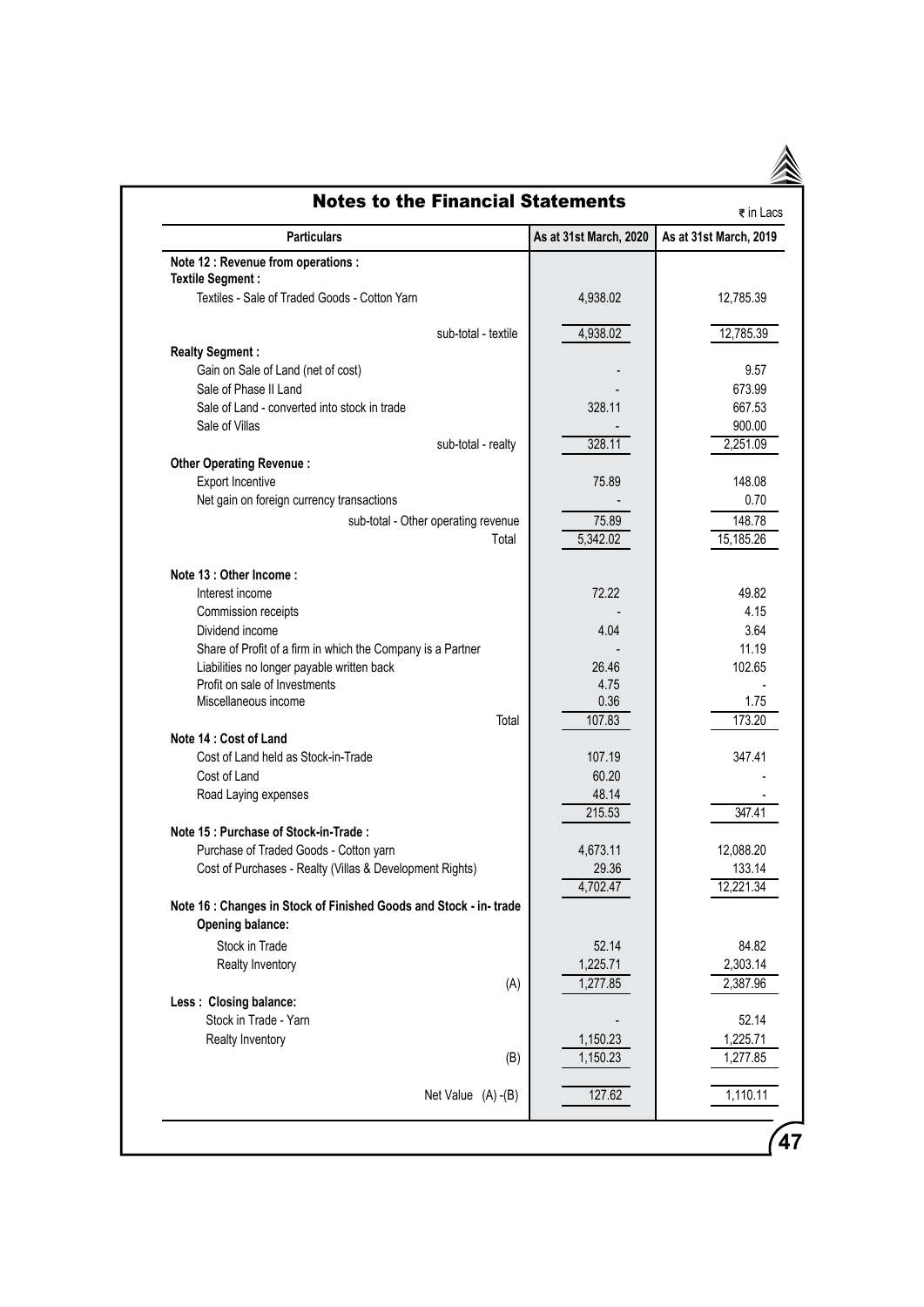| <b>Notes to the Financial Statements</b>                          |                        | ₹ in Lacs              |
|-------------------------------------------------------------------|------------------------|------------------------|
| <b>Particulars</b>                                                | As at 31st March, 2020 | As at 31st March, 2019 |
| Note 12 : Revenue from operations :                               |                        |                        |
| <b>Textile Segment:</b>                                           |                        |                        |
| Textiles - Sale of Traded Goods - Cotton Yarn                     | 4,938.02               | 12,785.39              |
| sub-total - textile                                               | 4,938.02               | 12,785.39              |
| <b>Realty Segment:</b>                                            |                        |                        |
| Gain on Sale of Land (net of cost)                                |                        | 9.57                   |
| Sale of Phase II Land                                             |                        | 673.99                 |
| Sale of Land - converted into stock in trade                      | 328.11                 | 667.53                 |
| Sale of Villas                                                    |                        | 900.00                 |
|                                                                   |                        |                        |
| sub-total - realty                                                | 328.11                 | 2,251.09               |
| Other Operating Revenue :                                         |                        |                        |
| <b>Export Incentive</b>                                           | 75.89                  | 148.08                 |
| Net gain on foreign currency transactions                         |                        | 0.70                   |
| sub-total - Other operating revenue                               | 75.89                  | 148.78                 |
| Total                                                             | 5,342.02               | 15,185.26              |
| Note 13 : Other Income :                                          |                        |                        |
|                                                                   | 72.22                  |                        |
| Interest income                                                   |                        | 49.82                  |
| Commission receipts                                               |                        | 4.15                   |
| Dividend income                                                   | 4.04                   | 3.64                   |
| Share of Profit of a firm in which the Company is a Partner       |                        | 11.19                  |
| Liabilities no longer payable written back                        | 26.46                  | 102.65                 |
| Profit on sale of Investments                                     | 4.75                   |                        |
| Miscellaneous income<br>Total                                     | 0.36<br>107.83         | 1.75<br>173.20         |
| Note 14 : Cost of Land                                            |                        |                        |
| Cost of Land held as Stock-in-Trade                               | 107.19                 | 347.41                 |
| Cost of Land                                                      | 60.20                  |                        |
| Road Laying expenses                                              | 48.14                  |                        |
|                                                                   | 215.53                 | 347.41                 |
| Note 15 : Purchase of Stock-in-Trade :                            |                        |                        |
| Purchase of Traded Goods - Cotton yarn                            | 4,673.11               | 12,088.20              |
| Cost of Purchases - Realty (Villas & Development Rights)          | 29.36                  | 133.14                 |
|                                                                   | 4,702.47               | 12,221.34              |
| Note 16 : Changes in Stock of Finished Goods and Stock - in-trade |                        |                        |
| <b>Opening balance:</b>                                           |                        |                        |
| Stock in Trade                                                    | 52.14                  | 84.82                  |
| Realty Inventory                                                  | 1,225.71               | 2,303.14               |
| (A)                                                               | 1,277.85               | 2,387.96               |
| Less: Closing balance:                                            |                        |                        |
| Stock in Trade - Yarn                                             |                        | 52.14                  |
| Realty Inventory                                                  | 1,150.23               | 1,225.71               |
| (B)                                                               | 1,150.23               | 1,277.85               |
|                                                                   |                        |                        |
| Net Value $(A)$ -(B)                                              | 127.62                 | 1,110.11               |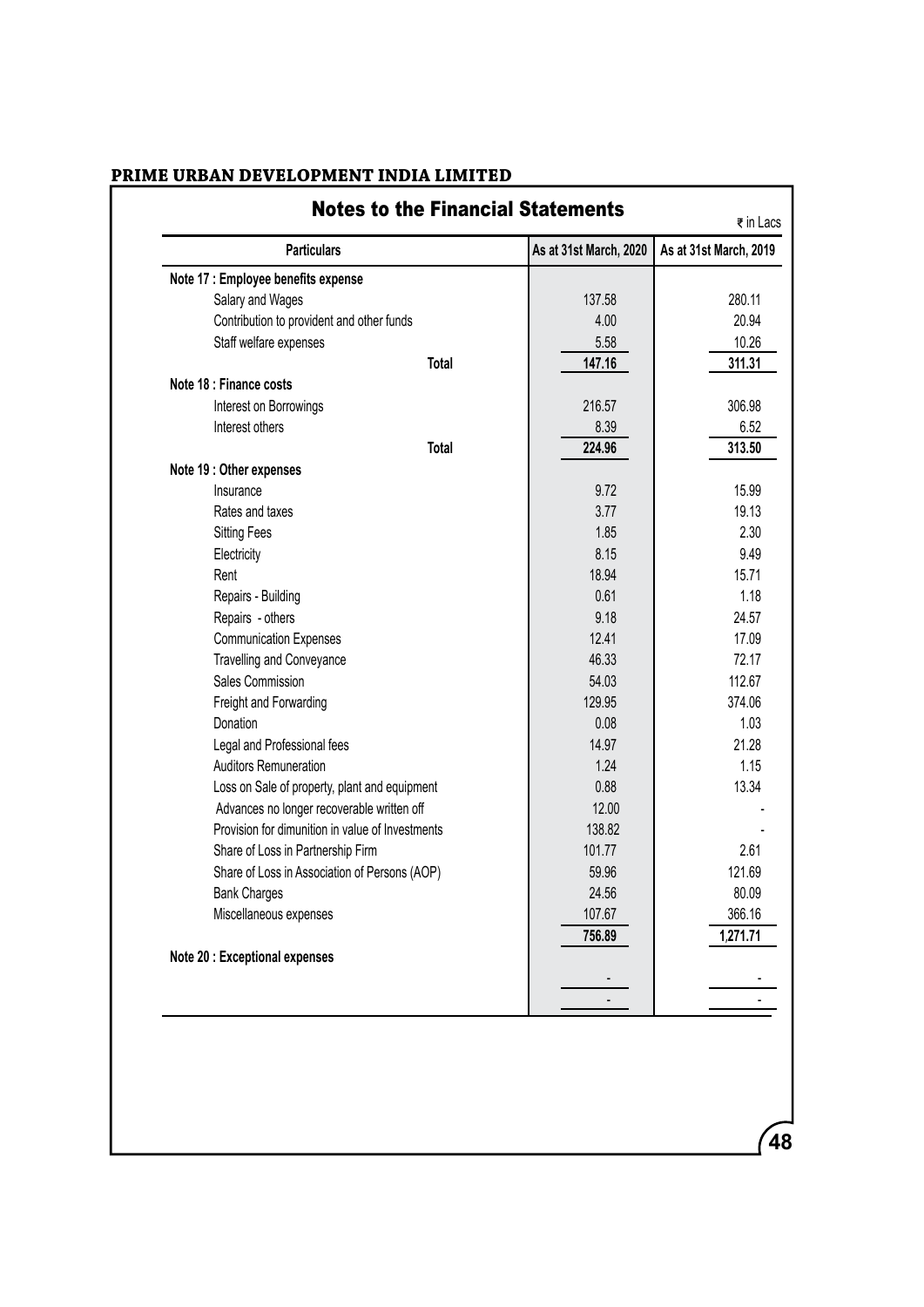| <b>Particulars</b>                               | As at 31st March, 2020 | As at 31st March, 2019 |
|--------------------------------------------------|------------------------|------------------------|
| Note 17 : Employee benefits expense              |                        |                        |
| Salary and Wages                                 | 137.58                 | 280.11                 |
| Contribution to provident and other funds        | 4.00                   | 20.94                  |
| Staff welfare expenses                           | 5.58                   | 10.26                  |
| Total                                            | 147.16                 | 311.31                 |
| Note 18 : Finance costs                          |                        |                        |
| Interest on Borrowings                           | 216.57                 | 306.98                 |
| Interest others                                  | 8.39                   | 6.52                   |
| Total                                            | 224.96                 | 313.50                 |
| Note 19 : Other expenses                         |                        |                        |
| Insurance                                        | 9.72                   | 15.99                  |
| Rates and taxes                                  | 3.77                   | 19.13                  |
| <b>Sitting Fees</b>                              | 1.85                   | 2.30                   |
| Electricity                                      | 8.15                   | 9.49                   |
| Rent                                             | 18.94                  | 15.71                  |
| Repairs - Building                               | 0.61                   | 1.18                   |
| Repairs - others                                 | 9.18                   | 24.57                  |
| <b>Communication Expenses</b>                    | 12.41                  | 17.09                  |
| Travelling and Conveyance                        | 46.33                  | 72.17                  |
| Sales Commission                                 | 54.03                  | 112.67                 |
| Freight and Forwarding                           | 129.95                 | 374.06                 |
| Donation                                         | 0.08                   | 1.03                   |
| Legal and Professional fees                      | 14.97                  | 21.28                  |
| <b>Auditors Remuneration</b>                     | 1.24                   | 1.15                   |
| Loss on Sale of property, plant and equipment    | 0.88                   | 13.34                  |
| Advances no longer recoverable written off       | 12.00                  |                        |
| Provision for dimunition in value of Investments | 138.82                 |                        |
| Share of Loss in Partnership Firm                | 101.77                 | 2.61                   |
| Share of Loss in Association of Persons (AOP)    | 59.96                  | 121.69                 |
| <b>Bank Charges</b>                              | 24.56                  | 80.09                  |
| Miscellaneous expenses                           | 107.67                 | 366.16                 |
|                                                  | 756.89                 | 1,271.71               |
| Note 20 : Exceptional expenses                   |                        |                        |
|                                                  |                        |                        |
|                                                  |                        |                        |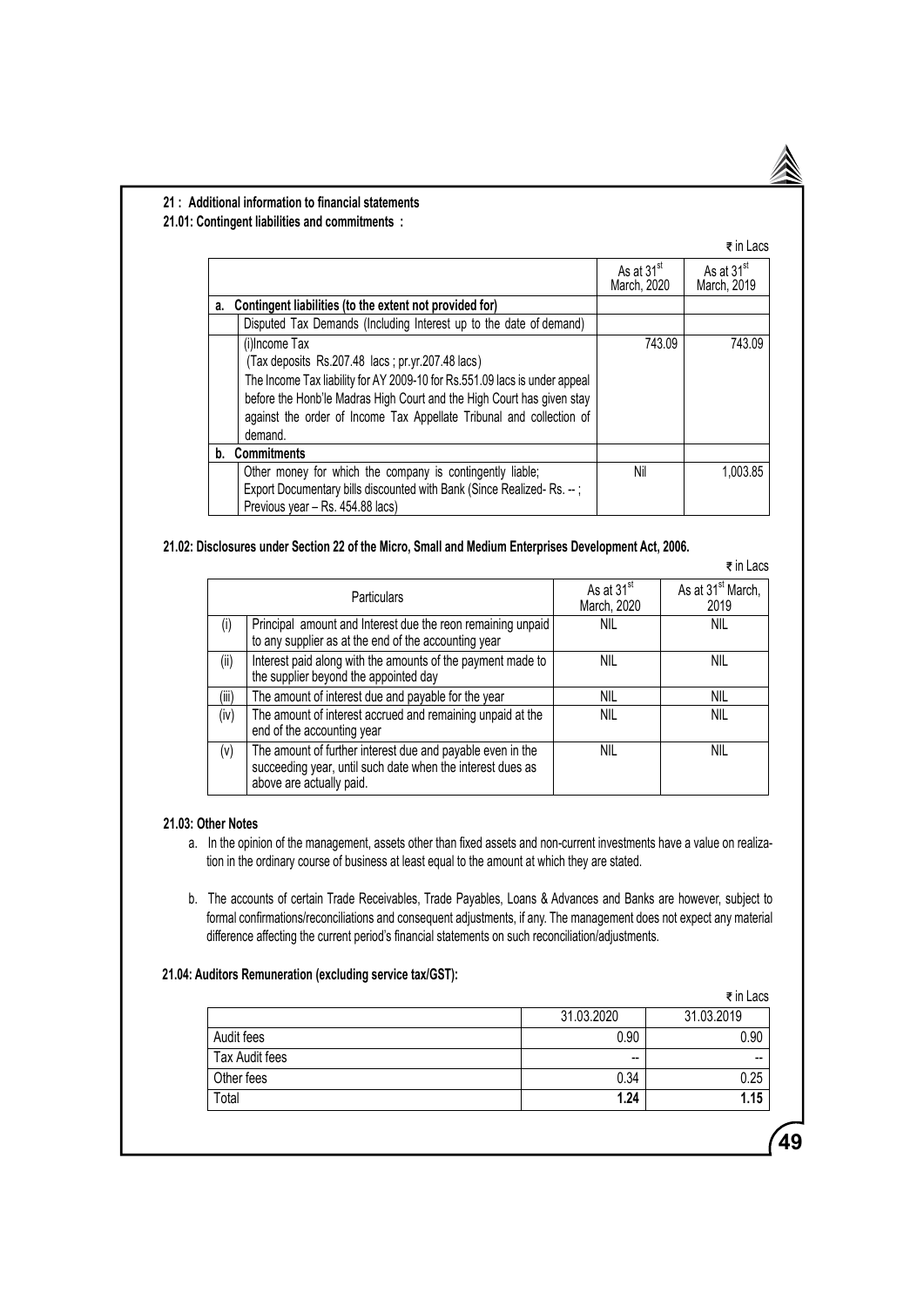# **21 : Additional information to financial statements**

### **21.01: Contingent liabilities and commitments :**

### ₹ in Lacs

**49**

|                                                                                                                                                                                                                                                                                                              | As at 31 <sup>st</sup><br>March, 2020 | As at 31 <sup>st</sup><br>March, 2019 |
|--------------------------------------------------------------------------------------------------------------------------------------------------------------------------------------------------------------------------------------------------------------------------------------------------------------|---------------------------------------|---------------------------------------|
| a. Contingent liabilities (to the extent not provided for)                                                                                                                                                                                                                                                   |                                       |                                       |
| Disputed Tax Demands (Including Interest up to the date of demand)                                                                                                                                                                                                                                           |                                       |                                       |
| (i)Income Tax<br>(Tax deposits Rs.207.48 lacs; pr.yr.207.48 lacs)<br>The Income Tax liability for AY 2009-10 for Rs.551.09 lacs is under appeal<br>before the Honb'le Madras High Court and the High Court has given stay<br>against the order of Income Tax Appellate Tribunal and collection of<br>demand. | 743.09                                | 743.09                                |
| b. Commitments                                                                                                                                                                                                                                                                                               |                                       |                                       |
| Other money for which the company is contingently liable;<br>Export Documentary bills discounted with Bank (Since Realized-Rs. --;<br>Previous year - Rs. 454.88 lacs)                                                                                                                                       | Nil                                   | 1,003.85                              |

### **21.02: Disclosures under Section 22 of the Micro, Small and Medium Enterprises Development Act, 2006.**

|                   |                                                                                                                                                      |                                       | ₹ in Lacs                             |
|-------------------|------------------------------------------------------------------------------------------------------------------------------------------------------|---------------------------------------|---------------------------------------|
|                   | <b>Particulars</b>                                                                                                                                   | As at 31 <sup>st</sup><br>March, 2020 | As at 31 <sup>st</sup> March,<br>2019 |
| $\left( i\right)$ | Principal amount and Interest due the reon remaining unpaid<br>to any supplier as at the end of the accounting year                                  | <b>NIL</b>                            | <b>NIL</b>                            |
| (ii)              | Interest paid along with the amounts of the payment made to<br>the supplier beyond the appointed day                                                 | NIL                                   | NIL                                   |
| (iii)             | The amount of interest due and payable for the year                                                                                                  | NIL                                   | NIL                                   |
| (iv)              | The amount of interest accrued and remaining unpaid at the<br>end of the accounting year                                                             | NIL                                   | <b>NIL</b>                            |
| (v)               | The amount of further interest due and payable even in the<br>succeeding year, until such date when the interest dues as<br>above are actually paid. | NIL                                   | <b>NIL</b>                            |

### **21.03: Other Notes**

- a. In the opinion of the management, assets other than fixed assets and non-current investments have a value on realization in the ordinary course of business at least equal to the amount at which they are stated.
- b. The accounts of certain Trade Receivables, Trade Payables, Loans & Advances and Banks are however, subject to formal confirmations/reconciliations and consequent adjustments, if any. The management does not expect any material difference affecting the current period's financial statements on such reconciliation/adjustments.

## **21.04: Auditors Remuneration (excluding service tax/GST):**

|                |            | $\overline{\mathbf{z}}$ in Lacs |
|----------------|------------|---------------------------------|
|                | 31.03.2020 | 31.03.2019                      |
| Audit fees     | 0.90       | 0.90                            |
| Tax Audit fees | $- -$      | $- -$                           |
| Other fees     | 0.34       | 0.25                            |
| Total          | 1.24       | 1.15                            |
|                |            |                                 |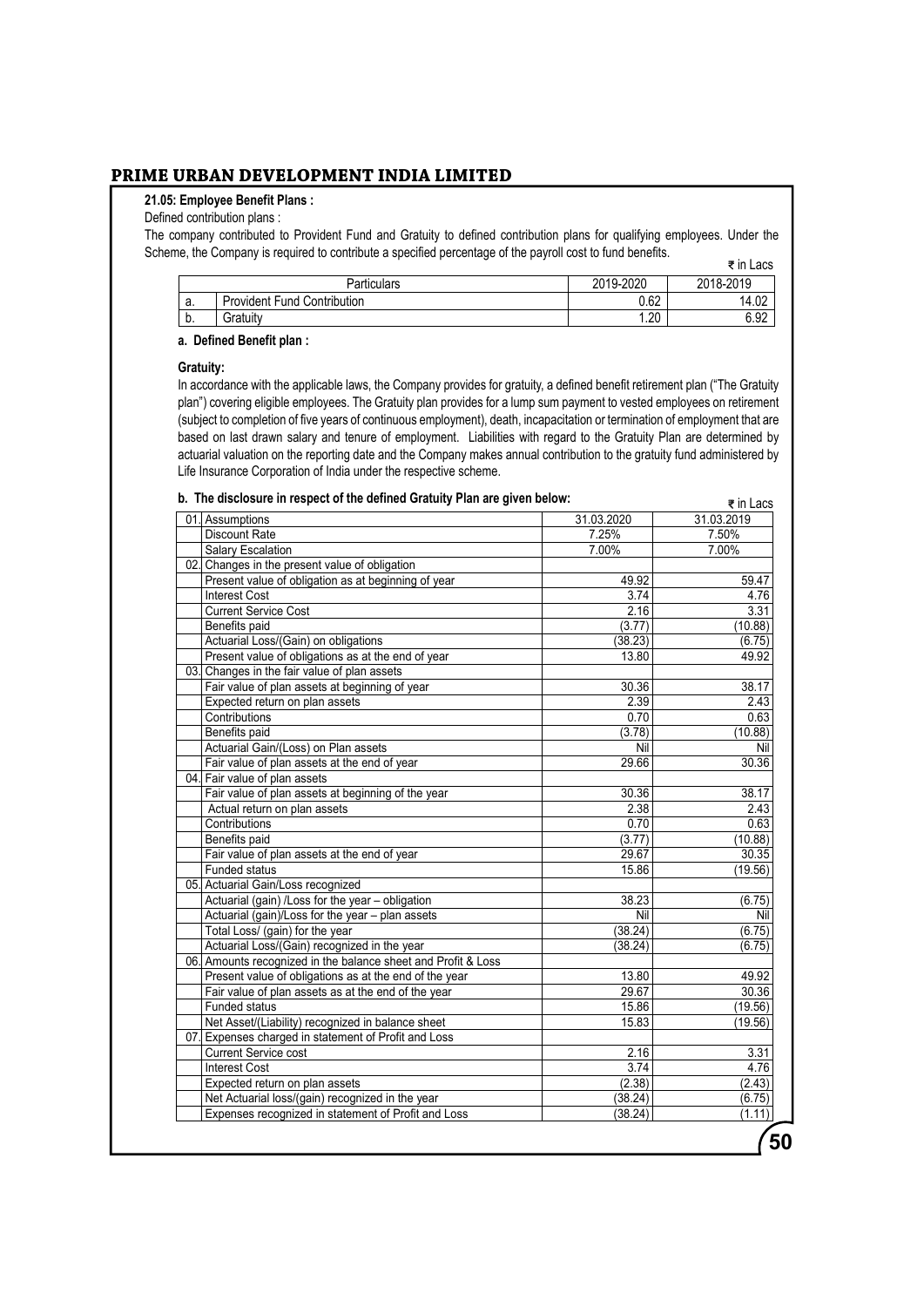### **21.05: Employee Benefit Plans :**

Defined contribution plans :

The company contributed to Provident Fund and Gratuity to defined contribution plans for qualifying employees. Under the Scheme, the Company is required to contribute a specified percentage of the payroll cost to fund benefits.

|  | in Lacs |
|--|---------|
|  |         |

|    | Particulars                           | 19-2020<br>2010<br>∠∪ | 2018-2019 |
|----|---------------------------------------|-----------------------|-----------|
| а. | Contribution<br><b>Provident Fund</b> | 0.62                  | 14.02     |
| υ. | iratuıtvن                             | .20                   | 6.92      |

### **a. Defined Benefit plan :**

### **Gratuity:**

In accordance with the applicable laws, the Company provides for gratuity, a defined benefit retirement plan ("The Gratuity plan") covering eligible employees. The Gratuity plan provides for a lump sum payment to vested employees on retirement (subject to completion of five years of continuous employment), death, incapacitation or termination of employment that are based on last drawn salary and tenure of employment. Liabilities with regard to the Gratuity Plan are determined by actuarial valuation on the reporting date and the Company makes annual contribution to the gratuity fund administered by Life Insurance Corporation of India under the respective scheme.

|  | b. The disclosure in respect of the defined Gratuity Plan are given below: |  |
|--|----------------------------------------------------------------------------|--|
|  |                                                                            |  |

| 01. Assumptions                                               | 31.03.2020 | 31.03.2019 |
|---------------------------------------------------------------|------------|------------|
| <b>Discount Rate</b>                                          | 7.25%      | 7.50%      |
| Salary Escalation                                             | 7.00%      | 7.00%      |
| 02. Changes in the present value of obligation                |            |            |
| Present value of obligation as at beginning of year           | 49.92      | 59.47      |
| <b>Interest Cost</b>                                          | 3.74       | 4.76       |
| <b>Current Service Cost</b>                                   | 2.16       | 3.31       |
| Benefits paid                                                 | (3.77)     | (10.88)    |
| Actuarial Loss/(Gain) on obligations                          | (38.23)    | (6.75)     |
| Present value of obligations as at the end of year            | 13.80      | 49.92      |
| 03. Changes in the fair value of plan assets                  |            |            |
| Fair value of plan assets at beginning of year                | 30.36      | 38.17      |
| Expected return on plan assets                                | 2.39       | 2.43       |
| Contributions                                                 | 0.70       | 0.63       |
| Benefits paid                                                 | (3.78)     | (10.88)    |
| Actuarial Gain/(Loss) on Plan assets                          | Nil        | Nil        |
| Fair value of plan assets at the end of year                  | 29.66      | 30.36      |
| 04. Fair value of plan assets                                 |            |            |
| Fair value of plan assets at beginning of the year            | 30.36      | 38.17      |
| Actual return on plan assets                                  | 2.38       | 2.43       |
| Contributions                                                 | 0.70       | 0.63       |
| Benefits paid                                                 | (3.77)     | (10.88)    |
| Fair value of plan assets at the end of year                  | 29.67      | 30.35      |
| <b>Funded status</b>                                          | 15.86      | (19.56)    |
| 05. Actuarial Gain/Loss recognized                            |            |            |
| Actuarial (gain) /Loss for the year - obligation              | 38.23      | (6.75)     |
| Actuarial (gain)/Loss for the year - plan assets              | Nil        | Nil        |
| Total Loss/ (gain) for the year                               | (38.24)    | (6.75)     |
| Actuarial Loss/(Gain) recognized in the year                  | (38.24)    | (6.75)     |
| 06. Amounts recognized in the balance sheet and Profit & Loss |            |            |
| Present value of obligations as at the end of the year        | 13.80      | 49.92      |
| Fair value of plan assets as at the end of the year           | 29.67      | 30.36      |
| <b>Funded status</b>                                          | 15.86      | (19.56)    |
| Net Asset/(Liability) recognized in balance sheet             | 15.83      | (19.56)    |
| 07. Expenses charged in statement of Profit and Loss          |            |            |
| <b>Current Service cost</b>                                   | 2.16       | 3.31       |
| <b>Interest Cost</b>                                          | 3.74       | 4.76       |
| Expected return on plan assets                                | (2.38)     | (2.43)     |
| Net Actuarial loss/(gain) recognized in the year              | (38.24)    | (6.75)     |
| Expenses recognized in statement of Profit and Loss           | (38.24)    | (1.11)     |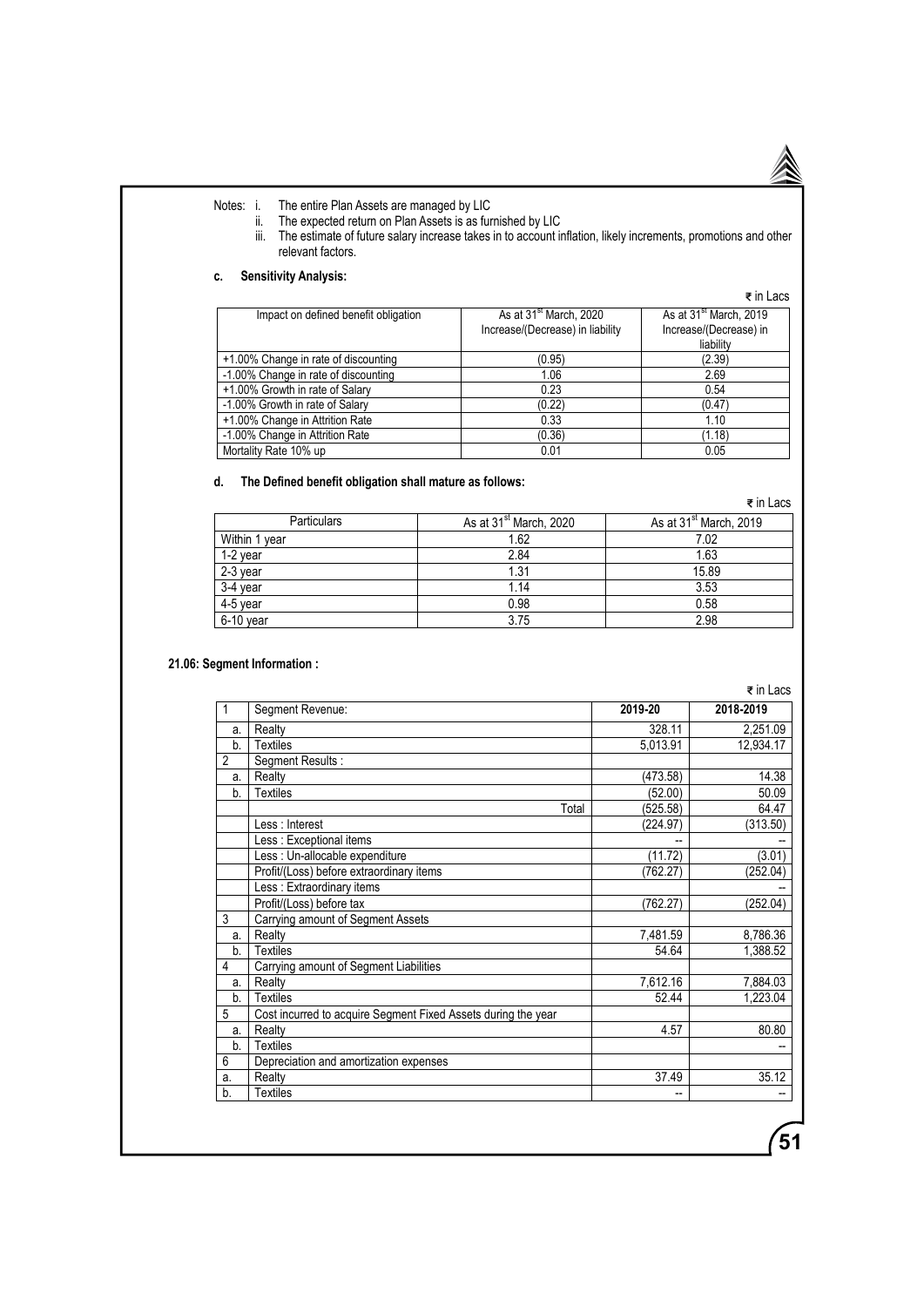Notes: i. The entire Plan Assets are managed by LIC

- ii. The expected return on Plan Assets is as furnished by LIC
- iii. The estimate of future salary increase takes in to account inflation, likely increments, promotions and other relevant factors.

### **c. Sensitivity Analysis:**

### ₹ in Lacs

| Impact on defined benefit obligation | As at 31 <sup>st</sup> March, 2020<br>Increase/(Decrease) in liability | As at 31 <sup>st</sup> March, 2019<br>Increase/(Decrease) in<br>liability |
|--------------------------------------|------------------------------------------------------------------------|---------------------------------------------------------------------------|
|                                      |                                                                        |                                                                           |
| +1.00% Change in rate of discounting | (0.95)                                                                 | (2.39)                                                                    |
| -1.00% Change in rate of discounting | 1.06                                                                   | 2.69                                                                      |
| +1.00% Growth in rate of Salary      | 0.23                                                                   | 0.54                                                                      |
| -1.00% Growth in rate of Salary      | (0.22)                                                                 | (0.47)                                                                    |
| +1.00% Change in Attrition Rate      | 0.33                                                                   | 1.10                                                                      |
| -1.00% Change in Attrition Rate      | (0.36)                                                                 | (1.18)                                                                    |
| Mortality Rate 10% up                | 0.01                                                                   | 0.05                                                                      |

### **d. The Defined benefit obligation shall mature as follows:**

₹ in Lacs

**51**

| <b>Particulars</b> | As at 31 <sup>st</sup> March, 2020 | As at 31 <sup>st</sup> March, 2019 |
|--------------------|------------------------------------|------------------------------------|
| Within 1 year      | 1.62                               | 7.02                               |
| 1-2 year           | 2.84                               | 1.63                               |
| 2-3 year           | 1.31                               | 15.89                              |
| 3-4 year           | 1.14                               | 3.53                               |
| 4-5 year           | 0.98                               | 0.58                               |
| 6-10 year          | 3.75                               | 2.98                               |

### **21.06: Segment Information :**

|                |                                                               |          | $\overline{\mathbf{z}}$ in Lacs |
|----------------|---------------------------------------------------------------|----------|---------------------------------|
| $\mathbf{1}$   | Segment Revenue:                                              | 2019-20  | 2018-2019                       |
| a.             | Realty                                                        | 328.11   | 2,251.09                        |
| b.             | <b>Textiles</b>                                               | 5,013.91 | 12,934.17                       |
| $\overline{2}$ | Segment Results:                                              |          |                                 |
| a.             | Realty                                                        | (473.58) | 14.38                           |
| $b$ .          | <b>Textiles</b>                                               | (52.00)  | 50.09                           |
|                | Total                                                         | (525.58) | 64.47                           |
|                | Less: Interest                                                | (224.97) | (313.50)                        |
|                | Less : Exceptional items                                      |          |                                 |
|                | Less : Un-allocable expenditure                               | (11.72)  | (3.01)                          |
|                | Profit/(Loss) before extraordinary items                      | (762.27) | (252.04)                        |
|                | Less: Extraordinary items                                     |          |                                 |
|                | Profit/(Loss) before tax                                      | (762.27) | (252.04)                        |
| 3              | Carrying amount of Segment Assets                             |          |                                 |
| a.             | Realty                                                        | 7,481.59 | 8,786.36                        |
| b.             | <b>Textiles</b>                                               | 54.64    | 1,388.52                        |
| $\overline{4}$ | Carrying amount of Segment Liabilities                        |          |                                 |
| a.             | Realty                                                        | 7,612.16 | 7,884.03                        |
| b.             | <b>Textiles</b>                                               | 52.44    | 1,223.04                        |
| 5              | Cost incurred to acquire Segment Fixed Assets during the year |          |                                 |
| a.             | Realty                                                        | 4.57     | 80.80                           |
| b.             | <b>Textiles</b>                                               |          |                                 |
| 6              | Depreciation and amortization expenses                        |          |                                 |
| a.             | Realty                                                        | 37.49    | 35.12                           |
| b.             | <b>Textiles</b>                                               |          |                                 |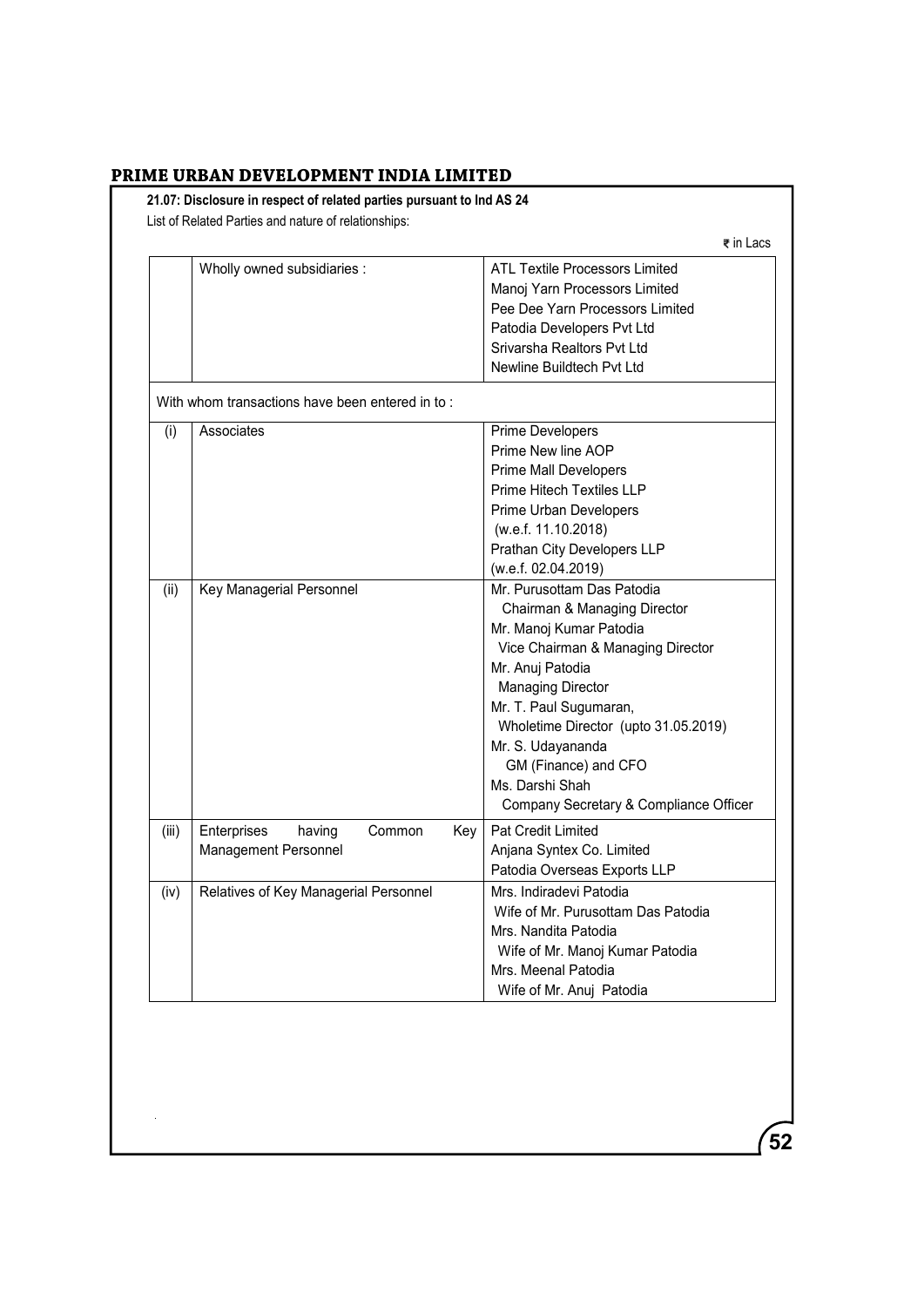|       |                                                 | ₹ in Lacs                              |
|-------|-------------------------------------------------|----------------------------------------|
|       | Wholly owned subsidiaries :                     | <b>ATL Textile Processors Limited</b>  |
|       |                                                 | Manoj Yarn Processors Limited          |
|       |                                                 | Pee Dee Yarn Processors Limited        |
|       |                                                 | Patodia Developers Pvt Ltd             |
|       |                                                 | Srivarsha Realtors Pvt Ltd             |
|       |                                                 | Newline Buildtech Pvt Ltd              |
|       | With whom transactions have been entered in to: |                                        |
| (i)   | Associates                                      | Prime Developers                       |
|       |                                                 | Prime New line AOP                     |
|       |                                                 | Prime Mall Developers                  |
|       |                                                 | Prime Hitech Textiles LLP              |
|       |                                                 | Prime Urban Developers                 |
|       |                                                 | (w.e.f. 11.10.2018)                    |
|       |                                                 | Prathan City Developers LLP            |
|       |                                                 | (w.e.f. 02.04.2019)                    |
| (ii)  | Key Managerial Personnel                        | Mr. Purusottam Das Patodia             |
|       |                                                 | Chairman & Managing Director           |
|       |                                                 | Mr. Manoj Kumar Patodia                |
|       |                                                 | Vice Chairman & Managing Director      |
|       |                                                 | Mr. Anuj Patodia                       |
|       |                                                 | <b>Managing Director</b>               |
|       |                                                 | Mr. T. Paul Sugumaran,                 |
|       |                                                 | Wholetime Director (upto 31.05.2019)   |
|       |                                                 | Mr. S. Udayananda                      |
|       |                                                 | GM (Finance) and CFO                   |
|       |                                                 | Ms. Darshi Shah                        |
|       |                                                 | Company Secretary & Compliance Officer |
| (iii) | Enterprises<br>Common<br>Key<br>having          | Pat Credit Limited                     |
|       | Management Personnel                            | Anjana Syntex Co. Limited              |
|       |                                                 | Patodia Overseas Exports LLP           |
| (iv)  | Relatives of Key Managerial Personnel           | Mrs. Indiradevi Patodia                |
|       |                                                 | Wife of Mr. Purusottam Das Patodia     |
|       |                                                 | Mrs. Nandita Patodia                   |
|       |                                                 | Wife of Mr. Manoj Kumar Patodia        |
|       |                                                 | Mrs. Meenal Patodia                    |
|       |                                                 | Wife of Mr. Anuj Patodia               |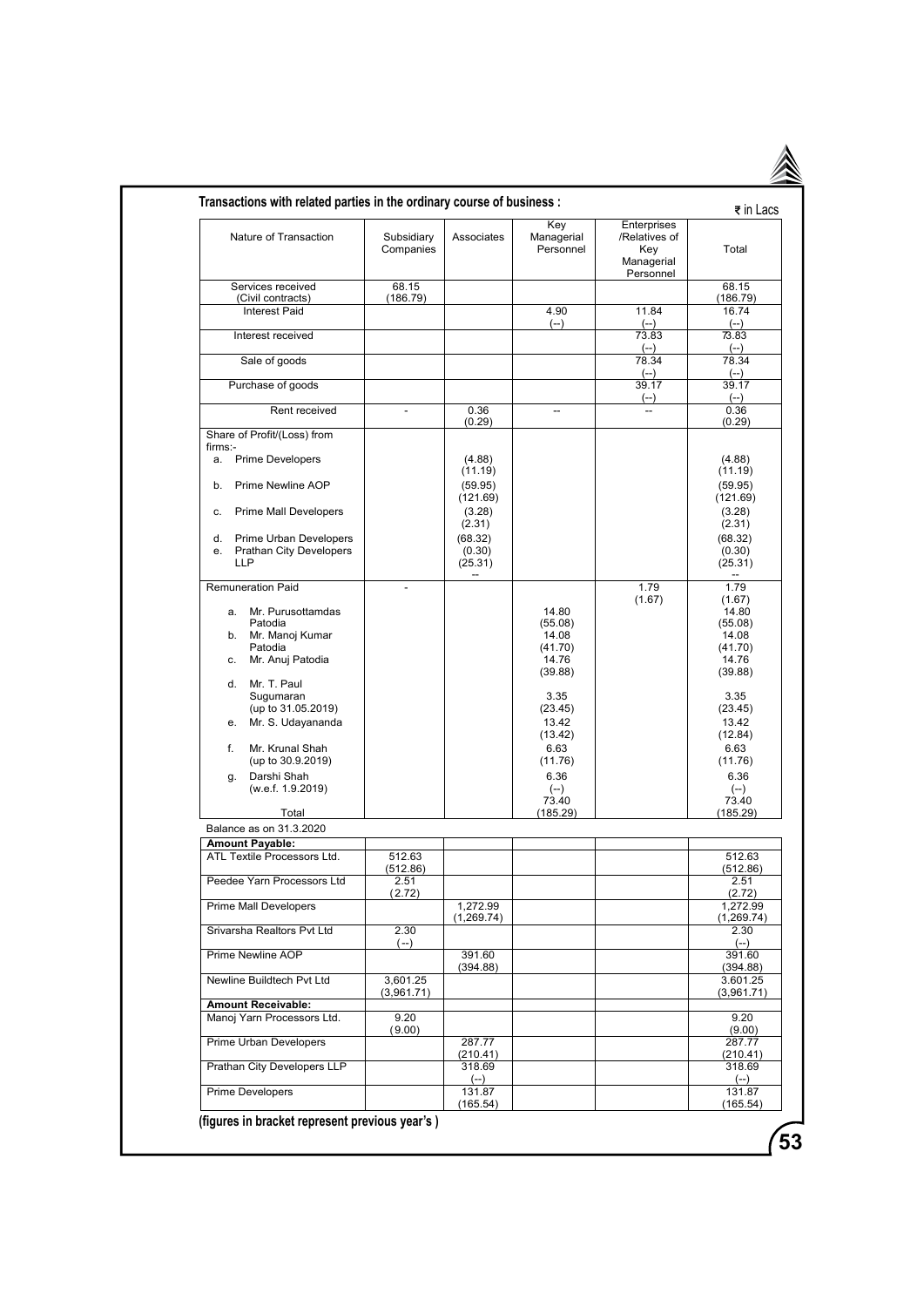| Transactions with related parties in the ordinary course of business :          |                         |                              |                                |                                                                | ₹ in Lacs                    |
|---------------------------------------------------------------------------------|-------------------------|------------------------------|--------------------------------|----------------------------------------------------------------|------------------------------|
| Nature of Transaction                                                           | Subsidiary<br>Companies | Associates                   | Key<br>Managerial<br>Personnel | Enterprises<br>/Relatives of<br>Key<br>Managerial<br>Personnel | Total                        |
| Services received                                                               | 68.15                   |                              |                                |                                                                | 68.15                        |
| (Civil contracts)<br><b>Interest Paid</b>                                       | (186.79)                |                              | 4.90                           | 11.84                                                          | (186.79)<br>16.74            |
|                                                                                 |                         |                              | $(--)$                         | $(--)$                                                         | $(--)$                       |
| Interest received                                                               |                         |                              |                                | 73.83<br>$(--)$                                                | 73.83<br>$(--)$              |
| Sale of goods                                                                   |                         |                              |                                | 78.34                                                          | 78.34                        |
| Purchase of goods                                                               |                         |                              |                                | $(--)$<br>39.17                                                | $(--)$<br>39.17              |
| Rent received                                                                   | $\overline{a}$          | 0.36<br>(0.29)               | $\overline{a}$                 | $(-)$<br>$\overline{\phantom{a}}$                              | $(--)$<br>0.36<br>(0.29)     |
| Share of Profit/(Loss) from                                                     |                         |                              |                                |                                                                |                              |
| firms:-<br><b>Prime Developers</b><br>a.                                        |                         | (4.88)<br>(11.19)            |                                |                                                                | (4.88)<br>(11.19)            |
| Prime Newline AOP<br>b <sub>1</sub>                                             |                         | (59.95)<br>(121.69)          |                                |                                                                | (59.95)<br>(121.69)          |
| <b>Prime Mall Developers</b><br>c.                                              |                         | (3.28)<br>(2.31)             |                                |                                                                | (3.28)<br>(2.31)             |
| d. Prime Urban Developers<br><b>Prathan City Developers</b><br>e.<br><b>LLP</b> |                         | (68.32)<br>(0.30)<br>(25.31) |                                |                                                                | (68.32)<br>(0.30)<br>(25.31) |
| <b>Remuneration Paid</b>                                                        |                         |                              |                                | 1.79<br>(1.67)                                                 | 1.79<br>(1.67)               |
| Mr. Purusottamdas<br>a.                                                         |                         |                              | 14.80                          |                                                                | 14.80                        |
| Patodia<br>Mr. Manoj Kumar<br>b.                                                |                         |                              | (55.08)<br>14.08               |                                                                | (55.08)<br>14.08             |
| Patodia<br>Mr. Anuj Patodia<br>c.                                               |                         |                              | (41.70)<br>14.76<br>(39.88)    |                                                                | (41.70)<br>14.76<br>(39.88)  |
| Mr. T. Paul<br>d.                                                               |                         |                              |                                |                                                                |                              |
| Sugumaran<br>(up to 31.05.2019)<br>e. Mr. S. Udayananda                         |                         |                              | 3.35<br>(23.45)<br>13.42       |                                                                | 3.35<br>(23.45)<br>13.42     |
| Mr. Krunal Shah<br>f.<br>(up to 30.9.2019)                                      |                         |                              | (13.42)<br>6.63<br>(11.76)     |                                                                | (12.84)<br>6.63<br>(11.76)   |
| Darshi Shah<br>g.<br>(w.e.f. 1.9.2019)                                          |                         |                              | 6.36<br>$(--)$                 |                                                                | 6.36<br>$(--)$               |
| Total                                                                           |                         |                              | 73.40<br>(185.29)              |                                                                | 73.40<br>(185.29)            |
| Balance as on 31.3.2020                                                         |                         |                              |                                |                                                                |                              |
| <b>Amount Payable:</b><br>ATL Textile Processors Ltd.                           |                         |                              |                                |                                                                |                              |
|                                                                                 | 512.63<br>(512.86)      |                              |                                |                                                                | 512.63<br>(512.86)           |
| Peedee Yarn Processors Ltd                                                      | 2.51<br>(2.72)          |                              |                                |                                                                | 2.51<br>(2.72)               |
| <b>Prime Mall Developers</b>                                                    |                         | 1,272.99                     |                                |                                                                | 1,272.99                     |
| Srivarsha Realtors Pvt Ltd                                                      | 2.30<br>$(-)$           | (1,269.74)                   |                                |                                                                | (1,269.74)<br>2.30<br>$(--)$ |
| Prime Newline AOP                                                               |                         | 391.60<br>(394.88)           |                                |                                                                | 391.60<br>(394.88)           |
| Newline Buildtech Pvt Ltd                                                       | 3,601.25<br>(3,961.71)  |                              |                                |                                                                | 3.601.25<br>(3,961.71)       |
| <b>Amount Receivable:</b>                                                       |                         |                              |                                |                                                                |                              |
| Manoj Yarn Processors Ltd.                                                      | 9.20<br>(9.00)          |                              |                                |                                                                | 9.20<br>(9.00)               |
| Prime Urban Developers                                                          |                         | 287.77<br>(210.41)           |                                |                                                                | 287.77<br>(210.41)           |
| Prathan City Developers LLP                                                     |                         | 318.69                       |                                |                                                                | 318.69                       |
| Prime Developers                                                                |                         | $(--)$<br>131.87             |                                |                                                                | $(--)$<br>131.87             |
|                                                                                 |                         | (165.54)                     |                                |                                                                | (165.54)                     |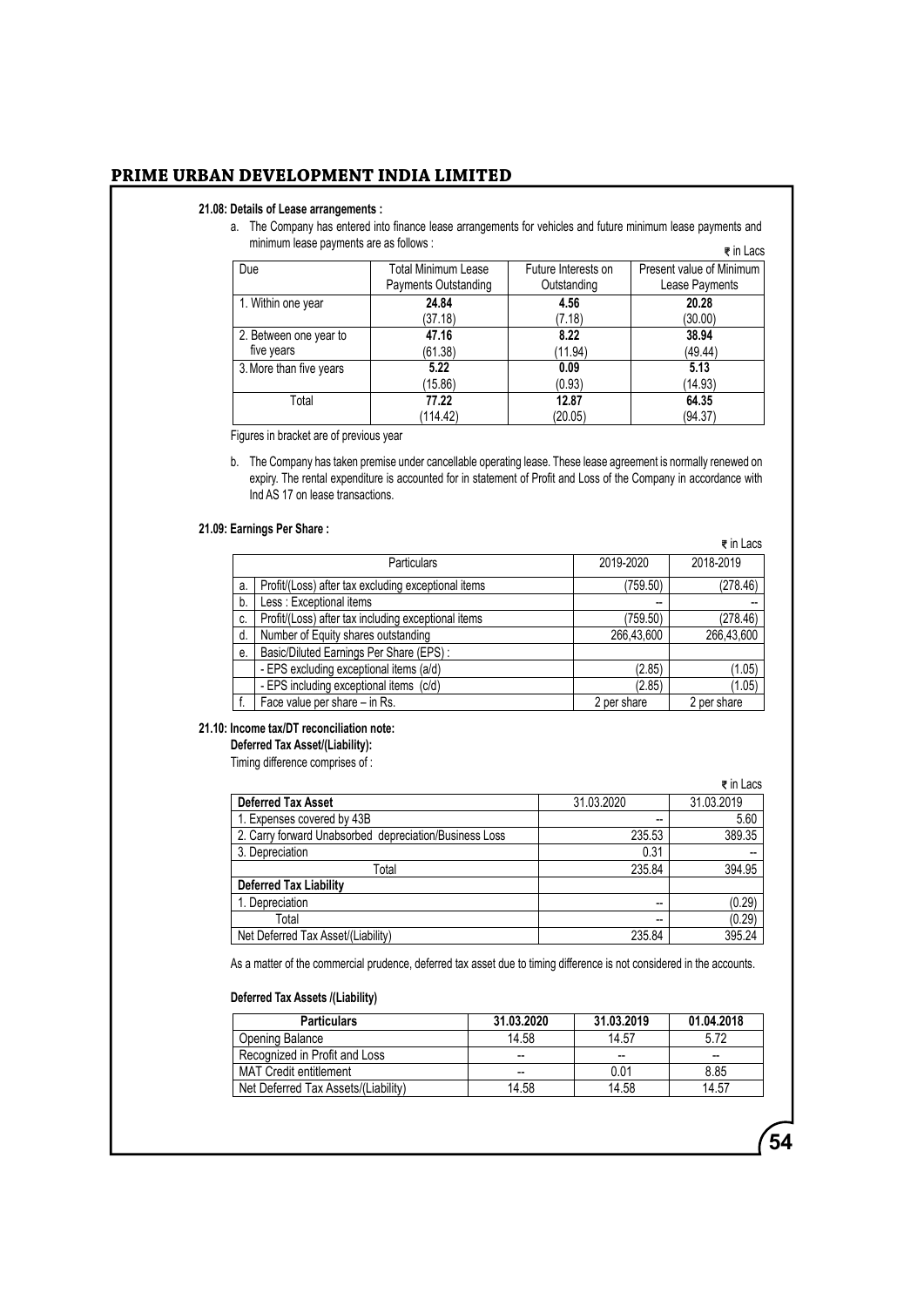#### **21.08: Details of Lease arrangements :**

 a. The Company has entered into finance lease arrangements for vehicles and future minimum lease payments and minimum lease payments are as follows :  $\overline{P}$  in Lacs

|                         |                            |                     | ่∖ ⊪⊩∟น∪ง                |
|-------------------------|----------------------------|---------------------|--------------------------|
| Due                     | <b>Total Minimum Lease</b> | Future Interests on | Present value of Minimum |
|                         | Payments Outstanding       | Outstanding         | Lease Payments           |
| 1. Within one year      | 24.84                      | 4.56                | 20.28                    |
|                         | (37.18)                    | (7.18)              | (30.00)                  |
| 2. Between one year to  | 47.16                      | 8.22                | 38.94                    |
| five years              | (61.38)                    | (11.94)             | (49.44)                  |
| 3. More than five years | 5.22                       | 0.09                | 5.13                     |
|                         | (15.86)                    | (0.93)              | (14.93)                  |
| Total                   | 77.22                      | 12.87               | 64.35                    |
|                         | (114.42)                   | (20.05)             | (94.37)                  |

Figures in bracket are of previous year

 b. The Company has taken premise under cancellable operating lease. These lease agreement is normally renewed on expiry. The rental expenditure is accounted for in statement of Profit and Loss of the Company in accordance with Ind AS 17 on lease transactions.

### **21.09: Earnings Per Share :**

|    | י שווייש ושו שמוווווא-                              |             | $\overline{\mathbf{z}}$ in Lacs |
|----|-----------------------------------------------------|-------------|---------------------------------|
|    | <b>Particulars</b>                                  | 2019-2020   | 2018-2019                       |
| a. | Profit/(Loss) after tax excluding exceptional items | (759.50)    | (278.46)                        |
| b. | Less: Exceptional items                             | --          |                                 |
| C. | Profit/(Loss) after tax including exceptional items | (759.50)    | (278.46)                        |
| d. | Number of Equity shares outstanding                 | 266,43,600  | 266,43,600                      |
| е. | Basic/Diluted Earnings Per Share (EPS):             |             |                                 |
|    | - EPS excluding exceptional items (a/d)             | (2.85)      | (1.05)                          |
|    | - EPS including exceptional items (c/d)             | (2.85)      | (1.05)                          |
|    | Face value per share - in Rs.                       | 2 per share | 2 per share                     |

### **21.10: Income tax/DT reconciliation note:**

 **Deferred Tax Asset/(Liability):**

Timing difference comprises of :

|                                                        |            | $\overline{\mathbf{z}}$ in Lacs |
|--------------------------------------------------------|------------|---------------------------------|
| <b>Deferred Tax Asset</b>                              | 31.03.2020 | 31.03.2019                      |
| 1. Expenses covered by 43B                             | --         | 5.60                            |
| 2. Carry forward Unabsorbed depreciation/Business Loss | 235.53     | 389.35                          |
| 3. Depreciation                                        | 0.31       | --                              |
| Total                                                  | 235.84     | 394.95                          |
| <b>Deferred Tax Liability</b>                          |            |                                 |
| 1. Depreciation                                        | --         | (0.29)                          |
| Total                                                  | --         | (0.29)                          |
| Net Deferred Tax Asset/(Liability)                     | 235.84     | 395.24                          |

As a matter of the commercial prudence, deferred tax asset due to timing difference is not considered in the accounts.

### **Deferred Tax Assets /(Liability)**

| <b>Particulars</b>                  | 31.03.2020 | 31.03.2019 | 01.04.2018 |
|-------------------------------------|------------|------------|------------|
| Opening Balance                     | 14.58      | 14.57      | 5.72       |
| Recognized in Profit and Loss       | --         | --         | --         |
| <b>MAT Credit entitlement</b>       | --         | 0.01       | 8.85       |
| Net Deferred Tax Assets/(Liability) | 14.58      | 14.58      | 14.57      |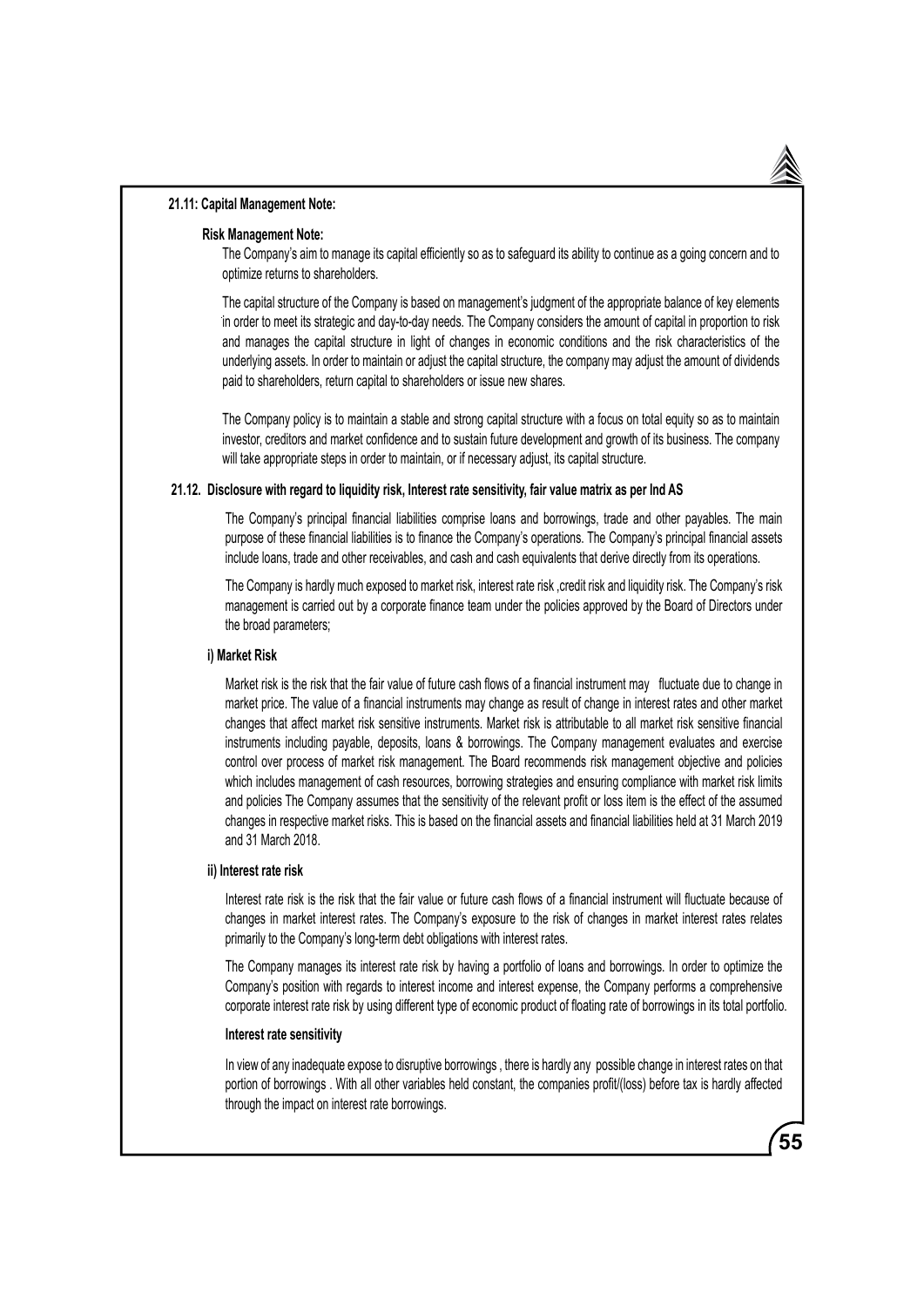### **21.11: Capital Management Note:**

### **Risk Management Note:**

The Company's aim to manage its capital efficiently so as to safeguard its ability to continue as a going concern and to optimize returns to shareholders.

 The capital structure of the Company is based on management's judgment of the appropriate balance of key elements in order to meet its strategic and day-to-day needs. The Company considers the amount of capital in proportion to risk and manages the capital structure in light of changes in economic conditions and the risk characteristics of the underlying assets. In order to maintain or adjust the capital structure, the company may adjust the amount of dividends paid to shareholders, return capital to shareholders or issue new shares.

 The Company policy is to maintain a stable and strong capital structure with a focus on total equity so as to maintain investor, creditors and market confidence and to sustain future development and growth of its business. The company will take appropriate steps in order to maintain, or if necessary adjust, its capital structure.

### **21.12. Disclosure with regard to liquidity risk, Interest rate sensitivity, fair value matrix as per Ind AS**

 The Company's principal financial liabilities comprise loans and borrowings, trade and other payables. The main purpose of these financial liabilities is to finance the Company's operations. The Company's principal financial assets include loans, trade and other receivables, and cash and cash equivalents that derive directly from its operations.

The Company is hardly much exposed to market risk, interest rate risk, credit risk and liquidity risk. The Company's risk management is carried out by a corporate finance team under the policies approved by the Board of Directors under the broad parameters;

### **i) Market Risk**

 Market risk is the risk that the fair value of future cash flows of a financial instrument may fluctuate due to change in market price. The value of a financial instruments may change as result of change in interest rates and other market changes that affect market risk sensitive instruments. Market risk is attributable to all market risk sensitive financial instruments including payable, deposits, loans & borrowings. The Company management evaluates and exercise control over process of market risk management. The Board recommends risk management objective and policies which includes management of cash resources, borrowing strategies and ensuring compliance with market risk limits and policies The Company assumes that the sensitivity of the relevant profit or loss item is the effect of the assumed changes in respective market risks. This is based on the financial assets and financial liabilities held at 31 March 2019 and 31 March 2018.

### **ii) Interest rate risk**

 Interest rate risk is the risk that the fair value or future cash flows of a financial instrument will fluctuate because of changes in market interest rates. The Company's exposure to the risk of changes in market interest rates relates primarily to the Company's long-term debt obligations with interest rates.

 The Company manages its interest rate risk by having a portfolio of loans and borrowings. In order to optimize the Company's position with regards to interest income and interest expense, the Company performs a comprehensive corporate interest rate risk by using different type of economic product of floating rate of borrowings in its total portfolio.

### **Interest rate sensitivity**

 In view of any inadequate expose to disruptive borrowings , there is hardly any possible change in interest rates on that portion of borrowings . With all other variables held constant, the companies profit/(loss) before tax is hardly affected through the impact on interest rate borrowings.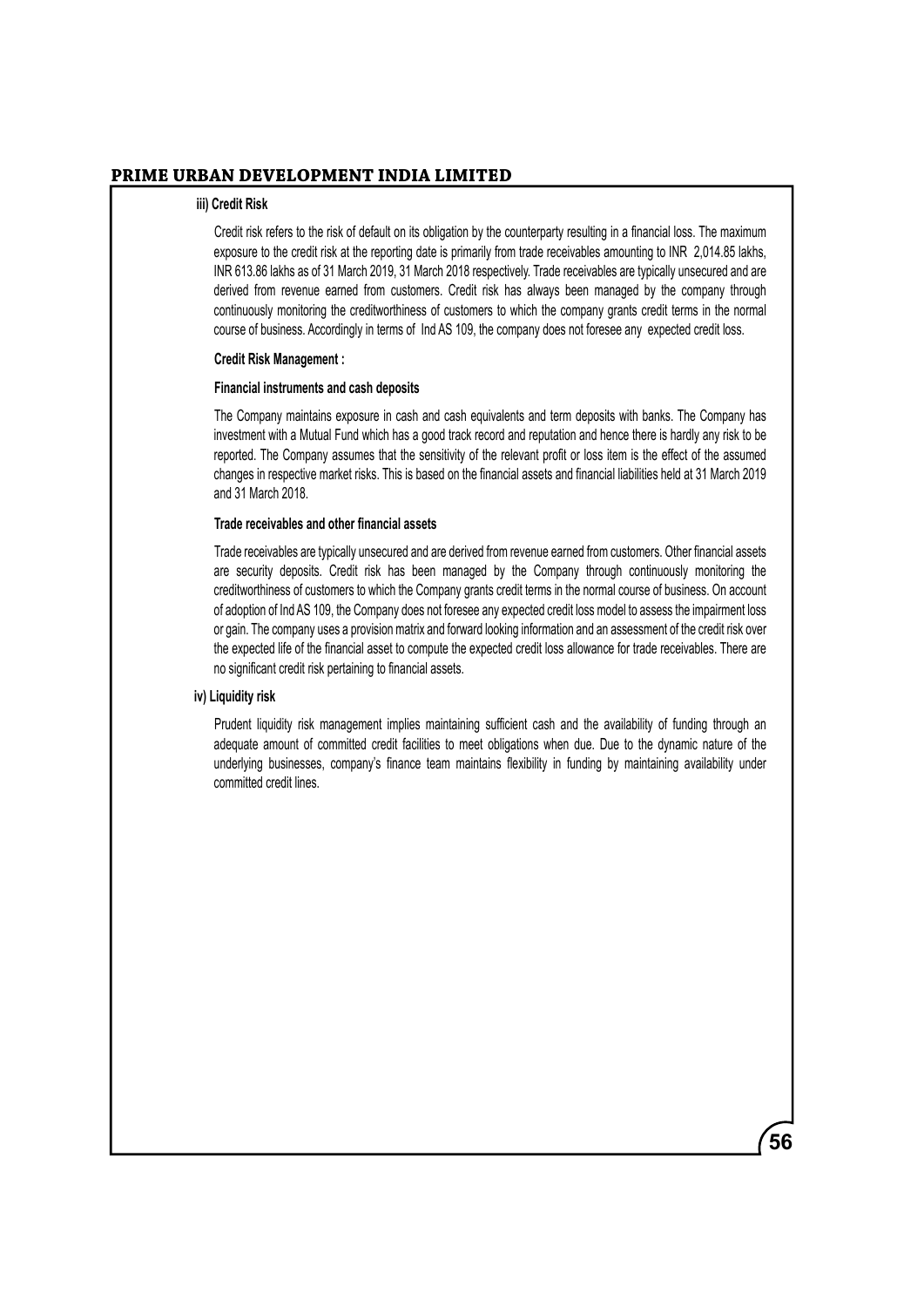### **iii) Credit Risk**

Credit risk refers to the risk of default on its obligation by the counterparty resulting in a financial loss. The maximum exposure to the credit risk at the reporting date is primarily from trade receivables amounting to INR 2,014.85 lakhs, INR 613.86 lakhs as of 31 March 2019, 31 March 2018 respectively. Trade receivables are typically unsecured and are derived from revenue earned from customers. Credit risk has always been managed by the company through continuously monitoring the creditworthiness of customers to which the company grants credit terms in the normal course of business. Accordingly in terms of Ind AS 109, the company does not foresee any expected credit loss.

### **Credit Risk Management :**

### **Financial instruments and cash deposits**

 The Company maintains exposure in cash and cash equivalents and term deposits with banks. The Company has investment with a Mutual Fund which has a good track record and reputation and hence there is hardly any risk to be reported. The Company assumes that the sensitivity of the relevant profit or loss item is the effect of the assumed changes in respective market risks. This is based on the financial assets and financial liabilities held at 31 March 2019 and 31 March 2018.

### **Trade receivables and other financial assets**

 Trade receivables are typically unsecured and are derived from revenue earned from customers. Other financial assets are security deposits. Credit risk has been managed by the Company through continuously monitoring the creditworthiness of customers to which the Company grants credit terms in the normal course of business. On account of adoption of Ind AS 109, the Company does not foresee any expected credit loss model to assess the impairment loss or gain. The company uses a provision matrix and forward looking information and an assessment of the credit risk over the expected life of the financial asset to compute the expected credit loss allowance for trade receivables. There are no significant credit risk pertaining to financial assets.

### **iv) Liquidity risk**

Prudent liquidity risk management implies maintaining sufficient cash and the availability of funding through an adequate amount of committed credit facilities to meet obligations when due. Due to the dynamic nature of the underlying businesses, company's finance team maintains flexibility in funding by maintaining availability under committed credit lines.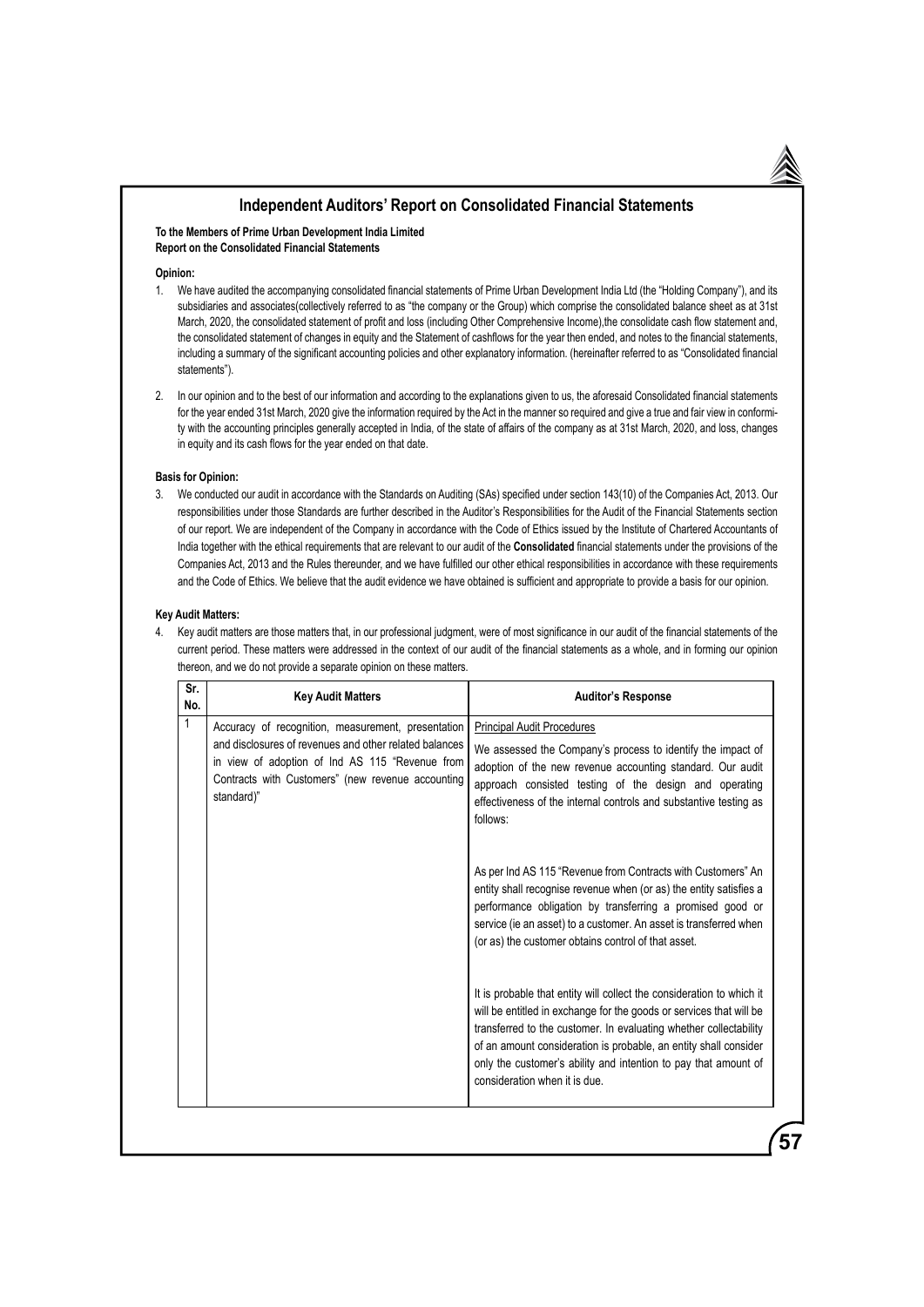### **Independent Auditors' Report on Consolidated Financial Statements**

### **To the Members of Prime Urban Development India Limited Report on the Consolidated Financial Statements**

#### **Opinion:**

- 1. We have audited the accompanying consolidated financial statements of Prime Urban Development India Ltd (the "Holding Company"), and its subsidiaries and associates(collectively referred to as "the company or the Group) which comprise the consolidated balance sheet as at 31st March, 2020, the consolidated statement of profit and loss (including Other Comprehensive Income),the consolidate cash flow statement and, the consolidated statement of changes in equity and the Statement of cashflows for the year then ended, and notes to the financial statements, including a summary of the significant accounting policies and other explanatory information. (hereinafter referred to as "Consolidated financial statements").
- 2. In our opinion and to the best of our information and according to the explanations given to us, the aforesaid Consolidated financial statements for the year ended 31st March, 2020 give the information required by the Act in the manner so required and give a true and fair view in conformity with the accounting principles generally accepted in India, of the state of affairs of the company as at 31st March, 2020, and loss, changes in equity and its cash flows for the year ended on that date.

#### **Basis for Opinion:**

3. We conducted our audit in accordance with the Standards on Auditing (SAs) specified under section 143(10) of the Companies Act, 2013. Our responsibilities under those Standards are further described in the Auditor's Responsibilities for the Audit of the Financial Statements section of our report. We are independent of the Company in accordance with the Code of Ethics issued by the Institute of Chartered Accountants of India together with the ethical requirements that are relevant to our audit of the **Consolidated** financial statements under the provisions of the Companies Act, 2013 and the Rules thereunder, and we have fulfilled our other ethical responsibilities in accordance with these requirements and the Code of Ethics. We believe that the audit evidence we have obtained is sufficient and appropriate to provide a basis for our opinion.

#### **Key Audit Matters:**

4. Key audit matters are those matters that, in our professional judgment, were of most significance in our audit of the financial statements of the current period. These matters were addressed in the context of our audit of the financial statements as a whole, and in forming our opinion thereon, and we do not provide a separate opinion on these matters.

| Sr.<br>No. | <b>Key Audit Matters</b>                                                                                                                                                                                                           | <b>Auditor's Response</b>                                                                                                                                                                                                                                                                                                                                                                 |
|------------|------------------------------------------------------------------------------------------------------------------------------------------------------------------------------------------------------------------------------------|-------------------------------------------------------------------------------------------------------------------------------------------------------------------------------------------------------------------------------------------------------------------------------------------------------------------------------------------------------------------------------------------|
| 1          | Accuracy of recognition, measurement, presentation<br>and disclosures of revenues and other related balances<br>in view of adoption of Ind AS 115 "Revenue from<br>Contracts with Customers" (new revenue accounting<br>standard)" | <b>Principal Audit Procedures</b><br>We assessed the Company's process to identify the impact of<br>adoption of the new revenue accounting standard. Our audit<br>approach consisted testing of the design and operating<br>effectiveness of the internal controls and substantive testing as<br>follows:                                                                                 |
|            |                                                                                                                                                                                                                                    | As per Ind AS 115 "Revenue from Contracts with Customers" An<br>entity shall recognise revenue when (or as) the entity satisfies a<br>performance obligation by transferring a promised good or<br>service (ie an asset) to a customer. An asset is transferred when<br>(or as) the customer obtains control of that asset.                                                               |
|            |                                                                                                                                                                                                                                    | It is probable that entity will collect the consideration to which it<br>will be entitled in exchange for the goods or services that will be<br>transferred to the customer. In evaluating whether collectability<br>of an amount consideration is probable, an entity shall consider<br>only the customer's ability and intention to pay that amount of<br>consideration when it is due. |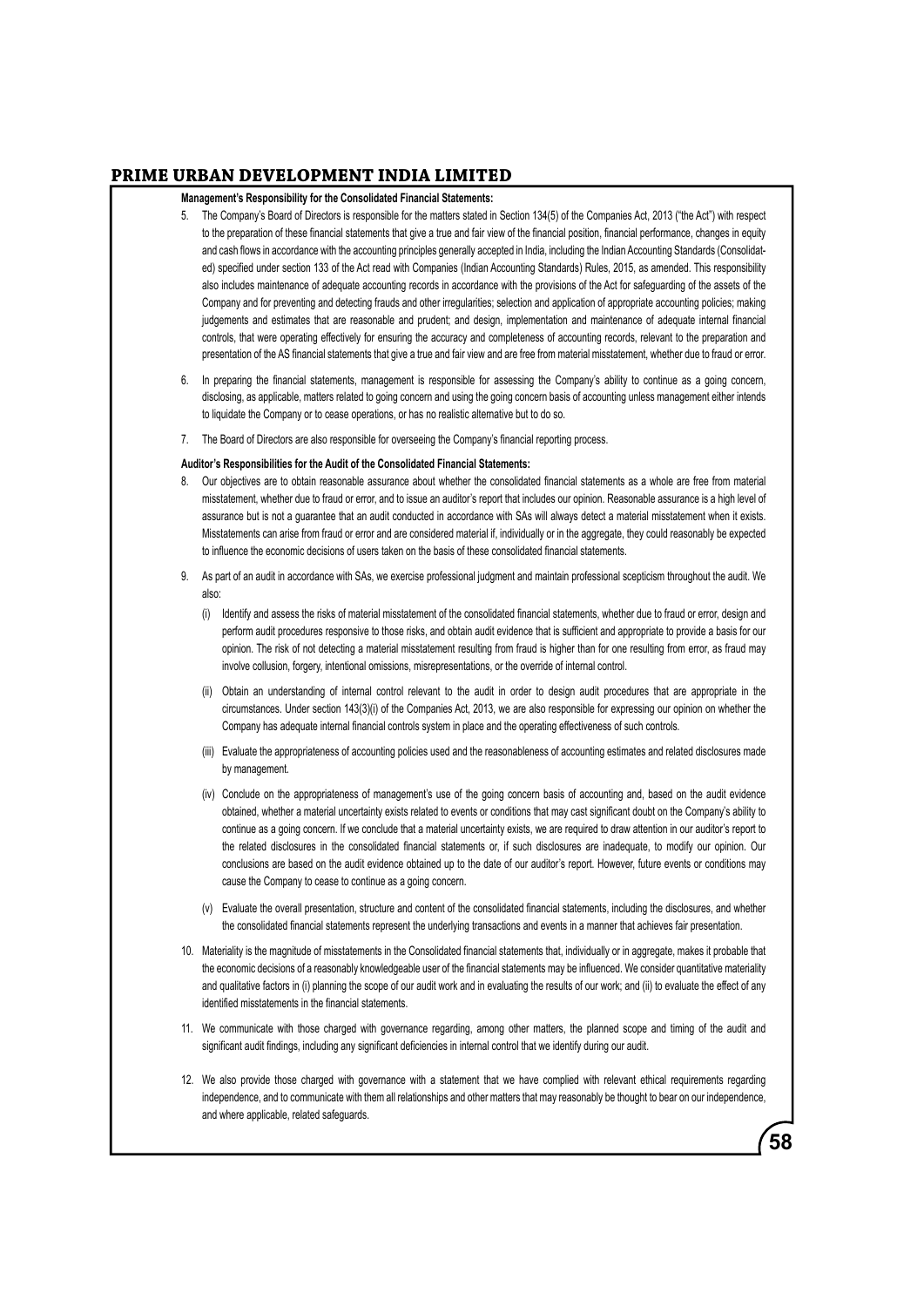**Management's Responsibility for the Consolidated Financial Statements:**

- 5. The Company's Board of Directors is responsible for the matters stated in Section 134(5) of the Companies Act, 2013 ("the Act") with respect to the preparation of these financial statements that give a true and fair view of the financial position, financial performance, changes in equity and cash flows in accordance with the accounting principles generally accepted in India, including the Indian Accounting Standards (Consolidated) specified under section 133 of the Act read with Companies (Indian Accounting Standards) Rules, 2015, as amended. This responsibility also includes maintenance of adequate accounting records in accordance with the provisions of the Act for safeguarding of the assets of the Company and for preventing and detecting frauds and other irregularities; selection and application of appropriate accounting policies; making judgements and estimates that are reasonable and prudent; and design, implementation and maintenance of adequate internal financial controls, that were operating effectively for ensuring the accuracy and completeness of accounting records, relevant to the preparation and presentation of the AS financial statements that give a true and fair view and are free from material misstatement, whether due to fraud or error.
- 6. In preparing the financial statements, management is responsible for assessing the Company's ability to continue as a going concern, disclosing, as applicable, matters related to going concern and using the going concern basis of accounting unless management either intends to liquidate the Company or to cease operations, or has no realistic alternative but to do so.
- 7. The Board of Directors are also responsible for overseeing the Company's financial reporting process.

### **Auditor's Responsibilities for the Audit of the Consolidated Financial Statements:**

- 8. Our objectives are to obtain reasonable assurance about whether the consolidated financial statements as a whole are free from material misstatement, whether due to fraud or error, and to issue an auditor's report that includes our opinion. Reasonable assurance is a high level of assurance but is not a guarantee that an audit conducted in accordance with SAs will always detect a material misstatement when it exists. Misstatements can arise from fraud or error and are considered material if, individually or in the aggregate, they could reasonably be expected to influence the economic decisions of users taken on the basis of these consolidated financial statements.
- 9. As part of an audit in accordance with SAs, we exercise professional judgment and maintain professional scepticism throughout the audit. We also:
	- (i) Identify and assess the risks of material misstatement of the consolidated financial statements, whether due to fraud or error, design and perform audit procedures responsive to those risks, and obtain audit evidence that is sufficient and appropriate to provide a basis for our opinion. The risk of not detecting a material misstatement resulting from fraud is higher than for one resulting from error, as fraud may involve collusion, forgery, intentional omissions, misrepresentations, or the override of internal control.
	- (ii) Obtain an understanding of internal control relevant to the audit in order to design audit procedures that are appropriate in the circumstances. Under section 143(3)(i) of the Companies Act, 2013, we are also responsible for expressing our opinion on whether the Company has adequate internal financial controls system in place and the operating effectiveness of such controls.
	- (iii) Evaluate the appropriateness of accounting policies used and the reasonableness of accounting estimates and related disclosures made by management.
	- (iv) Conclude on the appropriateness of management's use of the going concern basis of accounting and, based on the audit evidence obtained, whether a material uncertainty exists related to events or conditions that may cast significant doubt on the Company's ability to continue as a going concern. If we conclude that a material uncertainty exists, we are required to draw attention in our auditor's report to the related disclosures in the consolidated financial statements or, if such disclosures are inadequate, to modify our opinion. Our conclusions are based on the audit evidence obtained up to the date of our auditor's report. However, future events or conditions may cause the Company to cease to continue as a going concern.
	- (v) Evaluate the overall presentation, structure and content of the consolidated financial statements, including the disclosures, and whether the consolidated financial statements represent the underlying transactions and events in a manner that achieves fair presentation.
- 10. Materiality is the magnitude of misstatements in the Consolidated financial statements that, individually or in aggregate, makes it probable that the economic decisions of a reasonably knowledgeable user of the financial statements may be influenced. We consider quantitative materiality and qualitative factors in (i) planning the scope of our audit work and in evaluating the results of our work; and (ii) to evaluate the effect of any identified misstatements in the financial statements.
- 11. We communicate with those charged with governance regarding, among other matters, the planned scope and timing of the audit and significant audit findings, including any significant deficiencies in internal control that we identify during our audit.
- 12. We also provide those charged with governance with a statement that we have complied with relevant ethical requirements regarding independence, and to communicate with them all relationships and other matters that may reasonably be thought to bear on our independence, and where applicable, related safeguards.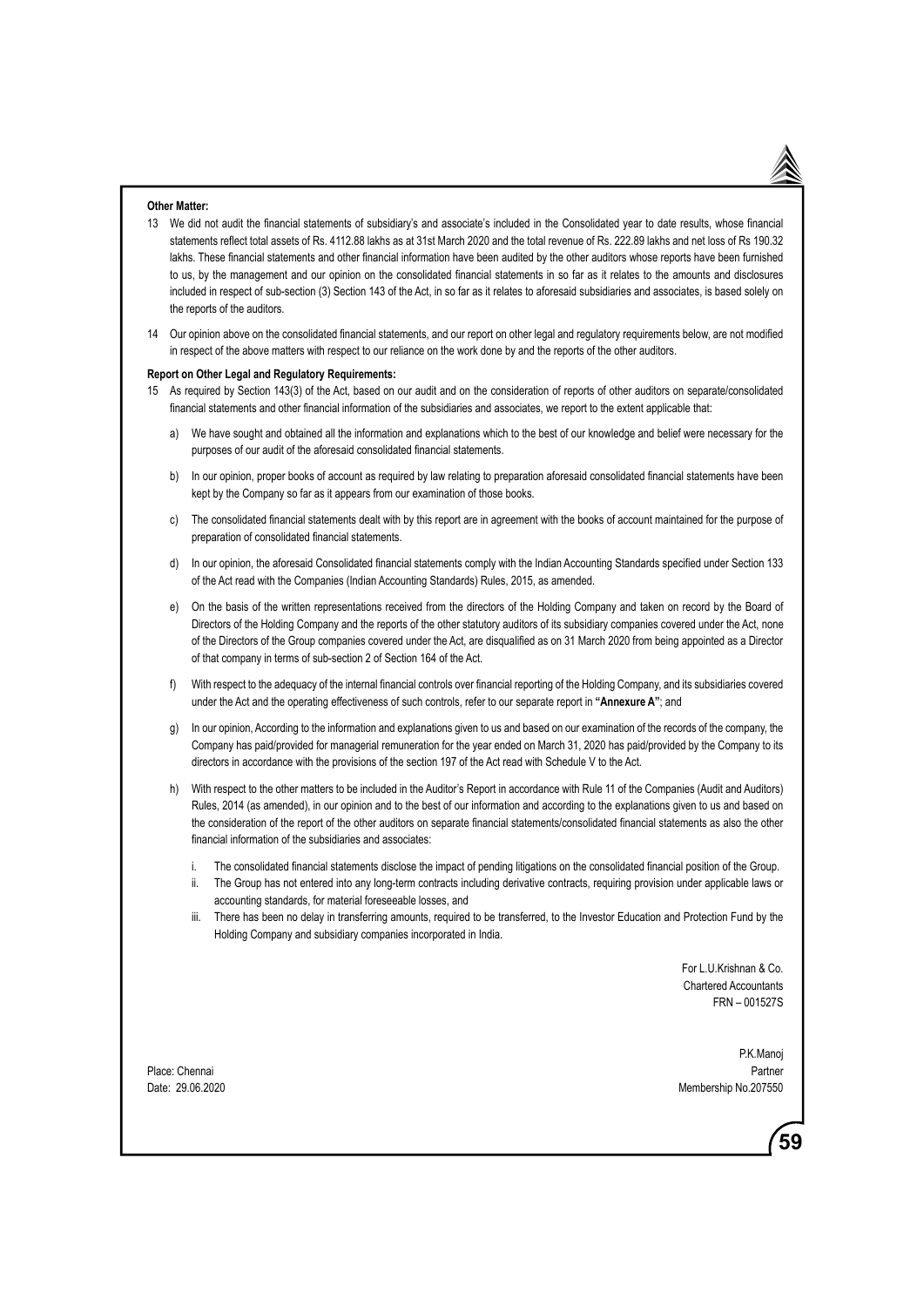#### **Other Matter:**

- 13 We did not audit the financial statements of subsidiary's and associate's included in the Consolidated year to date results, whose financial statements reflect total assets of Rs. 4112.88 lakhs as at 31st March 2020 and the total revenue of Rs. 222.89 lakhs and net loss of Rs 190.32 lakhs. These financial statements and other financial information have been audited by the other auditors whose reports have been furnished to us, by the management and our opinion on the consolidated financial statements in so far as it relates to the amounts and disclosures included in respect of sub-section (3) Section 143 of the Act, in so far as it relates to aforesaid subsidiaries and associates, is based solely on the reports of the auditors.
- 14 Our opinion above on the consolidated financial statements, and our report on other legal and regulatory requirements below, are not modified in respect of the above matters with respect to our reliance on the work done by and the reports of the other auditors.

#### **Report on Other Legal and Regulatory Requirements:**

- 15 As required by Section 143(3) of the Act, based on our audit and on the consideration of reports of other auditors on separate/consolidated financial statements and other financial information of the subsidiaries and associates, we report to the extent applicable that:
	- a) We have sought and obtained all the information and explanations which to the best of our knowledge and belief were necessary for the purposes of our audit of the aforesaid consolidated financial statements.
	- b) In our opinion, proper books of account as required by law relating to preparation aforesaid consolidated financial statements have been kept by the Company so far as it appears from our examination of those books.
	- c) The consolidated financial statements dealt with by this report are in agreement with the books of account maintained for the purpose of preparation of consolidated financial statements.
	- d) In our opinion, the aforesaid Consolidated financial statements comply with the Indian Accounting Standards specified under Section 133 of the Act read with the Companies (Indian Accounting Standards) Rules, 2015, as amended.
	- e) On the basis of the written representations received from the directors of the Holding Company and taken on record by the Board of Directors of the Holding Company and the reports of the other statutory auditors of its subsidiary companies covered under the Act, none of the Directors of the Group companies covered under the Act, are disqualified as on 31 March 2020 from being appointed as a Director of that company in terms of sub-section 2 of Section 164 of the Act.
	- f) With respect to the adequacy of the internal financial controls over financial reporting of the Holding Company, and its subsidiaries covered under the Act and the operating effectiveness of such controls, refer to our separate report in **"Annexure A"**; and
	- g) In our opinion, According to the information and explanations given to us and based on our examination of the records of the company, the Company has paid/provided for managerial remuneration for the year ended on March 31, 2020 has paid/provided by the Company to its directors in accordance with the provisions of the section 197 of the Act read with Schedule V to the Act.
	- h) With respect to the other matters to be included in the Auditor's Report in accordance with Rule 11 of the Companies (Audit and Auditors) Rules, 2014 (as amended), in our opinion and to the best of our information and according to the explanations given to us and based on the consideration of the report of the other auditors on separate financial statements/consolidated financial statements as also the other financial information of the subsidiaries and associates:
		- i. The consolidated financial statements disclose the impact of pending litigations on the consolidated financial position of the Group.
		- ii. The Group has not entered into any long-term contracts including derivative contracts, requiring provision under applicable laws or accounting standards, for material foreseeable losses, and
		- iii. There has been no delay in transferring amounts, required to be transferred, to the Investor Education and Protection Fund by the Holding Company and subsidiary companies incorporated in India.

For L.U.Krishnan & Co. Chartered Accountants FRN – 001527S

Date: 29.06.2020 Membership No.207550

P.K.Manoj Place: Chennai Partner et al. 2006. Il suoi est anno 1992 anno 1992 anno 1992 anno 1992 anno 1992 anno 1992 an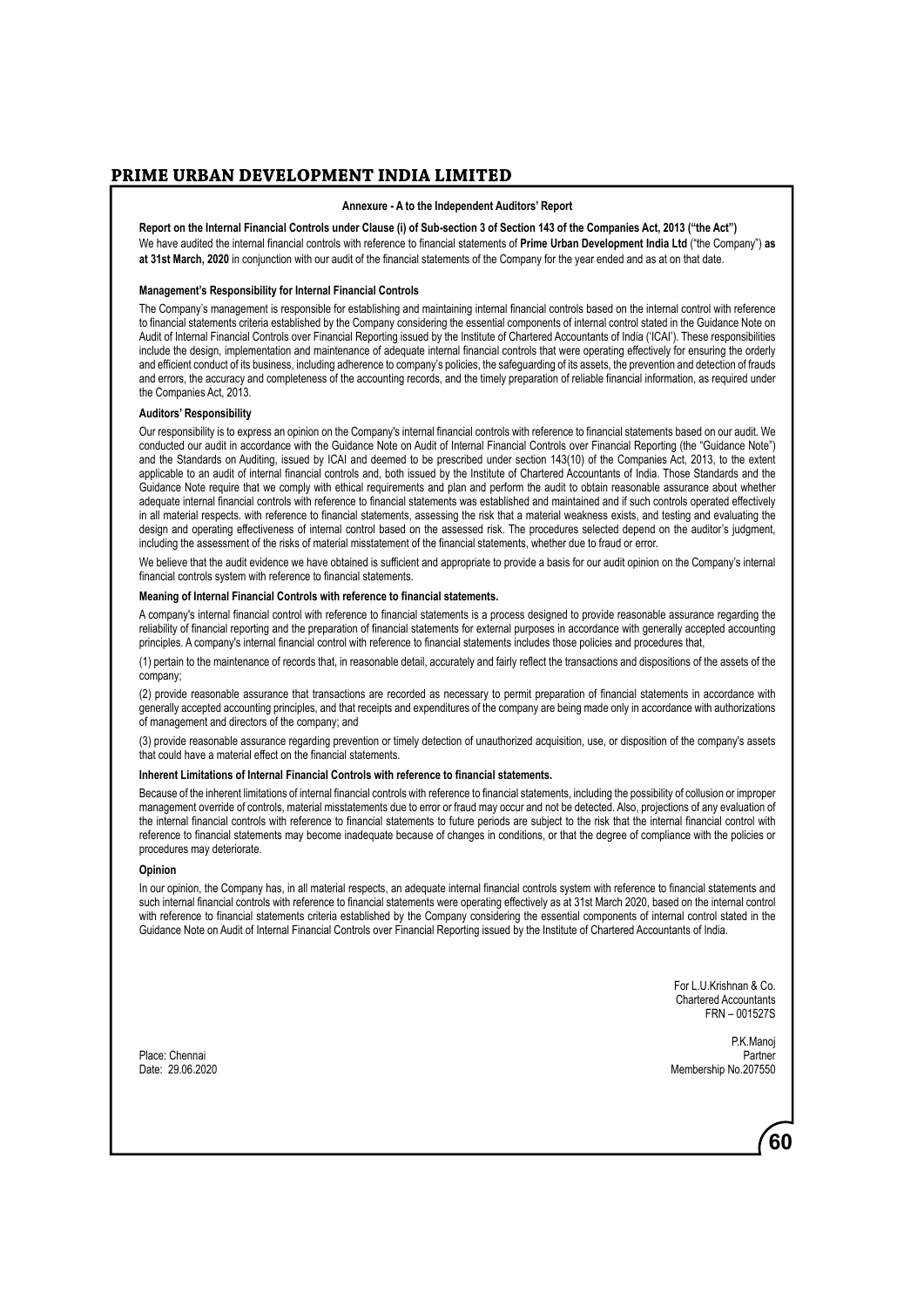#### **Annexure - A to the Independent Auditors' Report**

**Report on the Internal Financial Controls under Clause (i) of Sub-section 3 of Section 143 of the Companies Act, 2013 ("the Act")** We have audited the internal financial controls with reference to financial statements of **Prime Urban Development India Ltd** ("the Company") **as at 31st March, 2020** in conjunction with our audit of the financial statements of the Company for the year ended and as at on that date.

#### **Management's Responsibility for Internal Financial Controls**

The Company's management is responsible for establishing and maintaining internal financial controls based on the internal control with reference to financial statements criteria established by the Company considering the essential components of internal control stated in the Guidance Note on Audit of Internal Financial Controls over Financial Reporting issued by the Institute of Chartered Accountants of India ('ICAI'). These responsibilities include the design, implementation and maintenance of adequate internal financial controls that were operating effectively for ensuring the orderly and efficient conduct of its business, including adherence to company's policies, the safeguarding of its assets, the prevention and detection of frauds and errors, the accuracy and completeness of the accounting records, and the timely preparation of reliable financial information, as required under the Companies Act, 2013.

#### **Auditors' Responsibility**

Our responsibility is to express an opinion on the Company's internal financial controls with reference to financial statements based on our audit. We conducted our audit in accordance with the Guidance Note on Audit of Internal Financial Controls over Financial Reporting (the "Guidance Note") and the Standards on Auditing, issued by ICAI and deemed to be prescribed under section 143(10) of the Companies Act, 2013, to the extent applicable to an audit of internal financial controls and, both issued by the Institute of Chartered Accountants of India. Those Standards and the Guidance Note require that we comply with ethical requirements and plan and perform the audit to obtain reasonable assurance about whether adequate internal financial controls with reference to financial statements was established and maintained and if such controls operated effectively in all material respects. with reference to financial statements, assessing the risk that a material weakness exists, and testing and evaluating the design and operating effectiveness of internal control based on the assessed risk. The procedures selected depend on the auditor's judgment, including the assessment of the risks of material misstatement of the financial statements, whether due to fraud or error.

We believe that the audit evidence we have obtained is sufficient and appropriate to provide a basis for our audit opinion on the Company's internal financial controls system with reference to financial statements.

#### **Meaning of Internal Financial Controls with reference to financial statements.**

A company's internal financial control with reference to financial statements is a process designed to provide reasonable assurance regarding the reliability of financial reporting and the preparation of financial statements for external purposes in accordance with generally accepted accounting principles. A company's internal financial control with reference to financial statements includes those policies and procedures that,

(1) pertain to the maintenance of records that, in reasonable detail, accurately and fairly reflect the transactions and dispositions of the assets of the company;

(2) provide reasonable assurance that transactions are recorded as necessary to permit preparation of financial statements in accordance with generally accepted accounting principles, and that receipts and expenditures of the company are being made only in accordance with authorizations of management and directors of the company; and

(3) provide reasonable assurance regarding prevention or timely detection of unauthorized acquisition, use, or disposition of the company's assets that could have a material effect on the financial statements.

#### rent Limitations of Internal Financial Controls with reference to financial statements.

Because of the inherent limitations of internal financial controls with reference to financial statements, including the possibility of collusion or improper management override of controls, material misstatements due to error or fraud may occur and not be detected. Also, projections of any evaluation of the internal financial controls with reference to financial statements to future periods are subject to the risk that the internal financial control with reference to financial statements may become inadequate because of changes in conditions, or that the degree of compliance with the policies or procedures may deteriorate.

#### **Opinion**

In our opinion, the Company has, in all material respects, an adequate internal financial controls system with reference to financial statements and such internal financial controls with reference to financial statements were operating effectively as at 31st March 2020, based on the internal control with reference to financial statements criteria established by the Company considering the essential components of internal control stated in the Guidance Note on Audit of Internal Financial Controls over Financial Reporting issued by the Institute of Chartered Accountants of India.

> For L.U.Krishnan & Co. Chartered Accountants FRN – 001527S

P.K.Manoj Place: Chennai Partner et al. 2006. Il suoi est anno 1992 anno 1992 anno 1992 anno 1992 anno 1992 anno 1992 an Date: 29.06.2020 Membership No.207550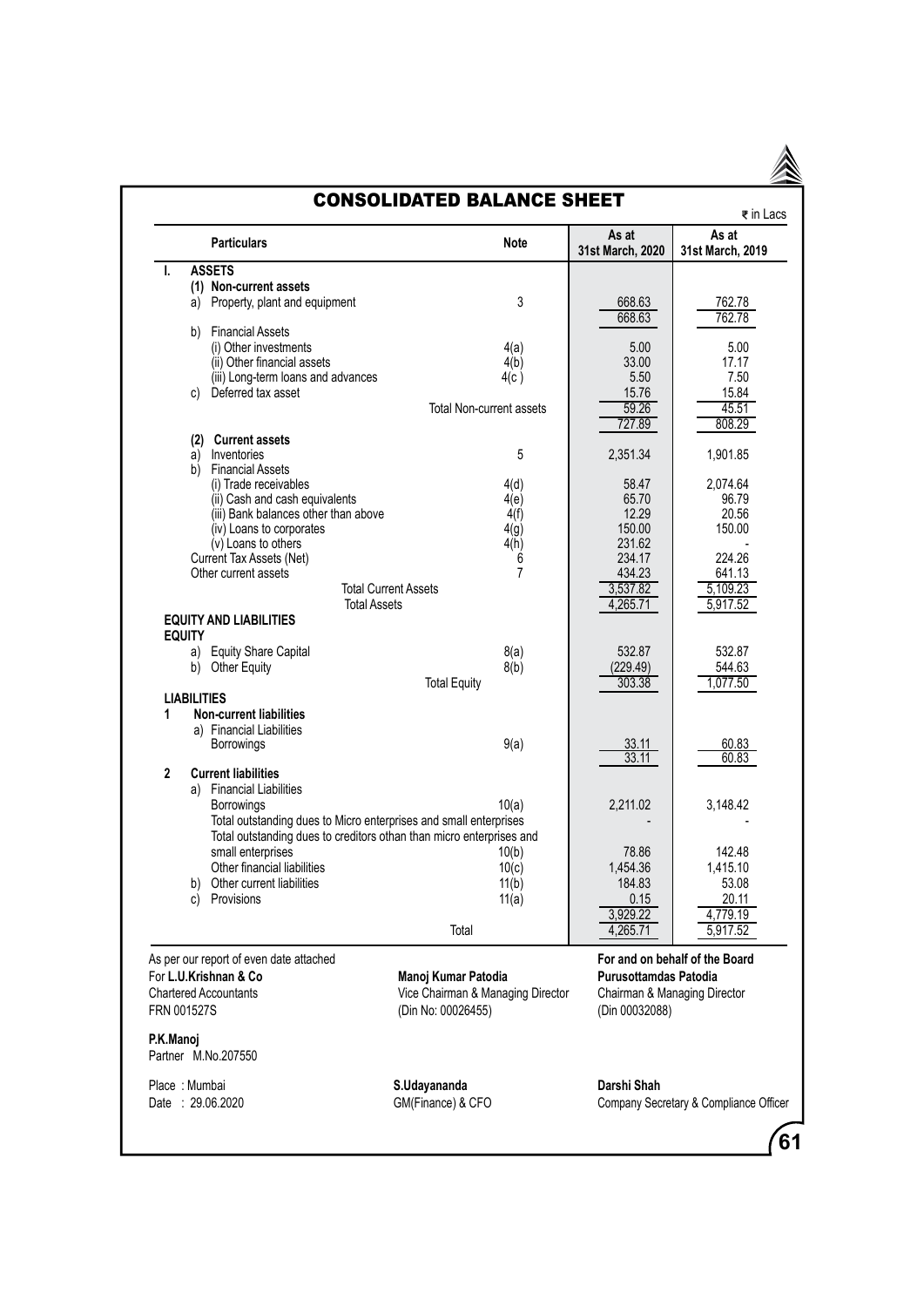|              |                    |                                                             | <b>CONSOLIDATED BALANCE SHEET</b>                                    |                              | $\overline{\mathbf{z}}$ in Lacs        |
|--------------|--------------------|-------------------------------------------------------------|----------------------------------------------------------------------|------------------------------|----------------------------------------|
|              |                    | <b>Particulars</b>                                          | <b>Note</b>                                                          | As at<br>31st March, 2020    | As at<br>31st March, 2019              |
| I.           |                    | <b>ASSETS</b>                                               |                                                                      |                              |                                        |
|              |                    | (1) Non-current assets                                      |                                                                      |                              |                                        |
|              |                    | a) Property, plant and equipment                            | 3                                                                    | 668.63<br>668.63             | 762.78<br>762.78                       |
|              |                    | b) Financial Assets                                         |                                                                      |                              |                                        |
|              |                    | (i) Other investments                                       | 4(a)                                                                 | 5.00                         | 5.00                                   |
|              |                    | (ii) Other financial assets                                 | 4(b)                                                                 | 33.00<br>5.50                | 17.17<br>7.50                          |
|              |                    | (iii) Long-term loans and advances<br>c) Deferred tax asset | 4(c)                                                                 | 15.76                        | 15.84                                  |
|              |                    |                                                             | <b>Total Non-current assets</b>                                      | 59.26                        | 45.51                                  |
|              |                    |                                                             |                                                                      | 727.89                       | 808.29                                 |
|              |                    | (2) Current assets<br>a) Inventories                        | 5                                                                    |                              | 1.901.85                               |
|              |                    | b) Financial Assets                                         |                                                                      | 2,351.34                     |                                        |
|              |                    | (i) Trade receivables                                       | 4(d)                                                                 | 58.47                        | 2,074.64                               |
|              |                    | (ii) Cash and cash equivalents                              | 4(e)                                                                 | 65.70                        | 96.79                                  |
|              |                    | (iii) Bank balances other than above                        | 4(f)                                                                 | 12.29                        | 20.56                                  |
|              |                    | (iv) Loans to corporates                                    | 4(g)                                                                 | 150.00                       | 150.00                                 |
|              |                    | (v) Loans to others                                         | 4(h)                                                                 | 231.62                       |                                        |
|              |                    | Current Tax Assets (Net)                                    | 6                                                                    | 234.17                       | 224.26                                 |
|              |                    | Other current assets                                        | 7                                                                    | 434.23                       | 641.13                                 |
|              |                    |                                                             | <b>Total Current Assets</b><br><b>Total Assets</b>                   | 3,537.82<br>4,265.71         | 5,109.23<br>5,917.52                   |
|              | <b>EQUITY</b>      | <b>EQUITY AND LIABILITIES</b>                               |                                                                      |                              |                                        |
|              |                    | a) Equity Share Capital<br>b) Other Equity                  | 8(a)                                                                 | 532.87                       | 532.87<br>544.63                       |
|              |                    |                                                             | 8(b)<br><b>Total Equity</b>                                          | (229.49)<br>303.38           | 1,077.50                               |
|              | <b>LIABILITIES</b> |                                                             |                                                                      |                              |                                        |
| 1            |                    | <b>Non-current liabilities</b>                              |                                                                      |                              |                                        |
|              |                    | a) Financial Liabilities                                    |                                                                      |                              |                                        |
|              |                    | Borrowings                                                  | 9(a)                                                                 | 33.11<br>33.11               | 60.83<br>60.83                         |
| $\mathbf{2}$ |                    | <b>Current liabilities</b>                                  |                                                                      |                              |                                        |
|              |                    | a) Financial Liabilities                                    |                                                                      |                              |                                        |
|              |                    | Borrowings                                                  | 10(a)                                                                | 2,211.02                     | 3,148.42                               |
|              |                    |                                                             | Total outstanding dues to Micro enterprises and small enterprises    |                              |                                        |
|              |                    |                                                             | Total outstanding dues to creditors othan than micro enterprises and |                              |                                        |
|              |                    | small enterprises                                           | 10(b)                                                                | 78.86                        | 142.48                                 |
|              |                    | Other financial liabilities                                 | 10(c)                                                                | 1,454.36                     | 1,415.10                               |
|              |                    | b) Other current liabilities                                | 11(b)                                                                | 184.83                       | 53.08                                  |
|              |                    | c) Provisions                                               | 11(a)                                                                | 0.15                         | 20.11                                  |
|              |                    |                                                             |                                                                      | 3,929.22                     | 4,779.19                               |
|              |                    |                                                             | Total                                                                | 4,265.71                     | 5,917.52                               |
|              |                    | As per our report of even date attached                     |                                                                      |                              | For and on behalf of the Board         |
|              |                    | For L.U.Krishnan & Co                                       | Manoj Kumar Patodia                                                  | <b>Purusottamdas Patodia</b> |                                        |
|              |                    | <b>Chartered Accountants</b>                                | Vice Chairman & Managing Director                                    |                              | Chairman & Managing Director           |
| FRN 001527S  |                    |                                                             | (Din No: 00026455)                                                   | (Din 00032088)               |                                        |
| P.K.Manoj    |                    | Partner M.No.207550                                         |                                                                      |                              |                                        |
|              | Place: Mumbai      |                                                             | S.Udayananda                                                         | Darshi Shah                  |                                        |
|              |                    | Date: 29.06.2020                                            | GM(Finance) & CFO                                                    |                              | Company Secretary & Compliance Officer |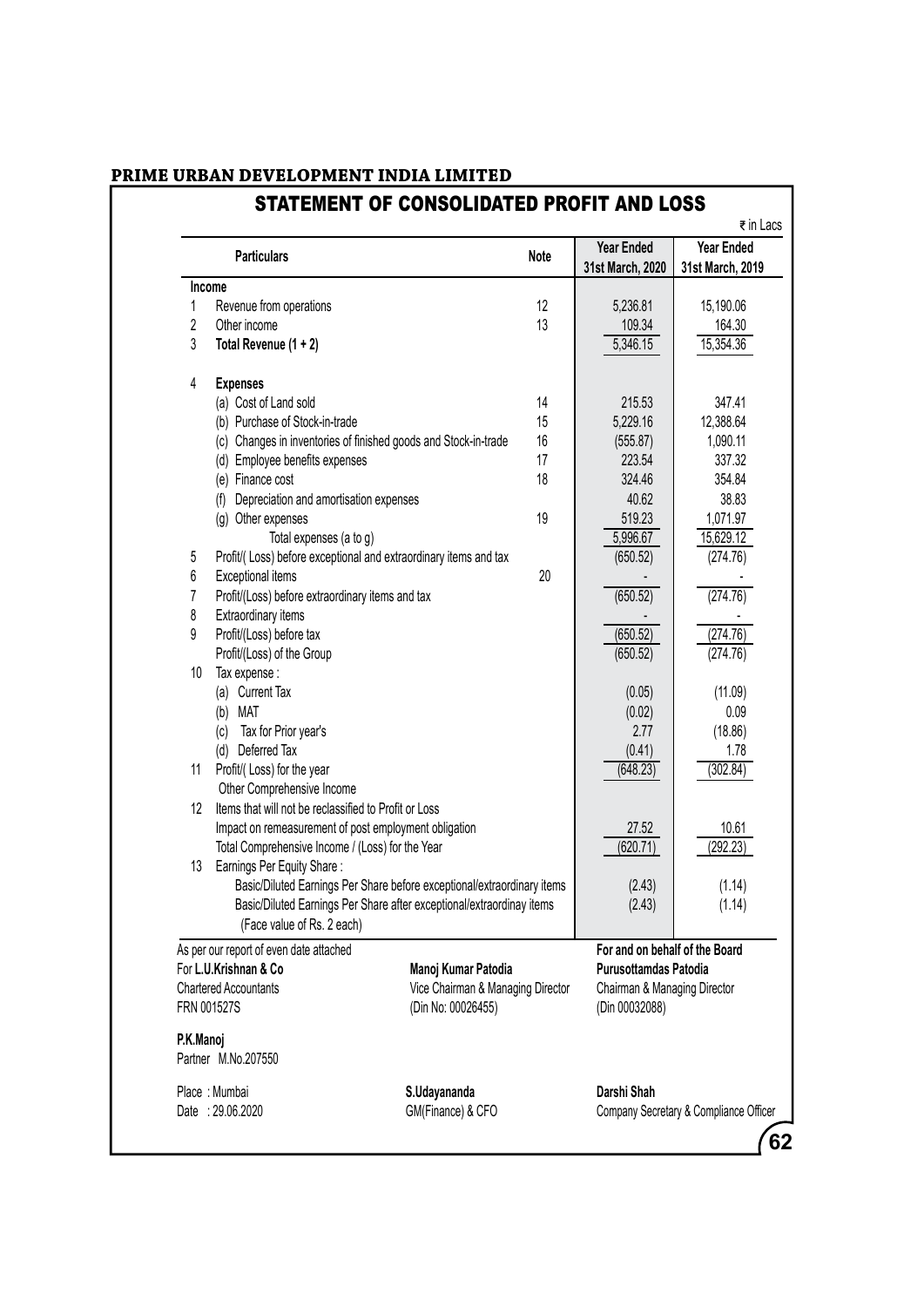|                | <b>Particulars</b>                                                      | Note                              | <b>Year Ended</b><br>31st March, 2020          | <b>Year Ended</b><br>31st March, 2019  |
|----------------|-------------------------------------------------------------------------|-----------------------------------|------------------------------------------------|----------------------------------------|
|                | Income                                                                  |                                   |                                                |                                        |
| 1              | Revenue from operations                                                 | 12                                | 5,236.81                                       | 15,190.06                              |
| $\overline{2}$ | Other income                                                            | 13                                | 109.34                                         | 164.30                                 |
| 3              | Total Revenue (1 + 2)                                                   |                                   | 5,346.15                                       | 15,354.36                              |
| 4              | <b>Expenses</b>                                                         |                                   |                                                |                                        |
|                | (a) Cost of Land sold                                                   | 14                                | 215.53                                         | 347.41                                 |
|                | (b) Purchase of Stock-in-trade                                          | 15                                | 5,229.16                                       | 12,388.64                              |
|                | (c) Changes in inventories of finished goods and Stock-in-trade         | 16                                | (555.87)                                       | 1,090.11                               |
|                | (d) Employee benefits expenses                                          | 17                                | 223.54                                         | 337.32                                 |
|                | (e) Finance cost                                                        | 18                                | 324.46                                         | 354.84                                 |
|                | (f) Depreciation and amortisation expenses                              |                                   | 40.62                                          | 38.83                                  |
|                | (g) Other expenses                                                      | 19                                | 519.23                                         | 1,071.97                               |
|                | Total expenses (a to g)                                                 |                                   | 5,996.67                                       | 15,629.12                              |
| 5              | Profit/(Loss) before exceptional and extraordinary items and tax        |                                   | (650.52)                                       | (274.76)                               |
| 6              | Exceptional items                                                       | 20                                |                                                |                                        |
| $\overline{7}$ | Profit/(Loss) before extraordinary items and tax                        |                                   | (650.52)                                       | (274.76)                               |
| 8              | Extraordinary items                                                     |                                   |                                                |                                        |
| 9              | Profit/(Loss) before tax                                                |                                   | (650.52)                                       | (274.76)                               |
|                | Profit/(Loss) of the Group                                              |                                   | (650.52)                                       | (274.76)                               |
| 10             | Tax expense :                                                           |                                   |                                                |                                        |
|                | (a) Current Tax                                                         |                                   | (0.05)                                         | (11.09)                                |
|                | $(b)$ MAT                                                               |                                   | (0.02)                                         | 0.09                                   |
|                | (c) Tax for Prior year's                                                |                                   | 2.77                                           | (18.86)                                |
|                | (d) Deferred Tax                                                        |                                   | (0.41)                                         | 1.78                                   |
| 11             | Profit/(Loss) for the year                                              |                                   | (648.23)                                       | (302.84)                               |
|                | Other Comprehensive Income                                              |                                   |                                                |                                        |
| 12             | Items that will not be reclassified to Profit or Loss                   |                                   |                                                |                                        |
|                | Impact on remeasurement of post employment obligation                   |                                   | 27.52                                          | 10.61                                  |
|                | Total Comprehensive Income / (Loss) for the Year                        |                                   | (620.71)                                       | (292.23)                               |
| 13             | Earnings Per Equity Share:                                              |                                   |                                                |                                        |
|                | Basic/Diluted Earnings Per Share before exceptional/extraordinary items |                                   | (2.43)                                         | (1.14)                                 |
|                | Basic/Diluted Earnings Per Share after exceptional/extraordinay items   |                                   | (2.43)                                         | (1.14)                                 |
|                | (Face value of Rs. 2 each)                                              |                                   |                                                |                                        |
|                | As per our report of even date attached                                 |                                   |                                                | For and on behalf of the Board         |
|                | For L.U.Krishnan & Co<br><b>Chartered Accountants</b>                   | Manoj Kumar Patodia               | Purusottamdas Patodia                          |                                        |
|                |                                                                         | Vice Chairman & Managing Director | Chairman & Managing Director<br>(Din 00032088) |                                        |
| P.K.Manoj      | FRN 001527S                                                             | (Din No: 00026455)                |                                                |                                        |
|                | Partner M.No.207550                                                     |                                   |                                                |                                        |
|                | Place: Mumbai                                                           | S.Udayananda                      | Darshi Shah                                    |                                        |
|                | Date: 29.06.2020<br>GM(Finance) & CFO                                   |                                   |                                                | Company Secretary & Compliance Officer |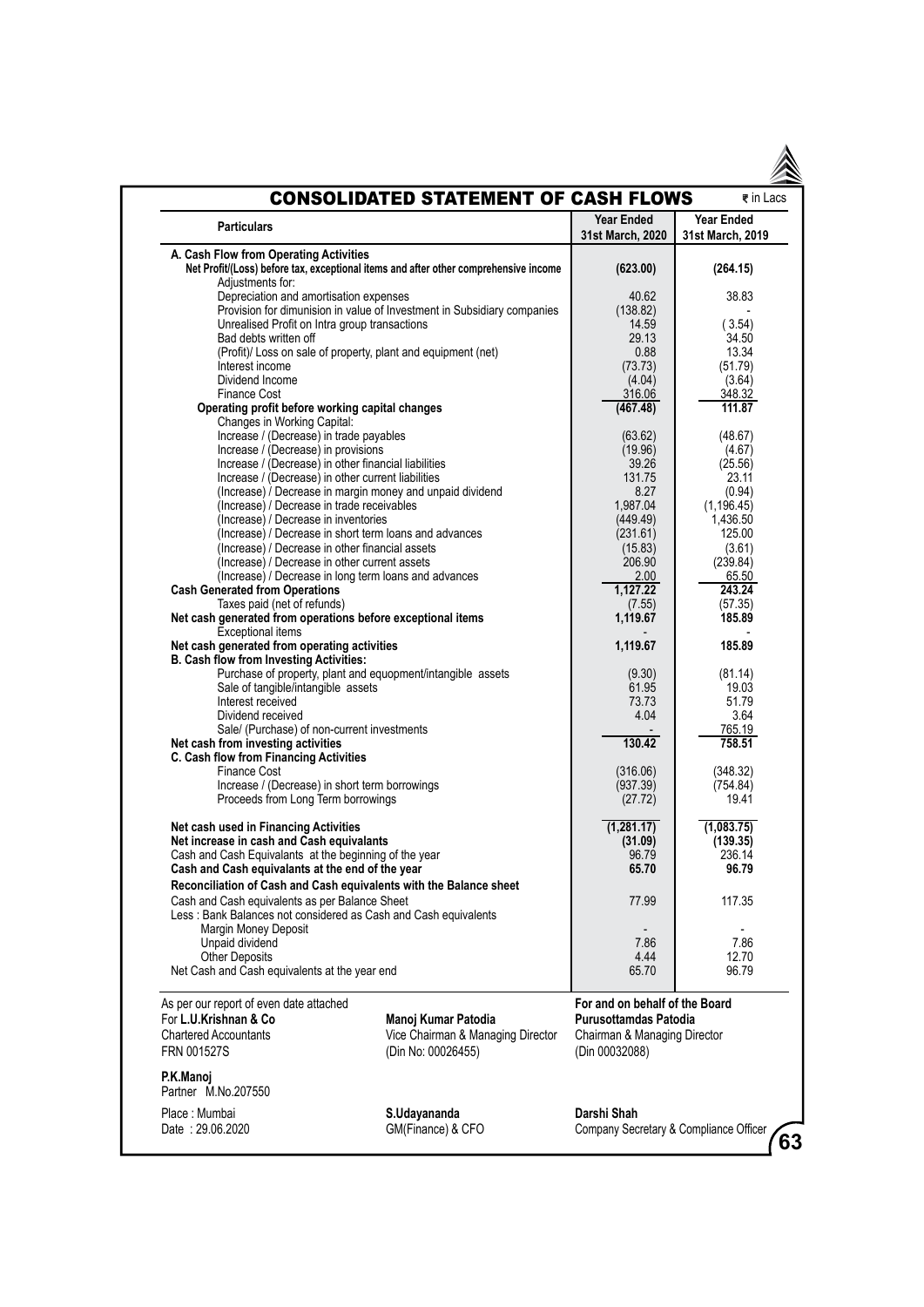|                                                                                      | <b>CONSOLIDATED STATEMENT OF CASH FLOWS</b>                             |                                       | $\overline{\mathbf{z}}$ in Lacs       |  |
|--------------------------------------------------------------------------------------|-------------------------------------------------------------------------|---------------------------------------|---------------------------------------|--|
| <b>Particulars</b>                                                                   |                                                                         | <b>Year Ended</b><br>31st March, 2020 | <b>Year Ended</b><br>31st March, 2019 |  |
| A. Cash Flow from Operating Activities                                               |                                                                         |                                       |                                       |  |
| Net Profit/(Loss) before tax, exceptional items and after other comprehensive income |                                                                         | (623.00)                              | (264.15)                              |  |
| Adjustments for:                                                                     |                                                                         |                                       |                                       |  |
| Depreciation and amortisation expenses                                               |                                                                         | 40.62                                 | 38.83                                 |  |
|                                                                                      | Provision for dimunision in value of Investment in Subsidiary companies | (138.82)                              |                                       |  |
| Unrealised Profit on Intra group transactions                                        |                                                                         | 14.59                                 | (3.54)                                |  |
| Bad debts written off                                                                |                                                                         | 29.13                                 | 34.50                                 |  |
| (Profit)/ Loss on sale of property, plant and equipment (net)<br>Interest income     |                                                                         | 0.88<br>(73.73)                       | 13.34<br>(51.79)                      |  |
| Dividend Income                                                                      |                                                                         | (4.04)                                | (3.64)                                |  |
| <b>Finance Cost</b>                                                                  |                                                                         | 316.06                                | 348.32                                |  |
| Operating profit before working capital changes                                      |                                                                         | (467.48)                              | 111.87                                |  |
| Changes in Working Capital:                                                          |                                                                         |                                       |                                       |  |
| Increase / (Decrease) in trade payables                                              |                                                                         | (63.62)                               | (48.67)                               |  |
| Increase / (Decrease) in provisions                                                  |                                                                         | (19.96)                               | (4.67)                                |  |
| Increase / (Decrease) in other financial liabilities                                 |                                                                         | 39.26                                 | (25.56)                               |  |
| Increase / (Decrease) in other current liabilities                                   |                                                                         | 131.75                                | 23.11                                 |  |
| (Increase) / Decrease in margin money and unpaid dividend                            |                                                                         | 8.27                                  | (0.94)                                |  |
| (Increase) / Decrease in trade receivables                                           |                                                                         | 1,987.04                              | (1, 196.45)                           |  |
| (Increase) / Decrease in inventories                                                 |                                                                         | (449.49)                              | 1,436.50                              |  |
| (Increase) / Decrease in short term loans and advances                               |                                                                         | (231.61)                              | 125.00                                |  |
| (Increase) / Decrease in other financial assets                                      |                                                                         | (15.83)                               | (3.61)                                |  |
| (Increase) / Decrease in other current assets                                        |                                                                         | 206.90                                | (239.84)                              |  |
| (Increase) / Decrease in long term loans and advances                                |                                                                         | 2.00                                  | 65.50                                 |  |
| <b>Cash Generated from Operations</b>                                                |                                                                         | 1,127.22<br>(7.55)                    | 243.24<br>(57.35)                     |  |
| Taxes paid (net of refunds)                                                          | Net cash generated from operations before exceptional items             |                                       |                                       |  |
| Exceptional items                                                                    |                                                                         |                                       |                                       |  |
| Net cash generated from operating activities                                         |                                                                         | 1,119.67                              | 185.89                                |  |
| <b>B. Cash flow from Investing Activities:</b>                                       |                                                                         |                                       |                                       |  |
| Purchase of property, plant and equopment/intangible assets                          |                                                                         | (9.30)                                | (81.14)                               |  |
| Sale of tangible/intangible assets                                                   |                                                                         | 61.95                                 | 19.03                                 |  |
| Interest received                                                                    |                                                                         | 73.73                                 | 51.79                                 |  |
| Dividend received                                                                    |                                                                         | 4.04                                  | 3.64                                  |  |
| Sale/ (Purchase) of non-current investments<br>Net cash from investing activities    |                                                                         | 130.42                                | 765.19<br>758.51                      |  |
| C. Cash flow from Financing Activities                                               |                                                                         |                                       |                                       |  |
| <b>Finance Cost</b>                                                                  |                                                                         | (316.06)                              | (348.32)                              |  |
| Increase / (Decrease) in short term borrowings                                       |                                                                         | (937.39)                              | (754.84)                              |  |
| Proceeds from Long Term borrowings                                                   |                                                                         | (27.72)                               | 19.41                                 |  |
|                                                                                      |                                                                         |                                       |                                       |  |
| Net cash used in Financing Activities                                                |                                                                         | (1, 281.17)                           | (1,083.75)                            |  |
| Net increase in cash and Cash equivalants                                            |                                                                         | (31.09)                               | (139.35)                              |  |
| Cash and Cash Equivalants at the beginning of the year                               |                                                                         | 96.79                                 | 236.14                                |  |
| Cash and Cash equivalants at the end of the year                                     |                                                                         | 65.70                                 | 96.79                                 |  |
| Reconciliation of Cash and Cash equivalents with the Balance sheet                   |                                                                         |                                       |                                       |  |
| Cash and Cash equivalents as per Balance Sheet                                       |                                                                         | 77.99                                 | 117.35                                |  |
| Less: Bank Balances not considered as Cash and Cash equivalents                      |                                                                         |                                       |                                       |  |
| Margin Money Deposit                                                                 |                                                                         |                                       |                                       |  |
| Unpaid dividend<br><b>Other Deposits</b>                                             |                                                                         | 7.86                                  | 7.86<br>12.70                         |  |
| Net Cash and Cash equivalents at the year end                                        |                                                                         | 4.44<br>65.70                         | 96.79                                 |  |
|                                                                                      |                                                                         |                                       |                                       |  |
| As per our report of even date attached                                              |                                                                         | For and on behalf of the Board        |                                       |  |
| For L.U.Krishnan & Co                                                                | Manoj Kumar Patodia                                                     | Purusottamdas Patodia                 |                                       |  |
| <b>Chartered Accountants</b>                                                         | Vice Chairman & Managing Director                                       | Chairman & Managing Director          |                                       |  |
| FRN 001527S                                                                          | (Din No: 00026455)                                                      | (Din 00032088)                        |                                       |  |
|                                                                                      |                                                                         |                                       |                                       |  |
| P.K.Manoj                                                                            |                                                                         |                                       |                                       |  |
| Partner M.No.207550                                                                  |                                                                         |                                       |                                       |  |
|                                                                                      |                                                                         |                                       |                                       |  |
| Place: Mumbai                                                                        | S.Udayananda                                                            | Darshi Shah                           |                                       |  |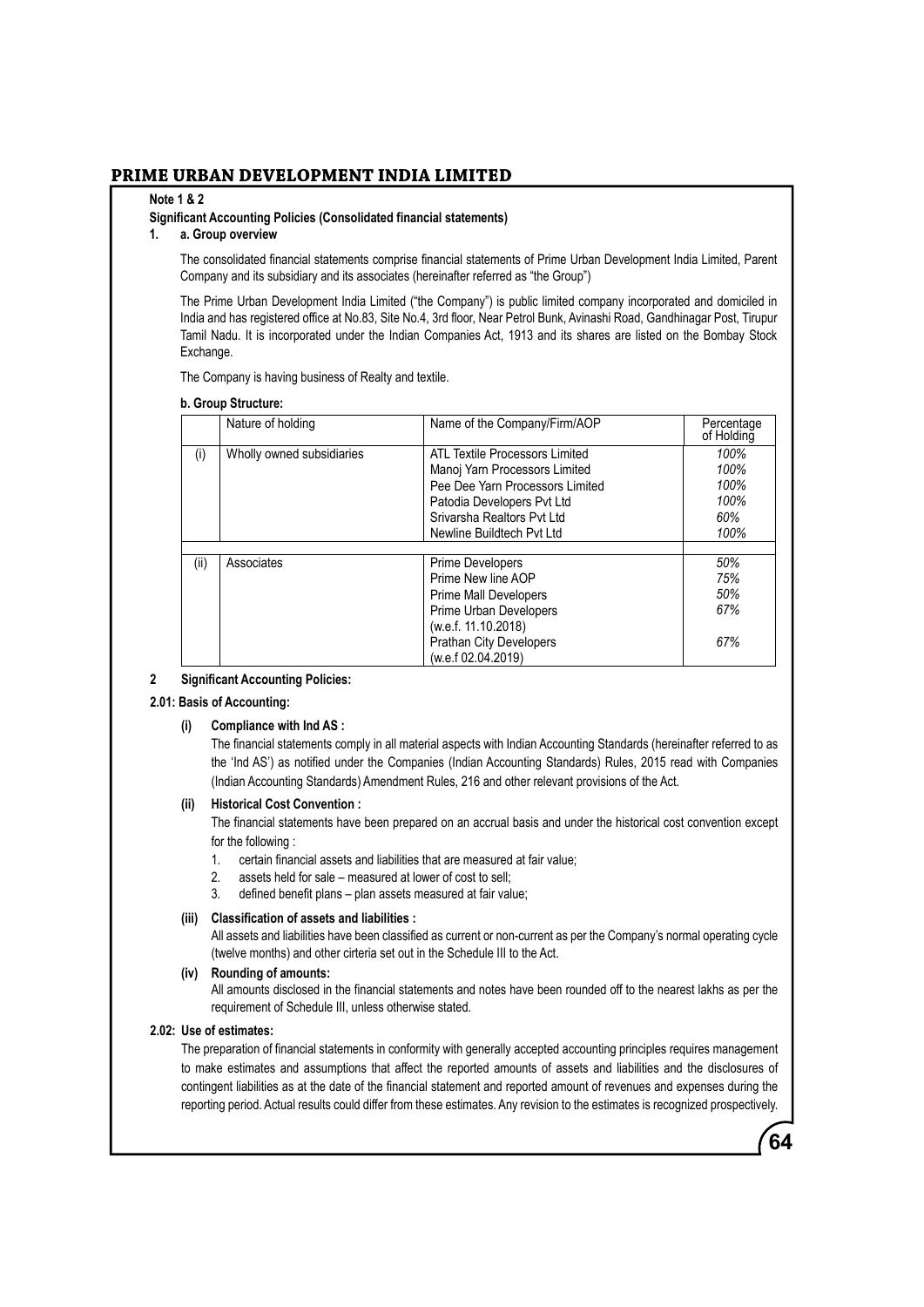### **Note 1 & 2**

### **Significant Accounting Policies (Consolidated financial statements)**

### **1. a. Group overview**

 The consolidated financial statements comprise financial statements of Prime Urban Development India Limited, Parent Company and its subsidiary and its associates (hereinafter referred as "the Group")

 The Prime Urban Development India Limited ("the Company") is public limited company incorporated and domiciled in India and has registered office at No.83, Site No.4, 3rd floor, Near Petrol Bunk, Avinashi Road, Gandhinagar Post, Tirupur Tamil Nadu. It is incorporated under the Indian Companies Act, 1913 and its shares are listed on the Bombay Stock Exchange.

The Company is having business of Realty and textile.

### **b. Group Structure:**

|      | Nature of holding         | Name of the Company/Firm/AOP                                                                                                                                                    | Percentage<br>of Holding        |
|------|---------------------------|---------------------------------------------------------------------------------------------------------------------------------------------------------------------------------|---------------------------------|
| (i)  | Wholly owned subsidiaries | ATL Textile Processors Limited<br>Manoj Yarn Processors Limited<br>Pee Dee Yarn Processors Limited                                                                              | 100%<br>100%<br>100%            |
|      |                           | Patodia Developers Pvt Ltd<br>Srivarsha Realtors Pyt Ltd<br>Newline Buildtech Pyt Ltd                                                                                           | 100%<br>60%<br>100%             |
|      |                           |                                                                                                                                                                                 |                                 |
| (ii) | Associates                | Prime Developers<br>Prime New line AOP<br><b>Prime Mall Developers</b><br>Prime Urban Developers<br>(w.e.f. 11.10.2018)<br><b>Prathan City Developers</b><br>(w.e.f 02.04.2019) | 50%<br>75%<br>50%<br>67%<br>67% |

### **2 Significant Accounting Policies:**

### **2.01: Basis of Accounting:**

### **(i) Compliance with Ind AS :**

 The financial statements comply in all material aspects with Indian Accounting Standards (hereinafter referred to as the 'Ind AS') as notified under the Companies (Indian Accounting Standards) Rules, 2015 read with Companies (Indian Accounting Standards) Amendment Rules, 216 and other relevant provisions of the Act.

### **(ii) Historical Cost Convention :**

 The financial statements have been prepared on an accrual basis and under the historical cost convention except for the following :

- 1. certain financial assets and liabilities that are measured at fair value;
- 2. assets held for sale measured at lower of cost to sell;
- 3. defined benefit plans plan assets measured at fair value;

### **(iii) Classification of assets and liabilities :**

 All assets and liabilities have been classified as current or non-current as per the Company's normal operating cycle (twelve months) and other cirteria set out in the Schedule III to the Act.

### **(iv) Rounding of amounts:**

 All amounts disclosed in the financial statements and notes have been rounded off to the nearest lakhs as per the requirement of Schedule III, unless otherwise stated.

### **2.02: Use of estimates:**

The preparation of financial statements in conformity with generally accepted accounting principles requires management to make estimates and assumptions that affect the reported amounts of assets and liabilities and the disclosures of contingent liabilities as at the date of the financial statement and reported amount of revenues and expenses during the reporting period. Actual results could differ from these estimates. Any revision to the estimates is recognized prospectively.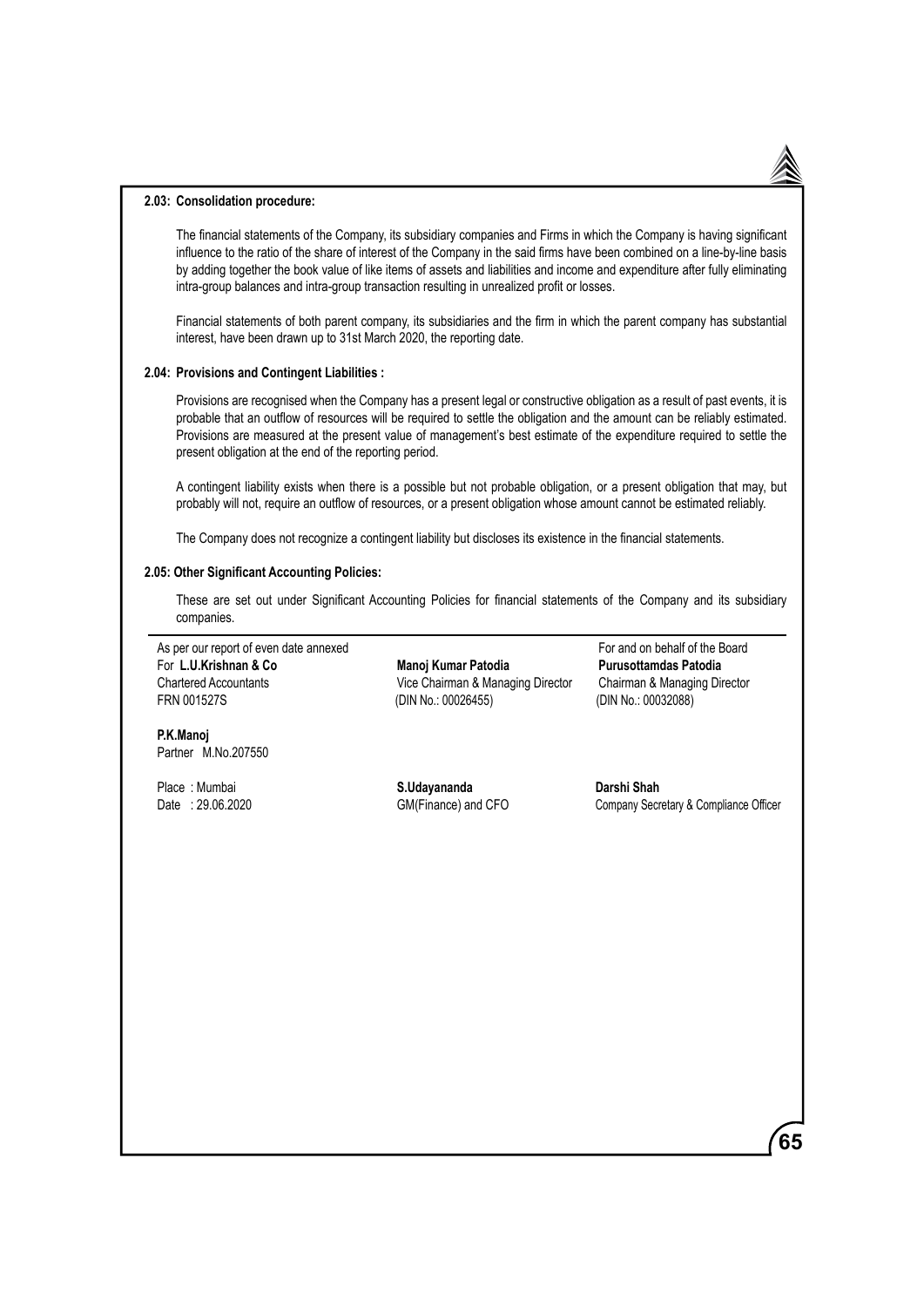### **2.03: Consolidation procedure:**

 The financial statements of the Company, its subsidiary companies and Firms in which the Company is having significant influence to the ratio of the share of interest of the Company in the said firms have been combined on a line-by-line basis by adding together the book value of like items of assets and liabilities and income and expenditure after fully eliminating intra-group balances and intra-group transaction resulting in unrealized profit or losses.

 Financial statements of both parent company, its subsidiaries and the firm in which the parent company has substantial interest, have been drawn up to 31st March 2020, the reporting date.

### **2.04: Provisions and Contingent Liabilities :**

 Provisions are recognised when the Company has a present legal or constructive obligation as a result of past events, it is probable that an outflow of resources will be required to settle the obligation and the amount can be reliably estimated. Provisions are measured at the present value of management's best estimate of the expenditure required to settle the present obligation at the end of the reporting period.

 A contingent liability exists when there is a possible but not probable obligation, or a present obligation that may, but probably will not, require an outflow of resources, or a present obligation whose amount cannot be estimated reliably.

The Company does not recognize a contingent liability but discloses its existence in the financial statements.

### **2.05: Other Significant Accounting Policies:**

 These are set out under Significant Accounting Policies for financial statements of the Company and its subsidiary companies.

**65** As per our report of even date annexed For and on behalf of the Board For **L.U.Krishnan & Co Manoj Kumar Patodia Purusottamdas Patodia**  Chartered Accountants Vice Chairman & Managing Director Chairman & Managing Director FRN 001527S (DIN No.: 00026455) (DIN No.: 00032088) **P.K.Manoj**  Partner M.No.207550 Place : Mumbai **S.Udayananda Darshi Shah** Date : 29.06.2020 GM(Finance) and CFO Company Secretary & Compliance Officer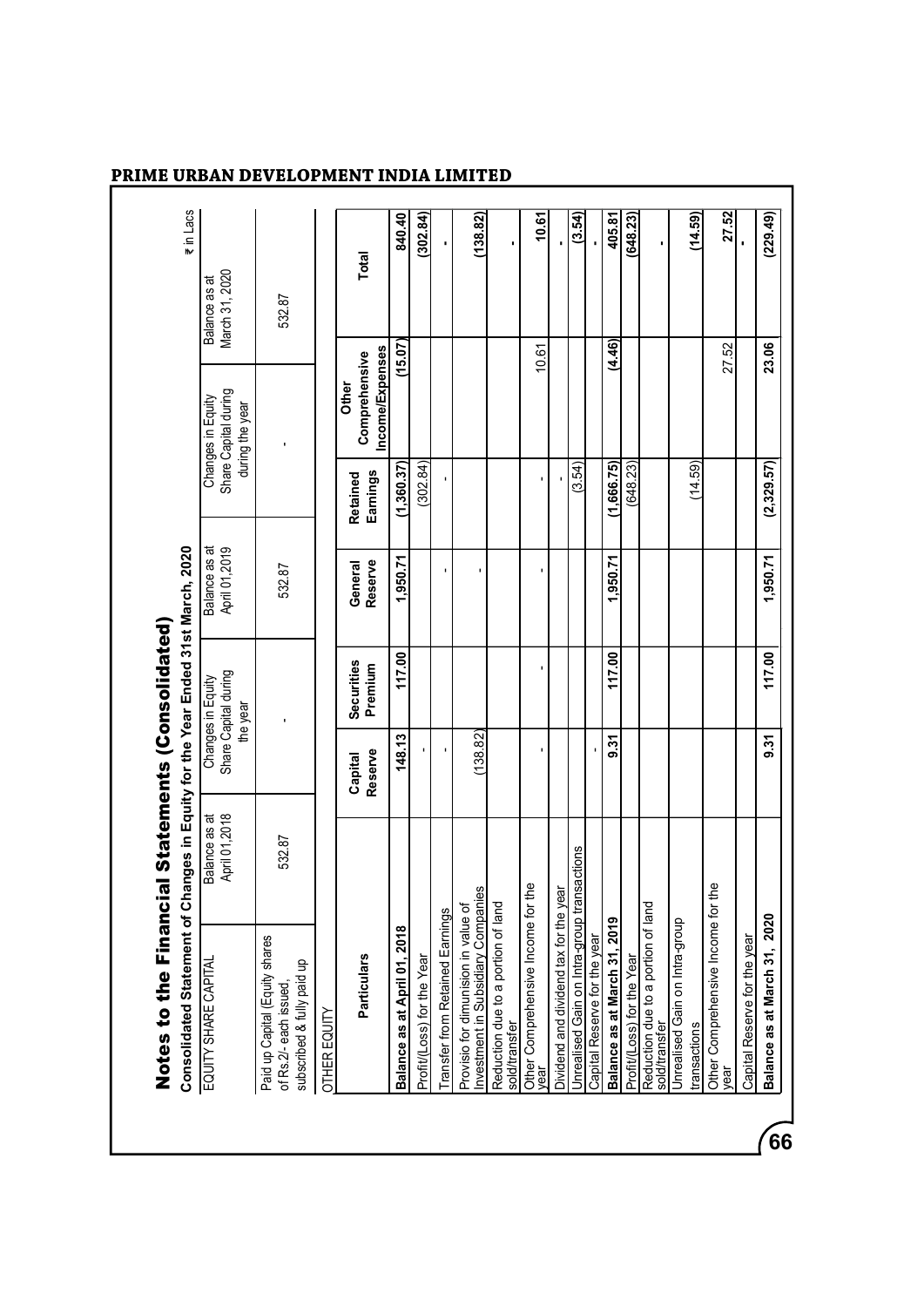| Consolidated Statement of Changes in Equity for the Year Ended 31st March, 2020      |                                |                    |                                                       |                                |                      |                                                              |                                 | ₹ in Lacs |
|--------------------------------------------------------------------------------------|--------------------------------|--------------------|-------------------------------------------------------|--------------------------------|----------------------|--------------------------------------------------------------|---------------------------------|-----------|
| EQUITY SHARE CAPITAL                                                                 | April 01,2018<br>Balance as at |                    | Share Capital during<br>Changes in Equity<br>the year | Balance as at<br>April 01,2019 |                      | Share Capital during<br>Changes in Equity<br>during the year | March 31, 2020<br>Balance as at |           |
| Paid up Capital (Equity shares<br>subscribed & fully paid up<br>of Rs.2/-each issued | 532.87                         |                    |                                                       | 532.87                         |                      |                                                              | 532.87                          |           |
| OTHER EQUITY                                                                         |                                |                    |                                                       |                                |                      |                                                              |                                 |           |
| <b>Particulars</b>                                                                   |                                | Reserve<br>Capital | <b>Securities</b><br>Premium                          | Reserve<br>General             | Earnings<br>Retained | Income/Expenses<br>Comprehensive<br>Other                    | Total                           |           |
| Balance as at April 01, 2018                                                         |                                | 148.13             | 117.00                                                | 1,950.71                       | (1,360.37)           |                                                              | (15.07)                         | 840.40    |
| Profit/(Loss) for the Year                                                           |                                |                    |                                                       |                                | (302.84)             |                                                              |                                 | (302.84)  |
| Transfer from Retained Earnings                                                      |                                |                    |                                                       |                                |                      |                                                              |                                 |           |
| Investment in Subsidiary Companies<br>Provisio for dimunision in value of            |                                | (138.82)           |                                                       |                                |                      |                                                              |                                 | (138.82)  |
| Reduction due to a portion of land<br>sold/transfer                                  |                                |                    |                                                       |                                |                      |                                                              |                                 |           |
| Other Comprehensive Income for the<br>year                                           |                                |                    |                                                       |                                | $\mathbf{I}$         |                                                              | 10.61                           | 10.61     |
| Dividend and dividend tax for the year                                               |                                |                    |                                                       |                                |                      |                                                              |                                 |           |
| Unrealised Gain on Intra-group transactions                                          |                                |                    |                                                       |                                | (3.54)               |                                                              |                                 | (3.54)    |
| Capital Reserve for the year                                                         |                                |                    |                                                       |                                |                      |                                                              |                                 |           |
| Balance as at March 31, 2019                                                         |                                | 31                 | 117.00                                                | 1,950.71                       | (1,666.75)           |                                                              | (4.46)                          | 405.81    |
| Profit/(Loss) for the Year                                                           |                                |                    |                                                       |                                | (648.23)             |                                                              |                                 | (648.23)  |
| Reduction due to a portion of land<br>sold/transfer                                  |                                |                    |                                                       |                                |                      |                                                              |                                 | ı,        |
| Unrealised Gain on Intra-group<br>transactions                                       |                                |                    |                                                       |                                | (14.59)              |                                                              |                                 | (14.59)   |
| Other Comprehensive Income for th<br>year                                            | $\mathbf{\underline{\omega}}$  |                    |                                                       |                                |                      |                                                              | 27.52                           | 27.52     |
| Capital Reserve for the year                                                         |                                |                    |                                                       |                                |                      |                                                              |                                 |           |
| Balance as at March 31, 2020                                                         |                                | 31                 | 117.00                                                | 1,950.71                       | (2,329.57)           |                                                              | 23.06                           | (229.49)  |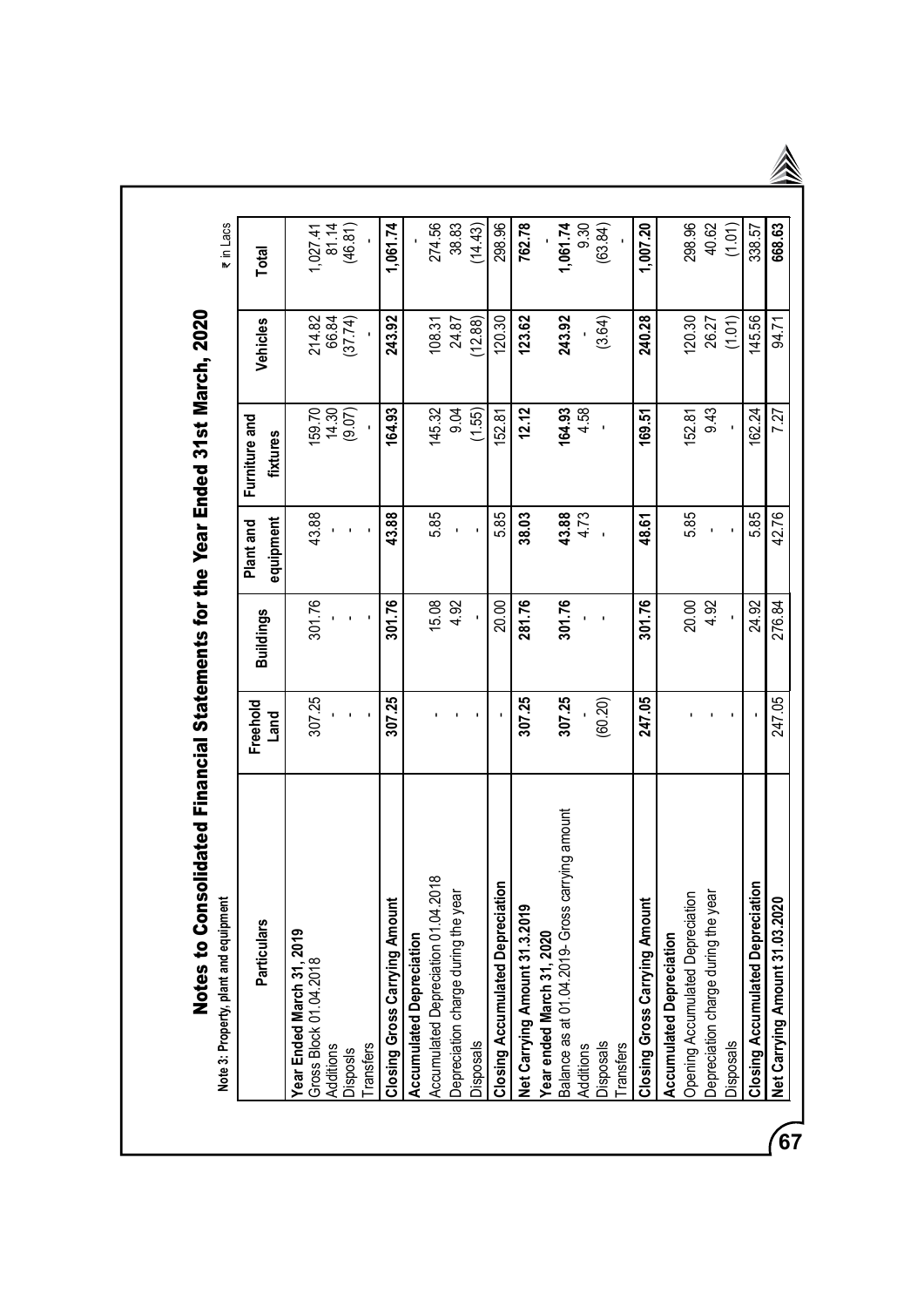| Notes to Consolidate<br>Note 3: Property, plant and equipment |                         |                  |                        | ed Financial Statements for the Year Ended 31st March, 2020 |                 | ₹in Lacs          |
|---------------------------------------------------------------|-------------------------|------------------|------------------------|-------------------------------------------------------------|-----------------|-------------------|
| <b>Particulars</b>                                            | Freehold<br><b>Land</b> | <b>Buildings</b> | equipment<br>Plant and | Furniture and<br>fixtures                                   | Vehicles        | Total             |
| Year Ended March 31, 2019                                     |                         |                  |                        |                                                             |                 |                   |
| Gross Block 01.04.2018<br>Additions                           | 307.25                  | 301.76           | 43.88                  | 159.70<br>14.30                                             | 214.82<br>66.84 | 81.14<br>1,027.41 |
| <b>Disposls</b>                                               |                         |                  |                        | (9.07)                                                      | (37.74)         | (46.81)           |
| ransfers                                                      |                         |                  |                        |                                                             |                 |                   |
| Closing Gross Carrying Amount                                 | 307.25                  | 301.76           | 43.88                  | 164.93                                                      | 243.92          | 1,061.74          |
| <b>Accumulated Depreciation</b>                               |                         |                  |                        |                                                             |                 |                   |
| Accumulated Depreciation 01.04.2018                           |                         | 15.08            | 5.85                   | 145.32                                                      | 108.31          | 274.56            |
| Depreciation charge during the year                           |                         | 4.92             |                        | 9.04                                                        | 24.87           | 38.83             |
| <b>Disposals</b>                                              |                         |                  | $\mathbf{I}$           | (1.55)                                                      | (12.88)         | (14.43)           |
| <b>Closing Accumulated Depreciation</b>                       |                         | 20.00            | 5.85                   | 152.81                                                      | 120.30          | 298.96            |
| Net Carrying Amount 31.3.2019                                 | 307.25                  | 281.76           | 38.03                  | 12.12                                                       | 123.62          | 762.78            |
| Year ended March 31, 2020                                     |                         |                  |                        |                                                             |                 |                   |
| Balance as at 01.04.2019- Gross carrying amount               | 307.25                  | 301.76           | 43.88                  | 164.93                                                      | 243.92          | 1,061.74          |
| Additions                                                     |                         |                  | 4.73                   | 4.58                                                        |                 | 9.30              |
| <b>Disposals</b><br>Transfers                                 | (60.20)                 | $\blacksquare$   |                        |                                                             | (3.64)          | (63.84)           |
| Closing Gross Carrying Amount                                 | 247.05                  | 301.76           | 48.61                  | 169.51                                                      | 240.28          | 1,007.20          |
| <b>Accumulated Depreciation</b>                               |                         |                  |                        |                                                             |                 |                   |
| Opening Accumulated Depreciation                              |                         | 20.00            | 5.85                   | 152.81                                                      | 120.30          | 298.96            |
| Depreciation charge during the year                           |                         | 4.92             |                        | 9.43                                                        | 26.27           | 40.62             |
| Disposals                                                     |                         |                  |                        |                                                             | (1.01)          | (1.01)            |
| <b>Closing Accumulated Depreciation</b>                       |                         | 24.92            | 5.85                   | 162.24                                                      | 145.56          | 338.57            |
|                                                               |                         |                  |                        |                                                             |                 |                   |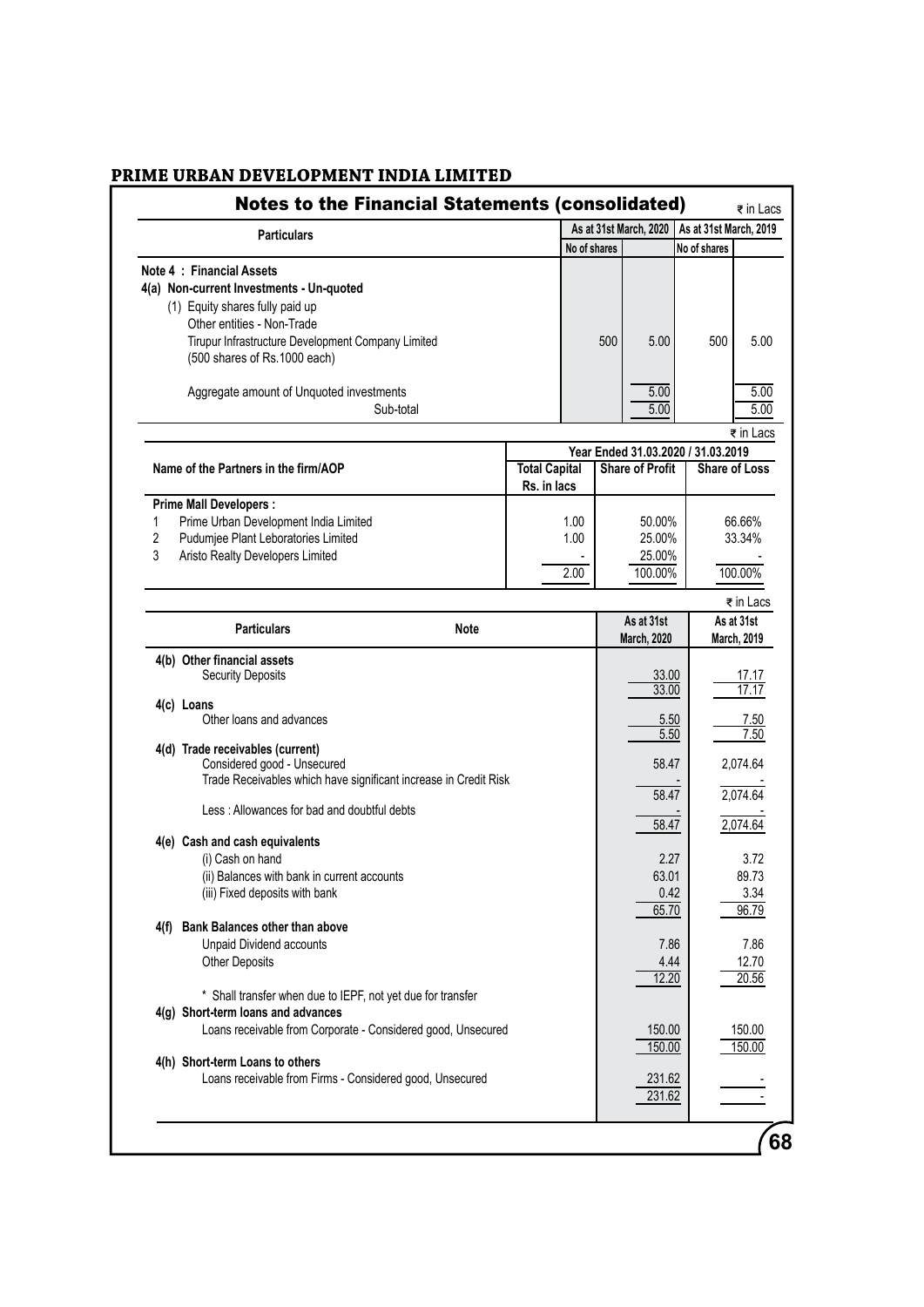|                          |                                                                                                                                                                   |                                     |              |     | As at 31st March, 2020           | As at 31st March, 2019                                     |                                 |
|--------------------------|-------------------------------------------------------------------------------------------------------------------------------------------------------------------|-------------------------------------|--------------|-----|----------------------------------|------------------------------------------------------------|---------------------------------|
|                          | <b>Particulars</b>                                                                                                                                                |                                     | No of shares |     |                                  | No of shares                                               |                                 |
|                          | Note 4: Financial Assets<br>4(a) Non-current Investments - Un-quoted<br>(1) Equity shares fully paid up<br>Other entities - Non-Trade                             |                                     |              |     |                                  |                                                            |                                 |
|                          | Tirupur Infrastructure Development Company Limited<br>(500 shares of Rs.1000 each)                                                                                |                                     |              | 500 | 5.00                             | 500                                                        | 5.00                            |
|                          | Aggregate amount of Unquoted investments<br>Sub-total                                                                                                             |                                     |              |     | 5.00<br>5.00                     |                                                            | 5.00<br>5.00                    |
|                          |                                                                                                                                                                   |                                     |              |     |                                  |                                                            | $\overline{\epsilon}$ in Lacs   |
|                          | Name of the Partners in the firm/AOP                                                                                                                              | <b>Total Capital</b><br>Rs. in lacs |              |     | <b>Share of Profit</b>           | Year Ended 31.03.2020 / 31.03.2019<br><b>Share of Loss</b> |                                 |
|                          | <b>Prime Mall Developers:</b>                                                                                                                                     |                                     |              |     |                                  |                                                            |                                 |
| 1<br>$\overline{2}$<br>3 | Prime Urban Development India Limited<br>Pudumjee Plant Leboratories Limited<br>Aristo Realty Developers Limited                                                  |                                     | 1.00<br>1.00 |     | 50.00%<br>25.00%<br>25.00%       |                                                            | 66.66%<br>33.34%                |
|                          |                                                                                                                                                                   |                                     | 2.00         |     | 100.00%                          |                                                            | 100.00%                         |
|                          |                                                                                                                                                                   |                                     |              |     |                                  |                                                            | $\overline{\mathbf{z}}$ in Lacs |
|                          | <b>Particulars</b><br><b>Note</b>                                                                                                                                 |                                     |              |     | As at 31st<br><b>March, 2020</b> |                                                            | As at 31st<br>March, 2019       |
|                          | 4(b) Other financial assets<br><b>Security Deposits</b>                                                                                                           |                                     |              |     | 33.00<br>33.00                   |                                                            | 17.17<br>17.17                  |
|                          | 4(c) Loans<br>Other loans and advances                                                                                                                            |                                     |              |     | 5.50<br>5.50                     |                                                            | <u>7.50</u><br>7.50             |
|                          | 4(d) Trade receivables (current)<br>Considered good - Unsecured<br>Trade Receivables which have significant increase in Credit Risk                               |                                     |              |     | 58.47                            |                                                            | 2,074.64                        |
|                          | Less: Allowances for bad and doubtful debts                                                                                                                       |                                     |              |     | 58.47<br>58.47                   |                                                            | 2,074.64<br>2,074.64            |
|                          | 4(e) Cash and cash equivalents<br>(i) Cash on hand                                                                                                                |                                     |              |     | 2.27                             |                                                            | 3.72                            |
|                          | (ii) Balances with bank in current accounts<br>(iii) Fixed deposits with bank                                                                                     |                                     |              |     | 63.01<br>0.42<br>65.70           |                                                            | 89.73<br>3.34<br>96.79          |
|                          | 4(f) Bank Balances other than above<br>Unpaid Dividend accounts<br><b>Other Deposits</b>                                                                          |                                     |              |     | 7.86<br>4.44<br>12.20            |                                                            | 7.86<br>12.70<br>20.56          |
|                          | * Shall transfer when due to IEPF, not yet due for transfer<br>4(g) Short-term loans and advances<br>Loans receivable from Corporate - Considered good, Unsecured |                                     |              |     | 150.00<br>150.00                 |                                                            | 150.00<br>150.00                |
|                          | 4(h) Short-term Loans to others<br>Loans receivable from Firms - Considered good, Unsecured                                                                       |                                     |              |     | 231.62                           |                                                            |                                 |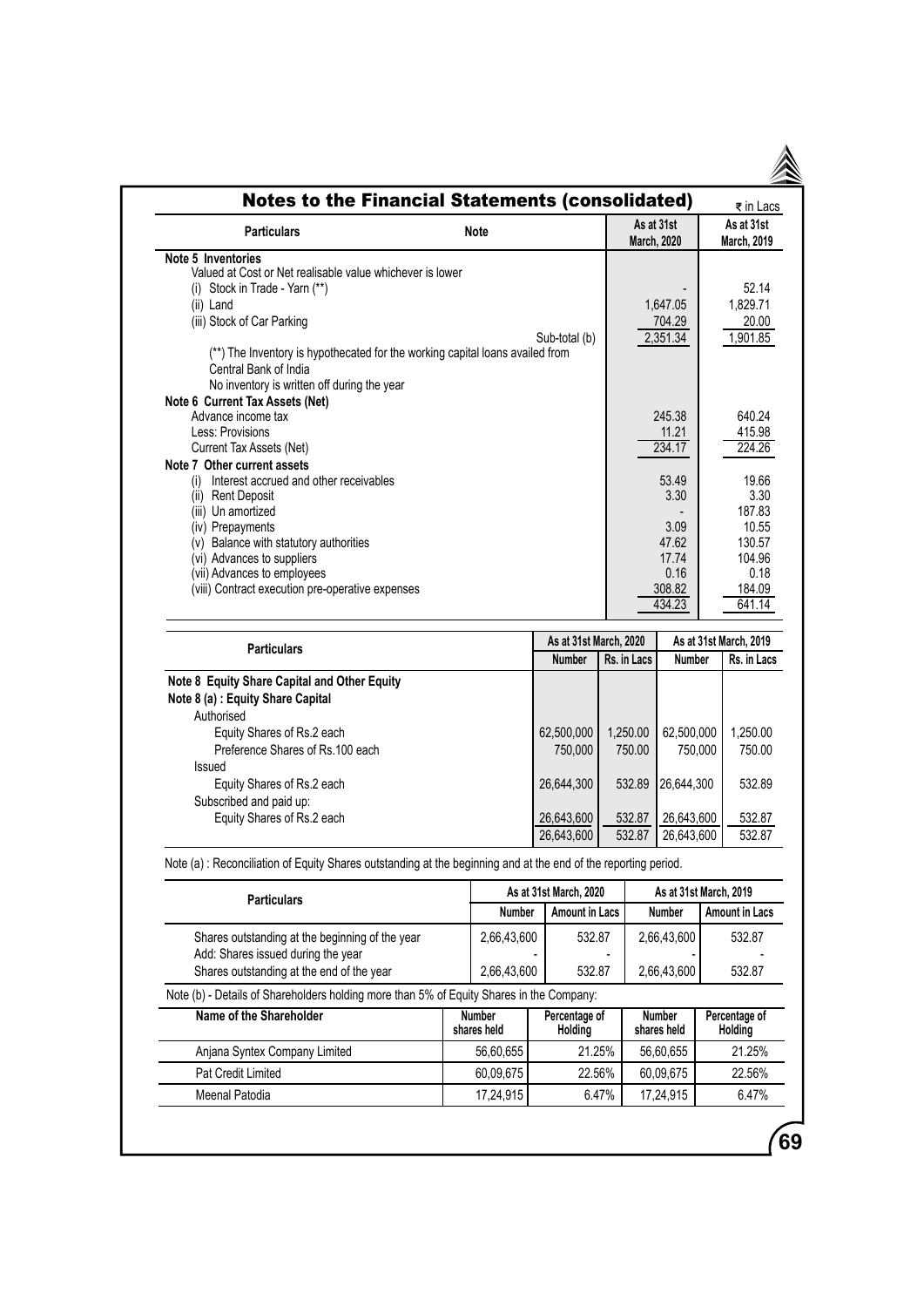| <b>Notes to the Financial Statements (consolidated)</b>                                                        |             |                        |             |                                  | ₹ in Lacs                                           |
|----------------------------------------------------------------------------------------------------------------|-------------|------------------------|-------------|----------------------------------|-----------------------------------------------------|
| <b>Particulars</b>                                                                                             | <b>Note</b> |                        |             | As at 31st<br><b>March, 2020</b> | As at 31st<br>March, 2019                           |
| Note 5 Inventories                                                                                             |             |                        |             |                                  |                                                     |
| Valued at Cost or Net realisable value whichever is lower                                                      |             |                        |             |                                  |                                                     |
| (i) Stock in Trade - Yarn (**)                                                                                 |             |                        |             |                                  | 52.14                                               |
| (ii) Land                                                                                                      |             |                        |             | 1,647.05                         | 1,829.71                                            |
| (iii) Stock of Car Parking                                                                                     |             |                        |             | 704.29                           | 20.00                                               |
|                                                                                                                |             | Sub-total (b)          |             | 2,351.34                         | 1,901.85                                            |
| (**) The Inventory is hypothecated for the working capital loans availed from                                  |             |                        |             |                                  |                                                     |
| Central Bank of India                                                                                          |             |                        |             |                                  |                                                     |
| No inventory is written off during the year<br>Note 6 Current Tax Assets (Net)                                 |             |                        |             |                                  |                                                     |
| Advance income tax                                                                                             |             |                        |             | 245.38                           | 640.24                                              |
| Less: Provisions                                                                                               |             |                        |             | 11.21                            | 415.98                                              |
| Current Tax Assets (Net)                                                                                       |             |                        |             | 234.17                           | 224.26                                              |
| Note 7 Other current assets                                                                                    |             |                        |             |                                  |                                                     |
| (i) Interest accrued and other receivables                                                                     |             |                        |             | 53.49                            | 19.66                                               |
| (ii) Rent Deposit                                                                                              |             |                        |             | 3.30                             | 3.30                                                |
| (iii) Un amortized                                                                                             |             |                        |             |                                  | 187.83                                              |
| (iv) Prepayments                                                                                               |             |                        |             | 3.09                             | 10.55                                               |
| (v) Balance with statutory authorities                                                                         |             |                        |             | 47.62                            | 130.57                                              |
| (vi) Advances to suppliers                                                                                     |             |                        |             | 17.74                            | 104.96                                              |
| (vii) Advances to employees                                                                                    |             |                        |             | 0.16                             | 0.18                                                |
| (viii) Contract execution pre-operative expenses                                                               |             |                        |             | 308.82                           | 184.09                                              |
|                                                                                                                |             |                        |             | 434.23                           | 641.14                                              |
| <b>Particulars</b>                                                                                             |             | As at 31st March, 2020 |             |                                  | As at 31st March, 2019                              |
|                                                                                                                |             | <b>Number</b>          | Rs. in Lacs | <b>Number</b>                    | Rs. in Lacs                                         |
| Note 8 Equity Share Capital and Other Equity                                                                   |             |                        |             |                                  |                                                     |
| Note 8 (a) : Equity Share Capital                                                                              |             |                        |             |                                  |                                                     |
| Authorised                                                                                                     |             |                        |             |                                  |                                                     |
| Equity Shares of Rs.2 each                                                                                     |             | 62,500,000             | 1,250.00    | 62,500,000                       | 1,250.00                                            |
| Preference Shares of Rs.100 each                                                                               |             | 750,000                | 750.00      | 750,000                          | 750.00                                              |
| Issued                                                                                                         |             |                        |             |                                  |                                                     |
|                                                                                                                |             | 26,644,300             | 532.89      | 26,644,300                       | 532.89                                              |
| Equity Shares of Rs.2 each                                                                                     |             |                        |             |                                  |                                                     |
| Subscribed and paid up:                                                                                        |             |                        |             |                                  |                                                     |
| Equity Shares of Rs.2 each                                                                                     |             | 26,643,600             | 532.87      | 26,643,600                       |                                                     |
|                                                                                                                |             | 26,643,600             | 532.87      | 26,643,600                       |                                                     |
|                                                                                                                |             |                        |             |                                  |                                                     |
| Note (a): Reconciliation of Equity Shares outstanding at the beginning and at the end of the reporting period. |             | As at 31st March, 2020 |             | As at 31st March, 2019           |                                                     |
| <b>Particulars</b>                                                                                             | Number      | <b>Amount in Lacs</b>  |             | Number                           |                                                     |
| Shares outstanding at the beginning of the year                                                                | 2,66,43,600 | 532.87                 |             | 2,66,43,600                      | 532.87<br>532.87<br><b>Amount in Lacs</b><br>532.87 |
| Add: Shares issued during the year                                                                             |             |                        |             |                                  |                                                     |

| Name of the Shareholder       | Number<br>shares held | Percentage of<br>Holding | Number<br>shares held | Percentage of<br>Holding |
|-------------------------------|-----------------------|--------------------------|-----------------------|--------------------------|
| Anjana Syntex Company Limited | 56.60.655             | 21.25%                   | 56.60.655             | 21.25%                   |
| <b>Pat Credit Limited</b>     | 60.09.675             | 22.56%                   | 60.09.675             | 22.56%                   |
| Meenal Patodia                | 17.24.915             | 6.47%                    | 17.24.915             | 6.47%                    |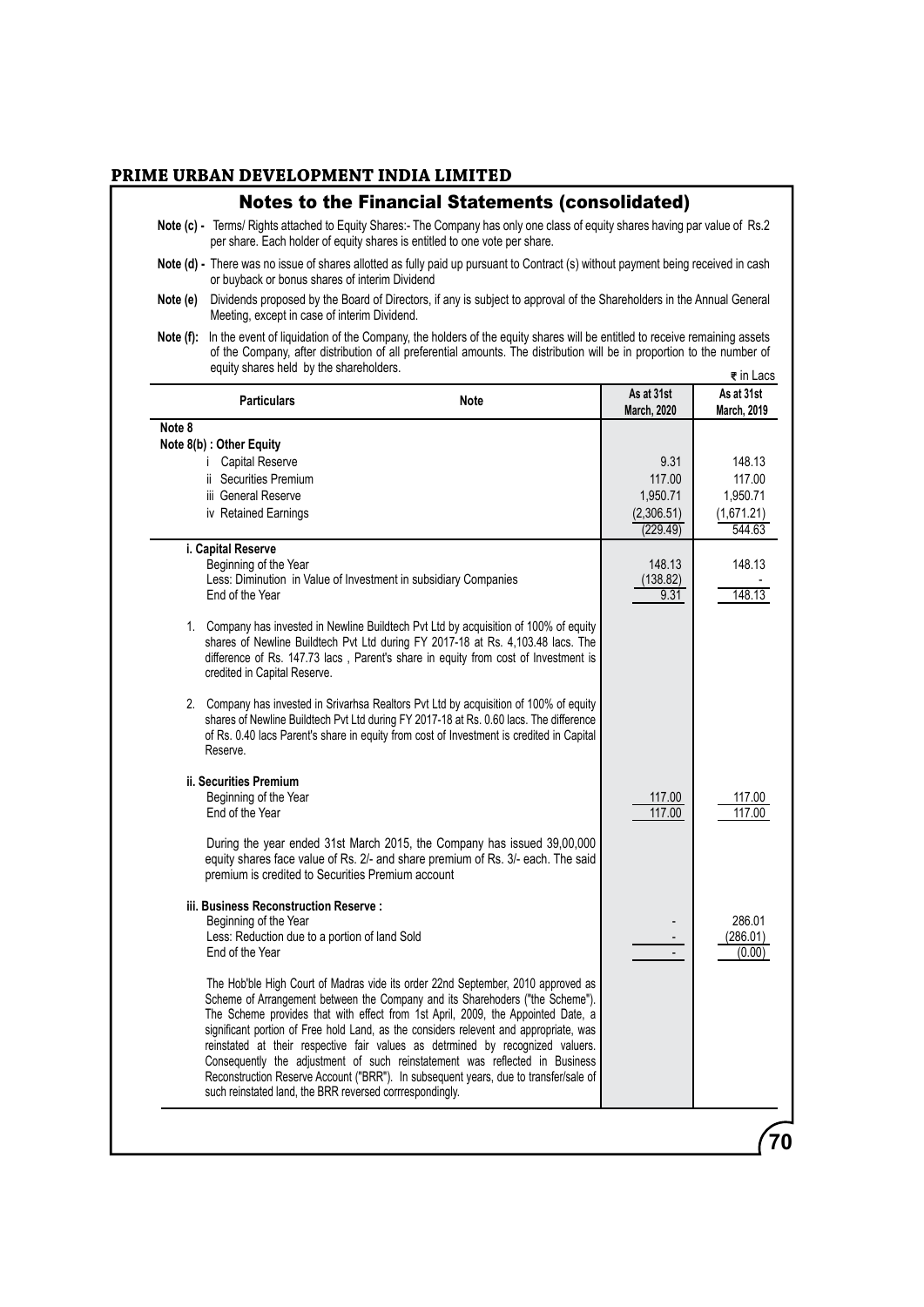### Notes to the Financial Statements (consolidated)

- **Note (c) -** Terms/ Rights attached to Equity Shares:- The Company has only one class of equity shares having par value of Rs.2 per share. Each holder of equity shares is entitled to one vote per share.
- **Note (d) -** There was no issue of shares allotted as fully paid up pursuant to Contract (s) without payment being received in cash or buyback or bonus shares of interim Dividend
- **Note (e)** Dividends proposed by the Board of Directors, if any is subject to approval of the Shareholders in the Annual General Meeting, except in case of interim Dividend.
- $\equiv$  in Lace Note (f): In the event of liquidation of the Company, the holders of the equity shares will be entitled to receive remaining assets of the Company, after distribution of all preferential amounts. The distribution will be in proportion to the number of equity shares held by the shareholders.

|                                                                                    |                                                                                          |                    | <b>⊀ ΙΙΙ L</b> αυδ |
|------------------------------------------------------------------------------------|------------------------------------------------------------------------------------------|--------------------|--------------------|
| <b>Particulars</b>                                                                 | <b>Note</b>                                                                              | As at 31st         | As at 31st         |
|                                                                                    |                                                                                          | <b>March, 2020</b> | <b>March, 2019</b> |
| Note 8                                                                             |                                                                                          |                    |                    |
| Note 8(b) : Other Equity                                                           |                                                                                          |                    |                    |
| i Capital Reserve                                                                  |                                                                                          | 9.31               | 148.13             |
| ii Securities Premium                                                              |                                                                                          | 117.00             | 117.00             |
| iii General Reserve                                                                |                                                                                          | 1,950.71           | 1,950.71           |
| iv Retained Earnings                                                               |                                                                                          | (2,306.51)         | (1,671.21)         |
|                                                                                    |                                                                                          | (229.49)           | 544.63             |
| i. Capital Reserve                                                                 |                                                                                          |                    |                    |
| Beginning of the Year                                                              |                                                                                          | 148.13             | 148.13             |
| Less: Diminution in Value of Investment in subsidiary Companies<br>End of the Year |                                                                                          | (138.82)           |                    |
|                                                                                    |                                                                                          | 9.31               | 148.13             |
|                                                                                    | 1. Company has invested in Newline Buildtech Pvt Ltd by acquisition of 100% of equity    |                    |                    |
|                                                                                    | shares of Newline Buildtech Pvt Ltd during FY 2017-18 at Rs. 4,103.48 lacs. The          |                    |                    |
|                                                                                    | difference of Rs. 147.73 lacs, Parent's share in equity from cost of Investment is       |                    |                    |
| credited in Capital Reserve.                                                       |                                                                                          |                    |                    |
|                                                                                    |                                                                                          |                    |                    |
|                                                                                    | 2. Company has invested in Srivarhsa Realtors Pvt Ltd by acquisition of 100% of equity   |                    |                    |
|                                                                                    | shares of Newline Buildtech Pvt Ltd during FY 2017-18 at Rs. 0.60 lacs. The difference   |                    |                    |
|                                                                                    | of Rs. 0.40 lacs Parent's share in equity from cost of Investment is credited in Capital |                    |                    |
| Reserve.                                                                           |                                                                                          |                    |                    |
| ii. Securities Premium                                                             |                                                                                          |                    |                    |
| Beginning of the Year                                                              |                                                                                          | 117.00             | 117.00             |
| End of the Year                                                                    |                                                                                          | 117.00             | 117.00             |
|                                                                                    |                                                                                          |                    |                    |
|                                                                                    | During the year ended 31st March 2015, the Company has issued 39,00,000                  |                    |                    |
|                                                                                    | equity shares face value of Rs. 2/- and share premium of Rs. 3/- each. The said          |                    |                    |
| premium is credited to Securities Premium account                                  |                                                                                          |                    |                    |
|                                                                                    |                                                                                          |                    |                    |
| iii. Business Reconstruction Reserve:                                              |                                                                                          |                    |                    |
| Beginning of the Year<br>Less: Reduction due to a portion of land Sold             |                                                                                          |                    | 286.01<br>(286.01) |
| End of the Year                                                                    |                                                                                          | ÷.                 | (0.00)             |
|                                                                                    |                                                                                          |                    |                    |
|                                                                                    | The Hob'ble High Court of Madras vide its order 22nd September, 2010 approved as         |                    |                    |
|                                                                                    | Scheme of Arrangement between the Company and its Sharehoders ("the Scheme").            |                    |                    |
|                                                                                    | The Scheme provides that with effect from 1st April, 2009, the Appointed Date, a         |                    |                    |
|                                                                                    | significant portion of Free hold Land, as the considers relevent and appropriate, was    |                    |                    |
|                                                                                    | reinstated at their respective fair values as detrmined by recognized valuers.           |                    |                    |
|                                                                                    | Consequently the adjustment of such reinstatement was reflected in Business              |                    |                    |
|                                                                                    | Reconstruction Reserve Account ("BRR"). In subsequent years, due to transfer/sale of     |                    |                    |
| such reinstated land, the BRR reversed corrrespondingly.                           |                                                                                          |                    |                    |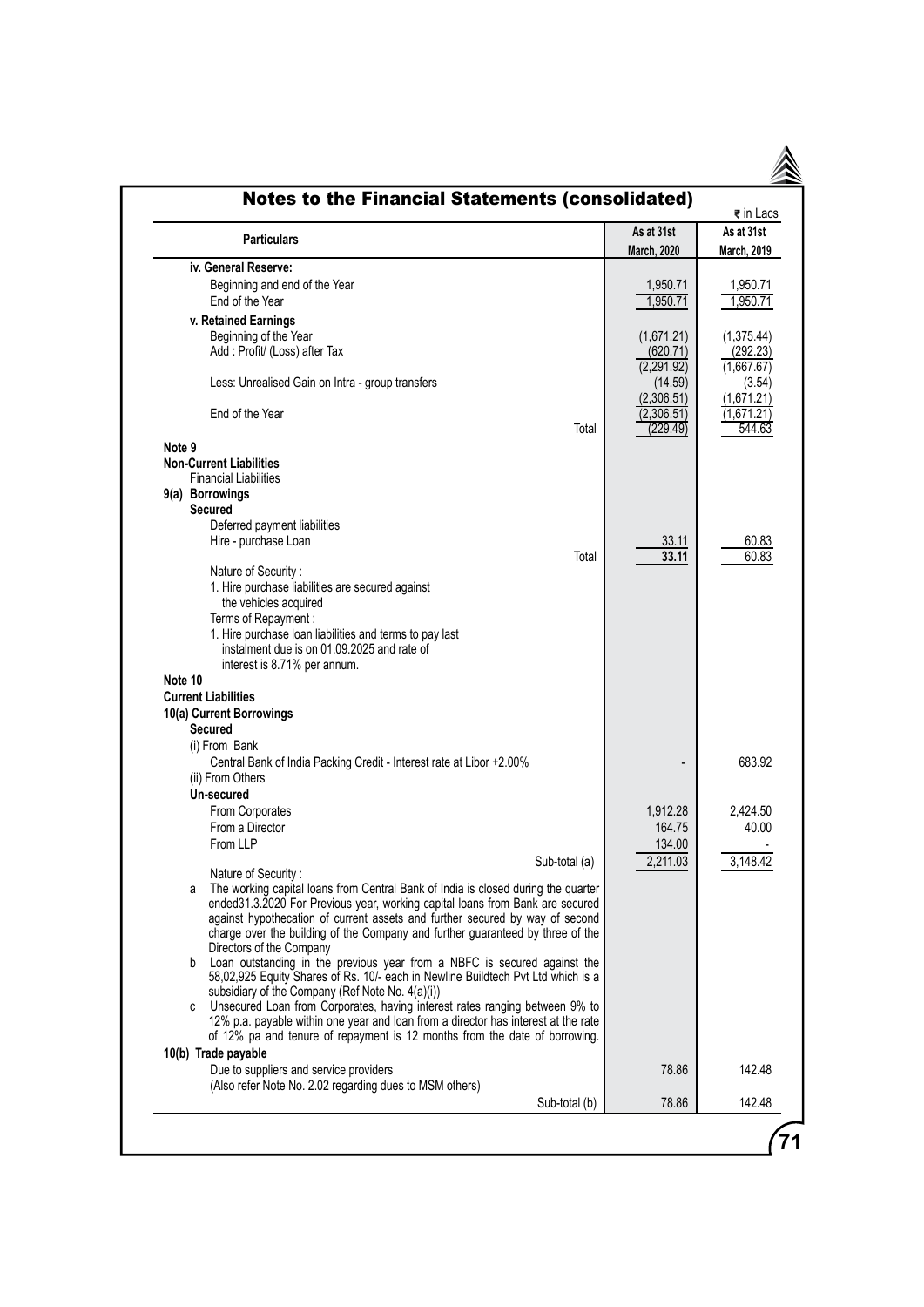| <b>Notes to the Financial Statements (consolidated)</b>                                                                                                                 |                       |                         |
|-------------------------------------------------------------------------------------------------------------------------------------------------------------------------|-----------------------|-------------------------|
|                                                                                                                                                                         | As at 31st            | ₹ in Lacs<br>As at 31st |
| <b>Particulars</b>                                                                                                                                                      | <b>March, 2020</b>    | <b>March, 2019</b>      |
| iv. General Reserve:                                                                                                                                                    |                       |                         |
| Beginning and end of the Year                                                                                                                                           | 1,950.71              | 1,950.71                |
| End of the Year                                                                                                                                                         | 1,950.71              | 1,950.71                |
| v. Retained Earnings                                                                                                                                                    |                       |                         |
| Beginning of the Year                                                                                                                                                   | (1,671.21)            | (1,375.44)              |
| Add: Profit/ (Loss) after Tax                                                                                                                                           | (620.71)              | (292.23)                |
|                                                                                                                                                                         | (2,291.92)            | (1,667.67)              |
| Less: Unrealised Gain on Intra - group transfers                                                                                                                        | (14.59)               | (3.54)                  |
|                                                                                                                                                                         | (2,306.51)            | (1,671.21)              |
| End of the Year                                                                                                                                                         | (2,306.51)            | (1,671.21)              |
| Total                                                                                                                                                                   | (229.49)              | 544.63                  |
| Note 9                                                                                                                                                                  |                       |                         |
| <b>Non-Current Liabilities</b>                                                                                                                                          |                       |                         |
| <b>Financial Liabilities</b>                                                                                                                                            |                       |                         |
| 9(a) Borrowings                                                                                                                                                         |                       |                         |
| <b>Secured</b>                                                                                                                                                          |                       |                         |
| Deferred payment liabilities                                                                                                                                            |                       |                         |
| Hire - purchase Loan                                                                                                                                                    | <u>33.11</u><br>33.11 | 60.83                   |
| Total                                                                                                                                                                   |                       | 60.83                   |
| Nature of Security:<br>1. Hire purchase liabilities are secured against                                                                                                 |                       |                         |
| the vehicles acquired                                                                                                                                                   |                       |                         |
| Terms of Repayment:                                                                                                                                                     |                       |                         |
| 1. Hire purchase loan liabilities and terms to pay last                                                                                                                 |                       |                         |
| instalment due is on 01.09.2025 and rate of                                                                                                                             |                       |                         |
| interest is 8.71% per annum.                                                                                                                                            |                       |                         |
| Note 10                                                                                                                                                                 |                       |                         |
| <b>Current Liabilities</b>                                                                                                                                              |                       |                         |
| 10(a) Current Borrowings                                                                                                                                                |                       |                         |
| <b>Secured</b>                                                                                                                                                          |                       |                         |
| (i) From Bank                                                                                                                                                           |                       |                         |
| Central Bank of India Packing Credit - Interest rate at Libor +2.00%                                                                                                    |                       | 683.92                  |
| (ii) From Others                                                                                                                                                        |                       |                         |
| Un-secured                                                                                                                                                              |                       |                         |
| From Corporates                                                                                                                                                         | 1,912.28              | 2.424.50                |
| From a Director                                                                                                                                                         | 164.75                | 40.00                   |
| From LLP                                                                                                                                                                | 134.00                |                         |
| Sub-total (a)                                                                                                                                                           | 2,211.03              | 3,148.42                |
| Nature of Security:                                                                                                                                                     |                       |                         |
| The working capital loans from Central Bank of India is closed during the quarter<br>a<br>ended31.3.2020 For Previous year, working capital loans from Bank are secured |                       |                         |
| against hypothecation of current assets and further secured by way of second                                                                                            |                       |                         |
| charge over the building of the Company and further guaranteed by three of the                                                                                          |                       |                         |
| Directors of the Company                                                                                                                                                |                       |                         |
| b Loan outstanding in the previous year from a NBFC is secured against the                                                                                              |                       |                         |
| 58,02,925 Equity Shares of Rs. 10/- each in Newline Buildtech Pvt Ltd which is a                                                                                        |                       |                         |
| subsidiary of the Company (Ref Note No. 4(a)(i))                                                                                                                        |                       |                         |
| c Unsecured Loan from Corporates, having interest rates ranging between 9% to                                                                                           |                       |                         |
| 12% p.a. payable within one year and loan from a director has interest at the rate<br>of 12% pa and tenure of repayment is 12 months from the date of borrowing.        |                       |                         |
|                                                                                                                                                                         |                       |                         |
| 10(b) Trade payable                                                                                                                                                     |                       |                         |
| Due to suppliers and service providers                                                                                                                                  | 78.86                 | 142.48                  |
| (Also refer Note No. 2.02 regarding dues to MSM others)                                                                                                                 |                       |                         |
| Sub-total (b)                                                                                                                                                           | 78.86                 | 142.48                  |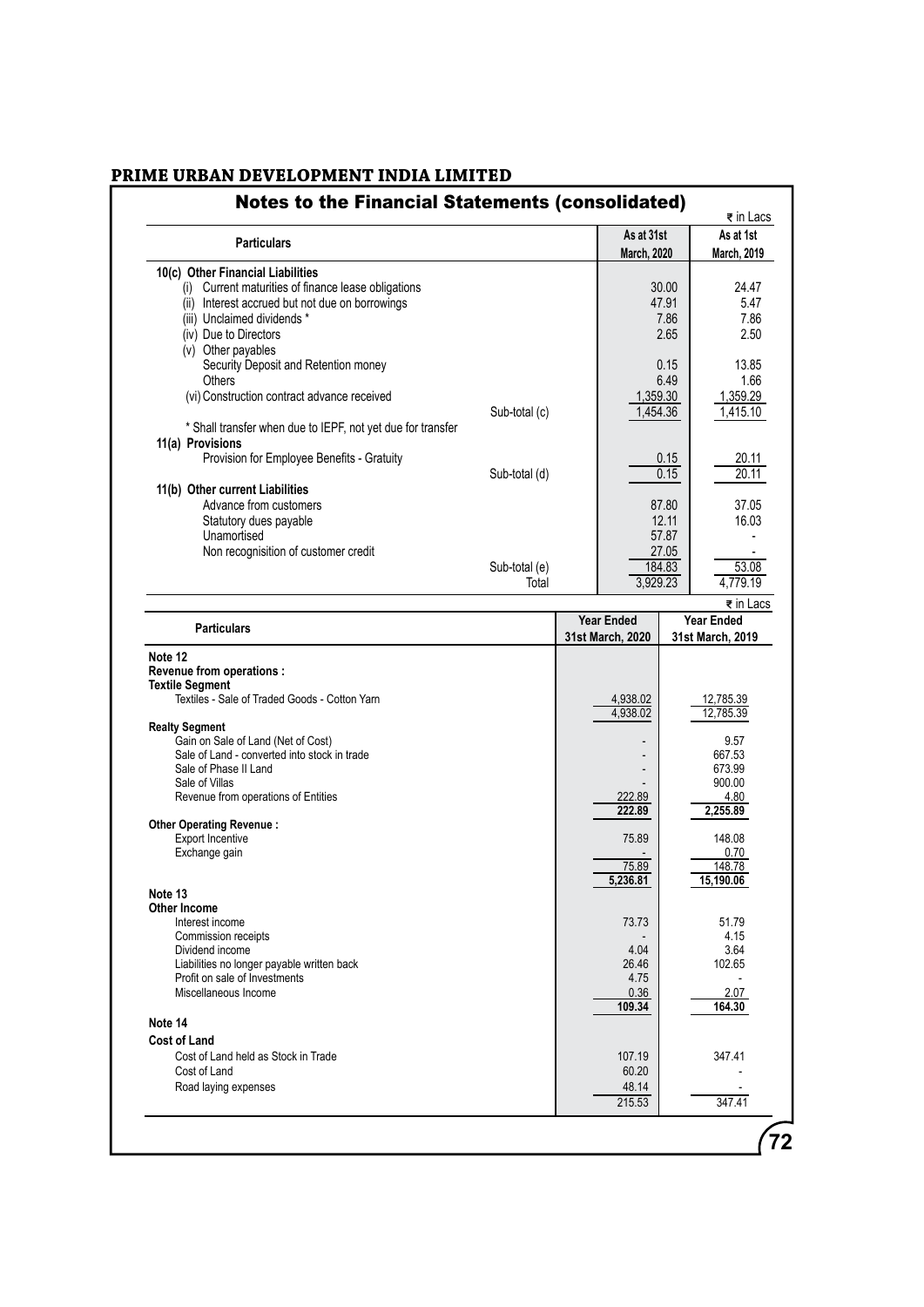| <b>Notes to the Financial Statements (consolidated)</b>                                                                                                                                                                                                                                                                              |               |                                                                 |        | ₹ in Lacs                                                                                                                |
|--------------------------------------------------------------------------------------------------------------------------------------------------------------------------------------------------------------------------------------------------------------------------------------------------------------------------------------|---------------|-----------------------------------------------------------------|--------|--------------------------------------------------------------------------------------------------------------------------|
| <b>Particulars</b>                                                                                                                                                                                                                                                                                                                   |               | As at 31st                                                      |        | As at 1st                                                                                                                |
|                                                                                                                                                                                                                                                                                                                                      |               | <b>March, 2020</b>                                              |        | <b>March, 2019</b>                                                                                                       |
| 10(c) Other Financial Liabilities                                                                                                                                                                                                                                                                                                    |               |                                                                 |        |                                                                                                                          |
| (i) Current maturities of finance lease obligations                                                                                                                                                                                                                                                                                  |               |                                                                 | 30.00  | 24.47                                                                                                                    |
| (ii) Interest accrued but not due on borrowings                                                                                                                                                                                                                                                                                      |               |                                                                 | 47.91  | 5.47                                                                                                                     |
| (iii) Unclaimed dividends *                                                                                                                                                                                                                                                                                                          |               |                                                                 | 7.86   | 7.86                                                                                                                     |
| (iv) Due to Directors                                                                                                                                                                                                                                                                                                                |               |                                                                 | 2.65   | 2.50                                                                                                                     |
| (v) Other payables                                                                                                                                                                                                                                                                                                                   |               |                                                                 |        |                                                                                                                          |
| Security Deposit and Retention money                                                                                                                                                                                                                                                                                                 |               |                                                                 | 0.15   | 13.85                                                                                                                    |
| <b>Others</b>                                                                                                                                                                                                                                                                                                                        |               |                                                                 | 6.49   | 1.66                                                                                                                     |
| (vi) Construction contract advance received                                                                                                                                                                                                                                                                                          |               | 1,359.30                                                        |        | 1,359.29                                                                                                                 |
|                                                                                                                                                                                                                                                                                                                                      | Sub-total (c) | 1,454.36                                                        |        | 1,415.10                                                                                                                 |
| * Shall transfer when due to IEPF, not yet due for transfer                                                                                                                                                                                                                                                                          |               |                                                                 |        |                                                                                                                          |
| 11(a) Provisions                                                                                                                                                                                                                                                                                                                     |               |                                                                 |        |                                                                                                                          |
| Provision for Employee Benefits - Gratuity                                                                                                                                                                                                                                                                                           |               |                                                                 | 0.15   | <u>20.11</u>                                                                                                             |
|                                                                                                                                                                                                                                                                                                                                      | Sub-total (d) |                                                                 | 0.15   | 20.11                                                                                                                    |
| 11(b) Other current Liabilities                                                                                                                                                                                                                                                                                                      |               |                                                                 |        |                                                                                                                          |
| Advance from customers                                                                                                                                                                                                                                                                                                               |               |                                                                 | 87.80  | 37.05                                                                                                                    |
| Statutory dues payable                                                                                                                                                                                                                                                                                                               |               |                                                                 | 12.11  | 16.03                                                                                                                    |
| Unamortised                                                                                                                                                                                                                                                                                                                          |               |                                                                 | 57.87  |                                                                                                                          |
| Non recognisition of customer credit                                                                                                                                                                                                                                                                                                 |               |                                                                 | 27.05  |                                                                                                                          |
|                                                                                                                                                                                                                                                                                                                                      | Sub-total (e) |                                                                 | 184.83 | 53.08                                                                                                                    |
|                                                                                                                                                                                                                                                                                                                                      | Total         | 3,929.23                                                        |        | 4,779.19                                                                                                                 |
|                                                                                                                                                                                                                                                                                                                                      |               |                                                                 |        |                                                                                                                          |
|                                                                                                                                                                                                                                                                                                                                      |               |                                                                 |        | $\overline{\mathbf{z}}$ in Lacs                                                                                          |
| <b>Particulars</b>                                                                                                                                                                                                                                                                                                                   |               | <b>Year Ended</b>                                               |        | <b>Year Ended</b>                                                                                                        |
|                                                                                                                                                                                                                                                                                                                                      |               | 31st March, 2020                                                |        | 31st March, 2019                                                                                                         |
| <b>Realty Segment</b><br>Gain on Sale of Land (Net of Cost)<br>Sale of Land - converted into stock in trade<br>Sale of Phase II Land<br>Sale of Villas<br>Revenue from operations of Entities<br>Other Operating Revenue :<br>Export Incentive<br>Exchange gain<br>Note 13<br>Other Income<br>Interest income<br>Commission receipts |               | 222.89<br>222.89<br>75.89<br>75.89<br>5,236.81<br>73.73<br>4.04 |        | 9.57<br>667.53<br>673.99<br>900.00<br>4.80<br>2,255.89<br>148.08<br>0.70<br>148.78<br>15,190.06<br>51.79<br>4.15<br>3.64 |
|                                                                                                                                                                                                                                                                                                                                      |               | 26.46                                                           |        | 102.65                                                                                                                   |
| Dividend income                                                                                                                                                                                                                                                                                                                      |               | 4.75                                                            |        |                                                                                                                          |
| Liabilities no longer payable written back<br>Profit on sale of Investments                                                                                                                                                                                                                                                          |               | 0.36                                                            |        | 2.07                                                                                                                     |
| Miscellaneous Income                                                                                                                                                                                                                                                                                                                 |               |                                                                 |        | 164.30                                                                                                                   |
|                                                                                                                                                                                                                                                                                                                                      |               | 109.34                                                          |        |                                                                                                                          |
|                                                                                                                                                                                                                                                                                                                                      |               |                                                                 |        |                                                                                                                          |
|                                                                                                                                                                                                                                                                                                                                      |               |                                                                 |        |                                                                                                                          |
| Cost of Land held as Stock in Trade                                                                                                                                                                                                                                                                                                  |               | 107.19                                                          |        | 347.41                                                                                                                   |
| Note 14<br><b>Cost of Land</b><br>Cost of Land                                                                                                                                                                                                                                                                                       |               | 60.20                                                           |        |                                                                                                                          |
| Road laying expenses                                                                                                                                                                                                                                                                                                                 |               |                                                                 |        |                                                                                                                          |
|                                                                                                                                                                                                                                                                                                                                      |               | 48.14<br>215.53                                                 |        | 347.41                                                                                                                   |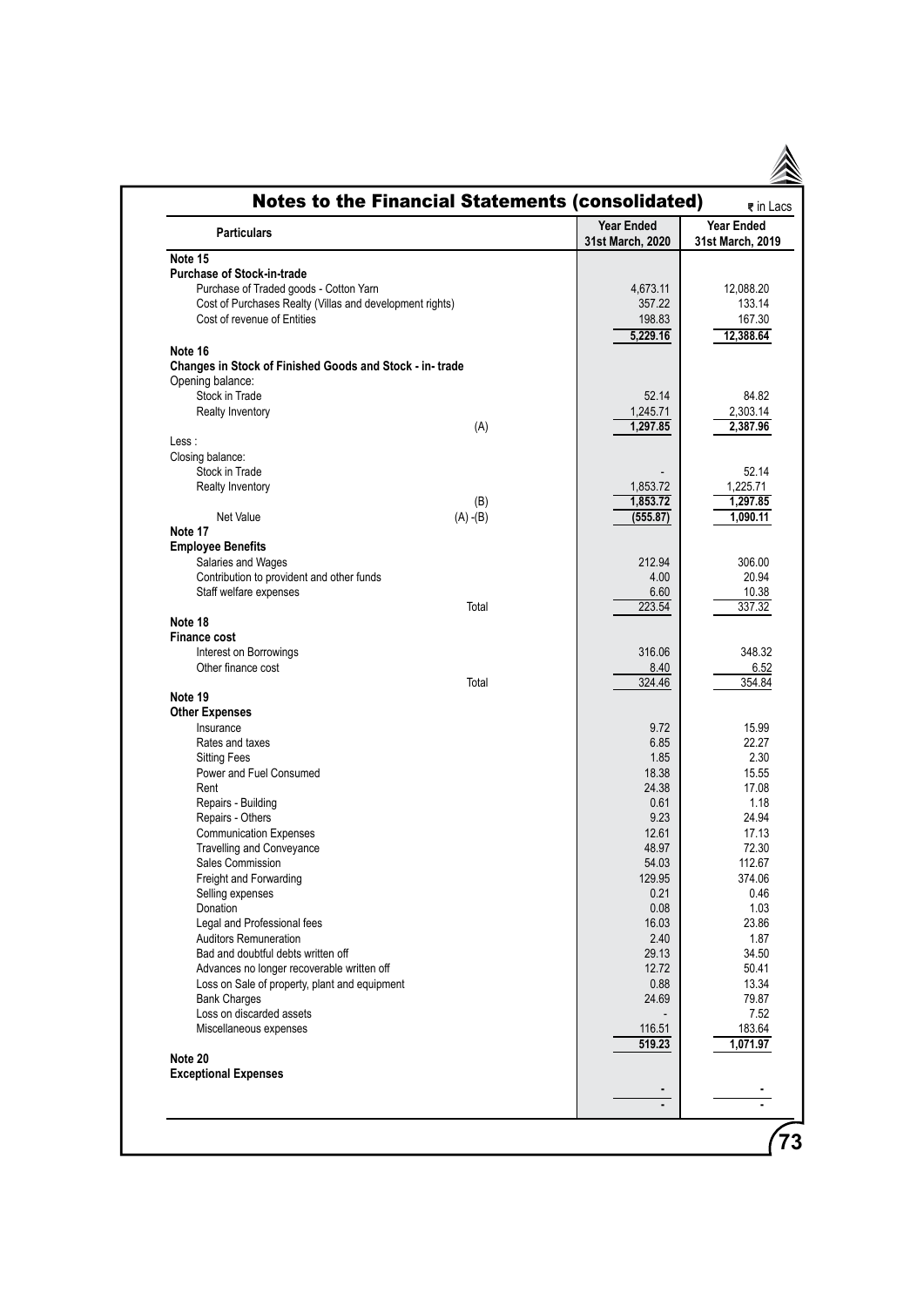| <b>Notes to the Financial Statements (consolidated)</b>                                     |                                       | $\overline{\mathbf{z}}$ in Lacs       |
|---------------------------------------------------------------------------------------------|---------------------------------------|---------------------------------------|
| <b>Particulars</b>                                                                          | <b>Year Ended</b><br>31st March, 2020 | <b>Year Ended</b><br>31st March, 2019 |
| Note 15                                                                                     |                                       |                                       |
| <b>Purchase of Stock-in-trade</b>                                                           |                                       |                                       |
| Purchase of Traded goods - Cotton Yarn                                                      | 4,673.11                              | 12,088.20                             |
| Cost of Purchases Realty (Villas and development rights)                                    | 357.22                                | 133.14                                |
| Cost of revenue of Entities                                                                 | 198.83                                | 167.30                                |
|                                                                                             | 5,229.16                              | 12,388.64                             |
| Note 16                                                                                     |                                       |                                       |
| Changes in Stock of Finished Goods and Stock - in-trade                                     |                                       |                                       |
| Opening balance:                                                                            |                                       |                                       |
| Stock in Trade                                                                              | 52.14                                 | 84.82<br>2,303.14                     |
| Realty Inventory<br>(A)                                                                     | 1,245.71<br>1,297.85                  | 2,387.96                              |
| Less:                                                                                       |                                       |                                       |
| Closing balance:                                                                            |                                       |                                       |
| Stock in Trade                                                                              |                                       | 52.14                                 |
| Realty Inventory                                                                            | 1,853.72                              | 1,225.71                              |
| (B)                                                                                         | 1,853.72                              | 1,297.85                              |
| Net Value<br>$(A) - (B)$                                                                    | (555.87)                              | 1,090.11                              |
| Note 17                                                                                     |                                       |                                       |
| <b>Employee Benefits</b>                                                                    |                                       |                                       |
| Salaries and Wages                                                                          | 212.94                                | 306.00                                |
| Contribution to provident and other funds                                                   | 4.00                                  | 20.94                                 |
| Staff welfare expenses<br>Total                                                             | 6.60<br>223.54                        | 10.38<br>337.32                       |
| Note 18                                                                                     |                                       |                                       |
| <b>Finance cost</b>                                                                         |                                       |                                       |
| Interest on Borrowings                                                                      | 316.06                                | 348.32                                |
| Other finance cost                                                                          | 8.40                                  | 6.52                                  |
| Total                                                                                       | 324.46                                | 354.84                                |
| Note 19                                                                                     |                                       |                                       |
| <b>Other Expenses</b>                                                                       |                                       |                                       |
| Insurance                                                                                   | 9.72                                  | 15.99                                 |
| Rates and taxes                                                                             | 6.85                                  | 22.27                                 |
| <b>Sitting Fees</b><br>Power and Fuel Consumed                                              | 1.85                                  | 2.30                                  |
| Rent                                                                                        | 18.38<br>24.38                        | 15.55<br>17.08                        |
| Repairs - Building                                                                          | 0.61                                  | 1.18                                  |
| Repairs - Others                                                                            | 9.23                                  | 24.94                                 |
| <b>Communication Expenses</b>                                                               | 12.61                                 | 17.13                                 |
| <b>Travelling and Conveyance</b>                                                            | 48.97                                 | 72.30                                 |
| Sales Commission                                                                            | 54.03                                 | 112.67                                |
| Freight and Forwarding                                                                      | 129.95                                | 374.06                                |
| Selling expenses                                                                            | 0.21                                  | 0.46                                  |
| Donation                                                                                    | 0.08                                  | 1.03                                  |
| Legal and Professional fees                                                                 | 16.03                                 | 23.86                                 |
| Auditors Remuneration                                                                       | 2.40                                  | 1.87                                  |
| Bad and doubtful debts written off                                                          | 29.13                                 | 34.50                                 |
| Advances no longer recoverable written off<br>Loss on Sale of property, plant and equipment | 12.72<br>0.88                         | 50.41<br>13.34                        |
| <b>Bank Charges</b>                                                                         | 24.69                                 | 79.87                                 |
| Loss on discarded assets                                                                    |                                       | 7.52                                  |
| Miscellaneous expenses                                                                      | 116.51                                | 183.64                                |
|                                                                                             | 519.23                                | 1,071.97                              |
| Note 20                                                                                     |                                       |                                       |
| <b>Exceptional Expenses</b>                                                                 |                                       |                                       |
|                                                                                             |                                       |                                       |
|                                                                                             |                                       |                                       |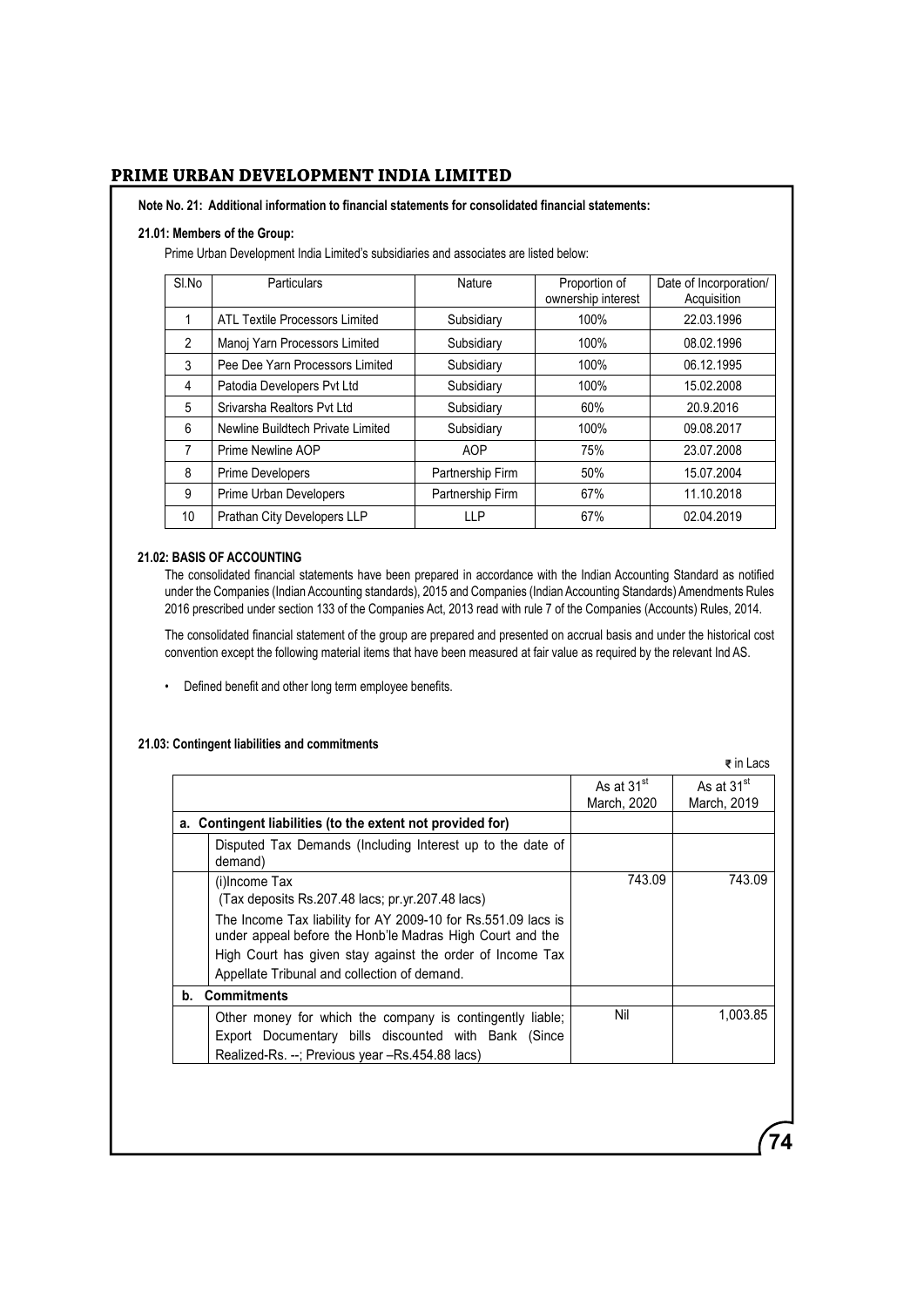### **Note No. 21: Additional information to financial statements for consolidated financial statements:**

### **21.01: Members of the Group:**

Prime Urban Development India Limited's subsidiaries and associates are listed below:

| SI.No          | <b>Particulars</b>                | Nature           | Proportion of<br>ownership interest | Date of Incorporation/<br>Acquisition |
|----------------|-----------------------------------|------------------|-------------------------------------|---------------------------------------|
|                | ATL Textile Processors Limited    | Subsidiary       | 100%                                | 22.03.1996                            |
| 2              | Manoj Yarn Processors Limited     | Subsidiary       | 100%                                | 08.02.1996                            |
| 3              | Pee Dee Yarn Processors Limited   | Subsidiary       | 100%                                | 06.12.1995                            |
| 4              | Patodia Developers Pvt Ltd        | Subsidiary       | 100%                                | 15.02.2008                            |
| 5              | Srivarsha Realtors Pvt Ltd        | Subsidiary       | 60%                                 | 20.9.2016                             |
| 6              | Newline Buildtech Private Limited | Subsidiary       | 100%                                | 09.08.2017                            |
| $\overline{7}$ | Prime Newline AOP                 | <b>AOP</b>       | 75%                                 | 23.07.2008                            |
| 8              | <b>Prime Developers</b>           | Partnership Firm | 50%                                 | 15.07.2004                            |
| 9              | Prime Urban Developers            | Partnership Firm | 67%                                 | 11.10.2018                            |
| 10             | Prathan City Developers LLP       | LLP              | 67%                                 | 02.04.2019                            |

### **21.02: BASIS OF ACCOUNTING**

 The consolidated financial statements have been prepared in accordance with the Indian Accounting Standard as notified under the Companies (Indian Accounting standards), 2015 and Companies (Indian Accounting Standards) Amendments Rules 2016 prescribed under section 133 of the Companies Act, 2013 read with rule 7 of the Companies (Accounts) Rules, 2014.

 The consolidated financial statement of the group are prepared and presented on accrual basis and under the historical cost convention except the following material items that have been measured at fair value as required by the relevant Ind AS.

• Defined benefit and other long term employee benefits.

### **21.03: Contingent liabilities and commitments**

₹ in Lacs As at 31<sup>st</sup> March, 2020 As at 31<sup>st</sup> March, 2019 **a. Contingent liabilities (to the extent not provided for)** Disputed Tax Demands (Including Interest up to the date of demand) (i)Income Tax (Tax deposits Rs.207.48 lacs; pr.yr.207.48 lacs) The Income Tax liability for AY 2009-10 for Rs.551.09 lacs is under appeal before the Honb'le Madras High Court and the High Court has given stay against the order of Income Tax Appellate Tribunal and collection of demand. 743.09 743.09 **b. Commitments** Other money for which the company is contingently liable; Export Documentary bills discounted with Bank (Since Realized-Rs. --; Previous year –Rs.454.88 lacs) Nil 1,003.85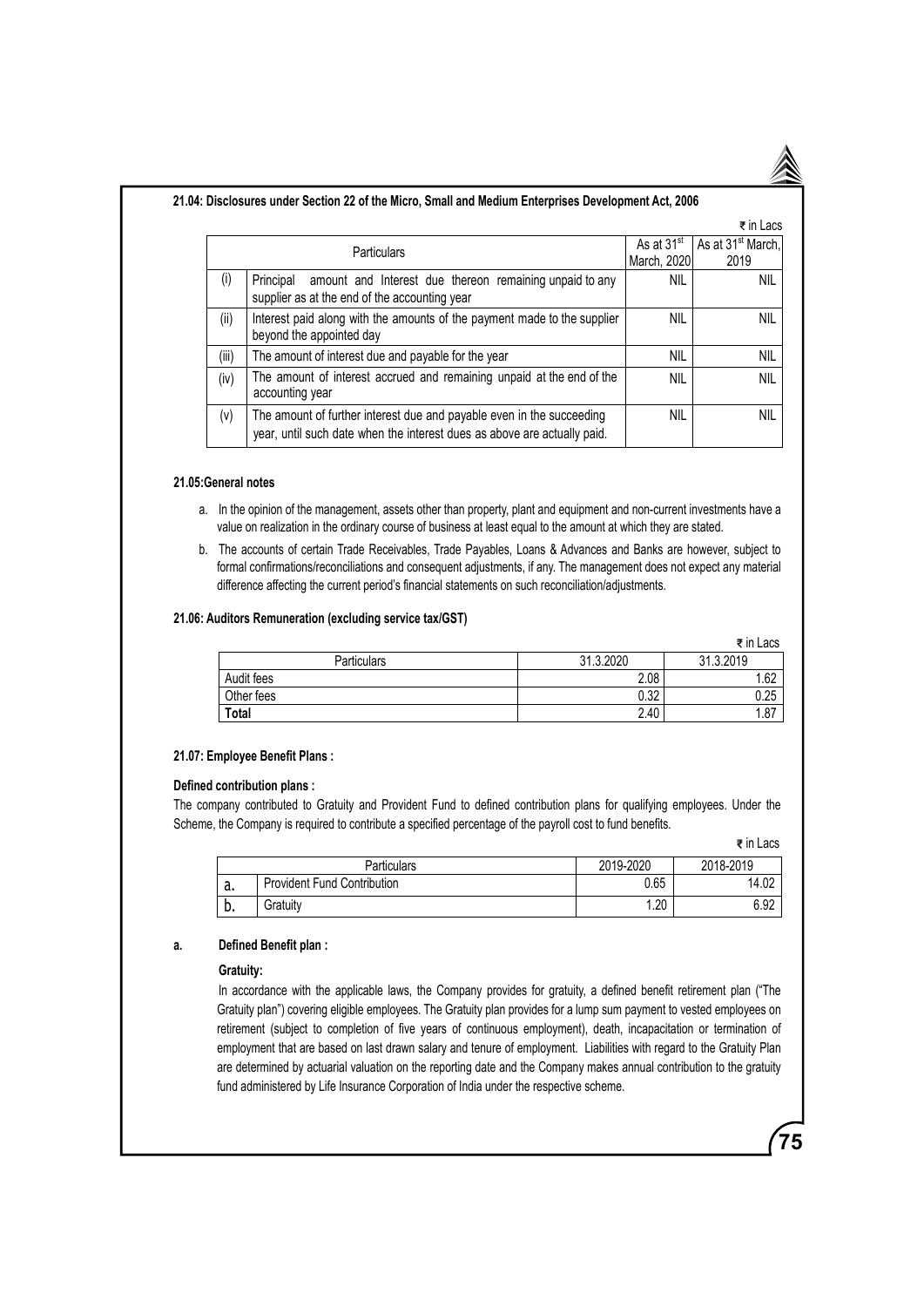### **21.04: Disclosures under Section 22 of the Micro, Small and Medium Enterprises Development Act, 2006**

|       |                                                                                                                                                   |                        | ₹ in Lacs                     |
|-------|---------------------------------------------------------------------------------------------------------------------------------------------------|------------------------|-------------------------------|
|       | <b>Particulars</b>                                                                                                                                | As at 31 <sup>st</sup> | As at 31 <sup>st</sup> March, |
|       | March, 2020                                                                                                                                       |                        | 2019                          |
| (i)   | amount and Interest due thereon remaining unpaid to any<br>Principal<br>supplier as at the end of the accounting year                             | <b>NIL</b>             | <b>NIL</b>                    |
| (ii)  | Interest paid along with the amounts of the payment made to the supplier<br>beyond the appointed day                                              | NIL                    | <b>NIL</b>                    |
| (iii) | The amount of interest due and payable for the year                                                                                               | NIL                    | <b>NIL</b>                    |
| (iv)  | The amount of interest accrued and remaining unpaid at the end of the<br>accounting year                                                          | <b>NIL</b>             | <b>NIL</b>                    |
| (v)   | The amount of further interest due and payable even in the succeeding<br>year, until such date when the interest dues as above are actually paid. | NIL                    | <b>NIL</b>                    |

### **21.05:General notes**

- a. In the opinion of the management, assets other than property, plant and equipment and non-current investments have a value on realization in the ordinary course of business at least equal to the amount at which they are stated.
- b. The accounts of certain Trade Receivables, Trade Payables, Loans & Advances and Banks are however, subject to formal confirmations/reconciliations and consequent adjustments, if any. The management does not expect any material difference affecting the current period's financial statements on such reconciliation/adjustments.

### **21.06: Auditors Remuneration (excluding service tax/GST)**

|             |           | ₹ in Lacs |
|-------------|-----------|-----------|
| Particulars | 31.3.2020 | 31.3.2019 |
| Audit fees  | 2.08      | .62       |
| Other fees  | 0.32      | 0.25      |
| Total       | 2.40      | 87. ا     |

### **21.07: Employee Benefit Plans :**

#### **Defined contribution plans :**

The company contributed to Gratuity and Provident Fund to defined contribution plans for qualifying employees. Under the Scheme, the Company is required to contribute a specified percentage of the payroll cost to fund benefits.

|    |                                    |           | ₹ in Lacs |
|----|------------------------------------|-----------|-----------|
|    | <b>Particulars</b>                 | 2019-2020 | 2018-2019 |
| a. | <b>Provident Fund Contribution</b> | 0.65      | 14.02     |
| b. | Gratuitv                           | 1.20      | 6.92      |

### **a. Defined Benefit plan :**

### **Gratuity:**

 In accordance with the applicable laws, the Company provides for gratuity, a defined benefit retirement plan ("The Gratuity plan") covering eligible employees. The Gratuity plan provides for a lump sum payment to vested employees on retirement (subject to completion of five years of continuous employment), death, incapacitation or termination of employment that are based on last drawn salary and tenure of employment. Liabilities with regard to the Gratuity Plan are determined by actuarial valuation on the reporting date and the Company makes annual contribution to the gratuity fund administered by Life Insurance Corporation of India under the respective scheme.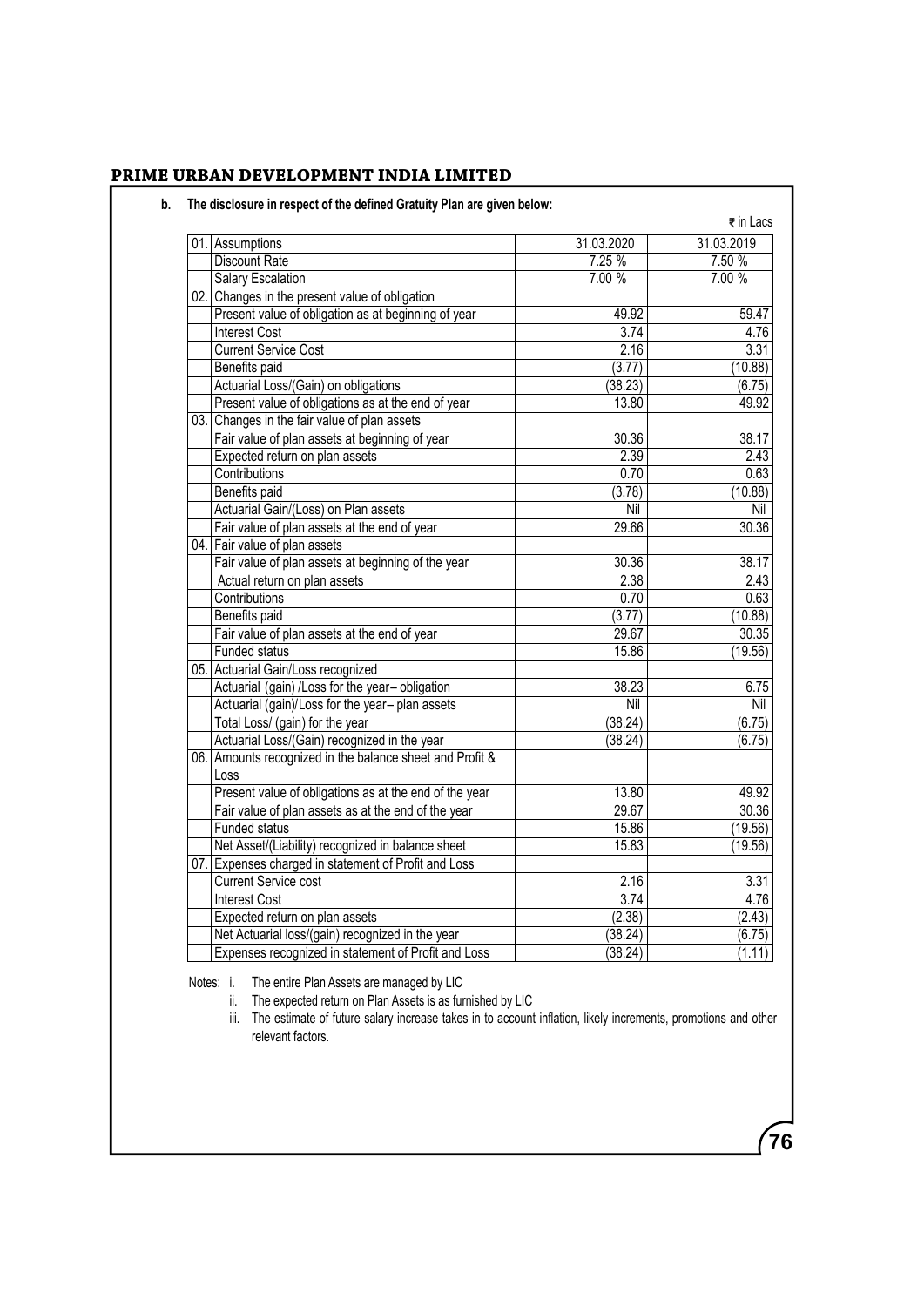| 01. Assumptions                                          | 31.03.2020              | 31.03.2019              |
|----------------------------------------------------------|-------------------------|-------------------------|
| <b>Discount Rate</b>                                     | 7.25 %                  | 7.50 %                  |
| <b>Salary Escalation</b>                                 | 7.00 %                  | 7.00 %                  |
| 02. Changes in the present value of obligation           |                         |                         |
| Present value of obligation as at beginning of year      | 49.92                   | 59.47                   |
| <b>Interest Cost</b>                                     | 3.74                    | 4.76                    |
| <b>Current Service Cost</b>                              | 2.16                    | 3.31                    |
| Benefits paid                                            | (3.77)                  | (10.88)                 |
| Actuarial Loss/(Gain) on obligations                     | (38.23)                 | (6.75)                  |
| Present value of obligations as at the end of year       | 13.80                   | 49.92                   |
| 03. Changes in the fair value of plan assets             |                         |                         |
| Fair value of plan assets at beginning of year           | 30.36                   | 38.17                   |
| Expected return on plan assets                           | 2.39                    | 2.43                    |
| <b>Contributions</b>                                     | 0.70                    | 0.63                    |
| Benefits paid                                            | (3.78)                  | (10.88)                 |
| Actuarial Gain/(Loss) on Plan assets                     | $\overline{\text{Nil}}$ | Nil                     |
| Fair value of plan assets at the end of year             | 29.66                   | 30.36                   |
| 04. Fair value of plan assets                            |                         |                         |
| Fair value of plan assets at beginning of the year       | 30.36                   | 38.17                   |
| Actual return on plan assets                             | 2.38                    | 2.43                    |
| Contributions                                            | 0.70                    | 0.63                    |
| Benefits paid                                            | (3.77)                  | (10.88)                 |
| Fair value of plan assets at the end of year             | 29.67                   | 30.35                   |
| Funded status                                            | 15.86                   | (19.56)                 |
| 05. Actuarial Gain/Loss recognized                       |                         |                         |
| Actuarial (gain) /Loss for the year-obligation           | 38.23                   | 6.75                    |
| Actuarial (gain)/Loss for the year-plan assets           | $\overline{\text{Nil}}$ | $\overline{\text{Nil}}$ |
| Total Loss/ (gain) for the year                          | (38.24)                 | (6.75)                  |
| Actuarial Loss/(Gain) recognized in the year             | (38.24)                 | (6.75)                  |
| 06. Amounts recognized in the balance sheet and Profit & |                         |                         |
| Loss                                                     |                         |                         |
| Present value of obligations as at the end of the year   | 13.80                   | 49.92                   |
| Fair value of plan assets as at the end of the year      | 29.67                   | 30.36                   |
| <b>Funded status</b>                                     | 15.86                   | (19.56)                 |
| Net Asset/(Liability) recognized in balance sheet        | 15.83                   | (19.56)                 |
| 07. Expenses charged in statement of Profit and Loss     |                         |                         |
| <b>Current Service cost</b>                              | 2.16                    | 3.31                    |
| <b>Interest Cost</b>                                     | 3.74                    | 4.76                    |
| Expected return on plan assets                           | (2.38)                  | (2.43)                  |
| Net Actuarial loss/(gain) recognized in the year         | (38.24)                 | (6.75)                  |
| Expenses recognized in statement of Profit and Loss      | (38.24)                 | (1.11)                  |

Notes: i. The entire Plan Assets are managed by LIC

- ii. The expected return on Plan Assets is as furnished by LIC
- iii. The estimate of future salary increase takes in to account inflation, likely increments, promotions and other relevant factors.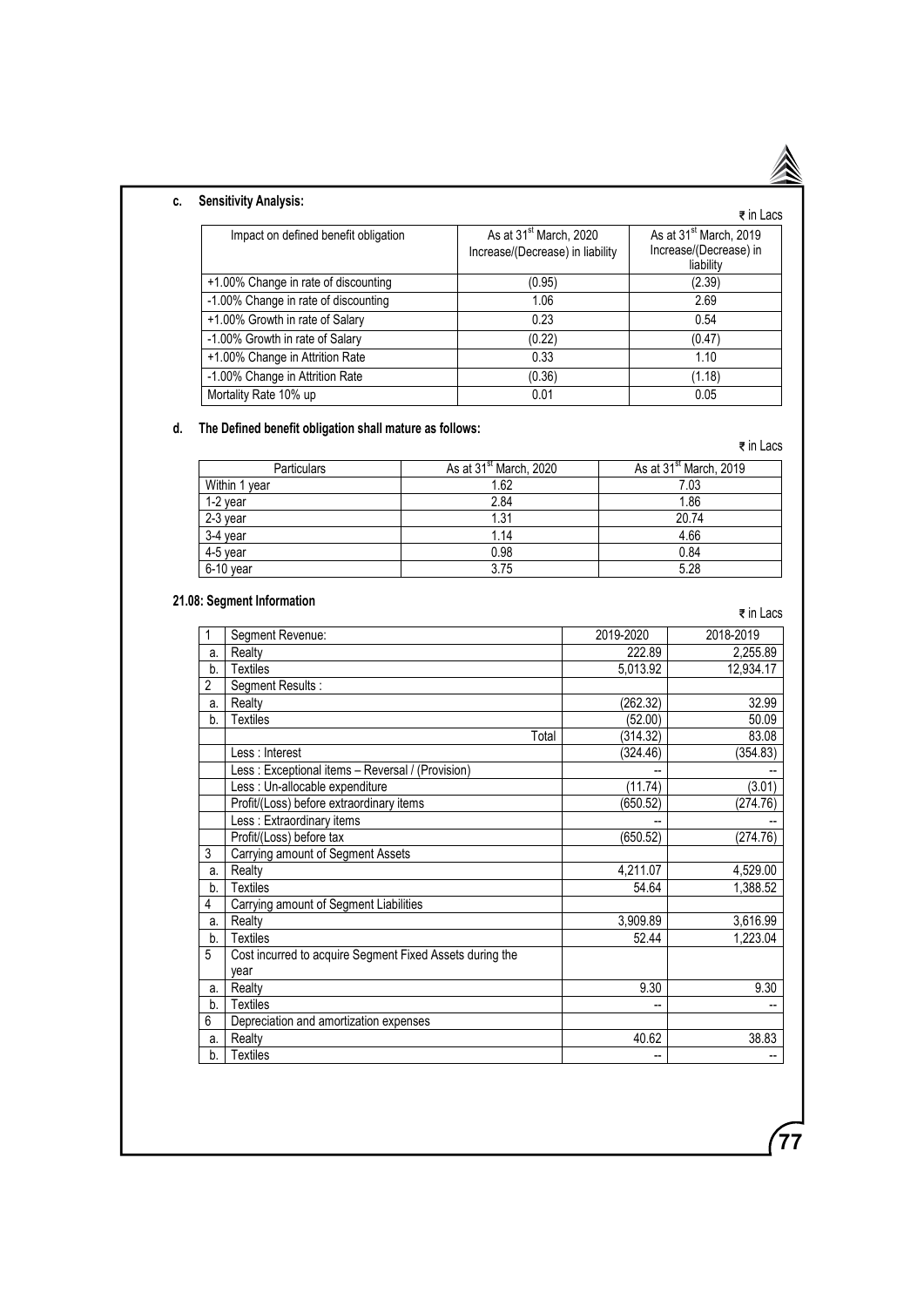# **c. Sensitivity Analysis:**

### ₹ in Lacs

| Impact on defined benefit obligation | As at 31 <sup>st</sup> March, 2020<br>Increase/(Decrease) in liability | As at 31 <sup>st</sup> March, 2019<br>Increase/(Decrease) in<br>liability |
|--------------------------------------|------------------------------------------------------------------------|---------------------------------------------------------------------------|
| +1.00% Change in rate of discounting | (0.95)                                                                 | (2.39)                                                                    |
| -1.00% Change in rate of discounting | 1.06                                                                   | 2.69                                                                      |
| +1.00% Growth in rate of Salary      | 0.23                                                                   | 0.54                                                                      |
| -1.00% Growth in rate of Salary      | (0.22)                                                                 | (0.47)                                                                    |
| +1.00% Change in Attrition Rate      | 0.33                                                                   | 1.10                                                                      |
| -1.00% Change in Attrition Rate      | (0.36)                                                                 | (1.18)                                                                    |
| Mortality Rate 10% up                | 0.01                                                                   | 0.05                                                                      |

### **d. The Defined benefit obligation shall mature as follows:**

₹ in Lacs

| <b>Particulars</b> | As at 31 <sup>st</sup> March, 2020 | As at 31 <sup>st</sup> March, 2019 |
|--------------------|------------------------------------|------------------------------------|
| Within 1 year      | 1.62                               | 7.03                               |
| 1-2 year           | 2.84                               | 1.86                               |
| 2-3 year           | 1.31                               | 20.74                              |
| $3-4$ year         | 1.14                               | 4.66                               |
| 4-5 year           | 0.98                               | 0.84                               |
| 6-10 year          | 3.75                               | 5.28                               |

### **21.08: Segment Information**

| 2019-2020<br>Segment Revenue:<br>2018-2019<br>222.89<br>Realty<br>2,255.89<br>a.<br><b>Textiles</b><br>5,013.92<br>b.<br>12,934.17<br>Segment Results:<br>2<br>Realty<br>32.99<br>(262.32)<br>a.<br><b>Textiles</b><br>50.09<br>(52.00)<br>b.<br>Total<br>(314.32)<br>83.08<br>Less : Interest<br>(324.46)<br>(354.83)<br>Less: Exceptional items - Reversal / (Provision)<br>Less : Un-allocable expenditure<br>(11.74)<br>(3.01)<br>Profit/(Loss) before extraordinary items<br>(650.52)<br>(274.76)<br>Less : Extraordinary items<br>Profit/(Loss) before tax<br>(650.52)<br>(274.76)<br>Carrying amount of Segment Assets<br>3<br>Realty<br>4,211.07<br>4,529.00<br>a.<br><b>Textiles</b><br>54.64<br>1,388.52<br>b.<br>Carrying amount of Segment Liabilities<br>4<br>Realty<br>3,909.89<br>3,616.99<br>a.<br>Textiles<br>52.44<br>1,223.04<br>b.<br>Cost incurred to acquire Segment Fixed Assets during the<br>5<br>vear<br>9.30<br>Realty<br>9.30<br>a.<br><b>Textiles</b><br>b.<br>$-$<br>6<br>Depreciation and amortization expenses<br>40.62<br>38.83<br>Realty<br>a.<br>-- |    |          |  |
|----------------------------------------------------------------------------------------------------------------------------------------------------------------------------------------------------------------------------------------------------------------------------------------------------------------------------------------------------------------------------------------------------------------------------------------------------------------------------------------------------------------------------------------------------------------------------------------------------------------------------------------------------------------------------------------------------------------------------------------------------------------------------------------------------------------------------------------------------------------------------------------------------------------------------------------------------------------------------------------------------------------------------------------------------------------------------------------|----|----------|--|
|                                                                                                                                                                                                                                                                                                                                                                                                                                                                                                                                                                                                                                                                                                                                                                                                                                                                                                                                                                                                                                                                                        |    |          |  |
|                                                                                                                                                                                                                                                                                                                                                                                                                                                                                                                                                                                                                                                                                                                                                                                                                                                                                                                                                                                                                                                                                        |    |          |  |
|                                                                                                                                                                                                                                                                                                                                                                                                                                                                                                                                                                                                                                                                                                                                                                                                                                                                                                                                                                                                                                                                                        |    |          |  |
|                                                                                                                                                                                                                                                                                                                                                                                                                                                                                                                                                                                                                                                                                                                                                                                                                                                                                                                                                                                                                                                                                        |    |          |  |
|                                                                                                                                                                                                                                                                                                                                                                                                                                                                                                                                                                                                                                                                                                                                                                                                                                                                                                                                                                                                                                                                                        |    |          |  |
|                                                                                                                                                                                                                                                                                                                                                                                                                                                                                                                                                                                                                                                                                                                                                                                                                                                                                                                                                                                                                                                                                        |    |          |  |
|                                                                                                                                                                                                                                                                                                                                                                                                                                                                                                                                                                                                                                                                                                                                                                                                                                                                                                                                                                                                                                                                                        |    |          |  |
|                                                                                                                                                                                                                                                                                                                                                                                                                                                                                                                                                                                                                                                                                                                                                                                                                                                                                                                                                                                                                                                                                        |    |          |  |
|                                                                                                                                                                                                                                                                                                                                                                                                                                                                                                                                                                                                                                                                                                                                                                                                                                                                                                                                                                                                                                                                                        |    |          |  |
|                                                                                                                                                                                                                                                                                                                                                                                                                                                                                                                                                                                                                                                                                                                                                                                                                                                                                                                                                                                                                                                                                        |    |          |  |
|                                                                                                                                                                                                                                                                                                                                                                                                                                                                                                                                                                                                                                                                                                                                                                                                                                                                                                                                                                                                                                                                                        |    |          |  |
|                                                                                                                                                                                                                                                                                                                                                                                                                                                                                                                                                                                                                                                                                                                                                                                                                                                                                                                                                                                                                                                                                        |    |          |  |
|                                                                                                                                                                                                                                                                                                                                                                                                                                                                                                                                                                                                                                                                                                                                                                                                                                                                                                                                                                                                                                                                                        |    |          |  |
|                                                                                                                                                                                                                                                                                                                                                                                                                                                                                                                                                                                                                                                                                                                                                                                                                                                                                                                                                                                                                                                                                        |    |          |  |
|                                                                                                                                                                                                                                                                                                                                                                                                                                                                                                                                                                                                                                                                                                                                                                                                                                                                                                                                                                                                                                                                                        |    |          |  |
|                                                                                                                                                                                                                                                                                                                                                                                                                                                                                                                                                                                                                                                                                                                                                                                                                                                                                                                                                                                                                                                                                        |    |          |  |
|                                                                                                                                                                                                                                                                                                                                                                                                                                                                                                                                                                                                                                                                                                                                                                                                                                                                                                                                                                                                                                                                                        |    |          |  |
|                                                                                                                                                                                                                                                                                                                                                                                                                                                                                                                                                                                                                                                                                                                                                                                                                                                                                                                                                                                                                                                                                        |    |          |  |
|                                                                                                                                                                                                                                                                                                                                                                                                                                                                                                                                                                                                                                                                                                                                                                                                                                                                                                                                                                                                                                                                                        |    |          |  |
|                                                                                                                                                                                                                                                                                                                                                                                                                                                                                                                                                                                                                                                                                                                                                                                                                                                                                                                                                                                                                                                                                        |    |          |  |
|                                                                                                                                                                                                                                                                                                                                                                                                                                                                                                                                                                                                                                                                                                                                                                                                                                                                                                                                                                                                                                                                                        |    |          |  |
|                                                                                                                                                                                                                                                                                                                                                                                                                                                                                                                                                                                                                                                                                                                                                                                                                                                                                                                                                                                                                                                                                        |    |          |  |
|                                                                                                                                                                                                                                                                                                                                                                                                                                                                                                                                                                                                                                                                                                                                                                                                                                                                                                                                                                                                                                                                                        |    |          |  |
|                                                                                                                                                                                                                                                                                                                                                                                                                                                                                                                                                                                                                                                                                                                                                                                                                                                                                                                                                                                                                                                                                        |    |          |  |
|                                                                                                                                                                                                                                                                                                                                                                                                                                                                                                                                                                                                                                                                                                                                                                                                                                                                                                                                                                                                                                                                                        |    |          |  |
|                                                                                                                                                                                                                                                                                                                                                                                                                                                                                                                                                                                                                                                                                                                                                                                                                                                                                                                                                                                                                                                                                        | b. | Textiles |  |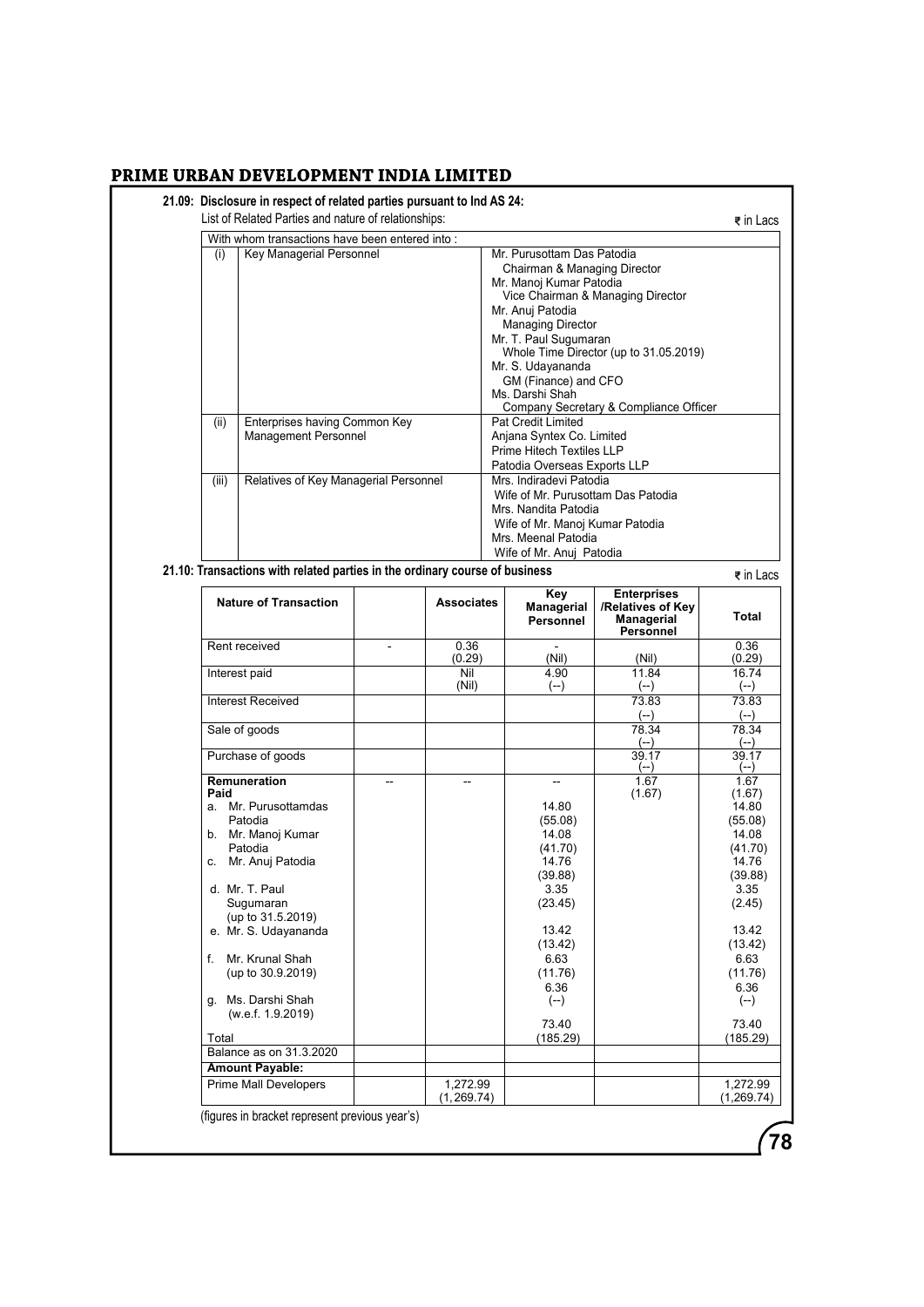|                          | List of Related Parties and nature of relationships:                        |  |                            |                                                         |                                                               |                                                     | $\overline{\mathbf{z}}$ in Lacs |
|--------------------------|-----------------------------------------------------------------------------|--|----------------------------|---------------------------------------------------------|---------------------------------------------------------------|-----------------------------------------------------|---------------------------------|
|                          | With whom transactions have been entered into:                              |  |                            |                                                         |                                                               |                                                     |                                 |
| (i)                      | Key Managerial Personnel                                                    |  | Mr. Purusottam Das Patodia |                                                         |                                                               |                                                     |                                 |
|                          |                                                                             |  |                            | Chairman & Managing Director<br>Mr. Manoj Kumar Patodia |                                                               |                                                     |                                 |
|                          |                                                                             |  |                            |                                                         |                                                               | Vice Chairman & Managing Director                   |                                 |
|                          |                                                                             |  |                            |                                                         | Mr. Anuj Patodia                                              |                                                     |                                 |
|                          |                                                                             |  |                            |                                                         | <b>Managing Director</b>                                      |                                                     |                                 |
|                          |                                                                             |  |                            | Mr. T. Paul Sugumaran                                   |                                                               |                                                     |                                 |
|                          |                                                                             |  |                            | Whole Time Director (up to 31.05.2019)                  |                                                               |                                                     |                                 |
|                          |                                                                             |  | Mr. S. Udayananda          |                                                         |                                                               |                                                     |                                 |
|                          |                                                                             |  |                            |                                                         | GM (Finance) and CFO<br>Ms. Darshi Shah                       |                                                     |                                 |
|                          |                                                                             |  |                            |                                                         |                                                               | Company Secretary & Compliance Officer              |                                 |
| (ii)                     | Enterprises having Common Key                                               |  |                            |                                                         | Pat Credit Limited                                            |                                                     |                                 |
|                          | Management Personnel                                                        |  |                            |                                                         | Anjana Syntex Co. Limited                                     |                                                     |                                 |
|                          |                                                                             |  |                            |                                                         | Prime Hitech Textiles LLP                                     |                                                     |                                 |
|                          |                                                                             |  |                            |                                                         | Patodia Overseas Exports LLP                                  |                                                     |                                 |
| (iii)                    | Relatives of Key Managerial Personnel                                       |  |                            |                                                         | Mrs. Indiradevi Patodia<br>Wife of Mr. Purusottam Das Patodia |                                                     |                                 |
|                          |                                                                             |  |                            |                                                         | Mrs. Nandita Patodia                                          |                                                     |                                 |
|                          |                                                                             |  |                            |                                                         | Wife of Mr. Manoj Kumar Patodia                               |                                                     |                                 |
|                          |                                                                             |  |                            |                                                         | Mrs. Meenal Patodia                                           |                                                     |                                 |
|                          |                                                                             |  |                            |                                                         | Wife of Mr. Anui Patodia                                      |                                                     |                                 |
|                          | 21.10: Transactions with related parties in the ordinary course of business |  |                            |                                                         |                                                               |                                                     | $\overline{\mathbf{z}}$ in Lacs |
|                          |                                                                             |  |                            |                                                         | Key                                                           | <b>Enterprises</b>                                  |                                 |
|                          | <b>Nature of Transaction</b>                                                |  | <b>Associates</b>          |                                                         | <b>Managerial</b><br>Personnel                                | /Relatives of Key<br><b>Managerial</b><br>Personnel | Total                           |
| Rent received            |                                                                             |  | 0.36                       |                                                         |                                                               |                                                     | 0.36                            |
|                          |                                                                             |  | (0.29)                     |                                                         | (Nil)                                                         | (Nil)                                               | (0.29)                          |
| Interest paid            |                                                                             |  | Nil<br>(Nil)               |                                                         | 4.90<br>$(--)$                                                | 11.84<br>$(--)$                                     | 16.74<br>$(--)$                 |
| <b>Interest Received</b> |                                                                             |  |                            |                                                         |                                                               | 73.83                                               | 73.83                           |
|                          |                                                                             |  |                            |                                                         |                                                               | $(--)$                                              | (--)                            |
| Sale of goods            |                                                                             |  |                            |                                                         |                                                               | 78.34                                               | 78.34                           |
| Purchase of goods        |                                                                             |  |                            |                                                         |                                                               | $(--)$<br>39.17                                     | $(--)$<br>39.17                 |
|                          |                                                                             |  |                            |                                                         |                                                               | (--)                                                | $(--)$                          |
| Remuneration<br>Paid     |                                                                             |  |                            |                                                         |                                                               | 1.67                                                | 1.67                            |
|                          | a. Mr. Purusottamdas                                                        |  |                            |                                                         | 14.80                                                         | (1.67)                                              | (1.67)<br>14.80                 |
| Patodia                  |                                                                             |  |                            |                                                         | (55.08)                                                       |                                                     | (55.08)                         |
|                          | b. Mr. Manoj Kumar                                                          |  |                            |                                                         | 14.08                                                         |                                                     | 14.08                           |
| Patodia                  |                                                                             |  |                            |                                                         | (41.70)                                                       |                                                     | (41.70)                         |
|                          | c. Mr. Anuj Patodia                                                         |  |                            |                                                         | 14.76                                                         |                                                     | 14.76                           |
| d. Mr. T. Paul           |                                                                             |  |                            |                                                         | (39.88)<br>3.35                                               |                                                     | (39.88)<br>3.35                 |
| Sugumaran                |                                                                             |  |                            |                                                         | (23.45)                                                       |                                                     | (2.45)                          |
|                          | (up to 31.5.2019)                                                           |  |                            |                                                         |                                                               |                                                     |                                 |
|                          | e. Mr. S. Udayananda                                                        |  |                            |                                                         | 13.42                                                         |                                                     | 13.42                           |
|                          |                                                                             |  |                            |                                                         | (13.42)                                                       |                                                     | (13.42)                         |
| f.                       | Mr. Krunal Shah                                                             |  |                            |                                                         | 6.63                                                          |                                                     | 6.63                            |
|                          | (up to 30.9.2019)                                                           |  |                            |                                                         | (11.76)<br>6.36                                               |                                                     | (11.76)<br>6.36                 |
|                          | g. Ms. Darshi Shah                                                          |  |                            |                                                         | $(-)$                                                         |                                                     | $(-)$                           |
|                          | (w.e.f. 1.9.2019)                                                           |  |                            |                                                         |                                                               |                                                     |                                 |
|                          |                                                                             |  |                            |                                                         | 73.40<br>(185.29)                                             |                                                     | 73.40<br>(185.29)               |
|                          | Total                                                                       |  |                            |                                                         |                                                               |                                                     |                                 |
|                          | Balance as on 31.3.2020                                                     |  |                            |                                                         |                                                               |                                                     |                                 |
| <b>Amount Payable:</b>   |                                                                             |  |                            |                                                         |                                                               |                                                     |                                 |
|                          | <b>Prime Mall Developers</b>                                                |  | 1,272.99<br>(1, 269.74)    |                                                         |                                                               |                                                     | 1,272.99<br>(1,269.74)          |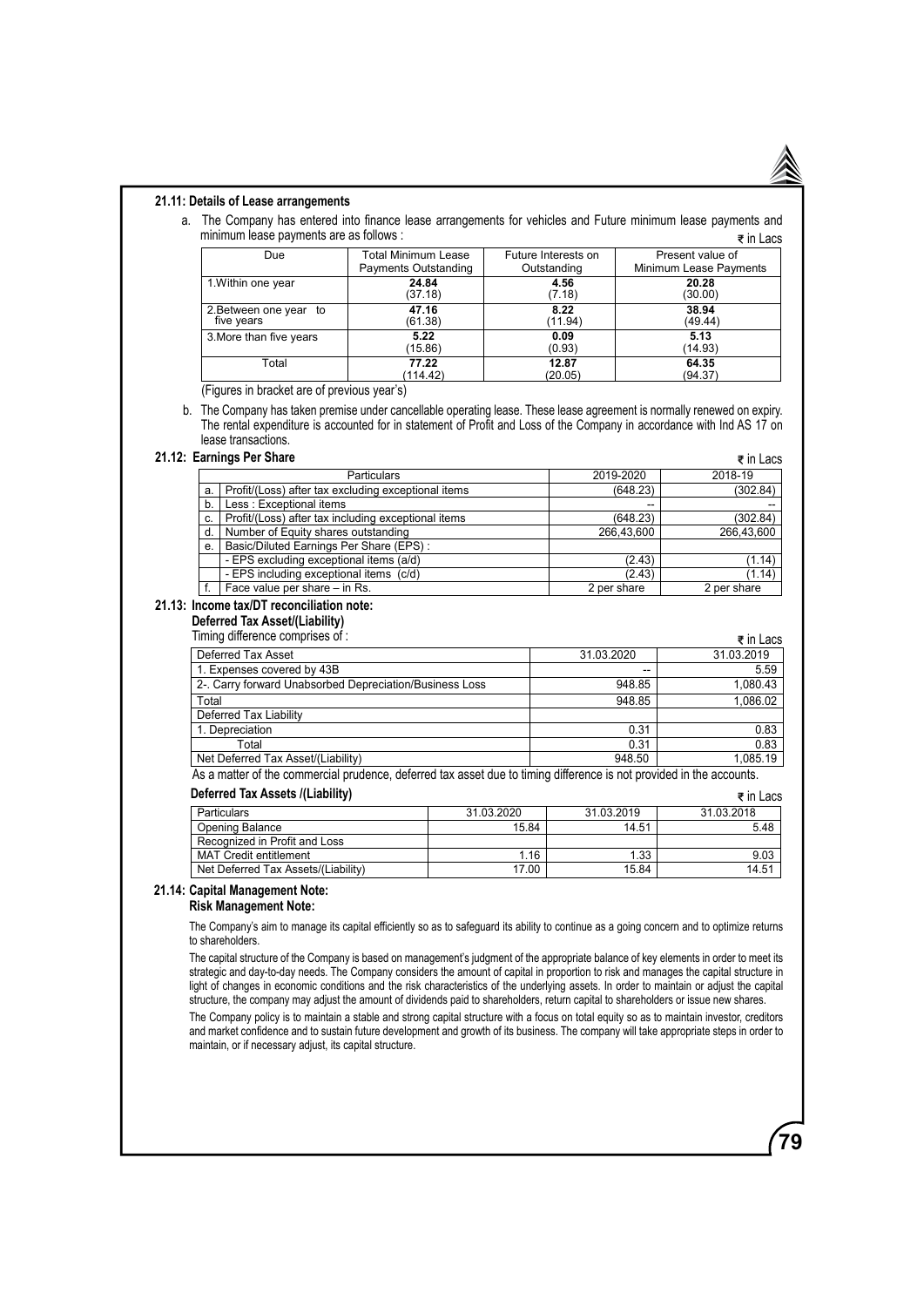### **21.11: Details of Lease arrangements**

a. The Company has entered into finance lease arrangements for vehicles and Future minimum lease payments and minimum lease payments are as follows : ₹ in Lacs

| Due                     | <b>Total Minimum Lease</b> | Future Interests on | Present value of       |
|-------------------------|----------------------------|---------------------|------------------------|
|                         | Payments Outstanding       | Outstanding         | Minimum Lease Payments |
| 1. Within one year      | 24.84                      | 4.56                | 20.28                  |
|                         | (37.18)                    | (7.18)              | (30.00)                |
| 2. Between one year to  | 47.16                      | 8.22                | 38.94                  |
| five years              | (61.38)                    | (11.94)             | (49.44)                |
| 3. More than five years | 5.22                       | 0.09                | 5.13                   |
|                         | (15.86)                    | (0.93)              | (14.93)                |
| Total                   | 77.22                      | 12.87               | 64.35                  |
|                         | (114.42)                   | (20.05)             | (94.37)                |

(Figures in bracket are of previous year's)

b. The Company has taken premise under cancellable operating lease. These lease agreement is normally renewed on expiry. The rental expenditure is accounted for in statement of Profit and Loss of the Company in accordance with Ind AS 17 on lease transactions.

#### **21.12: Earnings Per Share**

|    | <b>Particulars</b>                                  | 2019-2020   | 2018-19     |
|----|-----------------------------------------------------|-------------|-------------|
| a. | Profit/(Loss) after tax excluding exceptional items | (648.23)    | (302.84)    |
| b. | Less: Exceptional items                             | --          |             |
| C. | Profit/(Loss) after tax including exceptional items | (648.23)    | (302.84)    |
| d. | Number of Equity shares outstanding                 | 266.43.600  | 266,43,600  |
| e. | Basic/Diluted Earnings Per Share (EPS):             |             |             |
|    | - EPS excluding exceptional items (a/d)             | (2.43)      | (1.14)      |
|    | - EPS including exceptional items (c/d)             | (2.43)      | (1.14)      |
|    | Face value per share - in Rs.                       | 2 per share | 2 per share |

#### **21.13: Income tax/DT reconciliation note:**

 **Deferred Tax Asset/(Liability)**

| Timing difference comprises of: |  |
|---------------------------------|--|
|                                 |  |
|                                 |  |
|                                 |  |

| Timing difference comprises of:                         |            | $\overline{\epsilon}$ in Lacs |
|---------------------------------------------------------|------------|-------------------------------|
| Deferred Tax Asset                                      | 31.03.2020 | 31.03.2019                    |
| 1. Expenses covered by 43B                              | --         | 5.59                          |
| 2-. Carry forward Unabsorbed Depreciation/Business Loss | 948.85     | 1,080.43                      |
| Total                                                   | 948.85     | 1.086.02                      |
| Deferred Tax Liability                                  |            |                               |
| 1. Depreciation                                         | 0.31       | 0.83                          |
| Total                                                   | 0.31       | 0.83                          |
| Net Deferred Tax Asset/(Liability)                      | 948.50     | 1.085.19                      |

As a matter of the commercial prudence, deferred tax asset due to timing difference is not provided in the accounts.

|            |            | ₹ in Lacs  |
|------------|------------|------------|
| 31.03.2020 | 31.03.2019 | 31.03.2018 |
| 15.84      | 14.51      | 5.48       |
|            |            |            |
| 1.16       | 1.33       | 9.03       |
| 17.00      | 15.84      | 14.51      |
|            |            |            |

### **21.14: Capital Management Note:**

### **Risk Management Note:**

The Company's aim to manage its capital efficiently so as to safeguard its ability to continue as a going concern and to optimize returns to shareholders.

 The capital structure of the Company is based on management's judgment of the appropriate balance of key elements in order to meet its strategic and day-to-day needs. The Company considers the amount of capital in proportion to risk and manages the capital structure in light of changes in economic conditions and the risk characteristics of the underlying assets. In order to maintain or adjust the capital structure, the company may adjust the amount of dividends paid to shareholders, return capital to shareholders or issue new shares.

 The Company policy is to maintain a stable and strong capital structure with a focus on total equity so as to maintain investor, creditors and market confidence and to sustain future development and growth of its business. The company will take appropriate steps in order to maintain, or if necessary adjust, its capital structure.

**79**

 $\overline{\epsilon}$  in Lacs